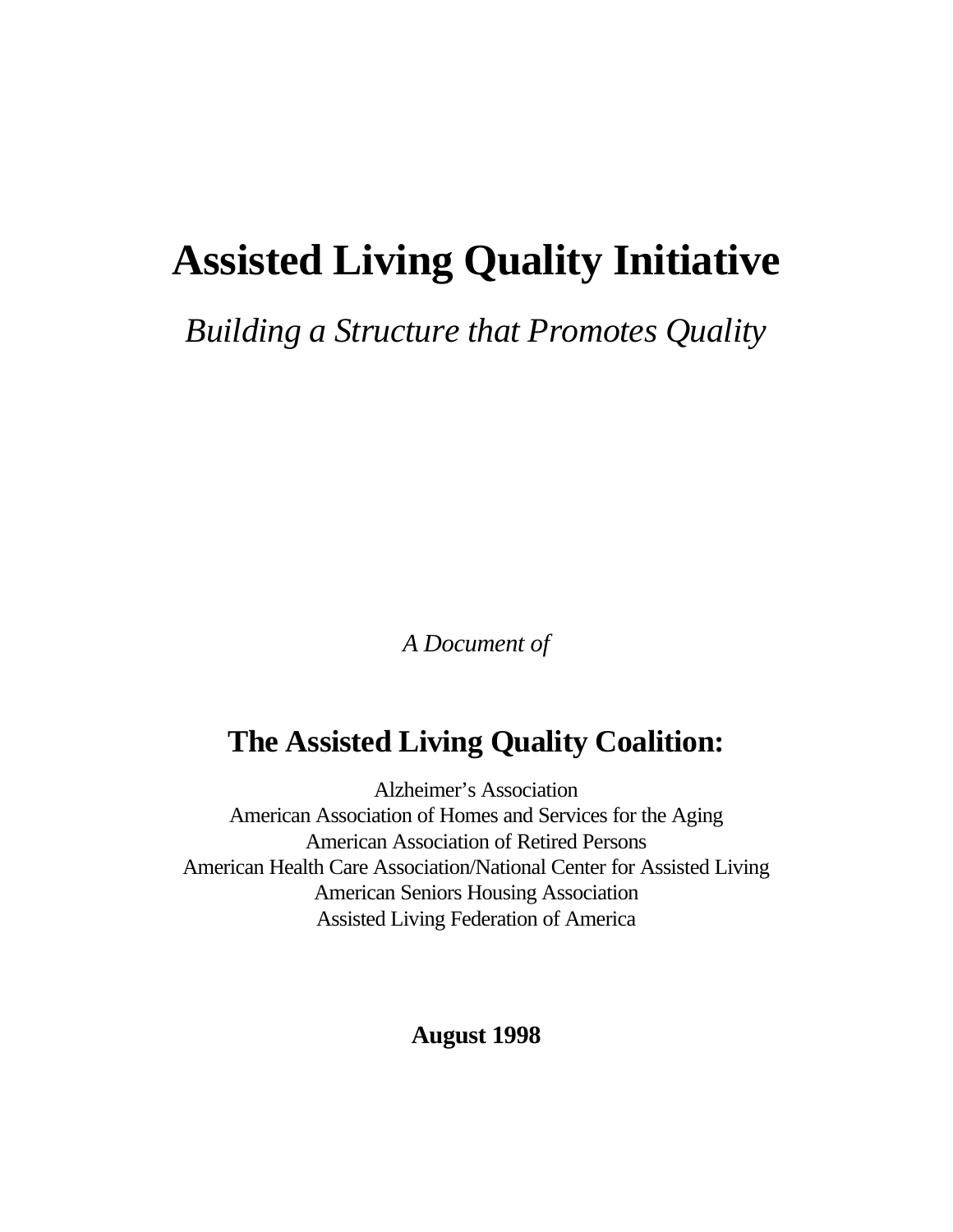## **ASSISTED LIVING QUALITY COALITION Memorandum of Understanding**

The Assisted Living Quality Coalition (ALQC), consisting of the Alzheimer's Association, the American Association of Homes and Services for the Aging (AAHSA), the American Association of Retired Persons (AARP), the American Health Care Association (AHCA), the American Seniors Housing Association (ASHA) and the Assisted Living Federation of America (ALFA), believes that:

- to provide the highest level of quality and consumer satisfaction in assisted living, the assisted living industry must have a consumer-oriented, performance-based system for quality improvement;
- the most effective quality initiative for assisted living will be developed collaboratively between consumers and providers, with input from other assisted living stakeholders.

Sharing these beliefs, the ALQC member associations have worked since January 1996 to develop a collaborative quality initiative for assisted living. To date, the ALQC has produced an overall framework for the initiative, including guidelines to states on setting minimum standards for providers of assisted living. The framework and guidelines to states on setting minimum standards, as articulated in the ALQC's final report *Assisted Living Quality Initiative: Building a Structure that Promotes Quality*, are the product of the ALQC's research, brainstorming, numerous input forums from all interested parties, and most importantly, compromise.

In releasing this final report, all members of the ALQC confirm that they:

- support the framework and guidelines to states on setting minimum standards as agreed to in the ALQC's final report, *Assisted Living Quality Initiative: Building a Structure Promotes Quality,* dated August, 1998;
- understand the enormous complexity and diversity in assisted living programs from state to state but will work together to see that the elements of this quality initiative are implemented to the greatest degree possible in as many states as possible;
- understand that the framework and guidelines to states on setting minimum standards offer guidance to state legislators and administrative agencies for implementing their own quality initiatives but are not intended as "standards of care" for use in legal proceedings;
- understand that the framework and guidelines to states on setting minimum standards will evolve over time to reflect progressive and innovative state programs and experiences, additional research, new caregiving techniques, particularly for special populations such as dementia, and the development of new ways to measure and promote quality outcomes in assisted living;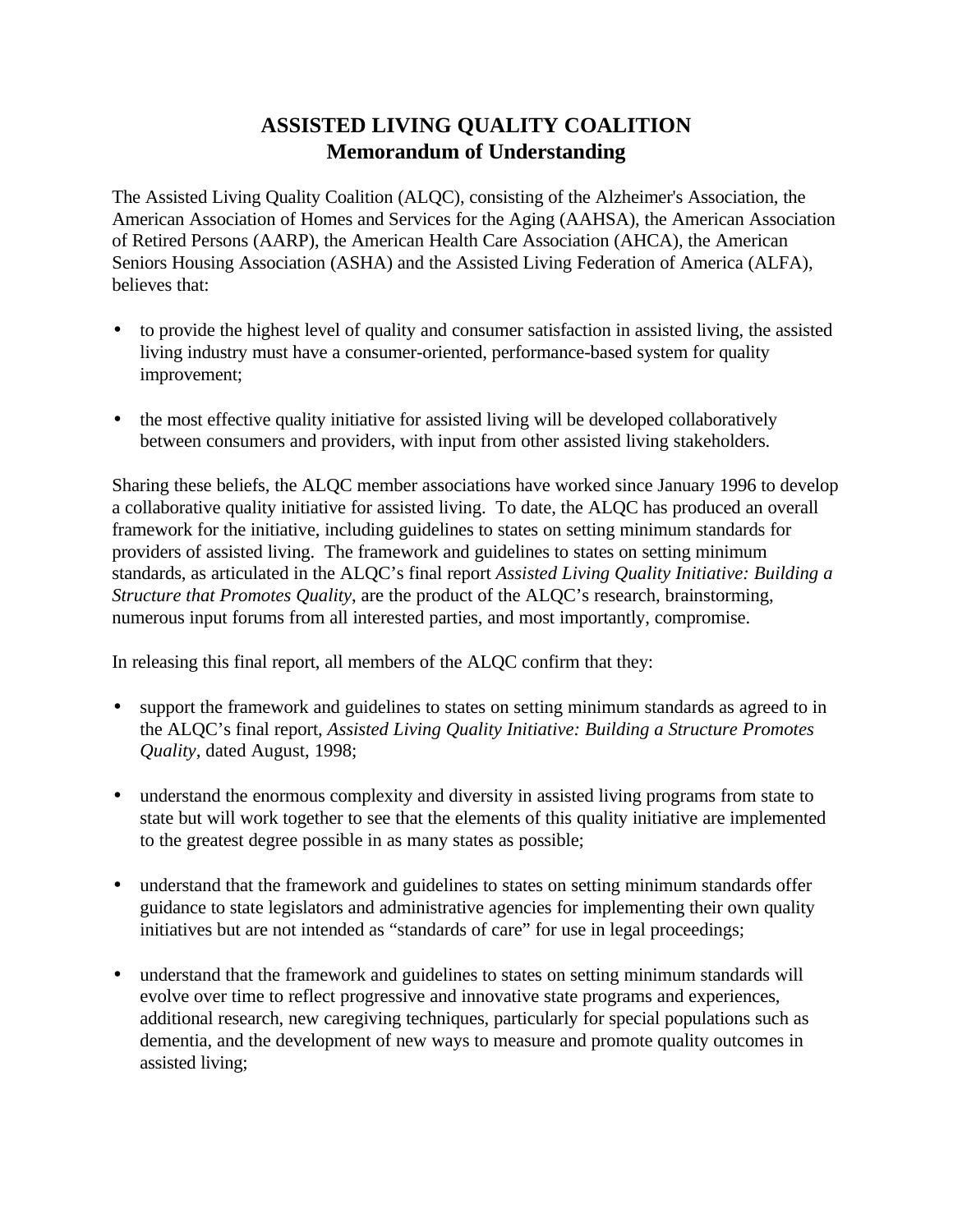- will work together to research the feasibility of a National Assisted Living Quality Organization to house the ongoing work of revising the framework and the guidelines to states on setting standards as well as validating new tools for measuring and promoting quality outcomes in assisted living; and
- understand that any member of the ALQC may disengage from the ALQC if the framework or guidelines are implemented in a manner that they cannot support.

Stephen McConnell, Alzheimer's Association

Sheldon Goldberg, American Association of Homes and Services for the Aging

John Rother, American Association of Retired Persons

Paul Willging, American Health Care Association, National Center for Assisted Living

David Schless, American Seniors Housing Association

Karen Wayne, Assisted Living Federation of America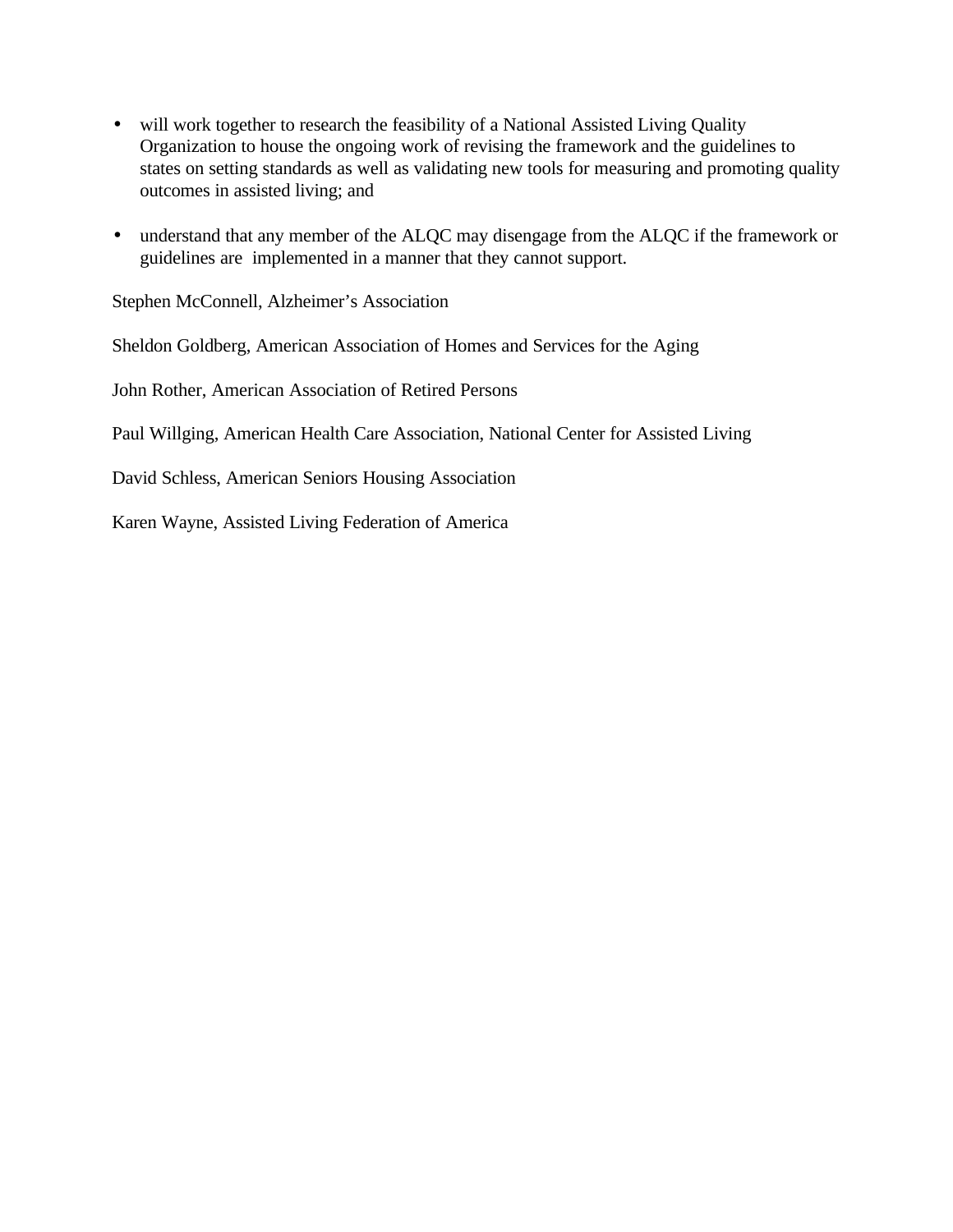## **Assisted Living Quality Initiative**

## **Table of Contents**

| Reinforcing the Philosophy of Assisted Living Through Third Party Payers  51            |  |
|-----------------------------------------------------------------------------------------|--|
|                                                                                         |  |
|                                                                                         |  |
| Appendix B: Guidelines to States on Setting Minimum Standards for Providers of Assisted |  |
| Appendix C: Should Private Units Be Required in Assisted Living Settings? 86            |  |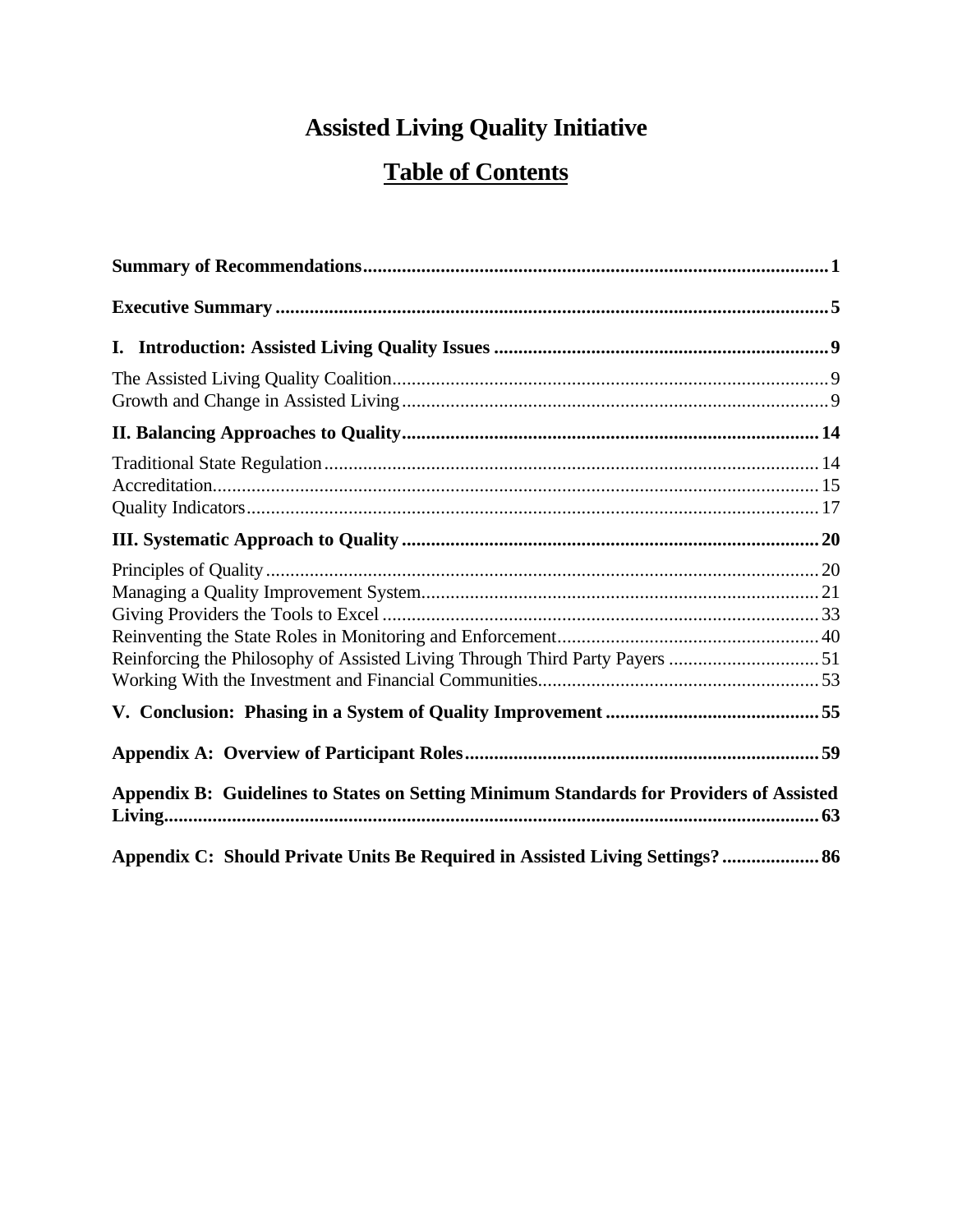## **Summary of Recommendations**

**#1** The members of the Assisted Living Quality Coalition, along with other partners, should study and, if feasible, establish an independent National Assisted Living Quality Organization with sufficient staff to develop the information sources and manage the quality improvement system we are proposing to implement.

**#2** Among the first tasks undertaken by a National Assisted Living Quality Organization should be the development and validation of performance measures in areas such as consumer satisfaction, clinical, and functional performance outcomes.

**#3** Based on the guidelines developed by the Assisted Living Quality Coalition (see Appendix B), the National Assisted Living Quality Organization should establish, regularly review and update as necessary, guidelines for minimum standards for the assisted living industry. These guidelines should improve the ways in which standards are established through:

- a. The process by which the guidelines are established − Guidelines issued by the NALQO should be established by a consensus approach involving all interested parties.
- b. The substantive emphasis of the guidelines − The focus of the NALQO guidelines should be enhancing consumer autonomy and promoting industry innovation in the delivery of quality services.
- c. The rigor with which the guidelines are tested and updated − NALQO guidelines should be routinely tested against practical experience and outcomes data generated from quality indicators to assure that they are the best predictors of quality outcomes.

**#4** The NALQO should develop model practice protocols and intervention strategies for commonly experienced problem areas.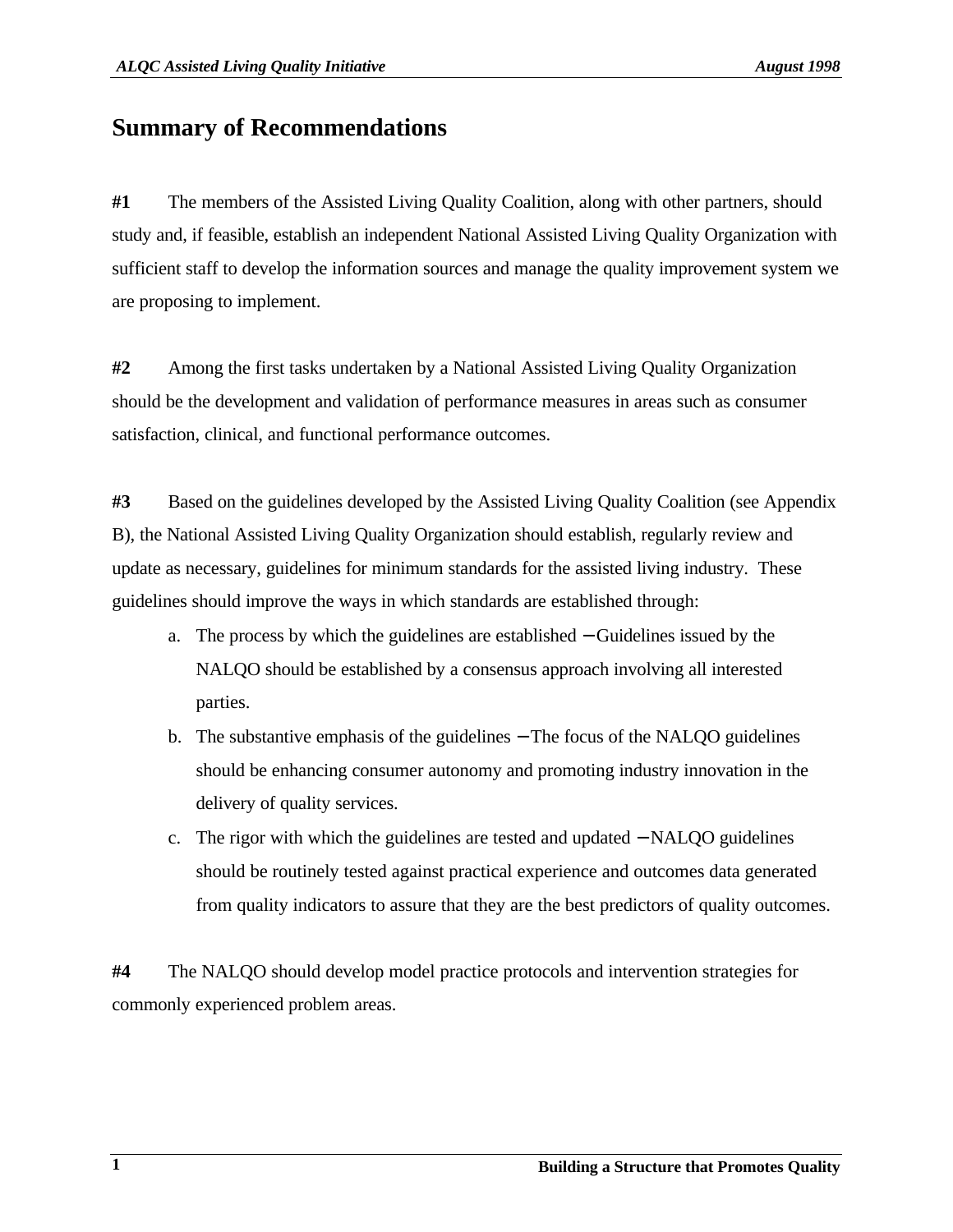**#5** Each assisted living setting should establish and effectively use its own internal quality improvement team to identify problem areas, develop action plans, and monitor the results of actions taken.

**#6** The NALQO should examine ways to recognize excellent performance.

**#7** The NALQO should promote consumer choice and a competitive assisted living market by ensuring that consumers and their advocates have access to appropriate setting-specific information necessary to do effective comparison shopping.

**#8** The experiences of consumers and their advocates should be tapped by each setting's internal quality improvement team.

**#9** States should enlist the input of consumers, their advocates, and other parties who have contact with assisted living settings as incidental monitors of performance.

**#10** States should enlist the input of ombudsmen and other community resources.

**#11** States should adopt any future guidelines established by the National Assisted Living Quality Organization as the basis for their minimum standards for regulating quality. In the interim, the Coalition encourages states to use the general guidelines in Appendix B in developing their regulations.

**#12** States should improve licensure review by focusing on both provider capacity and past performance. States should never use certificates of need, license moratoria, or any other means to artificially limit the supply of assisted living or other supportive housing settings.

**#13** State monitoring efforts should evolve in the following directions:

- a. Greater focus on performance outcomes.
- b. Greater focus on quality improvement through consultation.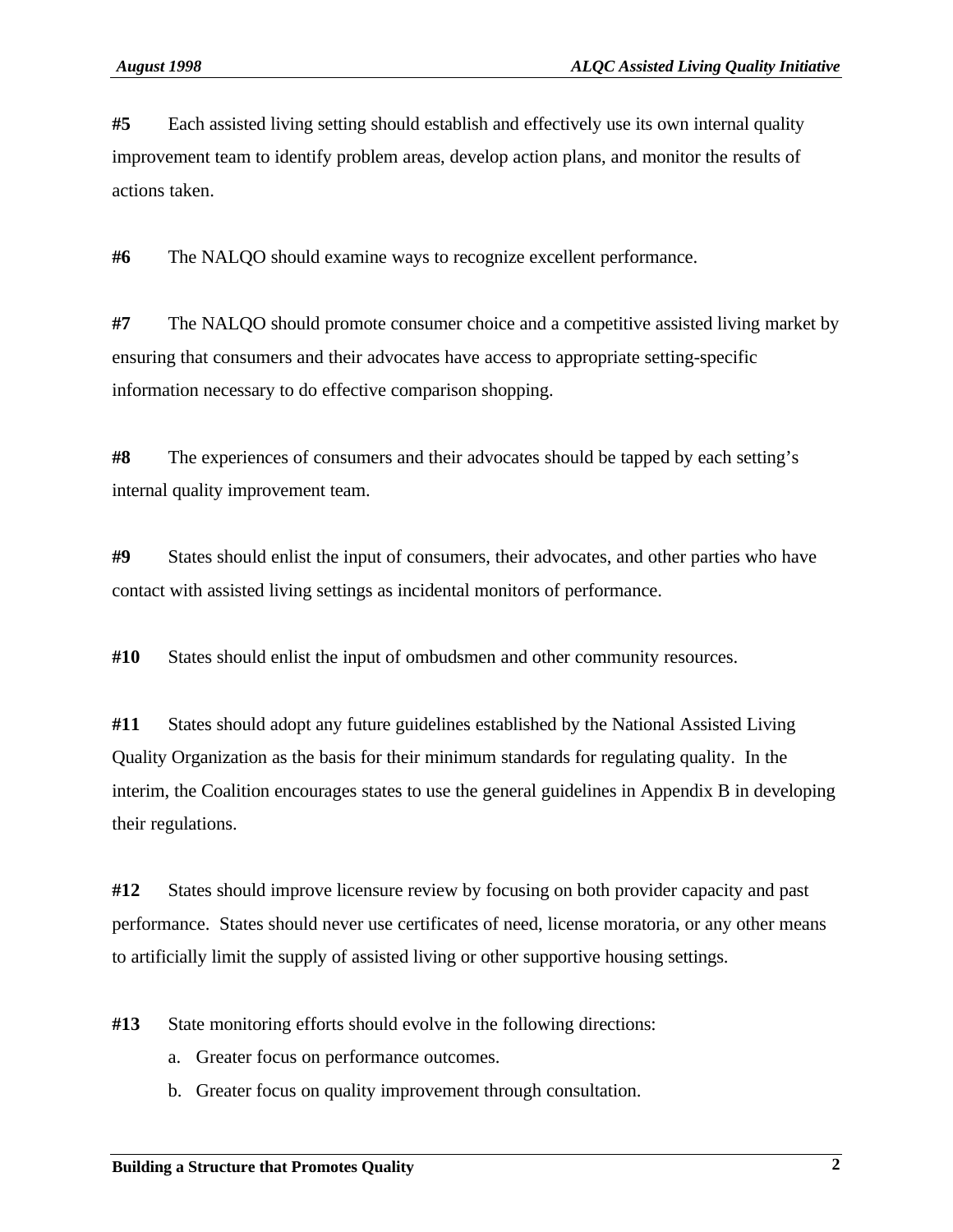- c. Greater reliance on other actors who can demonstrate that they are better equipped to accomplish specific monitoring roles.
- d. Greater reliance on ongoing communication and less reliance on annual survey approaches.
- e. Greater targeting of monitoring efforts on settings that serve more disabled residents and settings that have histories of poor performance.
- f. Greater focus on specific areas of problematic performance.

**#14** States should employ a consultative role when possible to correct problems but vigorously enforce standards when:

- a. the consultative approach has failed to achieve acceptable results within a reasonable time frame;
- b. the problems identified through monitoring are extensive, or result in actual harm or an immediate threat to health and safety;
- c. outcomes data are inaccurate due to fraudulent or negligent behavior by provider staff with respect to their data-gathering responsibilities.

**#15** The NALQO should assist states with the task of implementing new quality improvement systems.

**#16** In introducing assisted living coverage, third party payers, both public and private, should reward outcomes consistent with the philosophy of assisted living − especially those related to consumer satisfaction and quality of life. In particular, third party payers should reimburse services at a level that permits private rooms for all consumers who want them and assures adequate reimbursement for the services provided.

**#17** The NALQO should provide a forum for discussing risk factors that affect financial underwriting of projects in order to assure that the philosophy of assisted living is not jeopardized.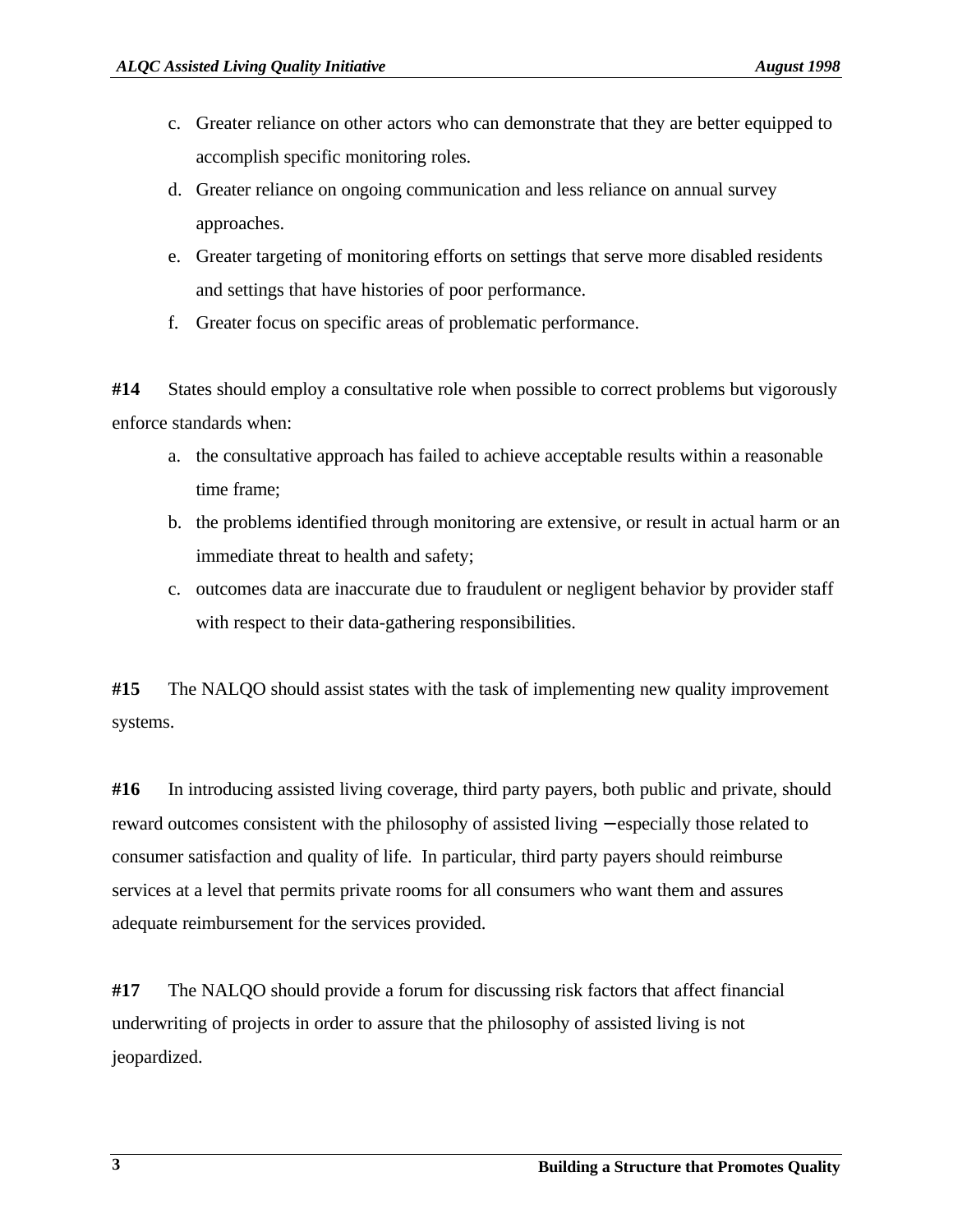**#18** Nurse practice acts should be amended to allow delegation of nursing services with appropriate professional oversight within assisted living settings.

**#19** Accessibility standards set under the Americans with Disabilities Act should be modified to give greater flexibility in dealing with different types of disabilities − especially those most common among the frail elderly.

**#20** Guardianship laws should ensure that guardianship occurs only when the individual is unable to make decisions, and then only on a limited basis in order to maximize the independence and autonomy of the individual.

**#21** Building codes should be reviewed to ensure that assisted living services can be provided in buildings with residential scale and characteristics while assuring life safety and encouraging affordability.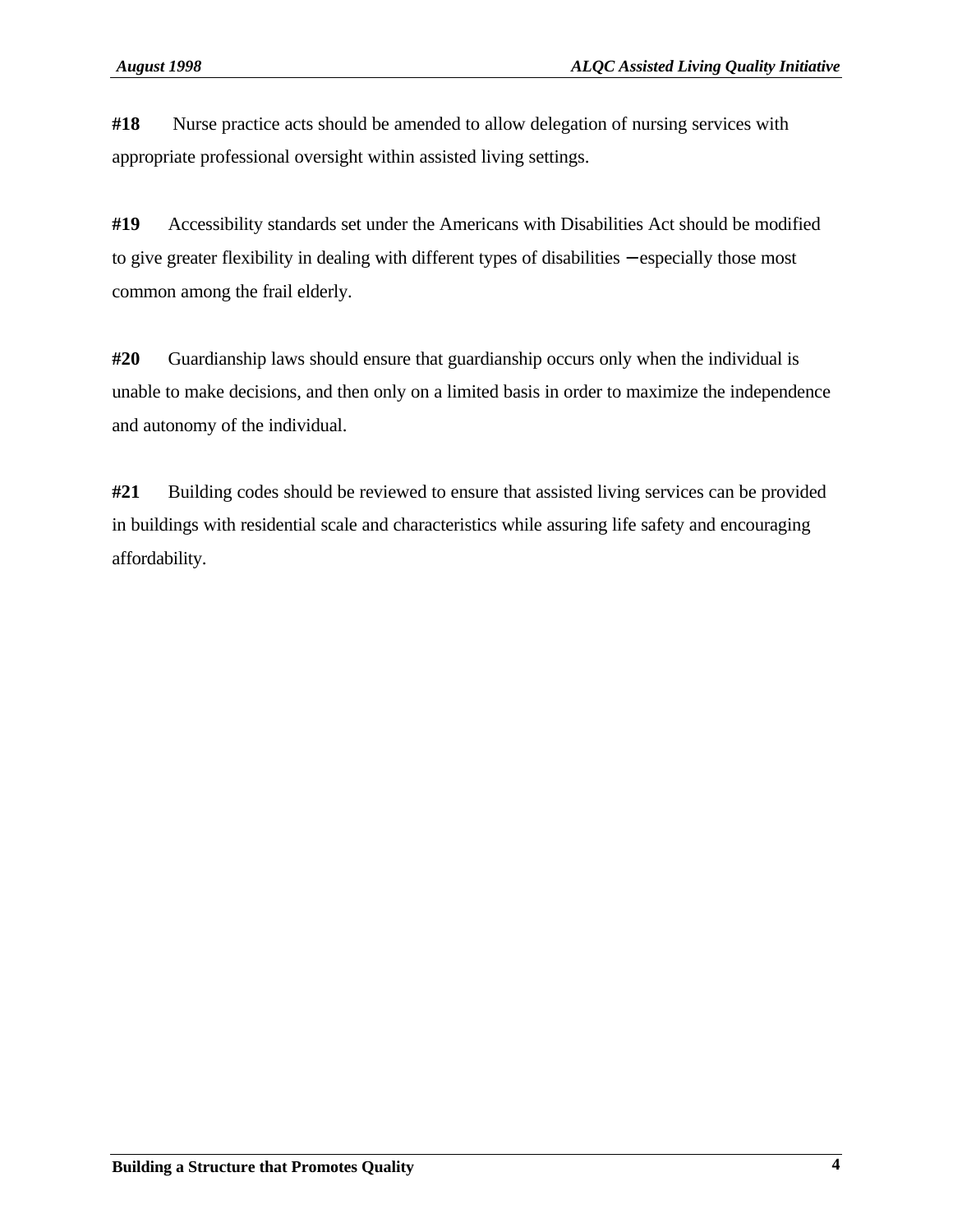## **Executive Summary**

## **Background**

In early 1996, several organizations representing consumers and providers formed the Assisted Living Quality Coalition to address issues of quality improvement in assisted living as the industry rapidly expanded. Coalition members have been united by two common purposes:

**Promote the highest possible quality of life for older persons and consumers with disabilities by advocating for the assisted living philosophy of independence, privacy, dignity and autonomy.**

## **Lay a foundation for the continued growth of assisted living by fostering a quality improvement system that demands and rewards high quality outcomes.**

During its deliberations, the Assisted Living Quality Coalition sought the counsel and advice of numerous individuals and organizations representing consumers, providers, state regulators, ombudsmen, third party payers, and investors. The Coalition also examined a variety of approaches to promoting quality, including traditional state regulation, accreditation, contracts, and quality indicators.

The Coalition borrowed freely from the best of these various approaches and attempted to address the inherent weaknesses of each as it attempted to construct a solid system for promoting quality and balancing the interests of various parties. The report that follows includes two major sections: 1) the first section is a quality initiative outlining how the roles and responsibilities of the various interested parties would change under a system emphasizing quality outcomes; and 2) the second section includes guidelines to states on minimum standards. Perhaps the best way to understand the quality initiative is to summarize the roles that each of the interested parties would play.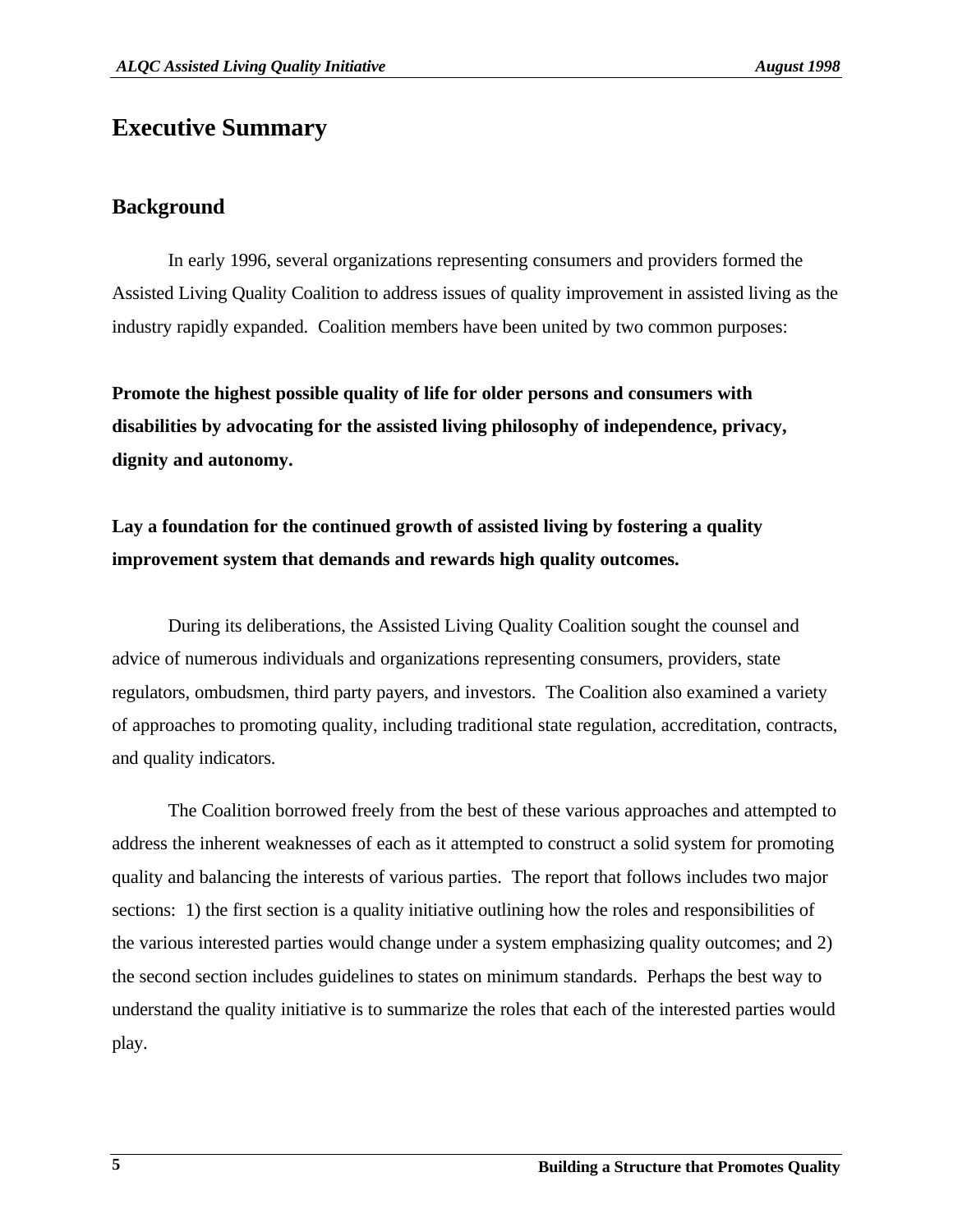## **National Assisted Living Quality Organization**

## **Providers**

The Coalition believes that the best way to enhance the quality of life experienced by consumers is to support and build upon the provider's own efforts. Imposing quality from outside the setting has its limits if a provider lacks the commitment or the organizational capacity to promote quality from within. The success of the Coalition's proposed quality improvement system hinges on the assumption that providers will create organizational structures, including quality improvement teams, that regularly monitor quality and take actions to promote quality outcomes.

 Such quality improvement teams should draw broadly from staff at all levels, residents, family members, local service providers and state consulting agents, and should take advantage of the tools approved by the NALQO to measure and improve quality. On the basis of this information, the quality improvement teams should review practices and take appropriate action to improve performance.

## **Consumers**

Consumers can improve quality by becoming informed and selecting providers known for high quality. To do this, consumers and their advocates must receive more comparative information about quality to enhance their decision-making capacity. The inclusion of residents and their advocates on the setting's internal quality team is essential to the team's capacity to focus on quality as the residents experience it.

Providers and states should develop better means to enlist the input of consumers, their advocates and other parties who have contact with assisted living settings as incidental monitors of performance. Ombudsmen, in their role as independent consumer watchdog, are an additional valuable source of input to providers, consumers and their advocates, and state monitors.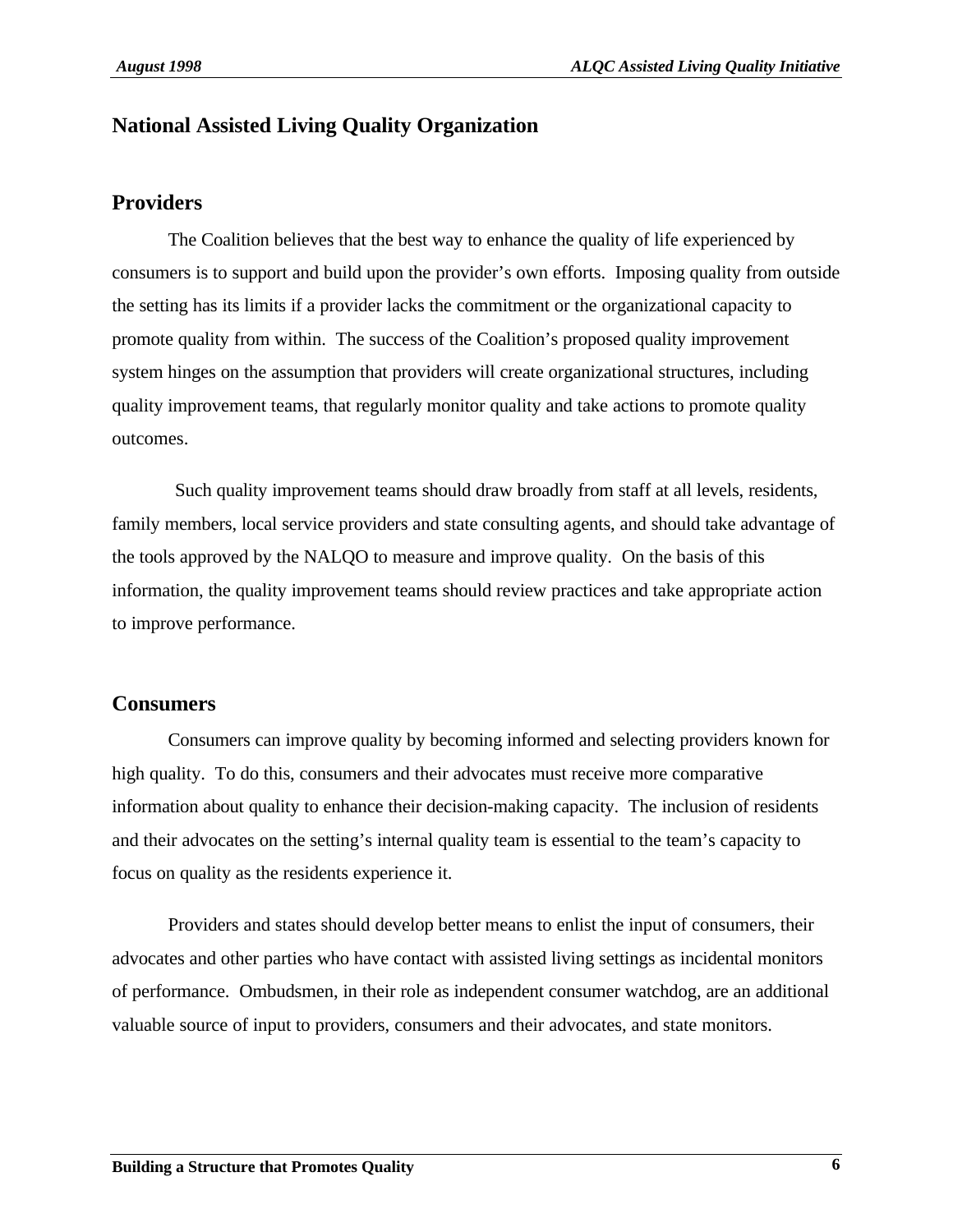## **States**

The Coalition's quality improvement approach calls for a reinvention of the state role in licensing, establishing minimum standards, monitoring and enforcement.

- **Licensing** Many quality problems in assisted living settings could be averted if states would effectively use licensing standards to predict performance and weed out poor performers. State licensure review should consist of two parts: a capacity review and a performance review.
- **Establishing minimum standards** The Coalition encourages states to use the general guidelines developed by the Coalition in developing their regulations. NALQO will provide further refining and updating for states to adopt in the future.
- **Monitoring performance** By using performance measures, such as quality indicators developed by the NALQO, state monitoring efforts can focus more on outcomes and continuous feedback. Such an approach is intended to allow for a more consultative approach to routine monitoring, more delegation of monitoring roles to other actors, and a significantly diminished role for formal on-site surveys for settings that have solid performance histories. Such an approach should also allow states to target monitoring efforts on settings that serve residents with greater service needs or have poor performance records, as well as on specific areas of problematic performance within settings.
- **Enforcement** States should vigorously enforce standards when: a) the consultative approach has failed to achieve acceptable results within a reasonable time frame; b) the problems identified through monitoring are extensive or result in actual harm or an immediate threat to health and safety; or c) outcomes data are inaccurate due to fraudulent or negligent behavior by provider staff with respect to their data-gathering responsibilities.

## **Third Party Payers**

In introducing assisted living coverage, third party payers, both public and private, should reward outcomes consistent with the philosophy of assisted living – especially those related to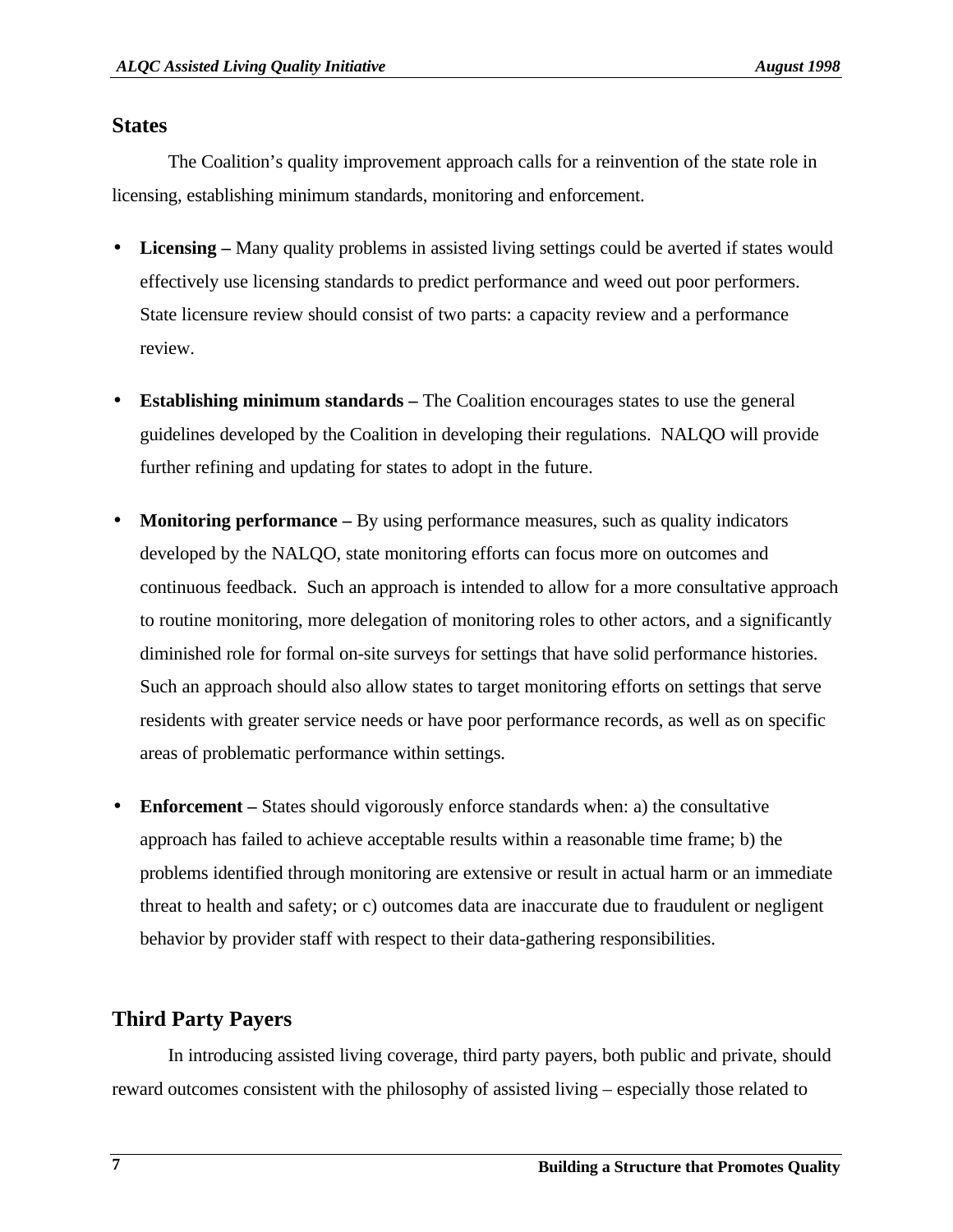consumer satisfaction and quality of life. In particular, third party payers should reimburse services at a level that permits private rooms for all consumers who want them and assures adequate reimbursement for the services provided.

#### **Investment and Financial Communities**

Efforts by the Coalition and the NALQO to establish a clearer product definition and develop performance measurements should help underwriters for investors and financiers to evaluate current risk and potential rewards in the assisted living industry. The NALQO may also provide a useful forum for discussing and researching important investment and financing issues such as the consequences of separating the financing of housing and services and the development of underwriting criteria.

#### **Conclusion: Phasing in a System of Quality Improvement**

Not all of the Assisted Living Quality Coalition's recommendations are likely to be implemented immediately. Fully implementing the quality improvement system will require a sustained commitment by all interested parties over several years. The quality indicators, practice protocols and intervention strategies have yet to be developed and validated. Effective consultation and intervention strategies will require some experimentation. While continuing to assure quality during the transition, states should begin to phase in these aspects of the quality improvement system as they prove effective. For its part, the Coalition will examine the feasibility of a National Assisted Living Quality Organization, its potential tasks, and its potential impact upon all stakeholders.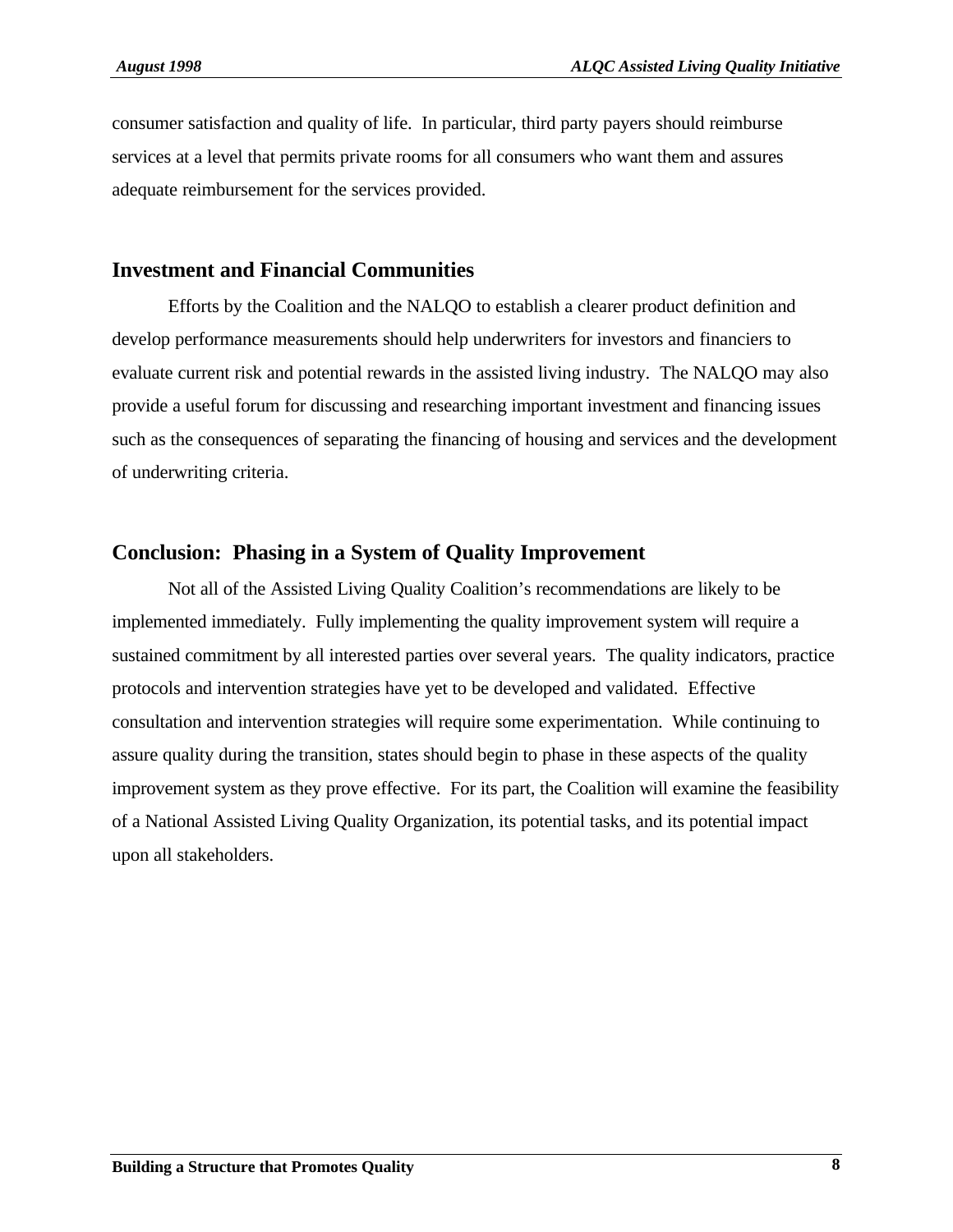## **I. Introduction: Assisted Living Quality Issues**

## **The Assisted Living Quality Coalition**

In early 1996, an informal group representing consumers and providers decided to establish a Coalition that would address issues of quality improvement in the assisted living industry. The Coalition includes representatives of the:

- Alzheimer's Association;
- American Association of Homes and Services for the Aging (AAHSA);
- American Association of Retired Persons (AARP);
- American Health Care Association (AHCA)/National Center for Assisted Living (NCAL);
- American Seniors Housing Association (ASHA); and
- Assisted Living Federation of America (ALFA).

Coalition members are united by two common purposes:

**Promote the highest possible quality of life for older persons and consumers with disabilities by advocating for the assisted living philosophy of independence, privacy, dignity and autonomy.**

**Lay a foundation for the continued growth of assisted living by fostering a quality improvement system that demands and rewards high quality outcomes.**

## **Growth and Change in Assisted Living**

The assisted living industry is currently experiencing a period of phenomenal growth. This growth has been compared to the earlier, equally phenomenal expansion of the nursing home industry in the 1960s and 70s. While the growth patterns in these two industries may be similar, the underlying causes of that growth are very different. The expansion of assisted living is part of a much larger revolution in the delivery and financing of health and long-term care services. This revolution is driven by five main trends: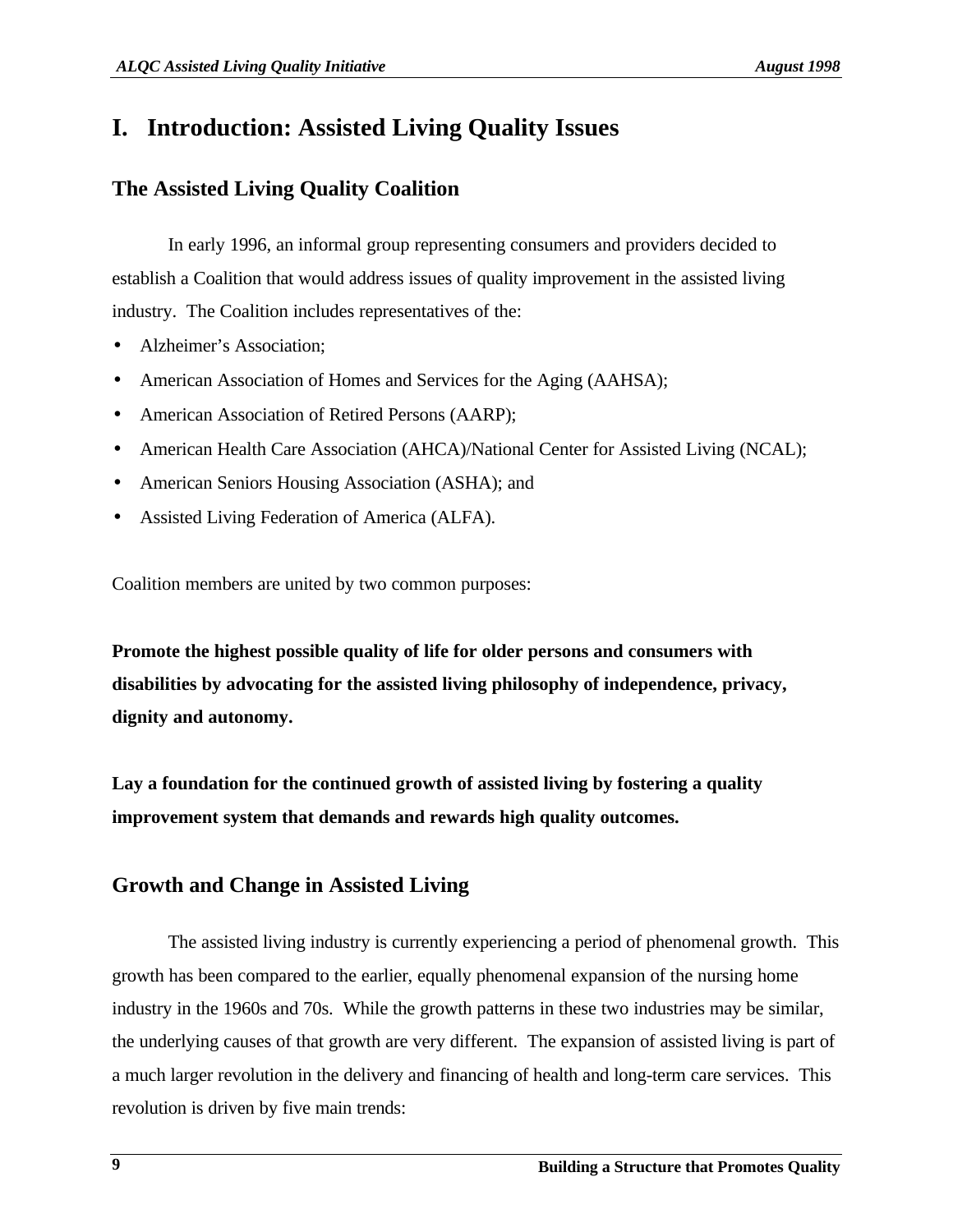- 1. Greater consumer demand for alternatives to institutional care.
- 2. Changes in service delivery practices.
- 3. Civil rights changes that recognize the right of persons with disabilities to choose from a wider range of living settings.
- 4. Changes in the ways health and long-term care are financed.
- 5. Public policy changes.

#### **1. Consumer demand**

To a large degree, the introduction of federal Medicaid reimbursements in 1965 stimulated the tremendous growth of the nursing home industry. Assisted living, on the other hand, has had little federal monetary support. Instead, its phenomenal growth reflects the substantial unmet demand for housing and services among older persons and consumers with disabilities. These consumers and their families have a greater capacity to pay for services than earlier generations and are demanding a higher quality of life when faced with the functional disabilities of old age. They want housing that enhances independence and dignity and provides quality services.

## **2. Changing service delivery practices**

Recent changes in industry practices -- many of them driven by technological innovation - now enable services to be delivered in a wider range of settings. For example, new drugs have made many invasive and expensive medical treatments less necessary. A wider variety of professionals and paraprofessionals -- including home health nurses, home care aides, inhalation therapists and physical therapists -- now routinely provide medical and supportive services that previously were provided only by doctors or other institutionally-based professionals.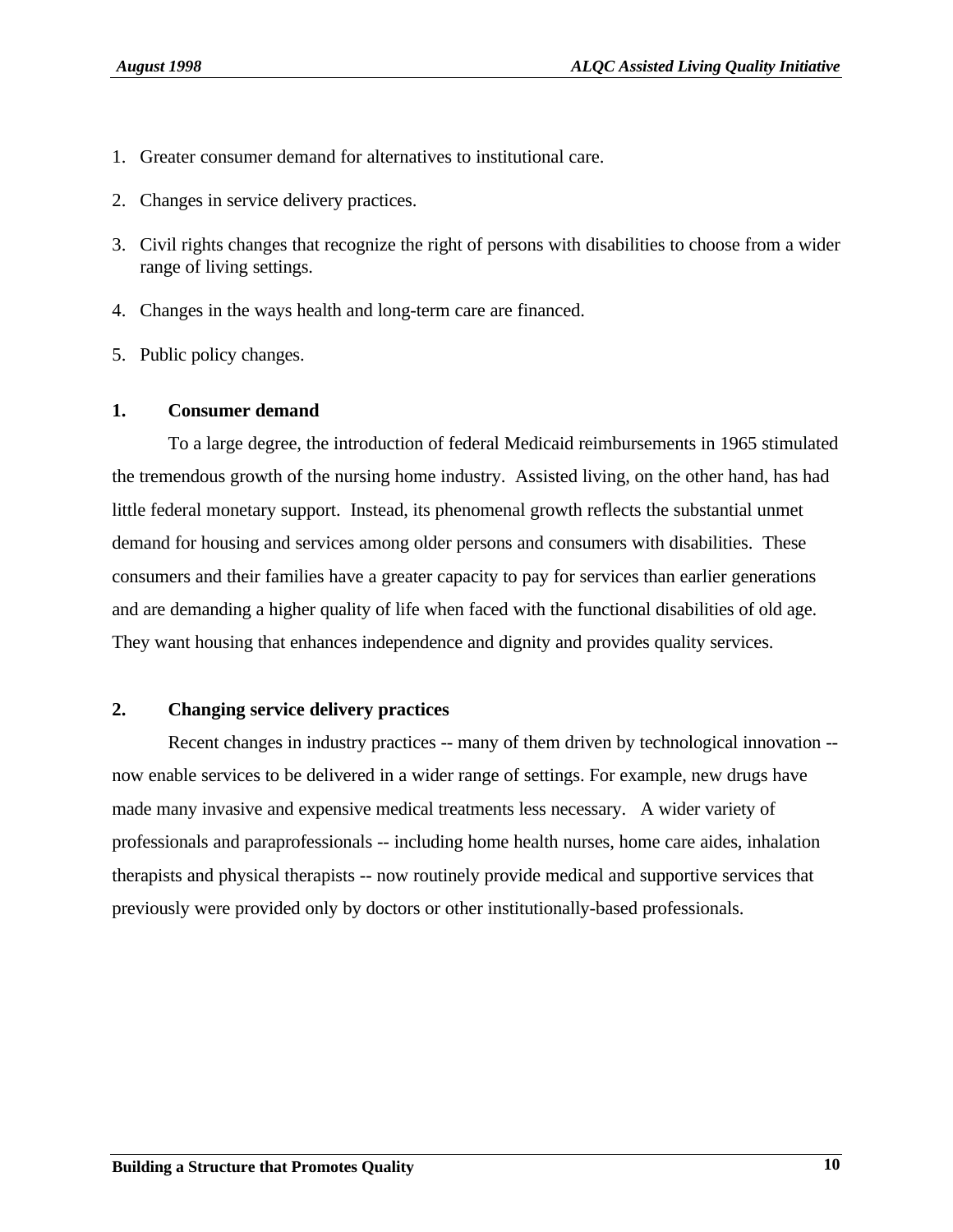#### **3. Civil rights developments**

Changes in civil rights laws, pursued by disability advocates, have also had a major impact on the delivery of health and long-term care services. Beginning with the Rehabilitation Act of 1973, which forbade discrimination in federally supported services based on disabilities, the disability rights community has had considerable success in adding protections through the Fair Housing Amendments Act of 1988 and the Americans with Disabilities Act of 1991. These acts give civil rights backing to the demand that supportive services be provided to persons with disabilities of any age in living arrangements that they choose.

## **4. Changing market conditions**

Dramatic changes in market dynamics require that industries related to health and longterm care service delivery become more diversified, specialized, competitive and innovative. These trends are most pronounced in acute care delivery, where managed care plans require that providers show price and quality advantages when they contract for services. Managed care plans strongly encourage providers to control costs through innovative technologies and practice protocols that shorten hospital stays and expand the variety of service settings. As managed care insurers become more involved in long-term chronic care, they will apply the same pressures to assisted living providers.

## **5. Public Policy Changes**

The market, technological and legal changes that gave birth to assisted living have presented new challenges to federal and state policy makers. Policy making at both levels of government is driven by the desire to control rapidly escalating health and long-term care costs. Much of the cost cutting has created problems for consumers and providers alike. However, the need to contain costs has also made policy makers more receptive to innovative financing and service delivery approaches. For example, Medicaid and Medicare have done some experimental demonstrations to reimburse integrated services and are likely to move in this direction on a much larger scale. States, which bear much of the Medicaid cost-burden, are experimenting with a variety of reimbursement and delivery systems to encourage more efficient service delivery. Specifically, many states are experimenting with limited Medicaid reimbursements through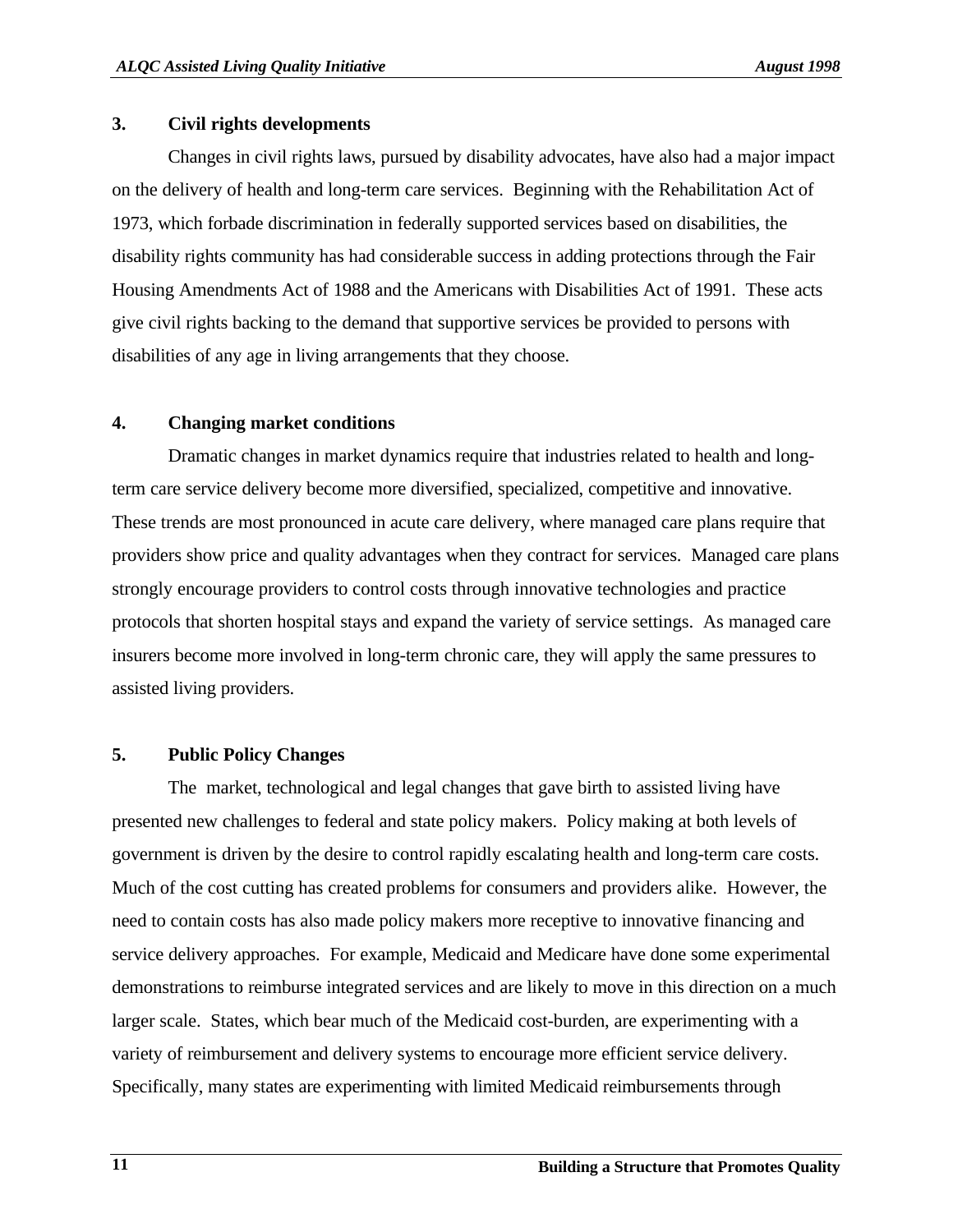waivers to assisted living in order to provide access to assisted living services for frail older persons with low incomes.

## **New Thinking About Quality**

The members of the Assisted Living Quality Coalition believe that all interested parties must act now to develop an innovative quality initiative for assisted living. Such an initiative will prepare assisted living providers to meet the challenges and take advantage of the opportunities to change the way that quality is promoted as the assisted living industry continues to evolve and grow.

New opportunities and challenges require new thinking. Coalition members believe that a competitive and innovative service-delivery marketplace is not compatible with regulations that stifle innovation or restrict competition. The new model for promoting quality should be consumer-centered, performance-oriented and responsive to quality of life issues. It must also enhance consumer choice and protect quality of life for vulnerable consumers whose choices may be limited due to their cognitive incapacity or lack of financial resources.

 This document, which concludes the first step in the Coalition's efforts, represents the group's best thinking to date. The Coalition is grateful to the hundreds of reviewers who offered thoughtful comments and criticisms of this document. The members of the Coalition do not believe they have resolved all the issues, but they do believe that their efforts reflect sufficient agreement to be useful to states and other interested parties. In addition, this document will serve as a foundation for further collaborative efforts as the Coalition moves to carry out its ambitious recommendations.

This document outlines a series of recommendations to be carried out as part of a quality assurance framework for assisted living. The Coalition intends to conduct a feasibility study of the entire framework. The feasibility study will determine the program and financial viability of the many recommendations contained within this document.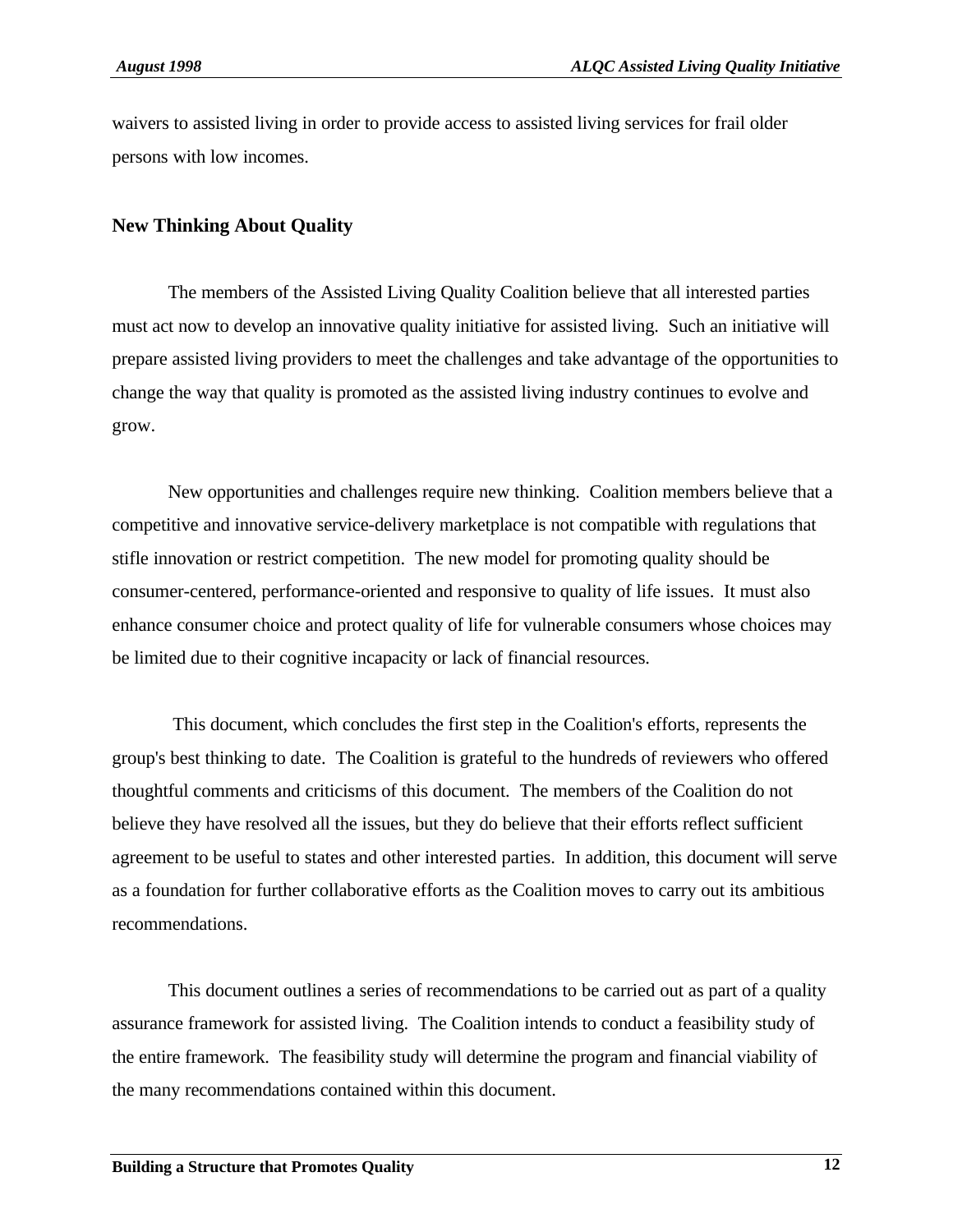The Coalition continues to seek responses from all who have a stake in the future of assisted living to the issues raised in this document. This document is a possible blueprint for the future of quality improvement for assisted living, but it is a blueprint with many of the details remaining to be filled in.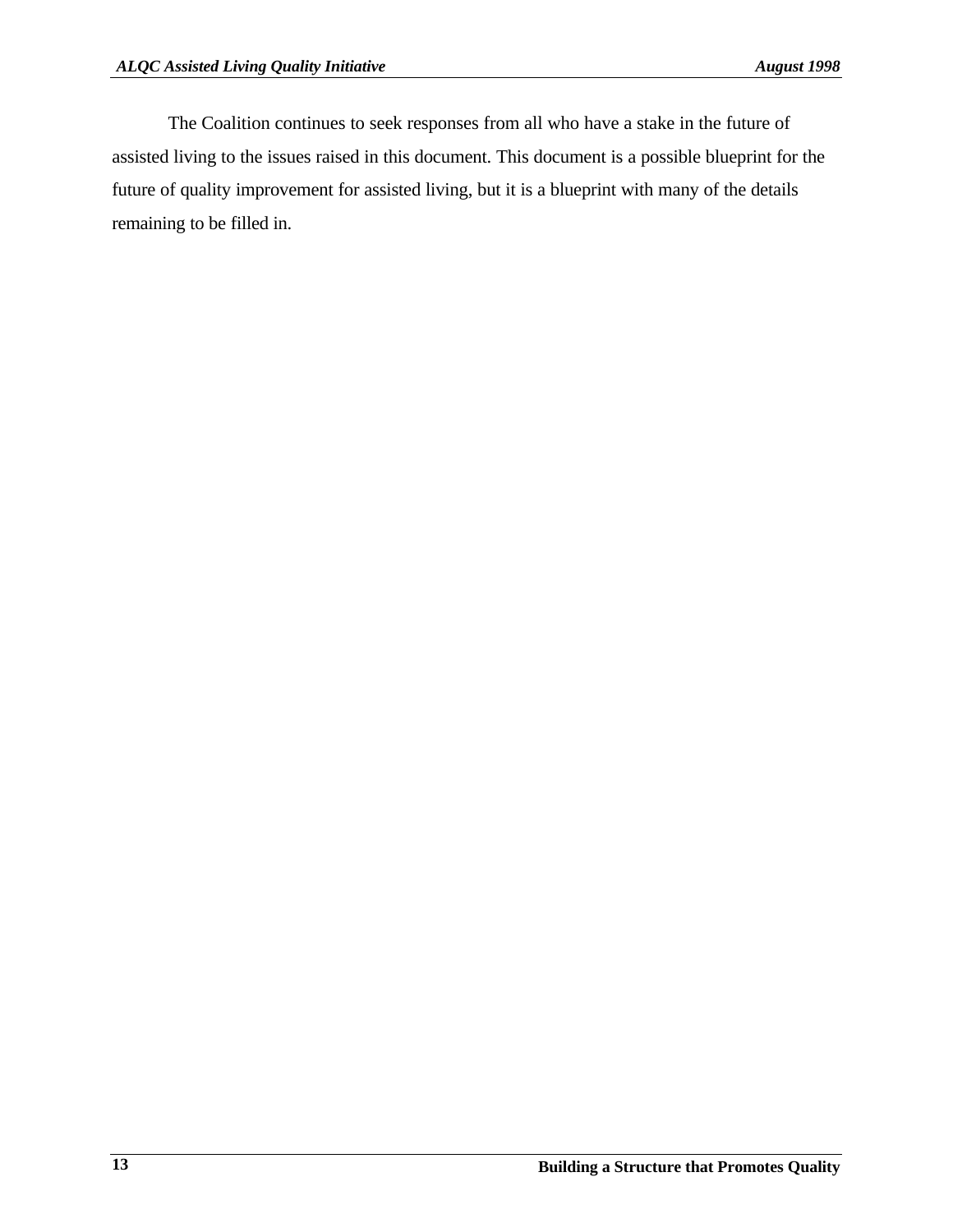## **II. Balancing Approaches to Quality**

During its deliberations, the Assisted Living Quality Coalition sought the counsel and advice of numerous individuals and organizations including: consumers, providers, state regulators, ombudsmen, third party payers and investors. Different constituencies defined quality in different ways and suggested differing ways of measuring and promoting quality.

The Coalition examined a variety of approaches to promoting quality. These approaches and their benefits and drawbacks, are described below. To some extent, the different approaches reflect the different and somewhat competing interests of parties involved in assisted living and related industries. The Coalition sought to understand the strengths and weaknesses of each approach so that it could construct the best system for improving quality and balance the legitimate interests of the various parties concerned.

## **Traditional State Regulation**

The Assisted Living Quality Coalition recognizes four essential roles for state regulation in a quality improvement system:

- 1. Define the assisted living market by creating minimum standards.
- 2. Establish licensure requirements for admission to the market.
- 3. Protect public welfare and safety by assuring that compliance with minimum standards is monitored.
- 4. Enforce standards and impose penalties, when necessary, on providers whose performance is inadequate.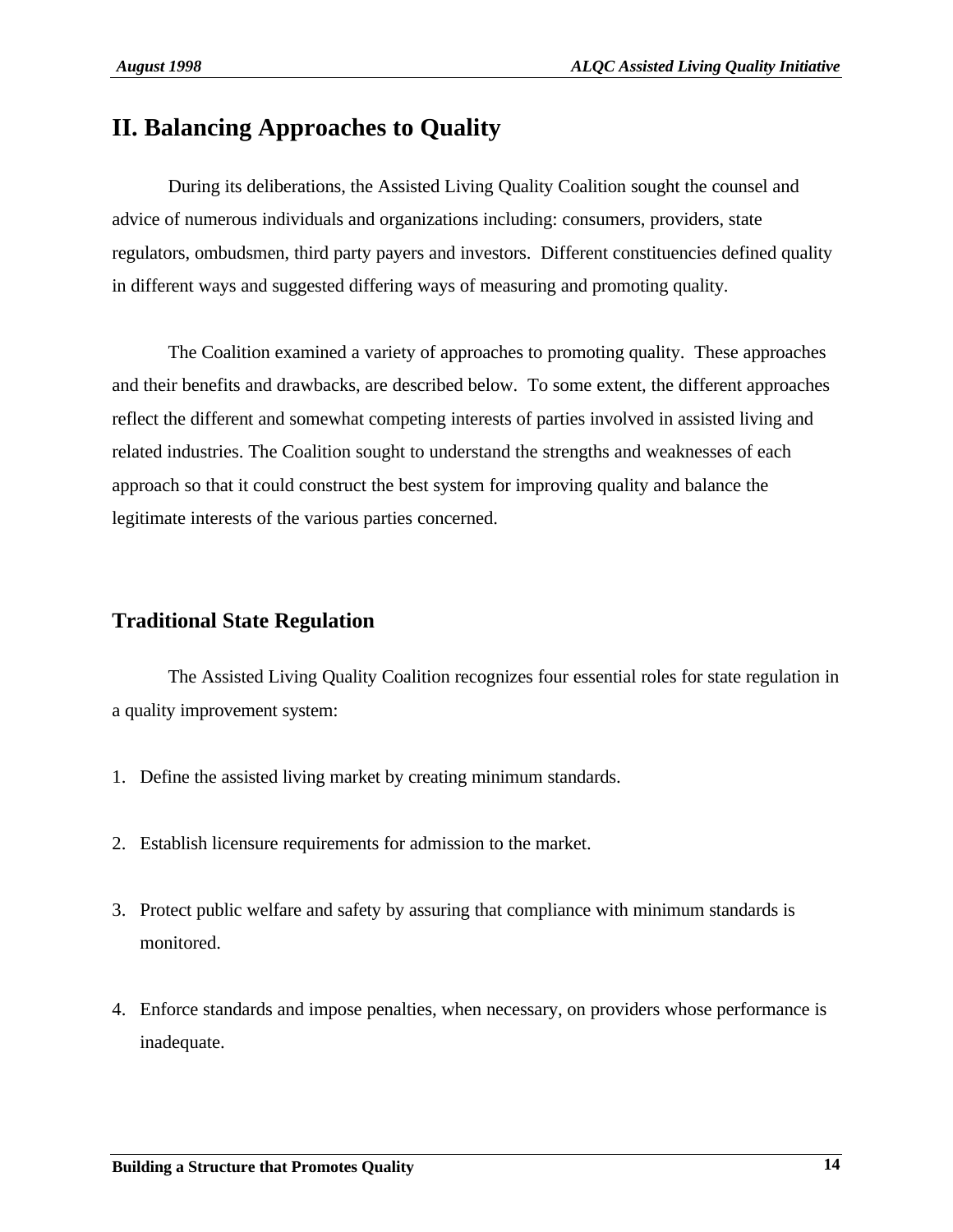State regulation is indispensable. State regulatory systems are best equipped to oversee this process because states have unique legal authority in the areas of licensure and enforcement.

However, critics complain that many regulatory structures do not assure or promote quality in assisted living. Specifically, say critics, regulatory systems that rely too heavily on easily observable structural and process requirements tend to:

- focus on punitive actions rather than quality outcomes;
- be very expensive; and
- lag far behind the market in promoting innovative new ways of delivering services and addressing consumer demands for more autonomy and independence.

## **Accreditation**

Because of these perceived state regulatory shortcomings, some providers have expressed interest in establishing a private accreditation process administered by a national quality organization. Standards established and continuously reviewed by a body representing all interested parties would:

- enjoy broad credibility;
- be seen as reflecting current service delivery trends; and
- help bring some national standardization to assisted living without federal regulation.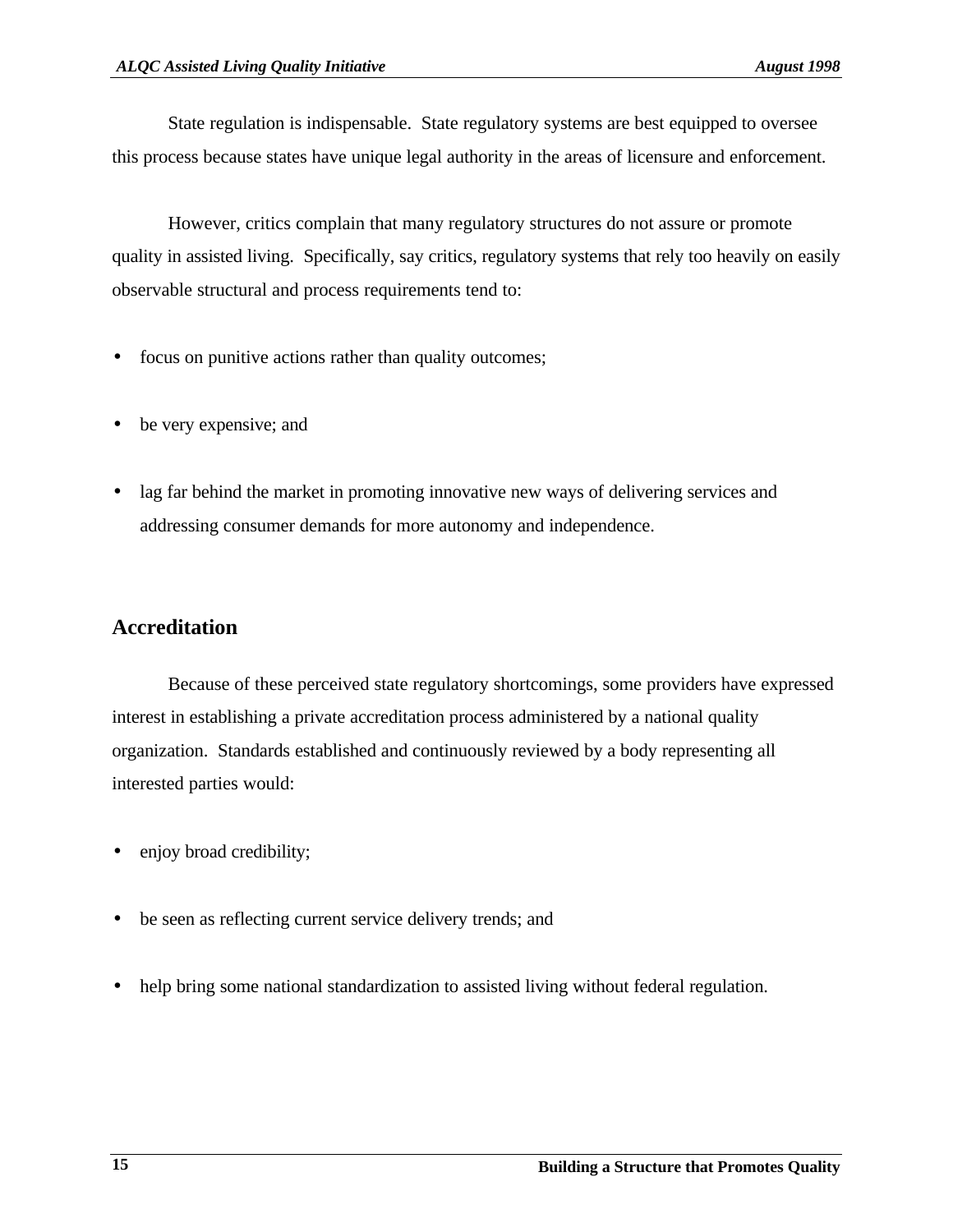Attempts to accredit segments of the long-term care industry have typically reached only a small minority of settings and have limited effect on the quality of services in the vast majority of cases. Critics complain that accreditation can be:

- too process oriented. Self-imposed accreditation standards can be just as stringent or inflexible as regulatory requirements.
- burdensome and expensive. Without regulatory relief or widespread consumer awareness, accreditation's rewards often are not apparent to providers.
- inadequate, by itself, to enforce quality. Consumer advocates are critical when accreditation replaces the state's essential roles, especially the enforcement of state minimum standards.
- partial to providers. Advocates complain when providers are allowed to arrange accreditation surveys in advance or select and pay the accrediting agency that carries out inspections.
- too private. The information gathered in the accreditation process is proprietary and therefore not generally disclosed to consumers, regulators, or other interested parties. This lack of disclosure limits accreditation's usefulness to parties who make critical decisions about assisted living providers.

## **Contracts**

Rather than using regulations to prescribe the types and levels of assisted living services, a contract approach would make those areas subject to negotiations between providers and consumers. Such an approach has the virtues of being:

very flexible;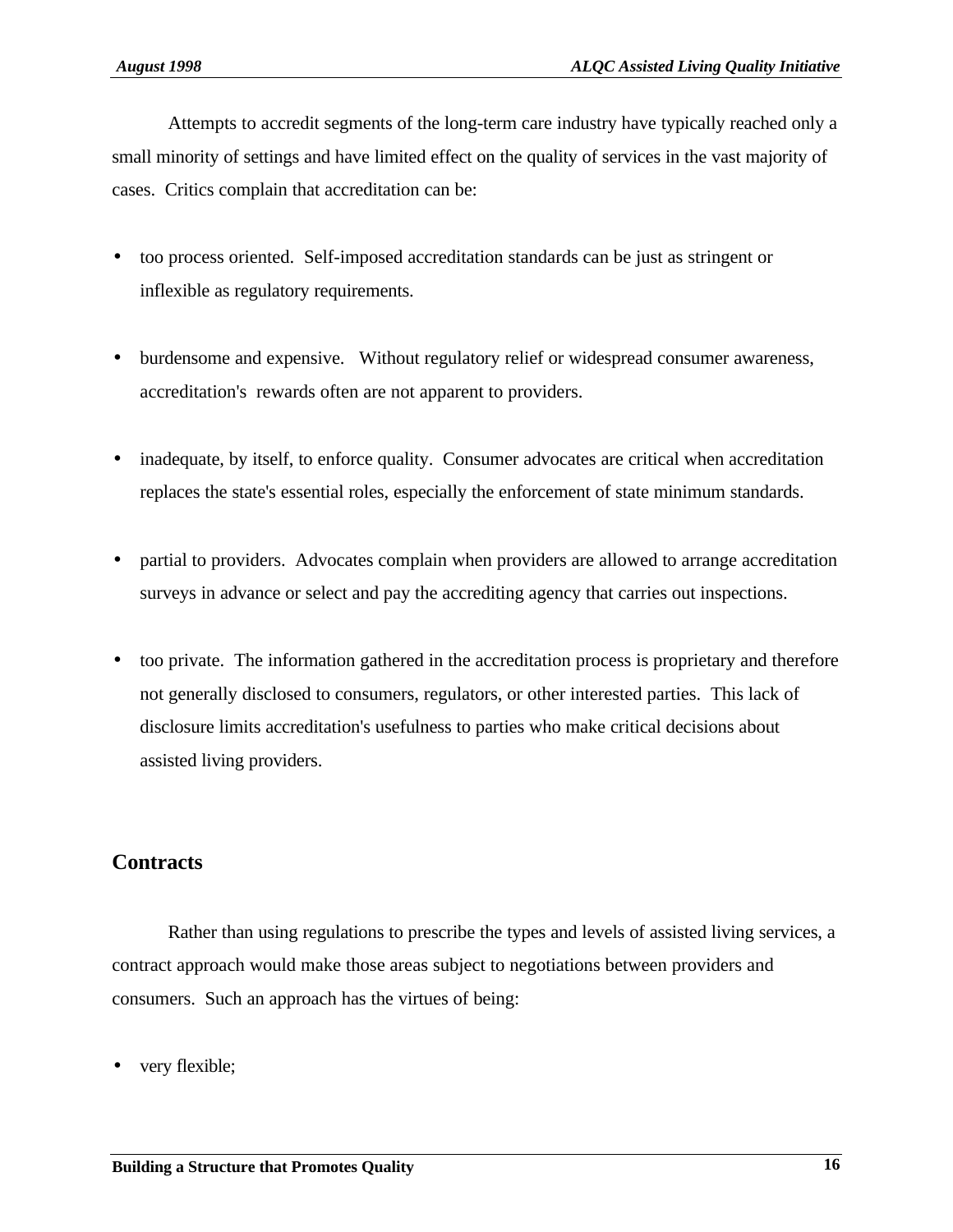- immediately responsive to consumer demands; and
- adaptive to the local service availability.

Critics complain that two inherent features of the contracting process make it less workable for assisted living consumers, who may be frail or have disabilities.

- Power imbalances. The inherent inequality between providers and consumers can make it especially difficult for consumers with disabilities to negotiate as equal partners. Critics worry that family members also would be at a disadvantage if they negotiate under stressful conditions or have limited information about their options or rights.
- Enforcement difficulties. The contractual approach moves enforcement from regulators to the courts. Critics worry that frail older persons are unlikely to go through the physical and emotional ordeal of going to court to enforce their contracts. Family members are often making decisions on the older person's behalf, under stressful conditions, and with limited information on their options or rights. Because of the circumstances often surrounding the decision to leave one's home to enter a setting that provides supportive services, many advocates have argued for protections making potentially unscrupulous practices illegal and unenforceable.

## **Quality Indicators**

Quality indicators measure actual outcomes of the clinical/medical, functional, and consumer satisfaction/quality of life activities in a long-term care setting. Providers who participate in this approach continually enter performance data into a large database. When these performance data are pooled, providers can compare their own facility's performance against national or local industry norms.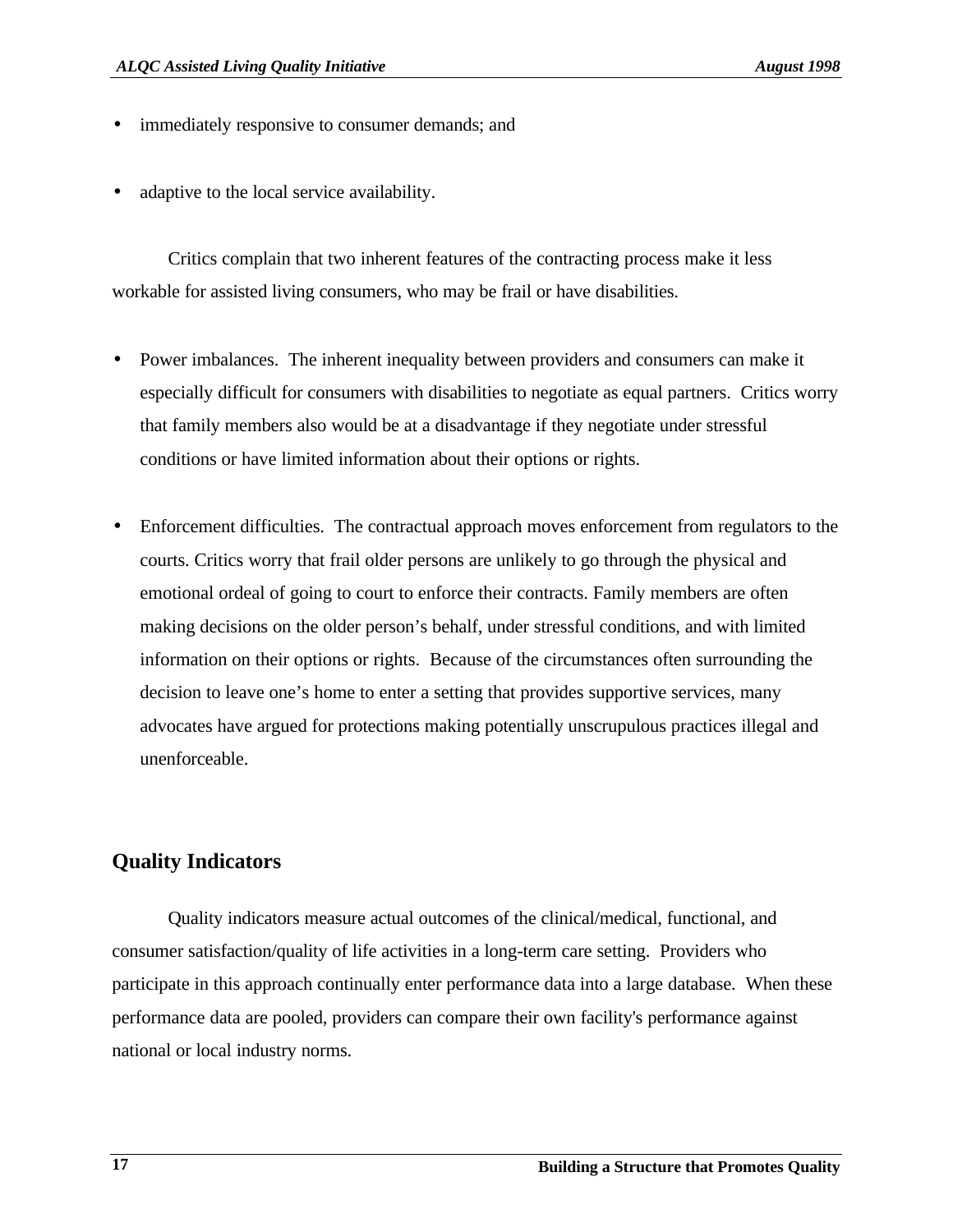Government and health care industry groups are investing heavily in outcomes research. They see outcome measures as a way to encourage providers to continually improve performance compared with industry norms. This approach allows the regulatory system to rely less on pass/fail compliance with minimum standards when providers display acceptable levels of performance outcomes. Although quality indicators have only been recently developed for use in long-term care settings, early use indicates great promise for assessing service delivery in such settings.

 Quality indicators can give assisted living settings a way to demonstrate to managed care insurers their price and quality advantages, especially in consumer satisfaction and quality of life. These data will help assisted living settings as they prepare to become involved in integrated health and long-term care systems.

Quality indicators have a value beyond managed care. They can:

- provide feedback on performance to a facility's internal quality-improvement team;
- provide objective comparative performance data to help consumers and their advocates choose between assisted living settings; and
- give state monitoring agencies the information they need to focus on actual performance outcomes rather than just compliance with minimum standards.

After considerable discussion, the Coalition decided to incorporate the use of quality indicators as a critical part of its quality assessment approach. However, because quality indicators are relatively new, many issues must be resolved before a full system of quality outcomes measurement can be instituted. The Coalition urges a sustained research effort on ways to effectively: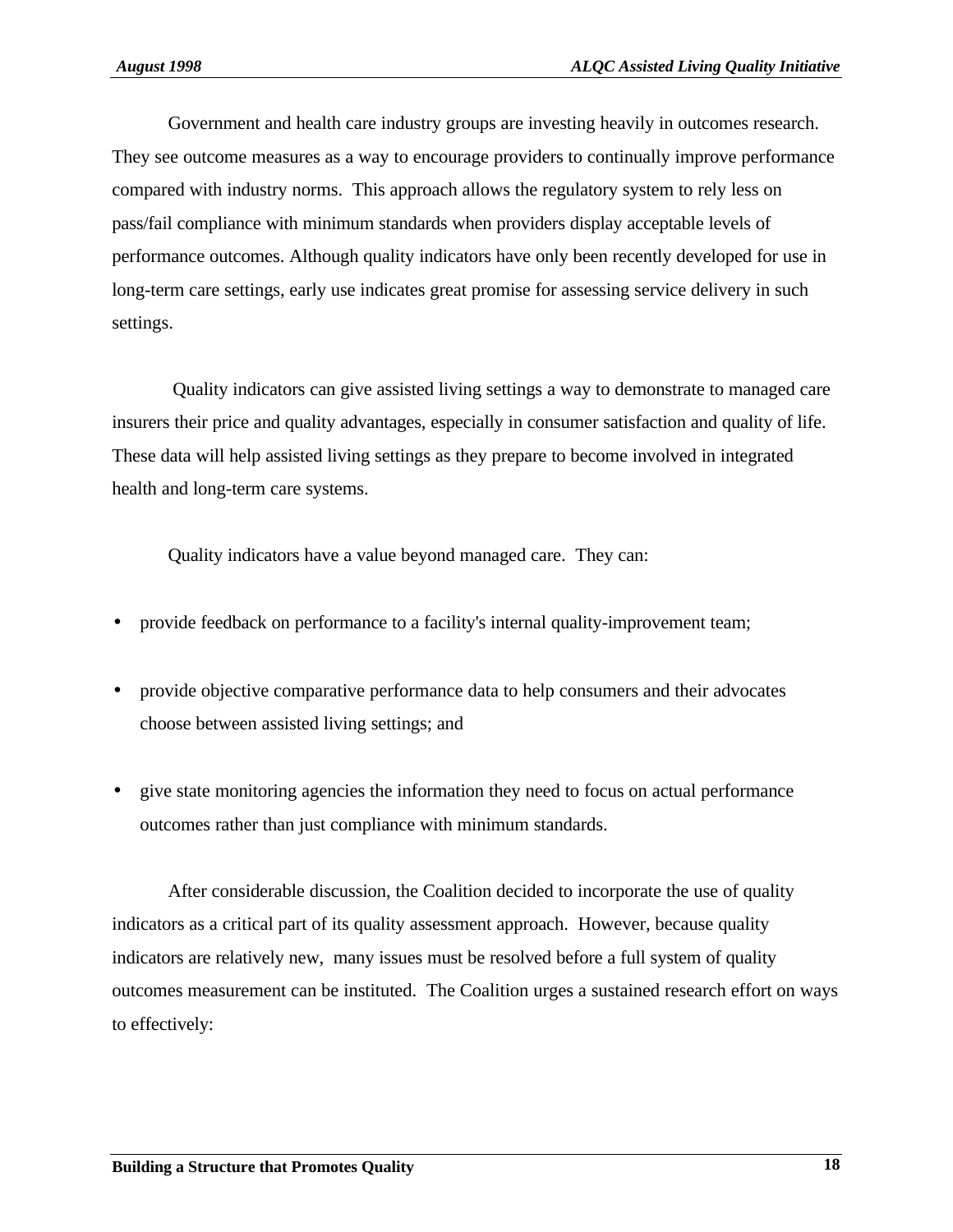- develop and validate quality indicators, including clinical, functional and quality of life measures;
- adjust quality measurements to account for differences among settings and residents;
- measure quality of life outcomes, including autonomy, independence, and dignity;
- develop indicators that are thorough enough to instill confidence but not too cumbersome or expensive to administer;
- finance the costs of implementation, including staff training;
- monitor data collection to ensure its reliability; and
- release setting-specific data in a way that is most useful to consumers and other interested parties.

Some of these issues are discussed in more detail beginning on page 24.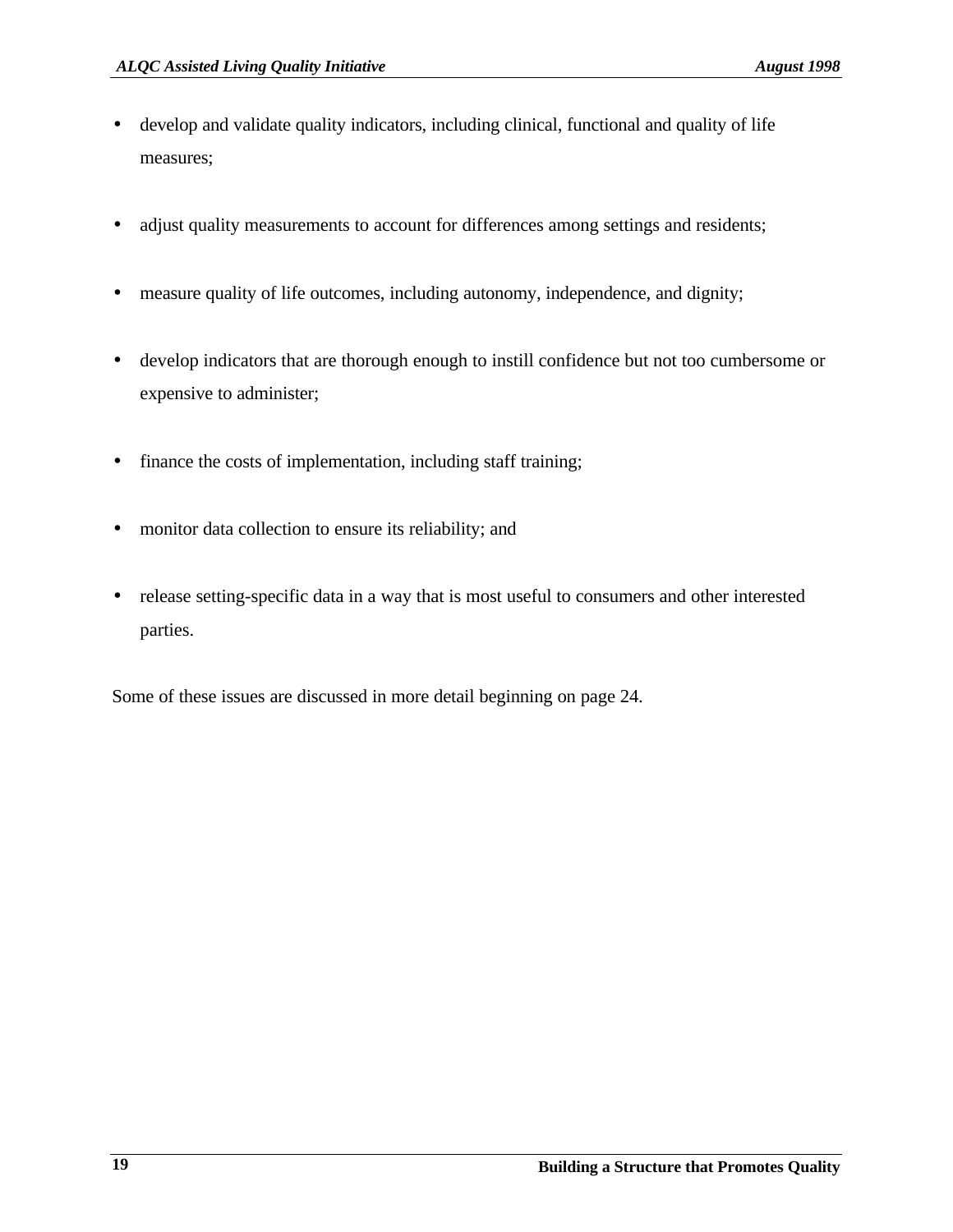## **III. Systematic Approach to Quality**

## **Principles of Quality**

The Coalition did not base its new approach to quality promotion on any one approach. Rather, the Coalition borrowed freely from the best of the various approaches and attempted to address the inherent weaknesses of each. Its goal was to create a new way of looking at quality that focuses on the key participants in the assisted living industry and the relationships that are responsible for producing quality outcomes. The following schematic drawing portrays these actors and relationships in a "Quality Star":





The "Quality Star" calls attention to four guiding principles that serve as the foundation of the Coalition's innovative new approach to quality improvement:

**1. Quality Performance.** The primary focus of any quality improvement effort should be that of providing a residential setting and services that enhance the independence, autonomy and dignity of the consumers being served.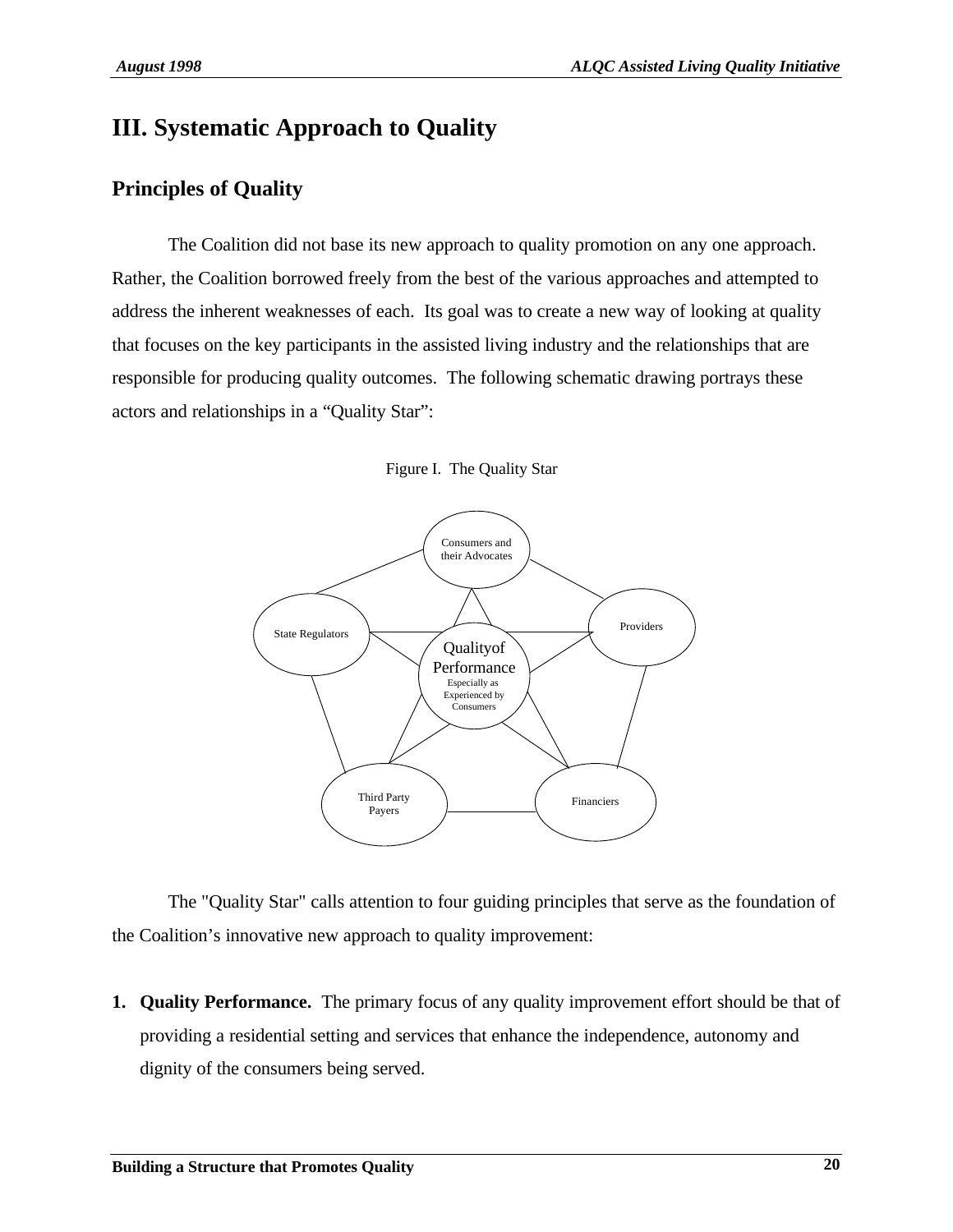- **2. Internal Efforts.** The best way to enhance the quality of life experienced by consumers is to support and build on the provider's internal quality efforts. Imposing quality from outside the setting has its limits if a provider lacks the commitment or the organization to promote quality from within.
- **3. Outside Interests.** State regulators, consumer representatives, third party payers and financiers all have legitimate interests and critical roles to play in quality promotion. Quality can be promoted successfully if each actor has clearly defined roles and the information needed to play those roles effectively.
- **4. Dynamic Process.** Achieving quality is a dynamic process whose key component is the flow of information among the relevant actors. Consumers are most likely to experience quality when each actor in the quality improvement system receives full and accurate information on quality outcomes. This information must be tailored to meet each actor's needs and communicate relevant information to all participants.

The "Quality Star" seems deceptively simple. The Coalition realizes that developing its quality improvement system will require vastly improved information systems and a change in the relationships among the key actors. The following sections explore these issues in more depth.

## **Managing a Quality Improvement System**

## **Recommendation #1**

**The members of the Assisted Living Quality Coalition, along with other partners, should study and if feasible, establish an independent National Assisted Living Quality Organization with sufficient staff to develop the information sources and manage the quality improvement system we are proposing to implement.**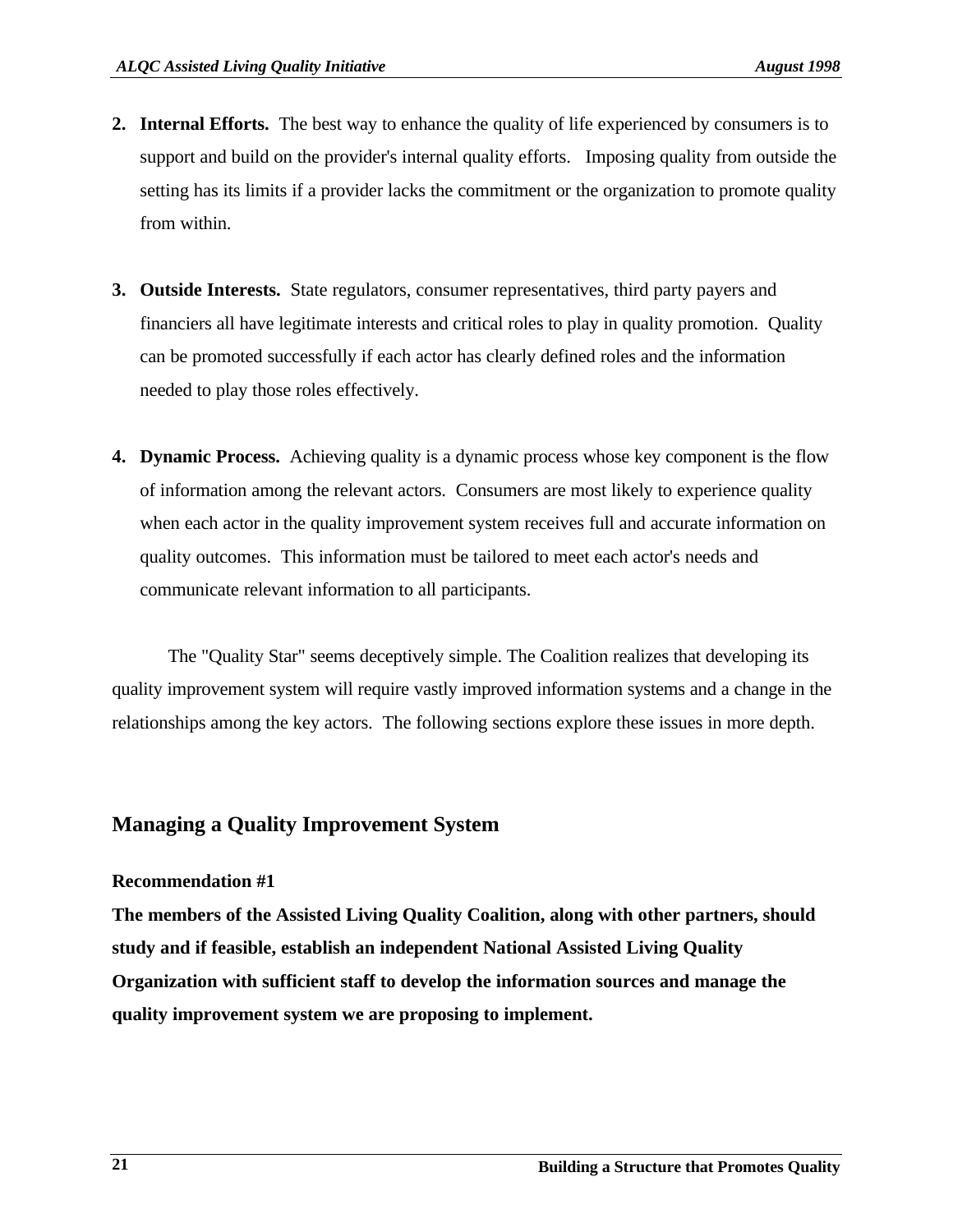The Assisted Living Quality Coalition discussed at considerable length the essential roles played by all of the actors portrayed in the Quality Star: consumers and their advocates, providers, states, third party payers and financiers. During these discussions, the Coalition sought to create a complete quality framework that would include the interests of each of these actors and the tools that each might use to optimize their respective roles. The goal was to make each actor part of an integrated, mutually reinforcing system of quality improvement.

## **The National Assisted Living Quality Organization**

To achieve this ambitious goal, the Coalition proposes the establishment of the National Assisted Living Quality Organization (NALQO) to promote quality and innovation in the assisted living industry. *As a prelude to the establishment of the NALQO, the Coalition will initiate a study to explore the financial and practical feasibility of the various functions outlined in this paper for the new organization. The recommendations that follow are therefore contingent on the findings of this study and on subsequent decisions made by the Coalition to establish such an organization.* The central roles of this new organization would include:

- providing a forum for research;
- developing recommendations for policy development; and
- acting as a consultant on quality improvement issues.

The NALQO would be modeled on the organizational experiences of similar national bodies in related fields. It would be structured so that it could operate effectively and maintain its independence from any individual interests. That structure would feature: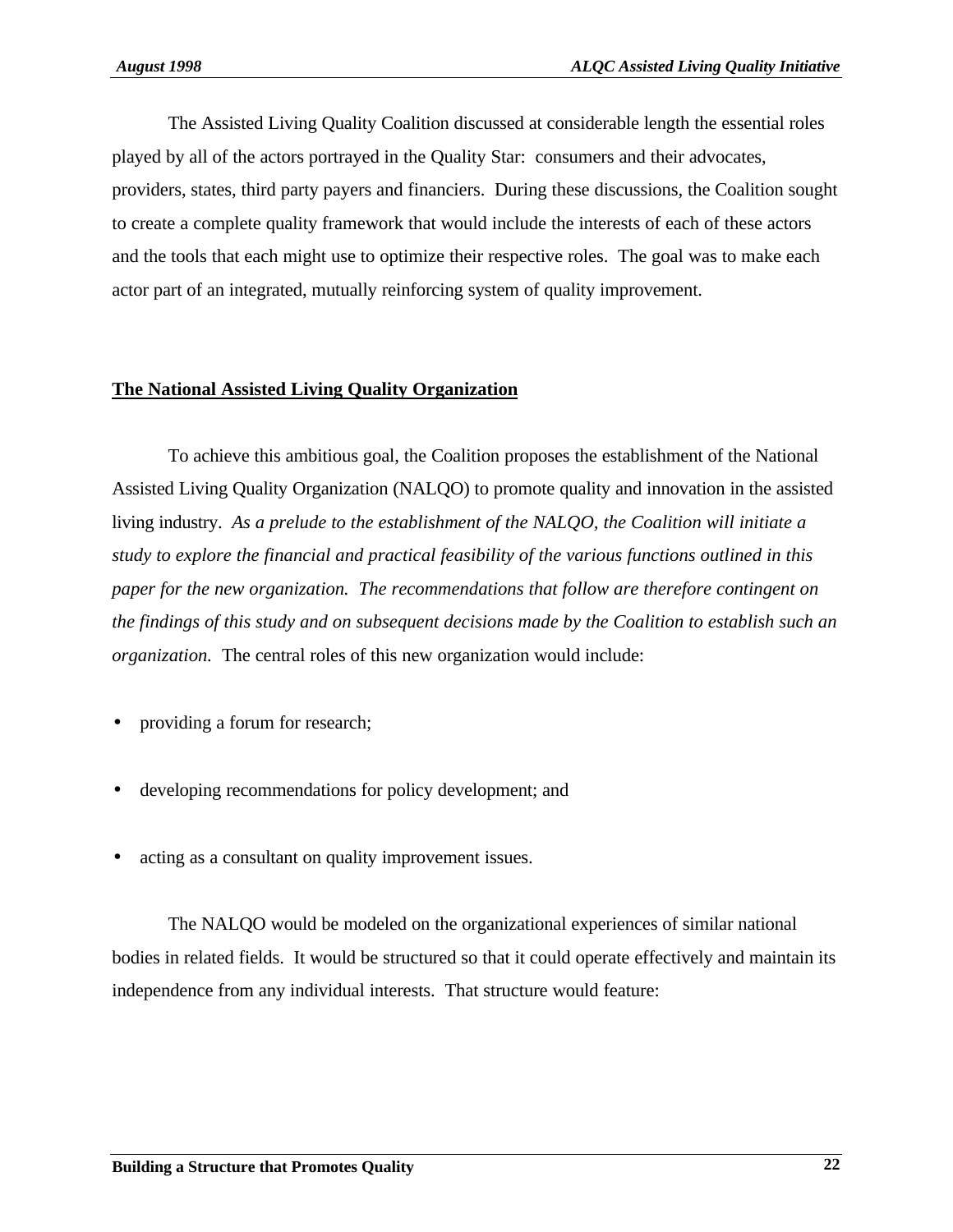- **1. Broad representation.** The NALQO would have a board of directors that represented consumer organizations, providers, states, third party payers, financiers and other interested parties. This representation should ensure that no single interest could dominate.
- **2. Professional staff.** The NALQO's professional staff would fully research and analyze pertinent issues, provide options for the board's consideration and carry out the board's decisions.
- **3. Independent financing.** Developing an independent means of financing early on would establish the NALQO's credibility.

The NALQO would continue and extend the work initiated by the Coalition. It would work with various parties -- beyond those involved in the development of this document -- who can promote the goal of a truly innovative, outcomes-oriented, consumer-driven assisted living industry. Specifically, the NALQO would develop and update three foundational information sources that would help redefine the relationships among the actors involved in the assisted living industry. These include:

- **instruments designed and used to measure performance** in such areas as consumer satisfaction, clinical, and functional outcomes;
- **guidelines to states for minimum standards** that define structural and process practices for the industry; and
- **practice protocols and intervention strategies** that would be useful to facilities and state regulators developing action plans to correct problems as they arise.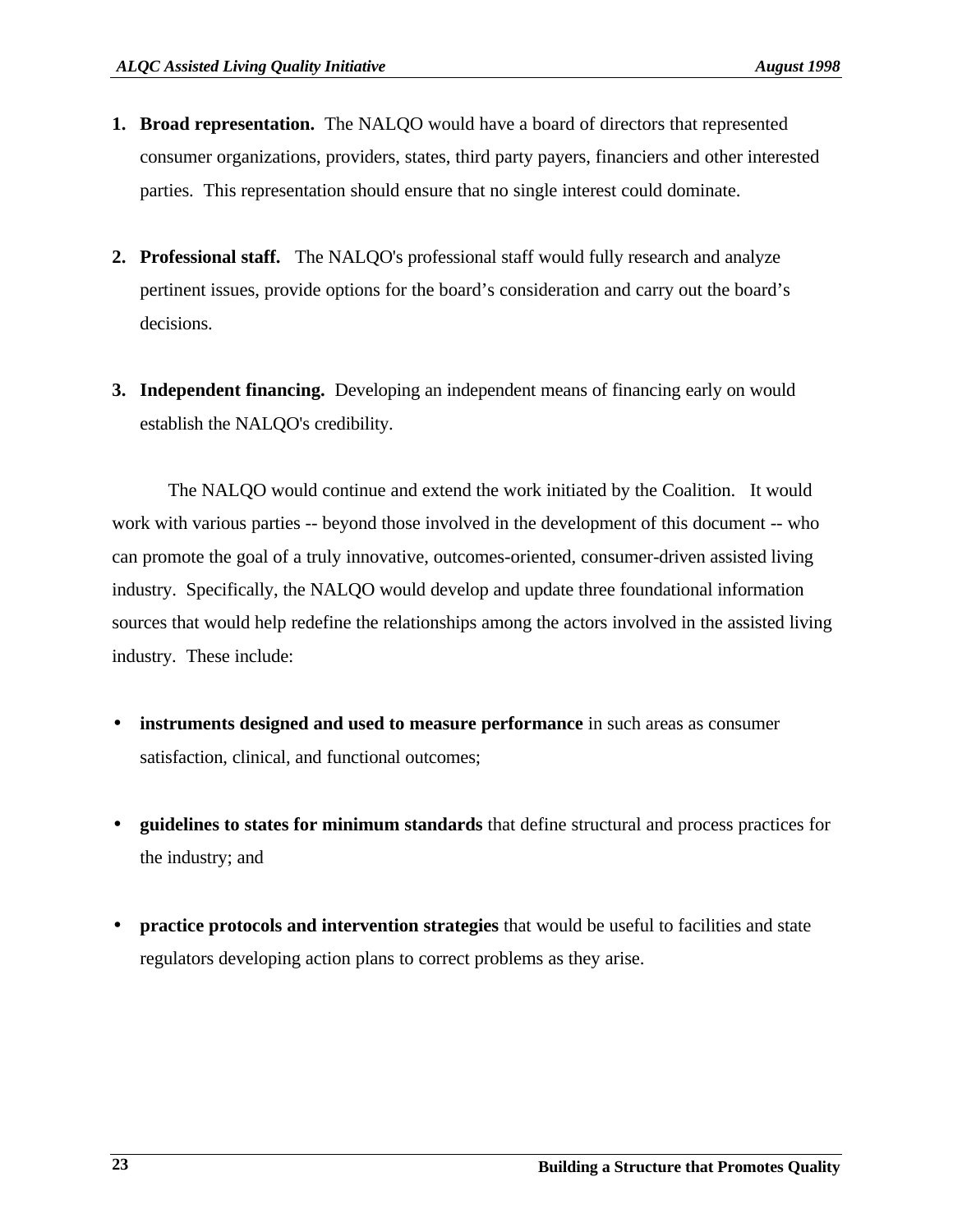#### **Instruments Designed to Measure Performance Outcomes**

#### **Recommendation #2**

**Among the first tasks undertaken by a National Assisted Living Quality Organization should be the development and validation of performance measures in areas such as consumer satisfaction, clinical, and functional performance outcomes.**

If achieving quality outcomes is the goal, then providers must be given the tools to assess, compare and improve their performance. Other industry participants must also have these information tools so that each can assess a provider's performance.

 The Coalition has drawn heavily from the promising work on quality outcomes measures in the health care industry. More recently, several industry groups have sought to develop and validate similar measures for nursing homes. Research and experimentation on quality outcomes measures for the assisted living industry are just being developed. The Coalition believes that NALQO could hasten the necessary development and validation of these instruments.

Before quality indicators can be useful to the assisted living industry and states, the NALQO has several tasks to complete, including:

#### **1. Develop Quality Indicators**

 To enjoy credibility as a monitoring instrument, quality indicators must be developed, validated and updated by a credible, independent body. These quality indicators should include those that measure consumer satisfaction, quality of life, and clinical and functional outcomes. The Coalition recognizes that some measures may be available quickly while others will take much longer to develop and validate. Some measures may be adapted from those used in related industries, while others will reflect the unique philosophy of the assisted living industry. As a first step, the Coalition urges the development and validation of the minimum set of quality indicators that can measure performance and flag potential problem areas.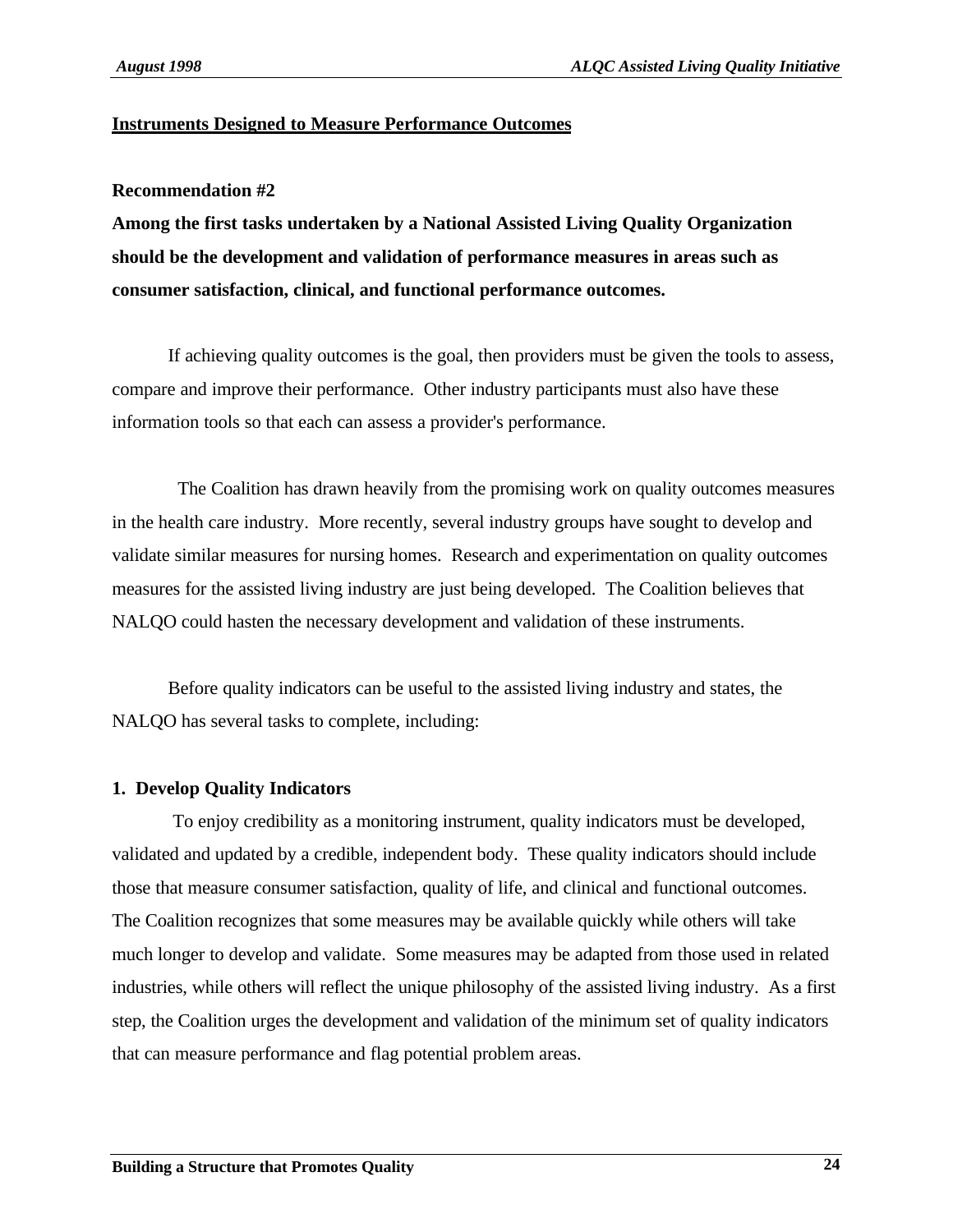#### **2. Adjust Data for Risk Factors**

The NALQO must focus its attention on risk-adjusting the raw data it receives from providers to account for differences in participating settings and their resident populations. Riskadjusting data will be a particularly difficult area of performance measurement. However, these adjustments will help the NALQO establish a basis for comparisons among settings and even within a facility over time as its resident population changes. The adjustments will allow outcome measures to recognize that some outcomes are more important than others and that residents with different levels or types of disabilities are likely to have different outcomes than others.

## **3. Conduct research**

Research must be a high priority for the data-intensive system of quality monitoring. Validating quality indicators, developing appropriate risk adjustments, and investigating the best predictors of quality outcomes are sure to present difficult research issues. The NALQO should rely on established organizations to conduct this research, rather than creating such research capacity within the new organization. However, staff expertise on research issues will still be essential to the NALQO's success.

Participating providers and/or states could contribute a fee to finance ongoing research over the long-term, as the quality monitoring system becomes self-sustaining. However, shortterm start-up costs are likely to require substantial, up-front money from other sources. The funding sources should be independent and balanced enough to make the research and development process broadly credible. The Coalition will examine the feasibility of a National Assisted Living Quality Organization, its potential tasks and its potential impact on all stakeholders.

## **4. Process Data**

The quality indicator monitoring system will require an organization to receive the raw data, adjust them for identified risk factors, and develop normative guidelines to interpret the results. The NALQO could develop this capacity in-house with adequate resources and staffing, or it could hire an academic or other research body, or states may choose to do it themselves.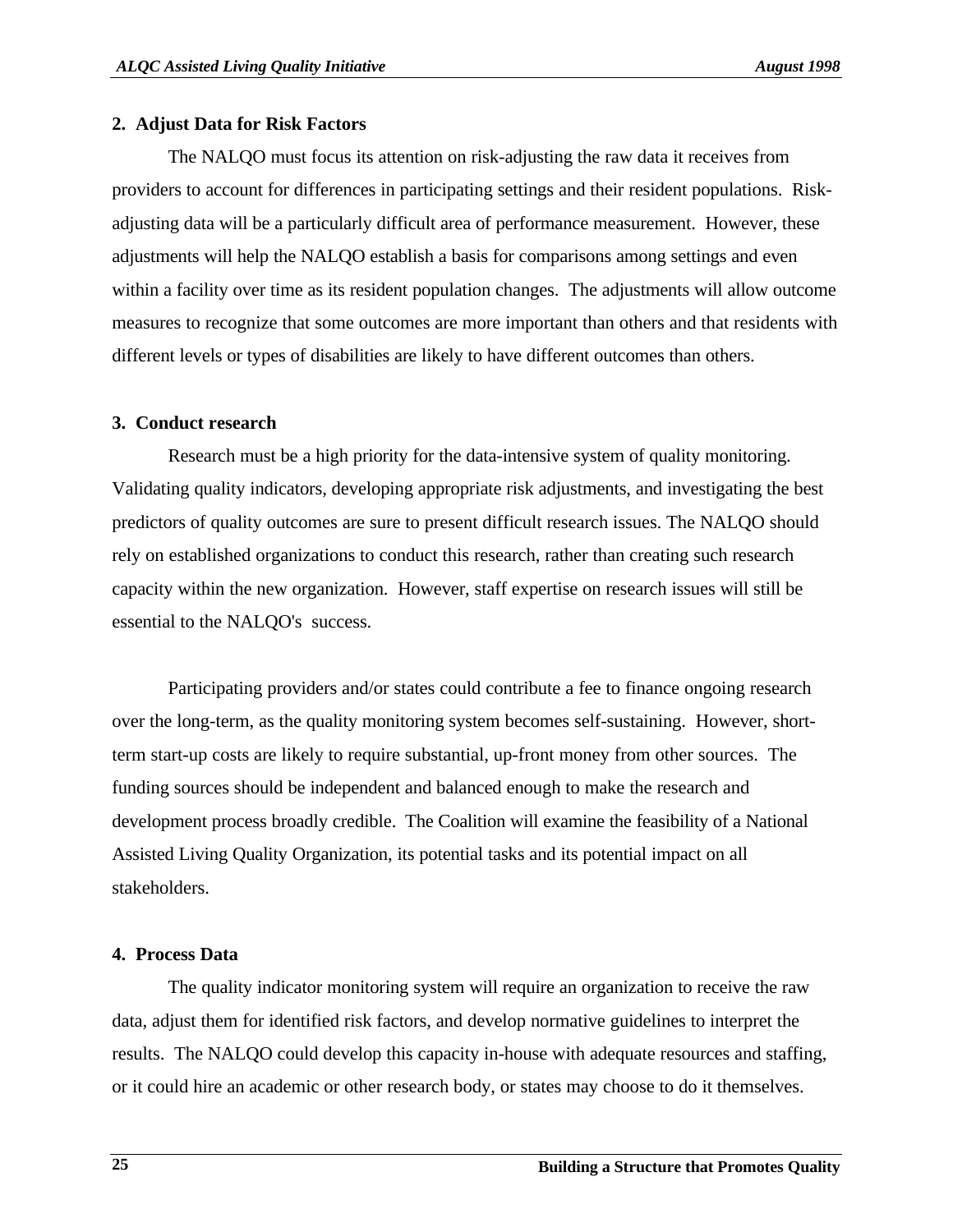## **5. Release Setting Specific Data**

Having a competitive market is an important factor in promoting quality outcomes, and one of the critical factors in achieving a competitive market is adequate consumer information. Any system based on promoting innovation, choice and quality will have to make a major effort to provide potential consumers the information they need in a form they can use to make the right decisions for them. An essential function of the NALQO will be ensuring that consumers, providers, third party payers, state regulators and financiers are able to use collected performance information to assist them in their respective decision-making and/or quality monitoring activities. The organization will have to make further decisions about the appropriate content, frequency and recipients of different types of information, depending on the needs of the interested parties.

## **Guidelines to States for Minimum Standards**

## **Recommendation #3**

**Based on the guidelines developed by the Assisted Living Quality Coalition (see Appendix B), the National Assisted Living Quality Organization should establish, regularly review and update as necessary, guidelines for minimum standards for the assisted living industry. These guidelines should improve the ways in which standards are established by:**

- **a. The process by which the guidelines are established** − **Guidelines issued by the NALQO should be established by a consensus approach involving all interested parties.**
- **b. The substantive emphasis** − **The focus of the NALQO guidelines should be enhancing consumer autonomy and promoting industry innovation in the delivery of quality services.**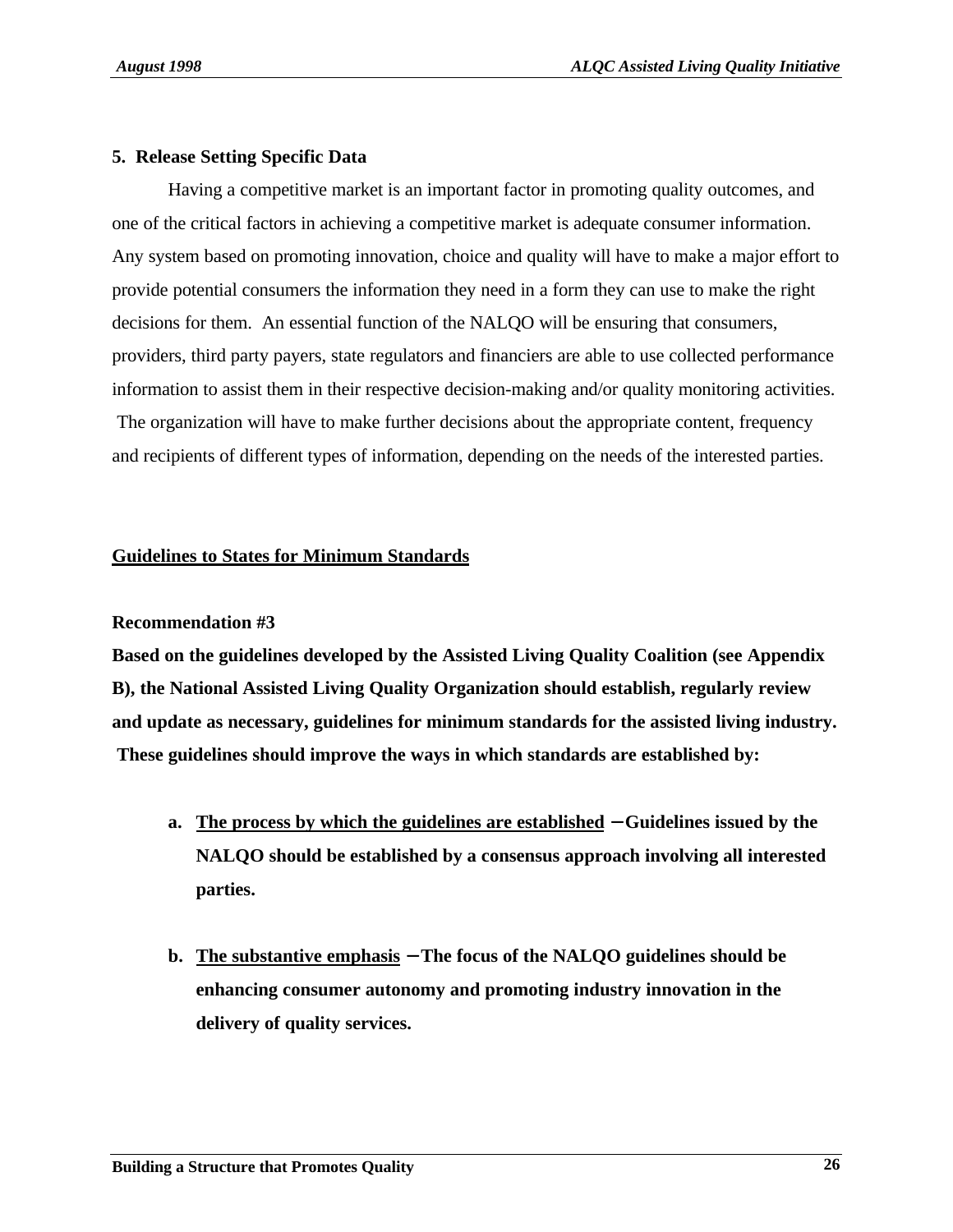**a. The rigor with which the guidelines are tested and updated** − **NALQO guidelines should be routinely tested against practical experience and outcomes data generated from quality indicators to assure that they are the best predictors of quality outcomes.**

The federal government has expressed little interest in regulating assisted living and providers have expressed little enthusiasm for an enhanced federal role. As an alternative, the Coalition set out to develop a set of guidelines that states might use to establish minimum standards for providers of assisted living. The Coalition's attempt to negotiate guidelines for minimum assisted living standards took considerable time and generated considerable controversy. However, the Coalition continues to believe that addressing the need for generally accepted minimum standards is absolutely critical at this juncture in the industry's development.

Minimum standards are an essential element of any major human services industry. They:

- define the service being offered, and the practice processes and structural capacities necessary to operate in a given industry;
- establish minimally acceptable practice guidelines; and
- provide the basis for corrective action when problems arise.

At their best, minimum standards are closely linked to -- and should serve as predictors of -- desired outcomes. Minimum standards should be scrutinized and revised regularly based on empirical data and experience. This way, one can confidently predict that following the prescribed processes and structural requirements outlined in the standards will lead to successful outcomes.

The Coalition is particularly concerned with the lack of product definition that results from the absence of assisted living standards. Most assisted living providers must comply with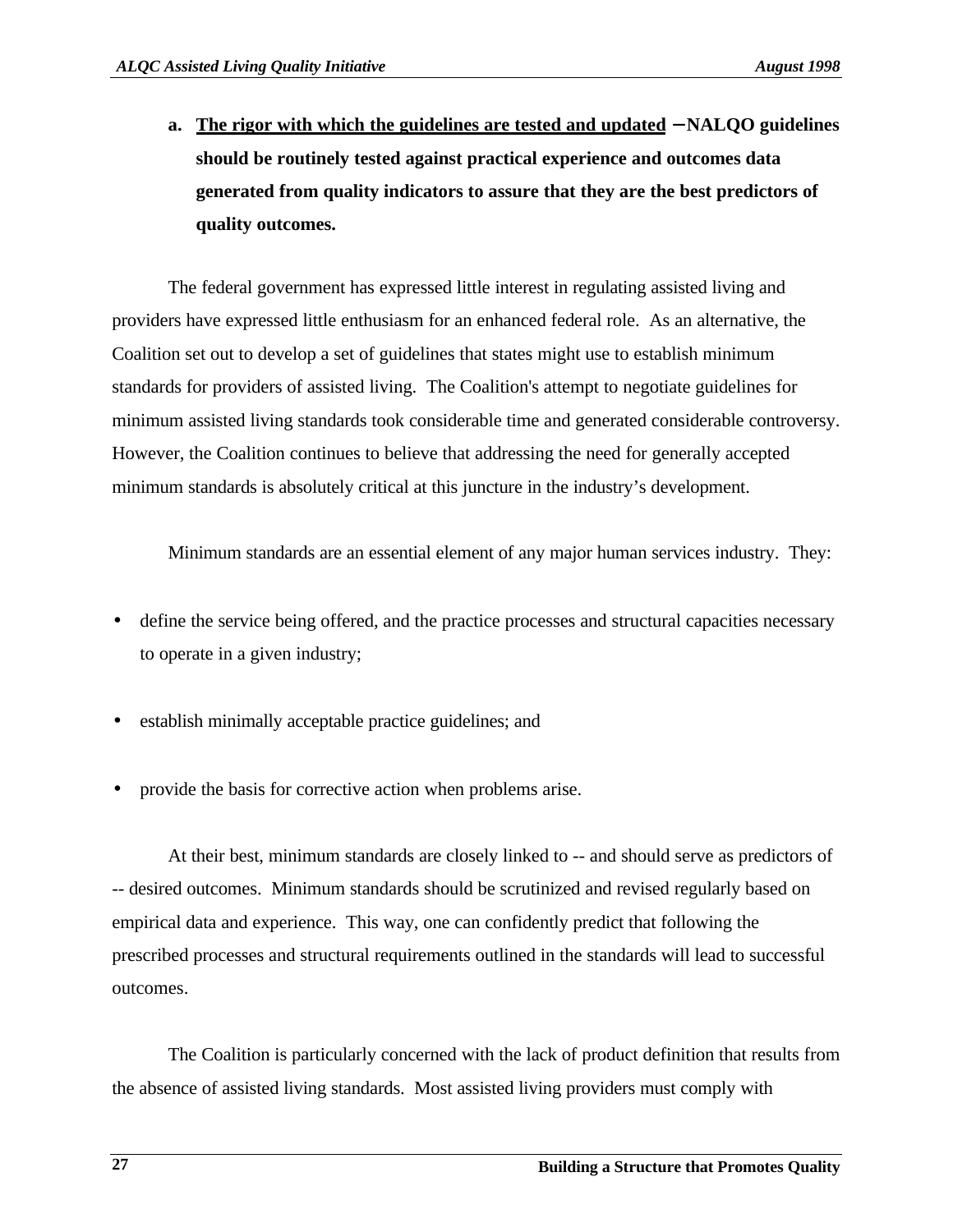ill-suited requirements designed for other forms of residential care. Only half the states have regulations that specifically define assisted living. Even states that have assisted living regulations range widely in the types of settings and services included within that definition.

The lack of generally accepted standards has created great market confusion. In some states, any facility can call itself assisted living, whether it is a small boarding home with few services or a very service-enriched facility that seeks to compete with skilled nursing care. Consumers and third party payers have no assurance that the term "assisted living" refers to a specific type or level of service. Similarly, financiers interested in assisted living investments have no accepted standards by which to judge their risks.

The Coalition participants spent a considerable amount of time discussing the level at which these guidelines should aim. We are aware that if states set minimum standards too high, they could add unnecessary costs and diminish the ability to serve consumers with modest means. On the other hand, we are also aware that setting minimum standards too low could undermine quality and fail to realize the distinctive philosophy of assisted living. Accordingly, the Coalition sought to develop guidelines that are sensitive to potential costs while supporting the important goals of the assisted living philosophy.

The Coalition also debated whether we should set general principles for quality in assisted living or work on developing a more detailed package. We have opted to present a comprehensive and rather detailed package so that we could give clear illustrations and solicit detailed, concrete feedback on the direction in which the assisted living industry should go. We hope however, that the feedback we receive extends beyond the details of the guidelines to address the ways in which the guidelines relate to the overall quality initiative and the processes by which guidelines could be established and updated as models for innovative state assisted living quality programs.

Unfortunately, the Coalition was unable to achieve agreement on all issues in the guidelines. Coalition members could not agree on: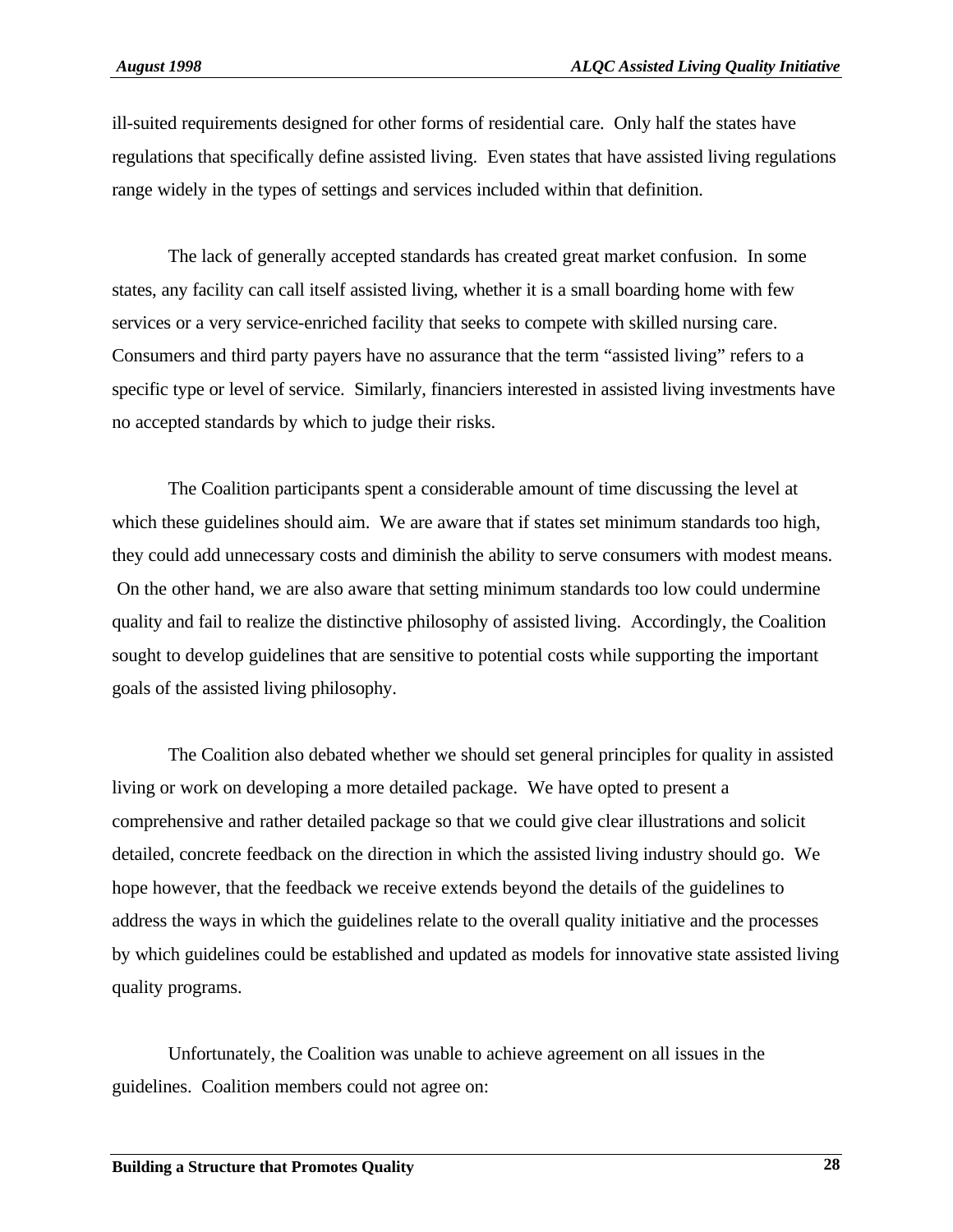- how consumers would pursue judicial enforcement of state minimum standards that they believe have been violated and
- whether or not to require private rooms in assisted living. The private room issue is discussed in detail in Appendix C.

Generally, the Coalition's guidelines are based on three principles shared by its members: the need for consensus, the value of consumer choice and industry innovation, and the need to continually test guidelines.

## **Consensus Approach**

The Coalition set out to develop its guidelines in the belief that state minimum standards will be better suited to assisted living if they reflect input from the consumers, providers, and other parties most directly affected. We also believe that state minimum standards will improve if they are based on guidelines developed in conjunction with the development of an outcomesoriented quality initiative encompassing new approaches to monitoring and quality improvement. Our goal is to establish an ongoing process to establish and update guidelines that can confidently be used by states as the basis of outcomes-oriented performance standards.

To address changes and innovations in this rapidly evolving industry will require a process of regular review and updating. The NALQO would be best suited to this task for three reasons:

- **1. National scope.** As a national organization, the NALQO could provide a measure of standardization in industry regulation without federal regulations.
- **2. Widely accepted guidelines.** Adopting NALQO's widely accepted guidelines (or portions of the guidelines) could help states greatly speed up the processes of developing and approving new standards. States rarely have the staffing and resources to thoroughly review industry developments on a regular basis and to make necessary adjustments.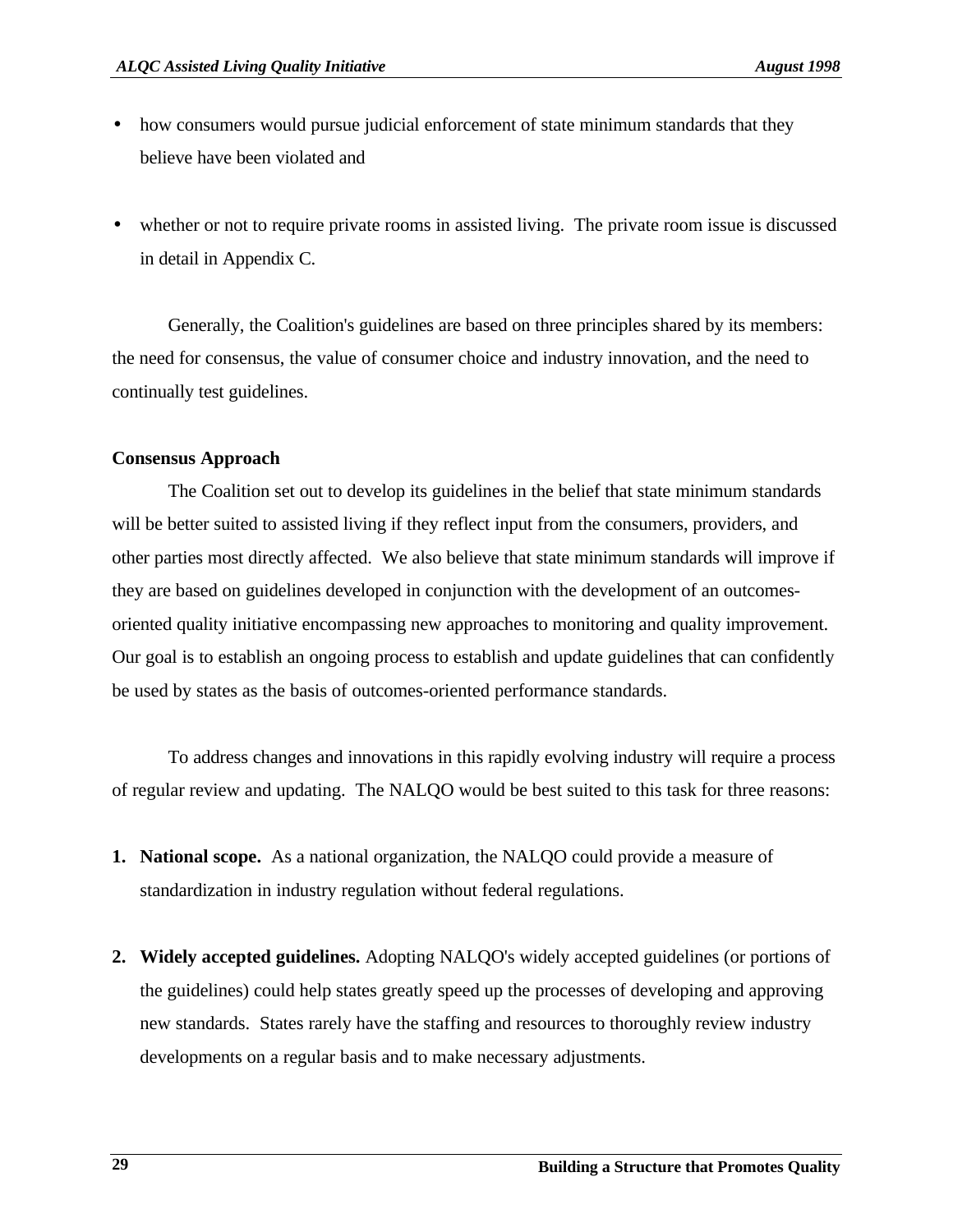**3. Representation and staffing.** NALQO's representation and staffing will provide the best guarantee that the most recent industry developments and innovations can be addressed in a timely manner and with a direct knowledge of the day-to-day issues that arise in assisted living. The Coalition believes broad representation is the most promising way to keep the focus on outcomes and processes that matter most.

#### **Choice and Innovation**

Coalition guidelines are part of a comprehensive system for promoting quality by encouraging consumer choice and industry innovation. To meet this goal, the Coalition's guidelines are more flexible and less prescriptive than most regulations because they anticipate a strong monitoring system based on quality outcomes. The Coalition opted for greater specificity only in those areas where new procedural or legal precedents were created.

 Recognizing the importance of the quality of life to most consumers, the Coalition based its guidelines on the philosophy of independence, dignity, autonomy and privacy. The Coalition realizes that demands for safety and sound clinical practice sometimes conflict with this philosophy. Guidelines developed by an independent NALQO should enable states to balance these demands in a way that respects consumers' desire to live a quality life.

To help achieve this balance, the guidelines borrowed heavily from the contract-based approach to quality. These provisions rely on negotiated service plans and negotiated risk agreements to govern behaviors that residents choose against a provider's advice. The proposed guidelines offer substantial procedural details on consumer safeguards in this area. The Coalition felt these guidelines were necessary if these enhancements of consumer choice would enjoy any legitimacy.

#### **Vigorous Testing**

Minimum standards inevitably involve structural and process-oriented requirements. However, the NALQO's guidelines should make an effort to relate standards to desired outcomes as much as possible. The Coalition believes that giving to one independent body the responsibility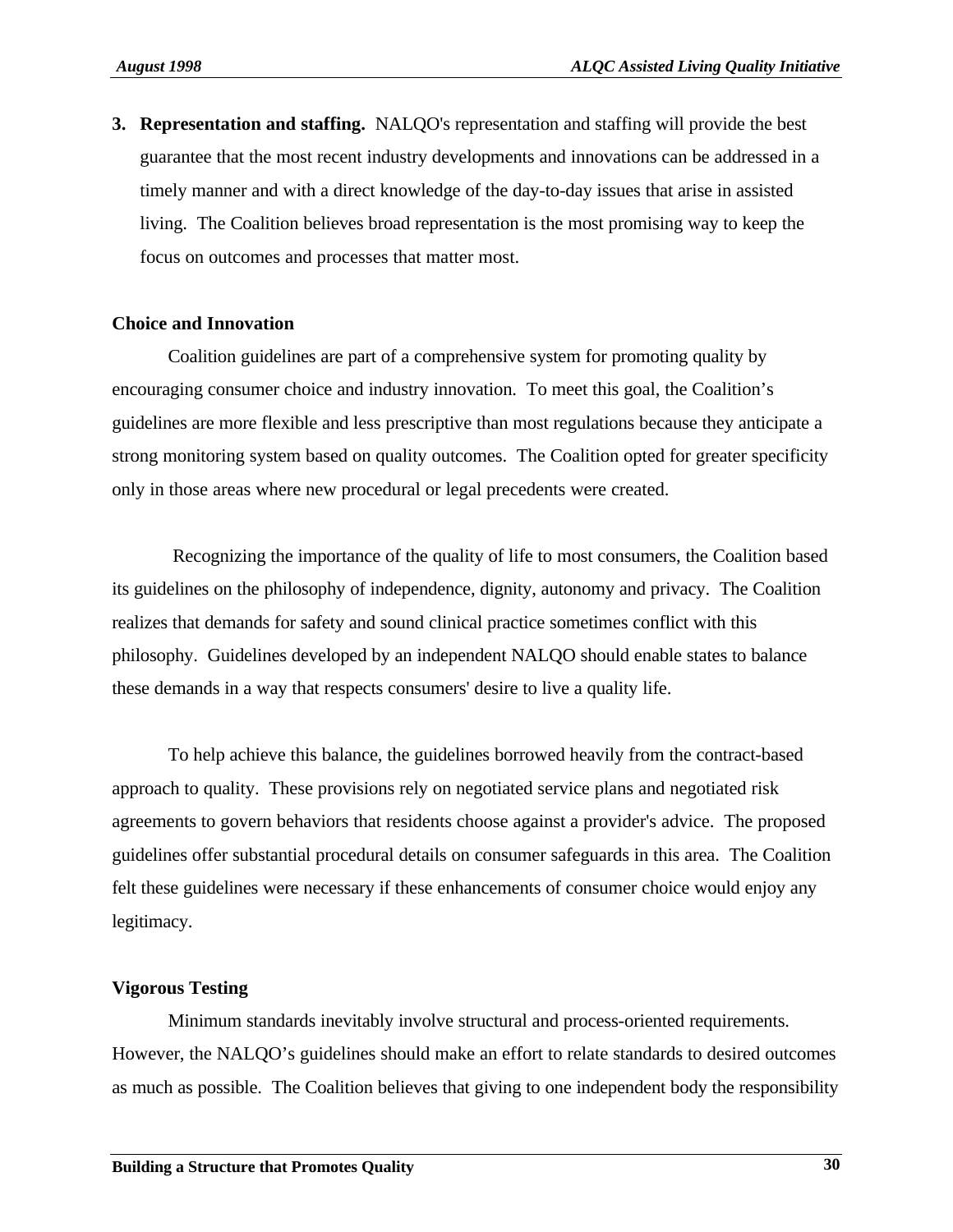for developing and regularly updating guidelines for minimum standards, quality indicators and practice protocols helps to keep the focus on performance outcomes.

## **Practice Protocols and Intervention Strategies**

#### **Recommendation #4**

**The NALQO should develop model practice protocols and intervention strategies for commonly experienced problem areas.**

The NALQO should develop model service delivery protocols and intervention strategies that are validated by outcome measures. Service delivery protocols and intervention strategies should:

- target commonly experienced areas of problematic performance;
- be reasonably easy to carry out working with the typical facility's technologies and staff capacity;
- be sustainable over the long term as a part of routine practice; and
- be accompanied by the development of outcomes measures.

## **Relationships Among Quality Indicators, Standards and Practice Protocols**

Since they cover the same performance areas, the relationships among quality indicators, minimum standards and practice protocols require some explanation. Ideally, each approach should reinforce the others in meeting the goal of optimal (or at least acceptable) performance outcomes. However, each has a different and irreplaceable task to perform. The differences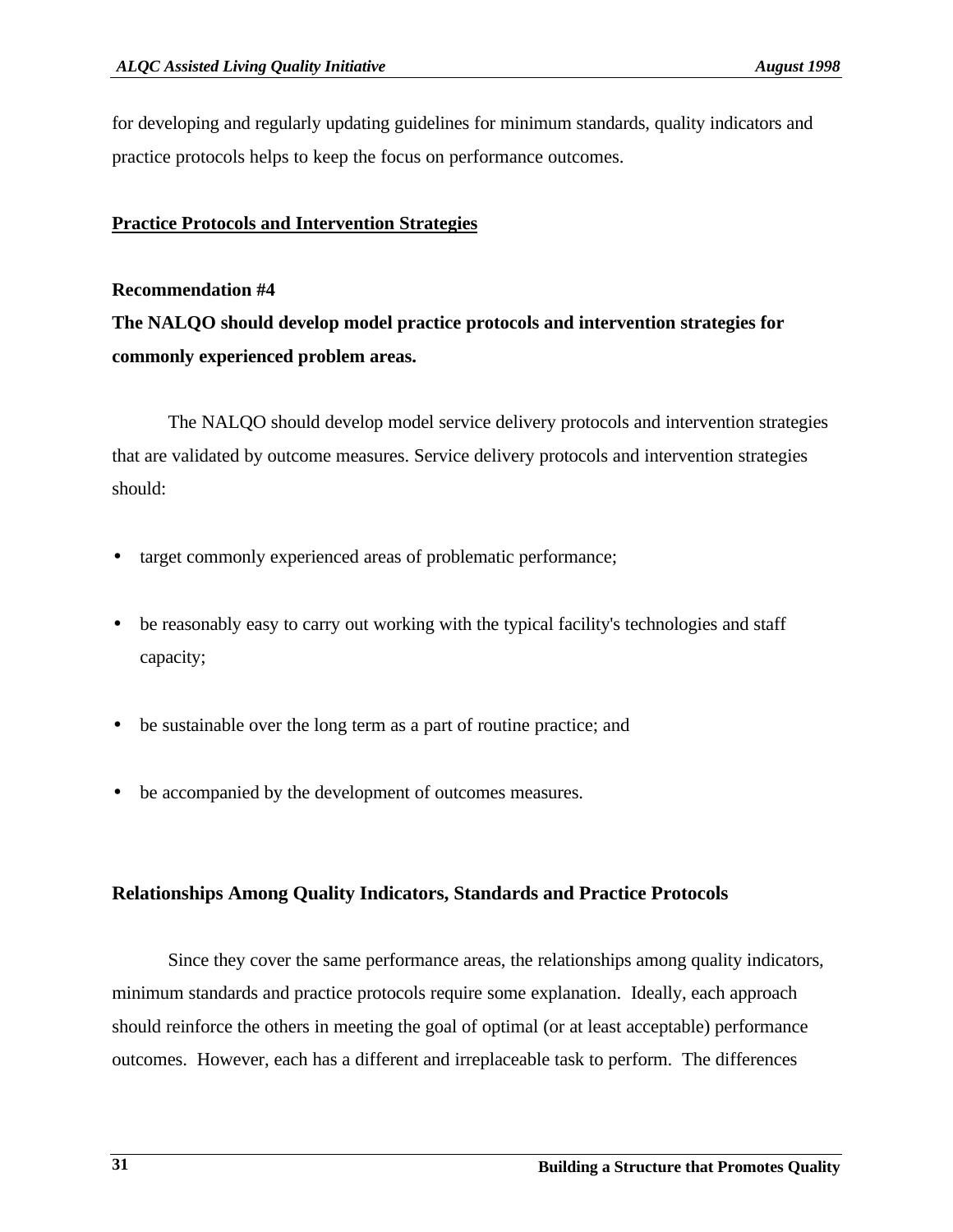among quality indicators, minimum standards and practice protocols are most noticeable in three distinct areas:

#### **Doing the Right Thing**

Quality indicators can give providers a tool to measure performance outcomes. However, quality indicators cannot tell a provider what he or she should do to produce adequate or outstanding performance. Minimum standards that are well-crafted and validated are necessary to provide defined practice processes and structured capacities that are most likely to achieve acceptable levels of performance. Unlike minimum standards, practice protocols and other intervention strategies that might be developed by the NALQO are not minimum requirements with the force of law. They are more like best practices that have stood the test of practical experience.

#### **Checking Validity**

Quality indicators should provide an important validity check on minimum standards. If a facility is complying with the minimum standards but its performance (as measured by quality indicators) is inadequate, then the minimum standards are not sufficient to produce acceptable results. If, on the other hand, a facility is not complying with minimum standards but its performance outcomes are more than adequate, then the minimum standards should be reexamined to see if they may be stifling innovation. The Coalition expects that the NALQO would use this feedback to validate and update its guidelines for minimum standards so that those guidelines will reflect industry innovations in service delivery practices. Similarly, research on practice protocols and intervention strategies may lead to changes in the NALQO guidelines to states for minimum standards, or to quality indicators.

#### **Establishing the Norm**

Minimum standards identify unacceptable practices in order to enforce corrective actions. In contrast, quality indicators compare assisted living settings to the industry's current performance midpoint and then aim at improving that midpoint. Quality indicators establish the norm in an industry. They give feedback to all providers on their individual performances so that the industry's aggregated performance norms will improve over time. Practice protocols and intervention strategies are designed to help settings deal with problems and improve performance, contributing to the improvement of industry norms.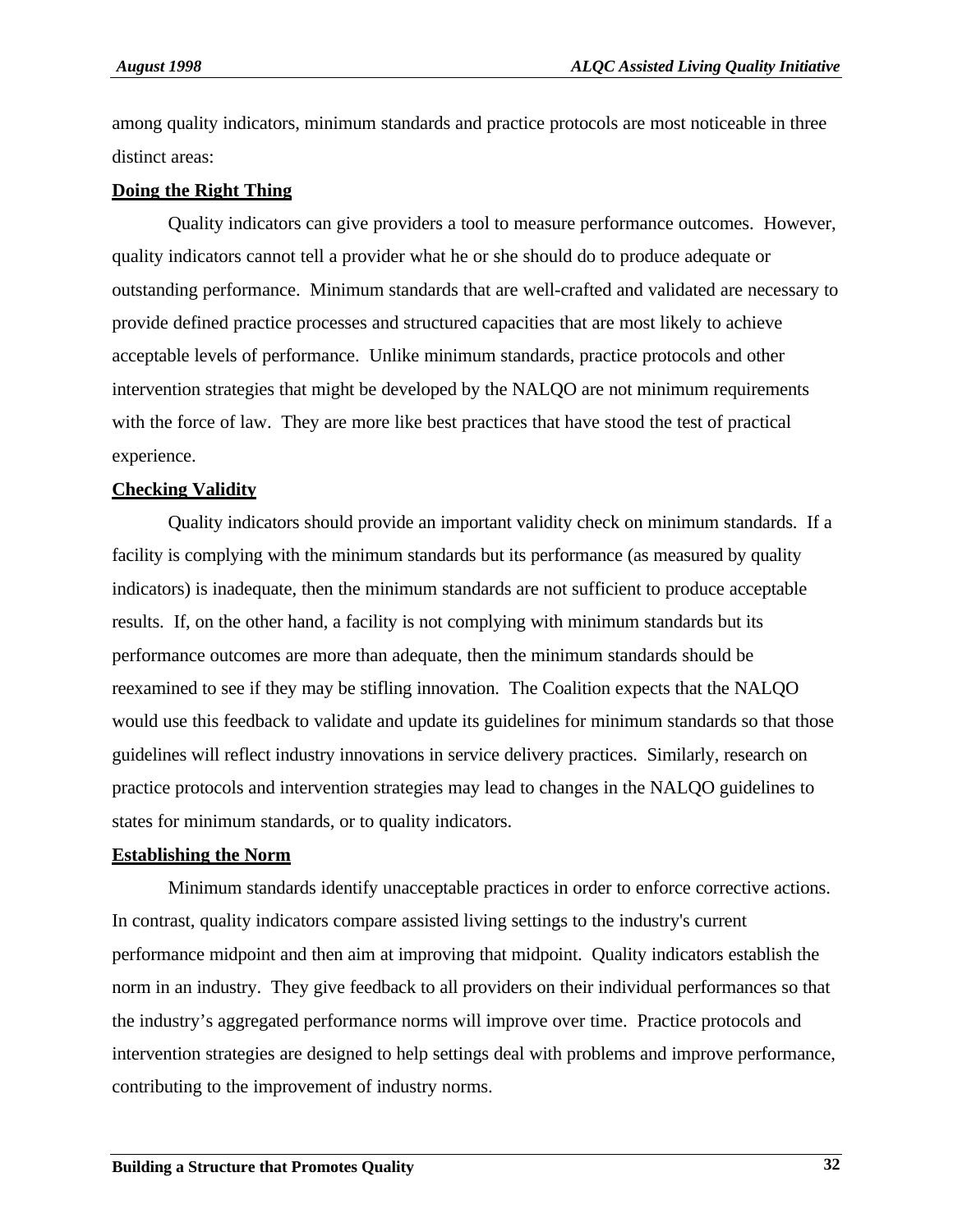## **IV. Redefining Relationships that Promote Quality**

The National Assisted Living Quality Organization (NALQO) could be the catalyst for transforming the ways in which various actors in the assisted living industry think about and address quality. By providing ways to measure quality, the NALQO will help redefine the ways in which industry participants relate to one another to promote that quality. The following sections outline the contributions each party should make to a comprehensive system of quality improvement.

## **Giving Providers the Tools to Excel**

## **Internal Quality Improvement Teams**

## **Recommendation #5**

**Each assisted living setting should establish and effectively use its own internal quality improvement team to identify problem areas, develop action plans and monitor the results of actions taken.**

The provider's commitment to quality is key to an outcomes-based approach. For this reason, the success of the Coalition's proposed quality improvement system hinges on the assumption that providers will create organizational structures that regularly monitor quality and take actions to promote quality outcomes. These structures are illustrated in Figure II.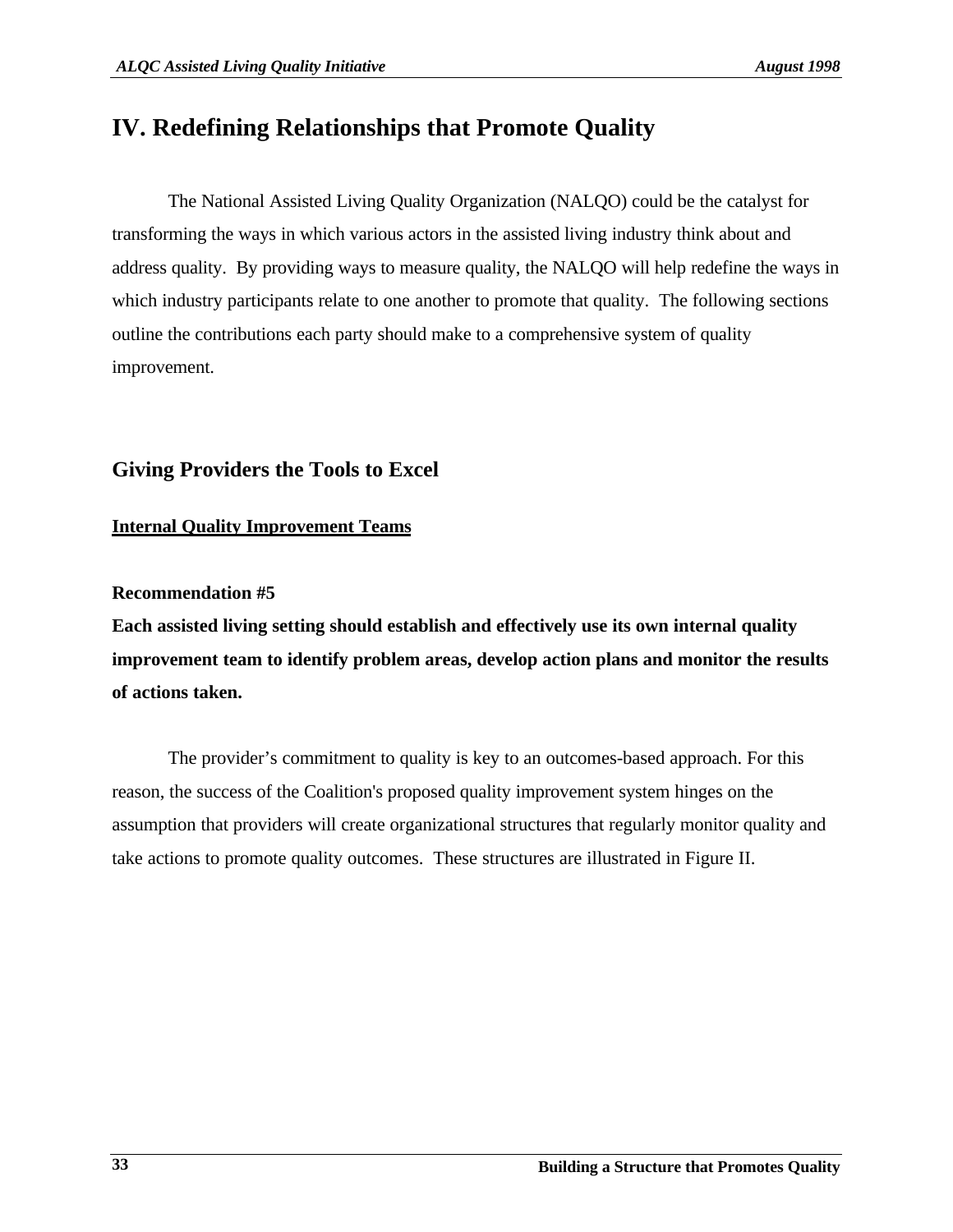

Figure II. Quality of Performance

A vast literature has developed around "total quality management" and other organizational approaches to promoting quality. Various approaches, with varying degrees of formality, may be appropriate in different types or sizes of settings. Rather than endorsing a particular approach or one specific organizational structure, the Coalition urges experimentation with a variety of approaches.

At a minimum, each facility should have a quality-improvement process, overseen by a quality improvement team. That team's composition may vary from one setting to another. While some settings may choose to restrict participation to key management staff, the Coalition encourages providers to draw broadly from constituencies that could make valuable contributions to quality improvement discussions. These include: staff at all levels, residents, family members, local service providers and state monitors.

To be effective, the internal quality-improvement team must perform four functions. These include: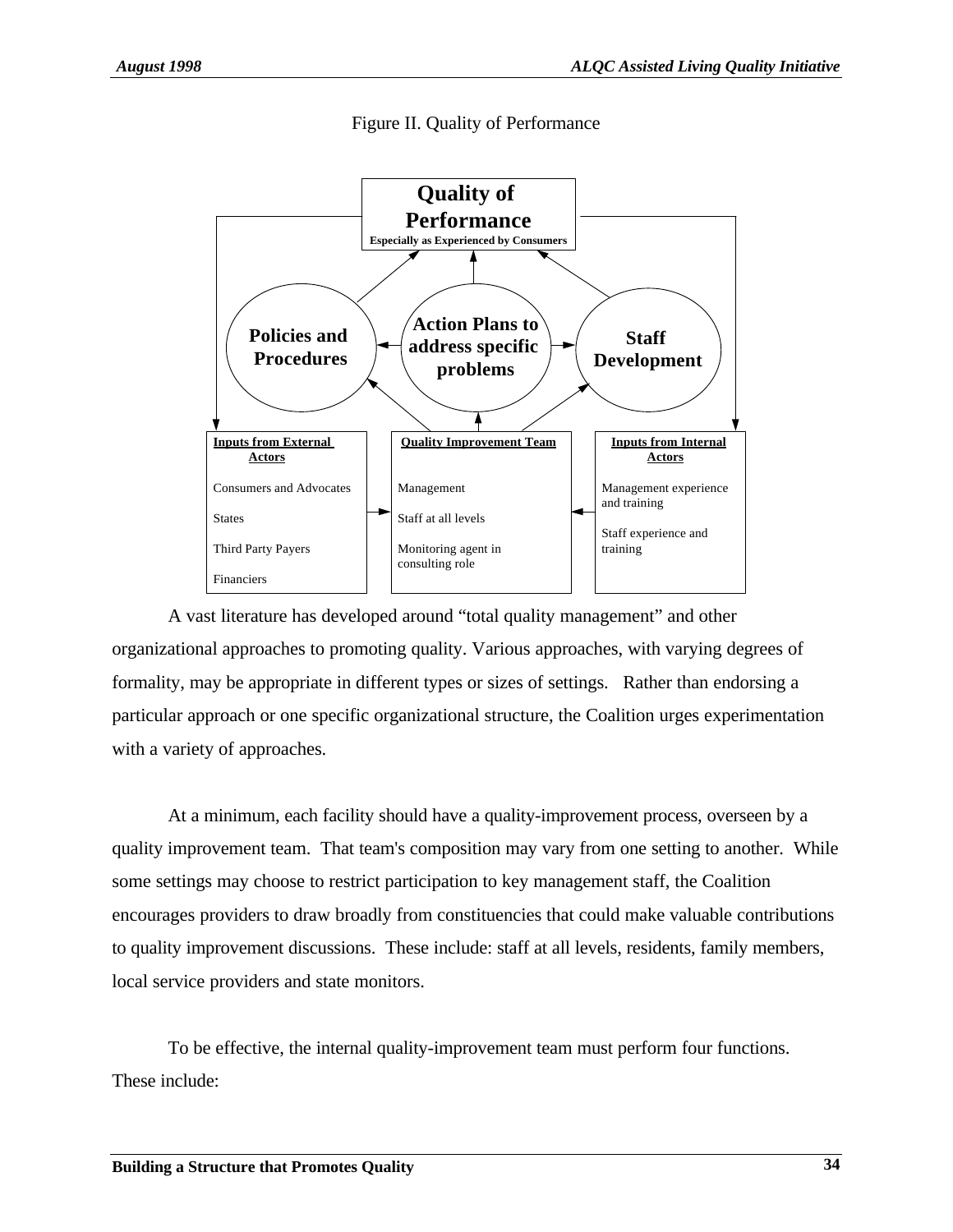- **receiving feedback** on quality outcomes from a wide range of sources, including quality indicators, consumer suggestions and state monitoring results; $<sup>1</sup>$ </sup>
- **identifying problems** and determine which facility policies and procedures, if any, have created the problems;
- **devising action plans** to rectify addressable problems; and
- **monitoring** the impact that actions have on performance outcomes.

## **Recognizing Excellence**

#### **Recommendation #6**

## **The NALQO should examine ways to recognize excellent performance.**

The Coalition hopes the NALQO will use the data it collects to identify and recognize outstanding performance. Recognizing excellence could be as simple as providing merit certificates to the top performers according to risk-adjusted scores on quality indicators. The NALQO could recognize superior performance in certain types of settings (e.g., special Alzheimer's and dementia services, affordable services, etc.) or performance categories (e.g., consumer satisfaction, clinical outcomes, etc.). It might recognize settings that have taken innovative approaches to services delivery, quality improvement, affordability or other characteristics.

 $1$  consumers, family members, and other nonprofessionals who sit on or advise the quality improvement team may require training to help them understand and effectively process outcomes information sources.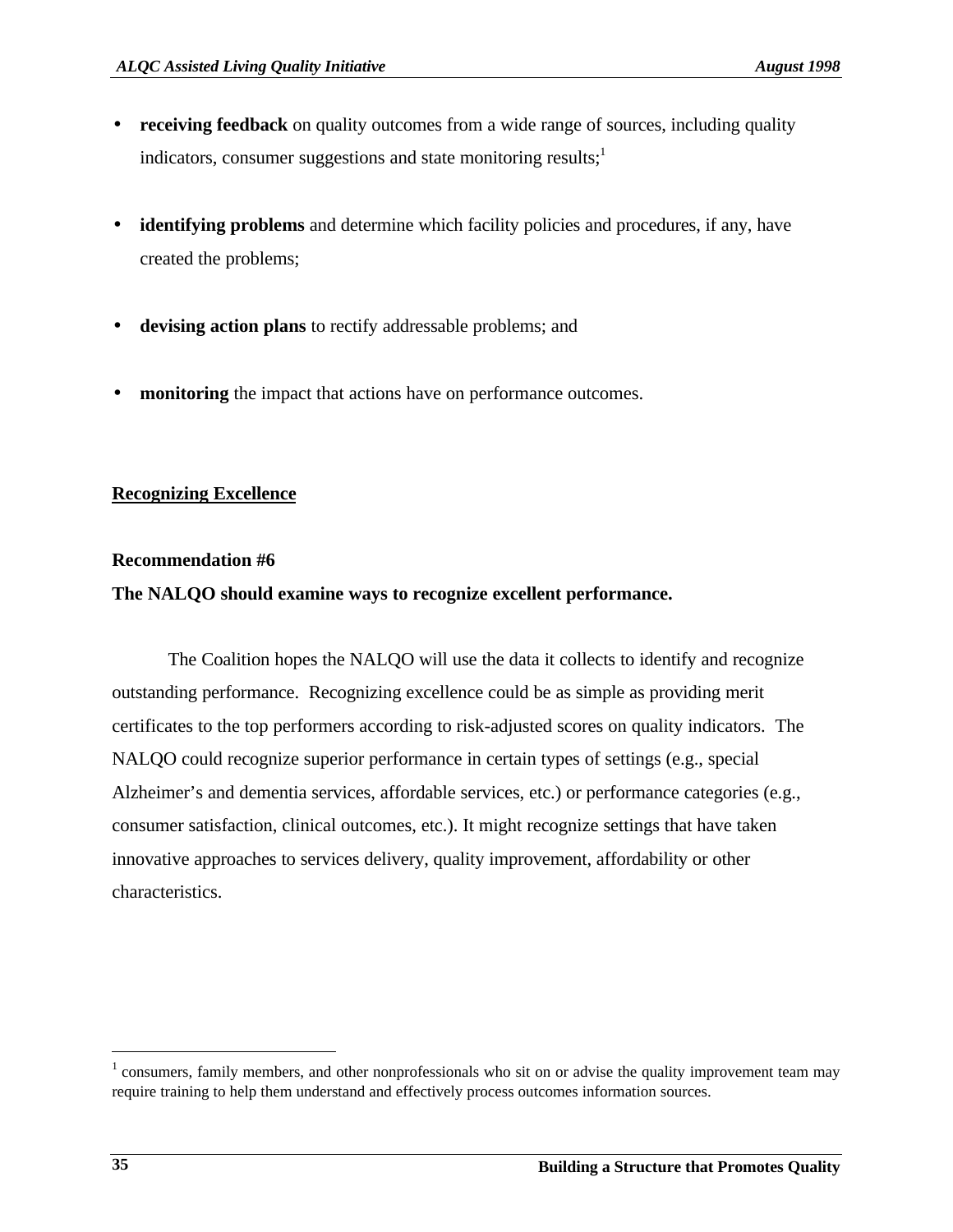## **Empowering Consumers and Their Advocates**

The critical roles that consumers and their advocates play in quality improvement systems should not be ignored. Consumers should not be viewed as the passive recipients of care rather than as active participants in planning and directing the services they receive. Figure III illustrates the more active voice the Coalition envisions for consumers and their advocates. First, though, consumers must receive more quality information that will enhance their decision-making capacity. In addition, the methods that allow consumers to communicate their own experiences - the most critical information about quality -- must be improved.



## Figure III. The Consumer's View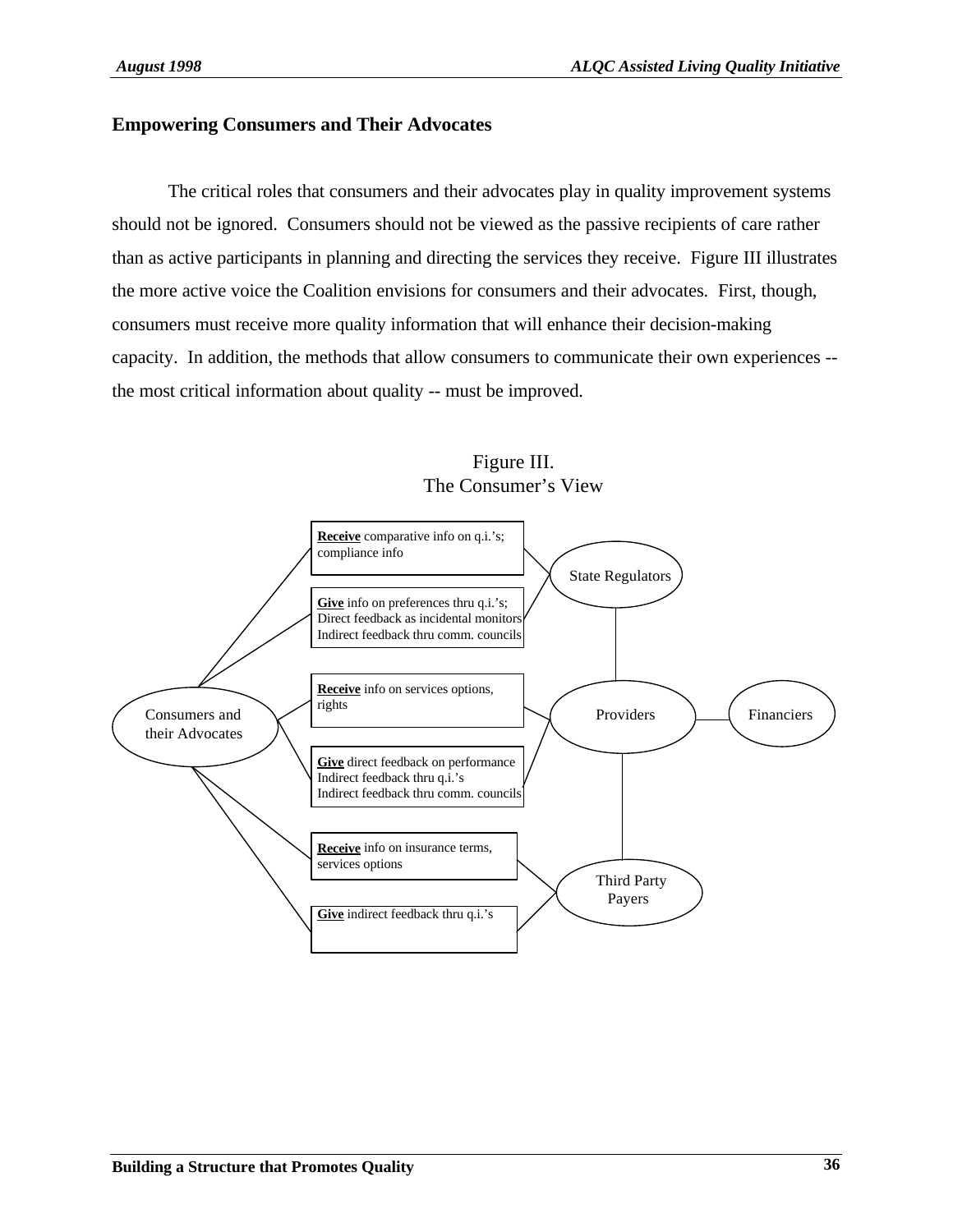#### **Consumer Access to Information**

#### **Recommendation #7**

**The NALQO should promote consumer choice and a competitive assisted living market by ensuring that consumers and their advocates have access to appropriate setting-specific information necessary to do effective comparison shopping.**

Any system based on promoting innovation, choice and quality must provide potential consumers with the information they need to make decisions. Having a competitive market is an important factor in promoting quality outcomes, and one of the critical factors in achieving a competitive market is adequate consumer information. Any system based on promoting innovation, choice and quality will have to make a major effort to provide potential consumers the information they need in a form they can use to make the right decisions for them.

An essential function of the NALQO will be ensuring that consumers, providers, third party payers, state regulators and financiers are able to use collected performance information to assist them in their respective decision-making and/or quality monitoring activities. The organization will have to make further decisions about the appropriate content, frequency and recipients of different types of information, depending on the needs of the interested parties. For example, providers, third party payers and state regulators may have very different information needs in terms of level of detail and frequency in order to monitor performance and quality improvement within settings. Consumers and their advocates who are shopping for a setting are likely to be more interested in aggregated annual reports that focus more on comparisons of performance among assisted living providers and settings in a given market area. Decisions about the form and type of information will have to be made with great care to assure full, accurate, and fair disclosure to all interested parties in a way that will be most helpful in making decisions.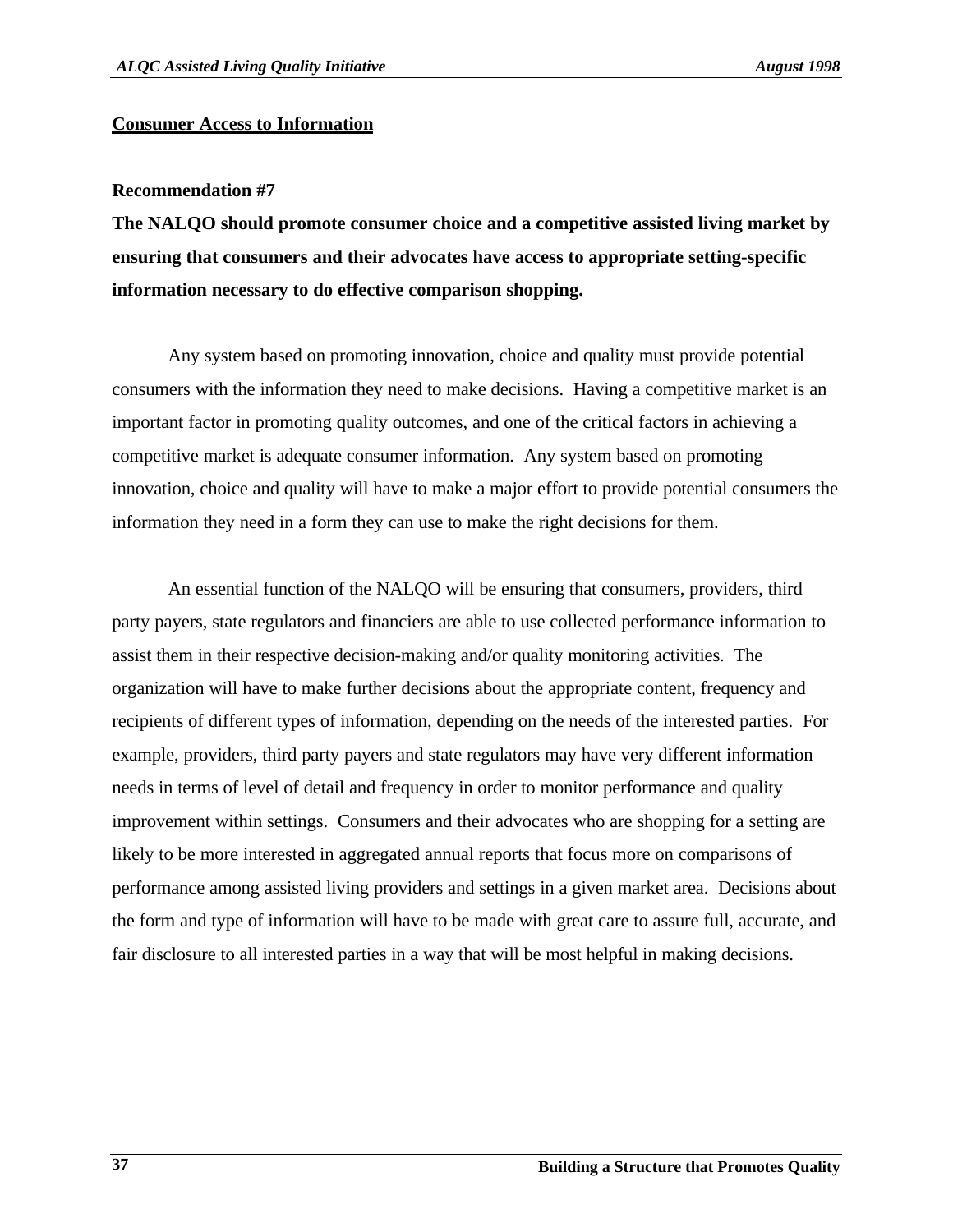## **Tapping Consumer Experiences**

#### **Recommendation #8**

**The experiences of consumers and their advocates should be tapped by each setting's internal quality improvement team.**

Tapping the opinions and experiences of consumers and their families and friends should be a very important part of each setting's internal quality improvement system. The NALQO's consumer satisfaction measures can provide some of this information. However, settings are encouraged to actively seek more direct input from consumers and their advocates. Some suggestions:

- 1. Organizational policies should create an atmosphere that encourages -- and even welcomes consumers and their advocates to raise complaints or make suggestions without fear of retaliation.
- 2. More formal feedback should be solicited through resident councils or by recruiting consumers and their advocates to serve on the internal quality improvement team or on an advisory board to the team.

## **Incidental Monitors**

#### **Recommendation #9**

**States should enlist the input of consumers, their advocates, setting staff, and other parties who have contact with assisted living settings as incidental monitors of performance.**

State monitoring staff cannot observe the daily operations of every assisted living setting. Quality indicators, while valuable, may mask specific problems. To experience the "real world" of daily operations, states should actively enlist the help of consumers, their advocates, setting staff, and others who could serve as "incidental monitors."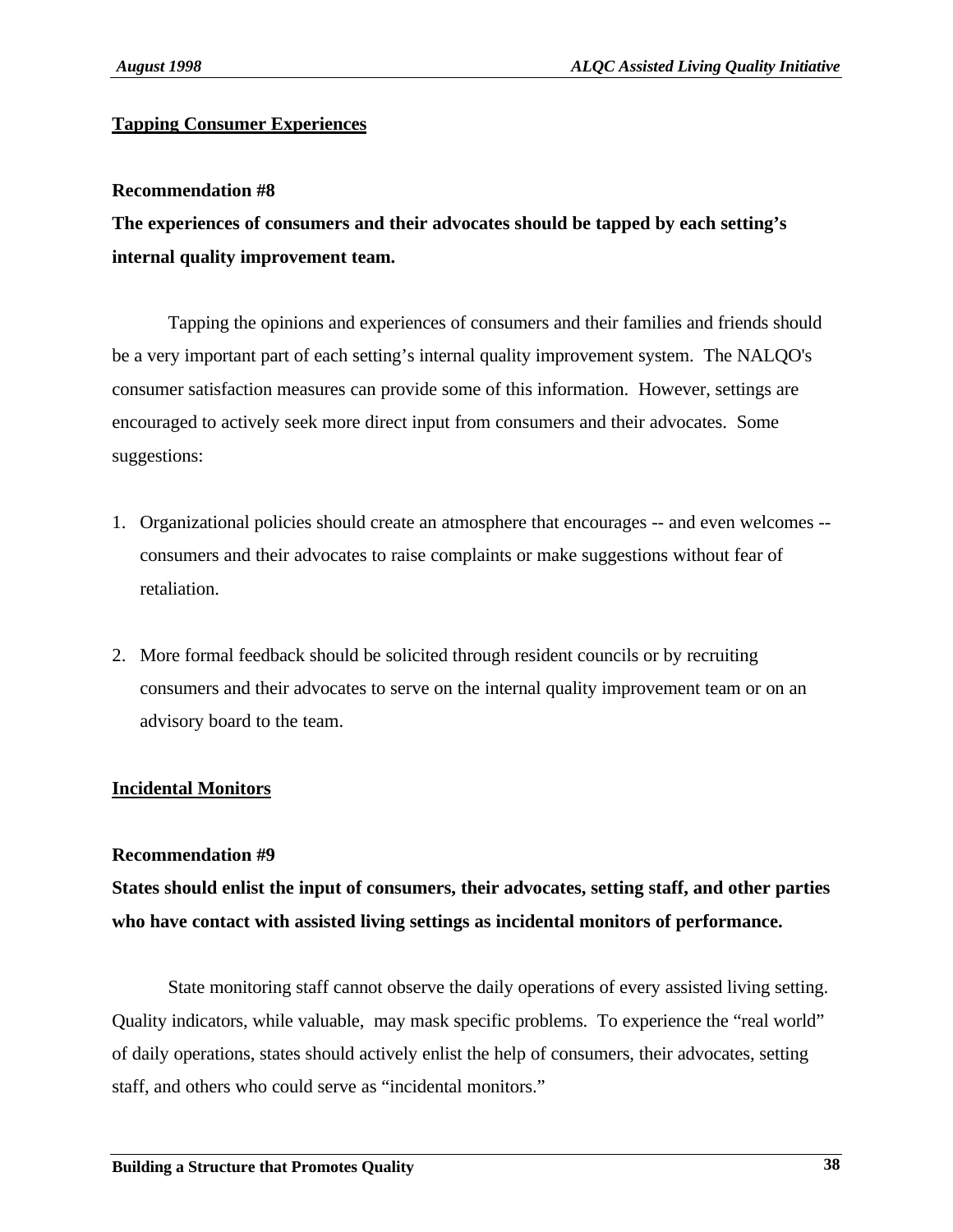An incidental monitor could be any individual whose professional or personal relations bring him or her into assisted living settings regularly. Incidental monitors -- including consumers, their families, setting staff, clergy and caregivers -- offer a unique perspective from which to observe service quality.

The relationship of incidental monitors to state monitoring agencies can be more or less formalized. In either case, states should develop materials that guide incidental monitors on what to observe and how to access information, read reports on quality indicators, report observed problems and work for quality improvement. States are encouraged to develop several communication channels to protect an incidental monitor's confidentiality on sensitive issues and solicit candid, direct feedback. These might include toll-free numbers, clearly posted addresses and state interviews of incidental monitors.

## **Ombudsmen and Community Councils**

#### **Recommendation #10**

**States should enlist the input of long-term care ombudsmen and other community resources.**

As independent consumer watchdogs, ombudsmen are in a unique position. They are not part of the state's formal monitoring and enforcement agencies, but have a responsibility to observe settings as well as to investigate and resolve complaints. States should tap the knowledge and expertise of ombudsmen and build on their strengths. For example, professional ombudsmen could train incidental monitors on effective ways to address quality issues. Ombudsmen, including those who are acting as volunteers, should receive training specific to assisted living and the state's quality monitoring and improvement programs for this industry.

Community Councils -- local groups with broad community representation -- can be established to monitor quality in the assisted living setting. Community Councils would solicit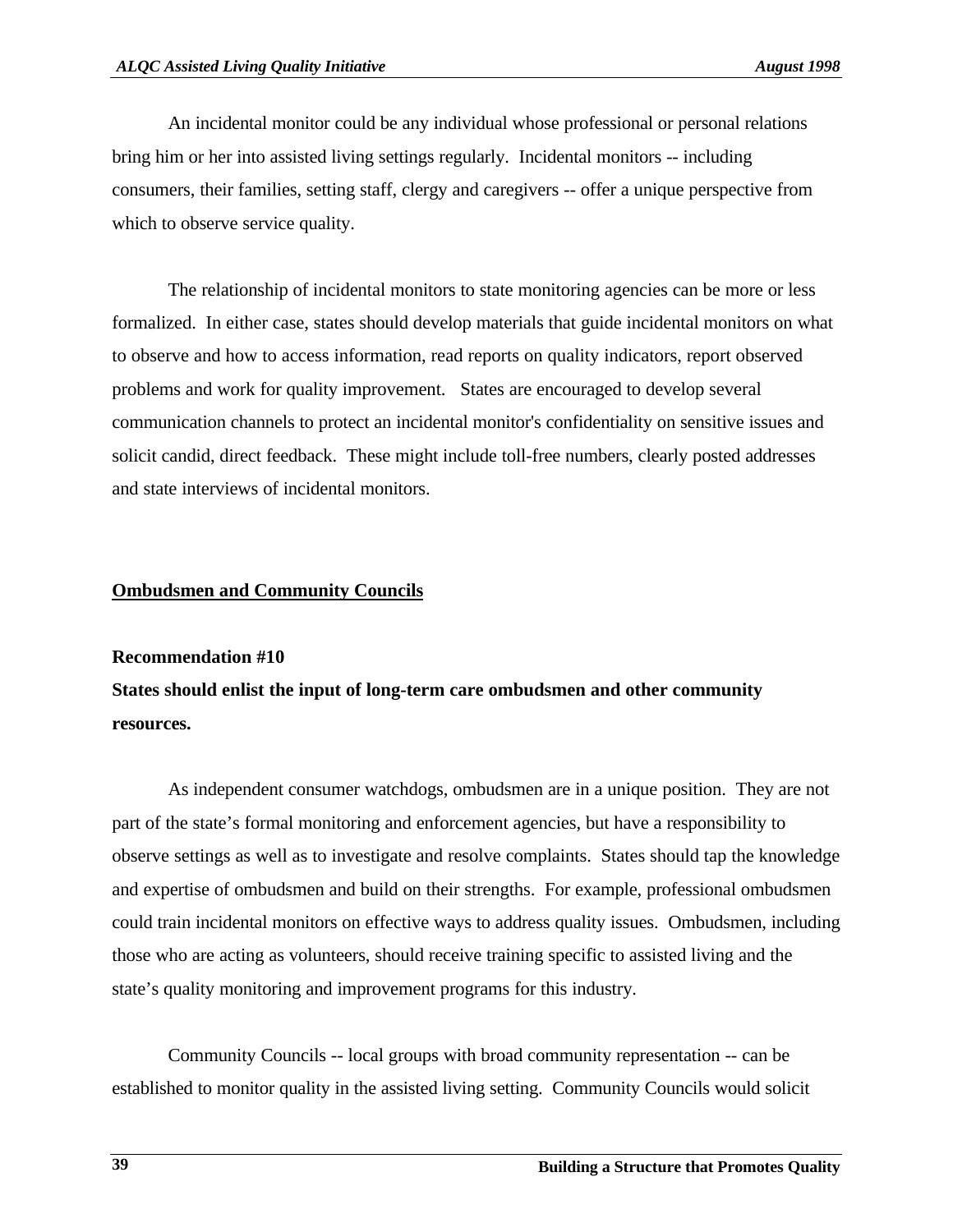and receive feedback on quality from many sources, note problem areas, and suggest remedial actions. States can experiment with ways to use effective Community Councils in their monitoring efforts. The Councils could help states target their monitoring and enforcement efforts on serious setting problems. The NALQO could foster this experimentation by developing training materials to help states use the councils effectively. States and ombudsman programs could provide training and technical assistance to these groups.

## **Reinventing the State Roles in Monitoring and Enforcement**

Defining the relationship between the Assisted Living Quality Initiative and state efforts to regulate, monitor and enforce quality has raised some of the most complex issues encountered by the Coalition. Because the state must exercise enforcement authority to protect public safety and welfare, the relationship between states and providers is to some degree inherently adversarial. However, many of the state officials who participated in reviewing our efforts expressed frustration with an exclusively adversarial role in enforcing regulations and would prefer to have more positive options that emphasize quality improvement. These officials generally acknowledged a shortage of resources that would be needed to conduct a monitoring program with the level of thoroughness that is used in the nursing home industry. While reserving the right to adapt the Coalition's recommendations to their particular state circumstances, these state officials expressed openness to fresh ideas for a new way of accomplishing the essential roles of the state.

The Coalition agrees that only states have the power to control entry to the market through licensing procedures and only states can take certain types of enforcement actions, including delicensure, against providers who fail to achieve acceptable levels of performance. In the areas of establishing minimum standards and monitoring performance, however, states might make use of the work of other actors. Figure IV illustrates the ways in which the essential functions of the state − setting standards, licensing providers, monitoring performance, and taking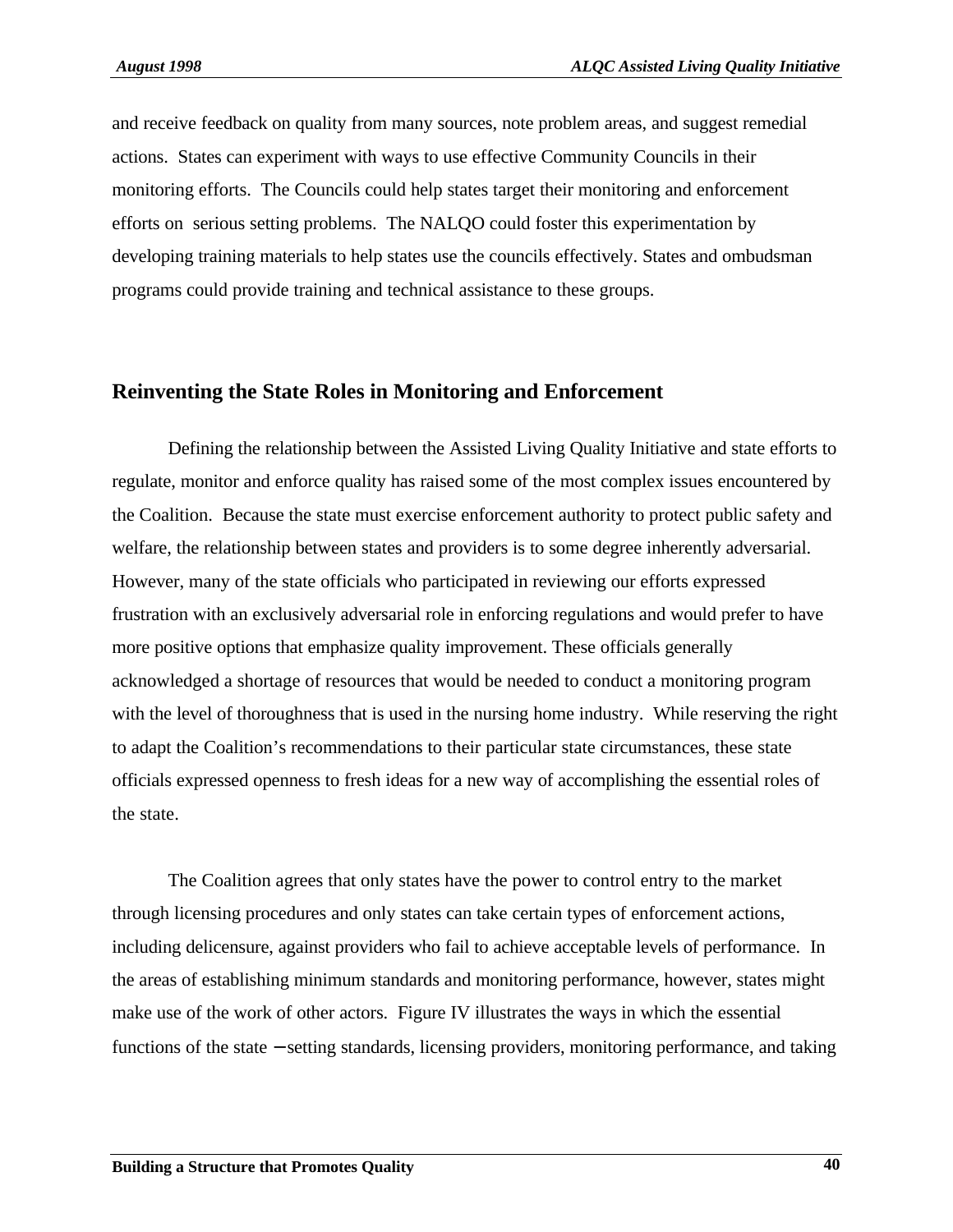enforcement actions when necessary – might change under the quality initiative proposed by the Coalition.



# **Figure IV The State's Perspective**

## **Adopting NALQO Guidelines**

## **Recommendation #11**

**States should adopt any future guidelines established by the National Assisted Living Quality Organization as the basis for their minimum standards for regulating quality. In the interim, the Coalition encourages states to use the general guidelines in Appendix B in developing their regulations.**

States could adopt all of the NALQO guidelines as their own standards or take a more selective approach. By adopting the guidelines, states would have the assurance that the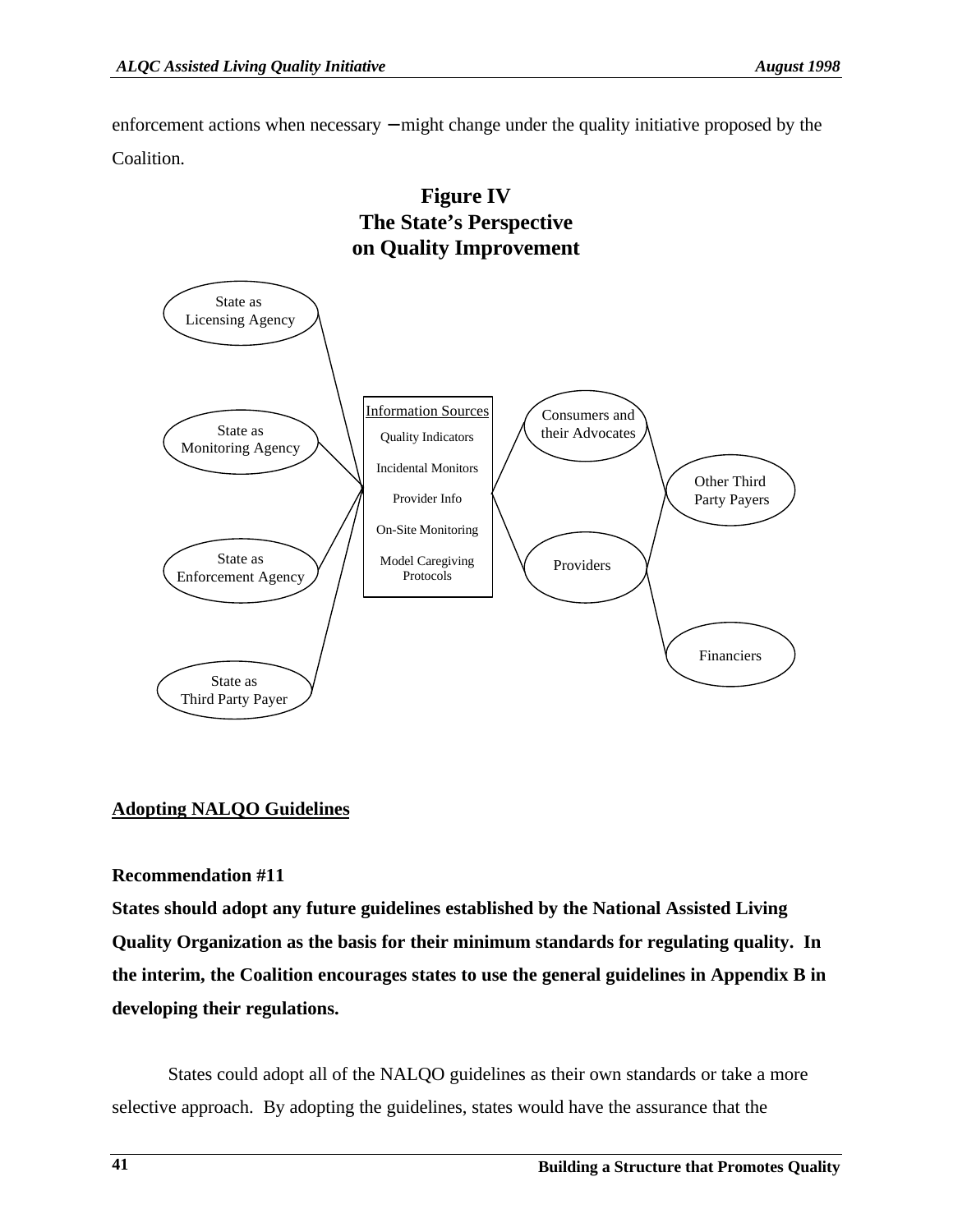standards they develop have been thoroughly discussed and tested by the best experts in the field. However, the Coalition realizes that local market conditions and service delivery practices may make adopting a national standard politically or practically impossible. If states take a selective approach, the Coalition encourages them to adopt as many guidelines as possible.

As an interim measure, the Coalition urges states to use the preliminary guidelines in Appendix B as the basis of their regulatory efforts. These guidelines cannot be adopted as written because they lack the appropriate level of specificity and contain issues on which Coalition members could not agree. Despite these limitations, the Coalition believes the guidelines in Appendix B will serve as a useful interim tool for states seeking to develop assisted living standards. Note that the guidelines often represent a delicate balancing of varied interests. Selective use of only part of the guidelines could undermine the broad support that is important to establishing standards.

## **Improved Licensure Review**

#### **Recommendation #12**

**States should improve licensure review by focusing on both provider capacity and past performance. States should never use certificates of need, license moratoria, or any other means to artificially limit the supply of assisted living or other supportive housing settings.**

Many quality problems in assisted living settings could be averted if states would effectively use licensing standards to predict performance and weed out poor performers. State licensure review should consist of two parts: a capacity review and a performance review.

The **capacity review** would determine the applicant's ability to meet minimum standards and assess its financial soundness. Financial soundness reviews should recognize the special circumstances of not-for-profit providers.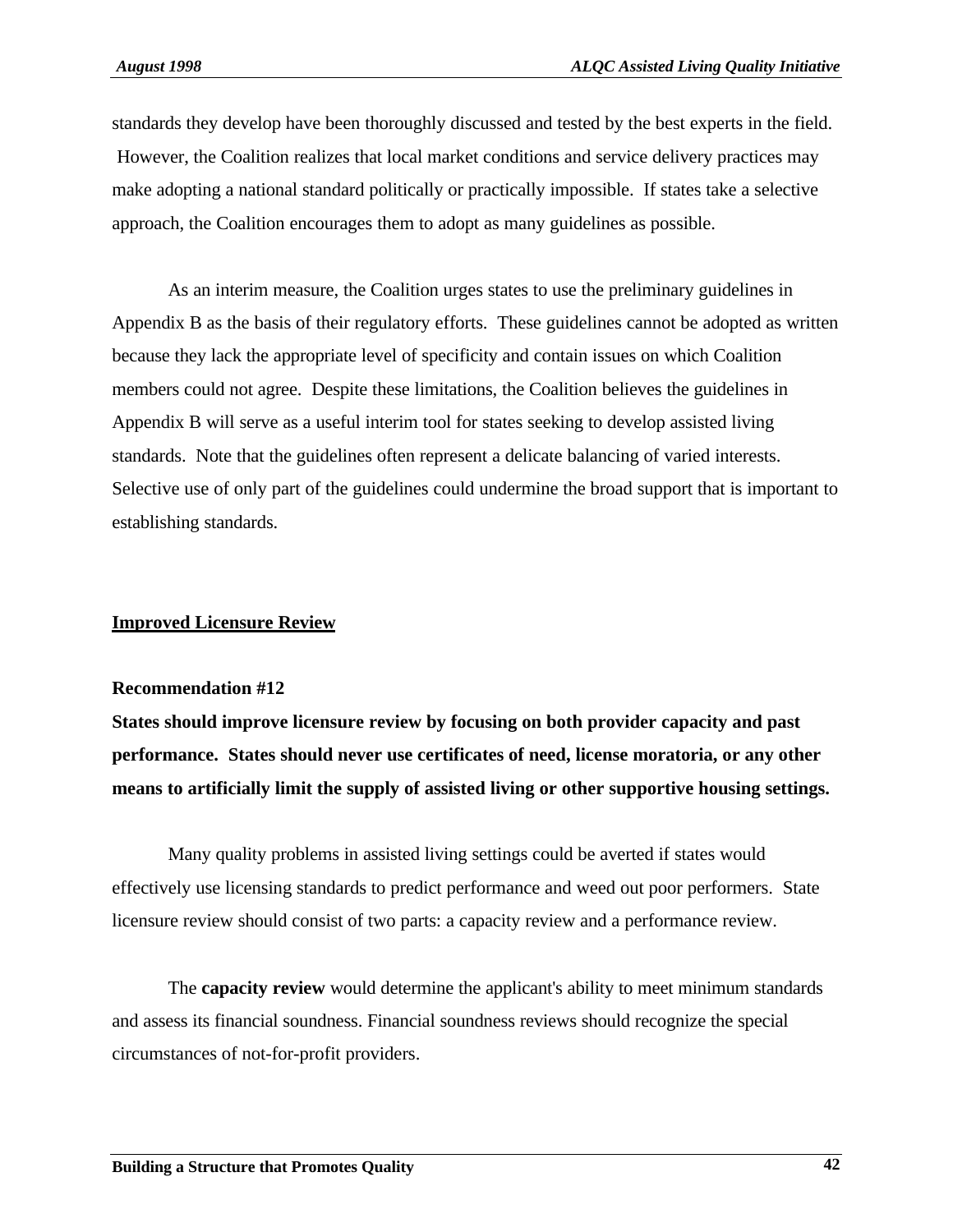The **performance review** would focus on a provider's history of providing quality assisted living or similar services to consumers with disabilities in other settings. The performance review should include:

- any past complaints or problems with a provider's other settings;
- a record of the provider's previous performance on quality indicators; and
- the specific experience a provider brings to serving older persons and consumers with disabilities, especially older consumers.

The appropriate components of a licensure review process should be studied further by states. Among the issues to be resolved are: 1) how states will handle licensure for providers with a problematic history and those with no experience; 2) how an appeals process will be designed; and 3) the potential use of regulatory waivers to promote innovation and quality outcomes.

Since market competition is a very important part of improving quality, state licensure should never be used to artificially control the supply of assisted living. Certificates of need should not be required for licensure, nor should moratoria or processing delays be used to control supply. Because they reduce competition, such controls would drive up costs and diminish quality and innovation.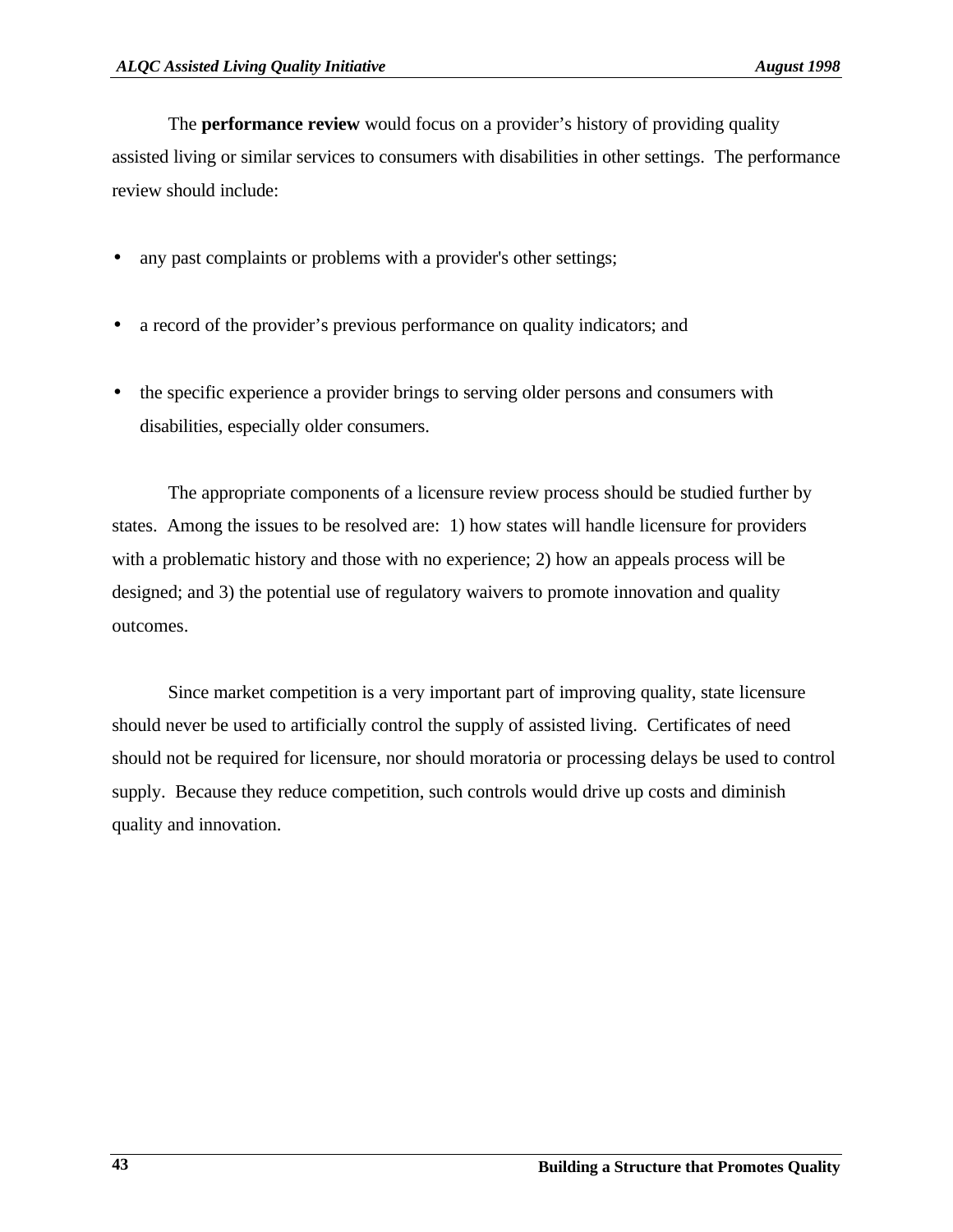#### **Monitoring Goals**

#### **Recommendation #13**

**State monitoring efforts should evolve in the following directions:**

- **a. Greater focus on performance outcomes.**
- **b. Greater focus on quality improvement through consultation.**
- **c. Greater reliance on other actors who can demonstrate that they are better equipped to accomplish specific monitoring roles.**
- **d. Greater reliance on ongoing communication and less reliance on annual survey approaches.**
- **e. Greater targeting of monitoring efforts on settings that serve more disabled residents and settings that have histories of poor performance.**
- **f. Greater focus on specific areas of problematic performance.**

A major focus of the Coalition's discussions has been finding a way to improve the monitoring process so that states can assure high (and improving) quality performance while dealing with some of the shortcomings of monitoring as it has often been done in the past [see pages 12-13 for a fuller discussion of the pros and cons of "traditional regulation"]. Each of the six goals of state monitoring included in Recommendation #13 requires a change in emphasis from the current process-oriented, annual survey approach to an outcomes-oriented, ongoing monitoring approach. The Coalition recognizes that this change will require experimentation with new methods of monitoring, the development of new tools for measuring outcomes, and new governmental approaches.

All of these changes may take years to fully implement, and states may experiment with different approaches. States will have to develop transition strategies that include effective monitoring until new approaches and measurement tools are proven to be effective. The NALQO could facilitate this transition process not only by developing the measurement tools but also by gathering information on the effectiveness of various approaches used by states. The following subsection discusses how each of the above recommendations could be implemented.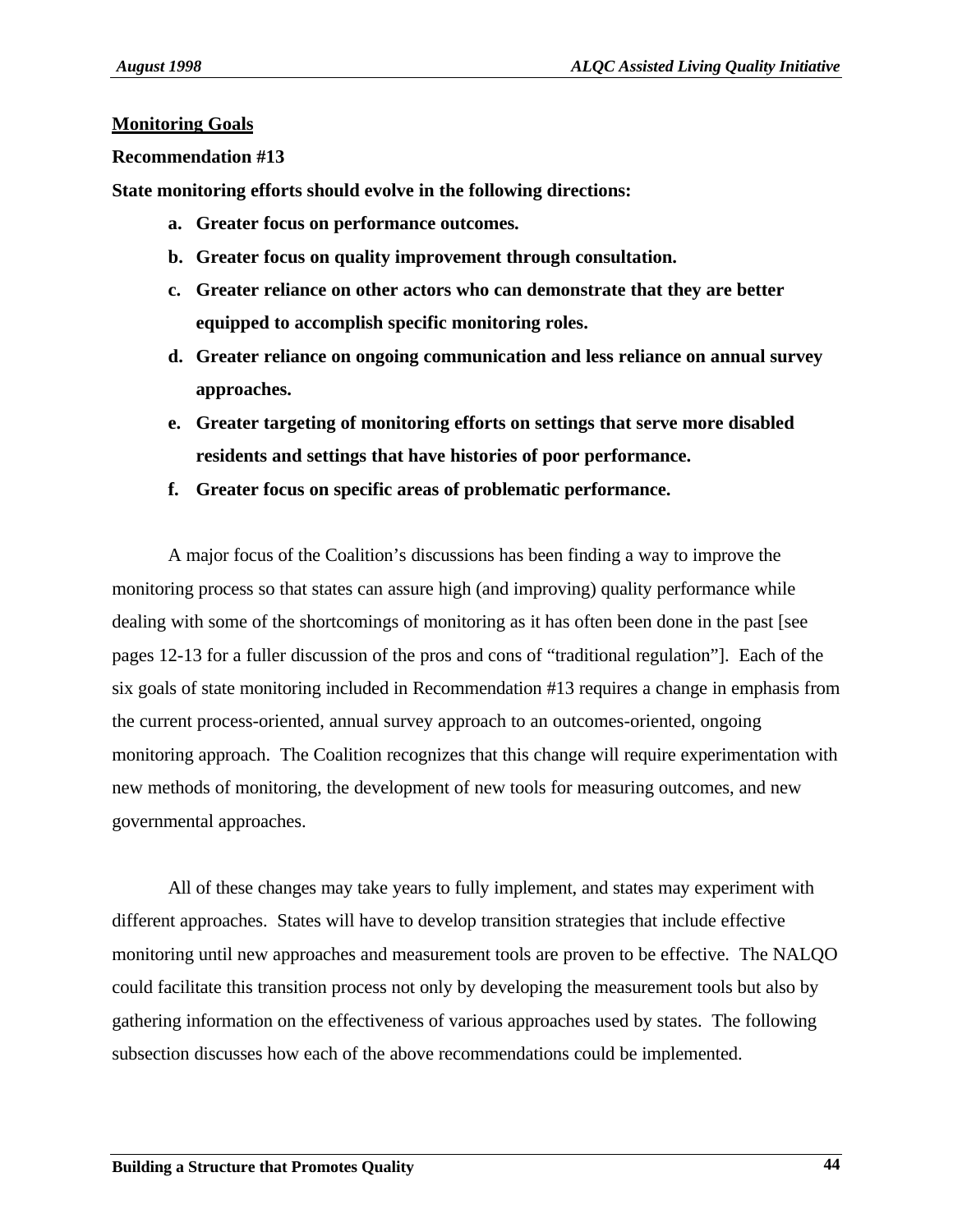#### **Greater Focus on Performance Outcomes**

Rather than relying exclusively on process compliance surveys, the Coalition urges states to experiment with ways to focus the monitoring process on defined quality outcomes. States must develop ways to collect information on a provider's actual performance to gain a complete picture of a setting's performance. These enhanced information sources should include: a) better ways to use information from residents, family members, ombudsmen, and other persons who regularly visit a setting; b) quantifiable quality indicators that measure performance in clinical, functional, and quality-of-life areas; and c) site visits.

#### **Greater Focus on Quality Improvement through Consultation**

The Coalition believes that quality improvement would be best served by changing the nature of the routine monitoring process from an adversarial to a consultative model. By "routine," the Coalition means regular, ongoing monitoring rather than monitoring done by the state's enforcement agency in response to a reported complaint or as part of an enforcement action. The role of the monitor should be to identify performance problems and develop workable solutions, not simply to discover noncompliance with rules. To accomplish this change in focus, states must separate the routine monitoring they do as consultants from the monitoring they do as law enforcers. Neither role should be diluted nor distorted.

For example, state monitors who serve as consulting agents with a given facility should be distinguished from the agents who take enforcement action against that facility. A state may wish to assign the consulting and enforcement roles to two separate offices. Or, the state may wish to contract with other organizations to accomplish its consulting role, allowing the state to concentrate its efforts on the enforcement functions that only it can carry out.

The relationship between the monitor as consultant and the provider would hinge on the nature of the problems that emerge. The relationship would become more formal and directive as the problems become more serious. Specifically, the following three modes of operation would apply: 1) consultation as part of routine monitoring; 2) consultation when performance is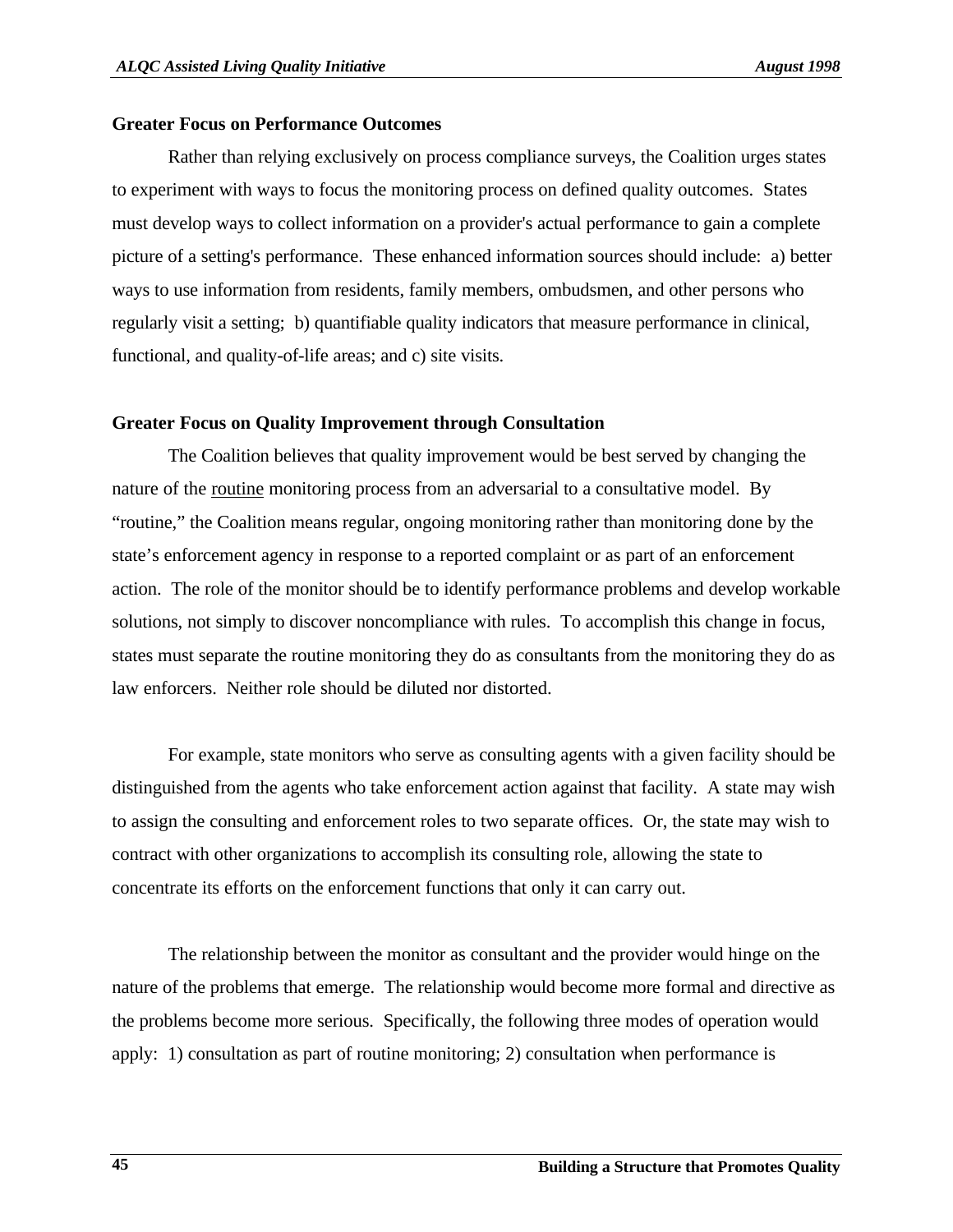inadequate, but not creating actual harm or an immediate threat to health and safety; and 3) the transition to enforcement when consultation fails.

#### **Consultation as a Part of Routine Monitoring**

Under routine monitoring conditions, the consulting agent should be an information source to the facility's manager and the internal quality improvement team. Problems identified as needing improvement by the setting's internal quality improvement system need not be restricted to areas of regulatory noncompliance that could potentially lead to enforcement action. The consulting agent should reflect on the facility's performance and provide possible solutions to address quality issues. The consulting agent should keep abreast of innovative solutions through involvement in professional associations, training opportunities and research centers. The NALQO service delivery protocols and model intervention strategies (Recommendation #4) would be helpful resources for consulting agents.

#### **Consulting When Performance is Inadequate**

If the identified problem reflects unacceptable levels of performance, but does not present actual harm or an immediate threat to resident health and safety, then the consulting agent will negotiate an action plan to correct the problem with the internal quality-improvement team. The action plan should include performance goals and timetables. In most cases, an action plan should represent a consensus agreed upon by the internal quality-improvement team and the consulting agent. Differences should be negotiated to a mutually acceptable plan. Unless the setting's conduct has triggered an enforcement action, the setting has the option to implement its own action plan without the consulting agent's approval. If the setting can demonstrate that it can produce acceptable levels of performance, then no further action is necessary.

Until the consulting agent is satisfied with acceptable outcomes measures that indicate the problem has been corrected, the problematic areas of performance should be subjected to increased scrutiny by the internal quality-improvement team and the consulting agent. Violation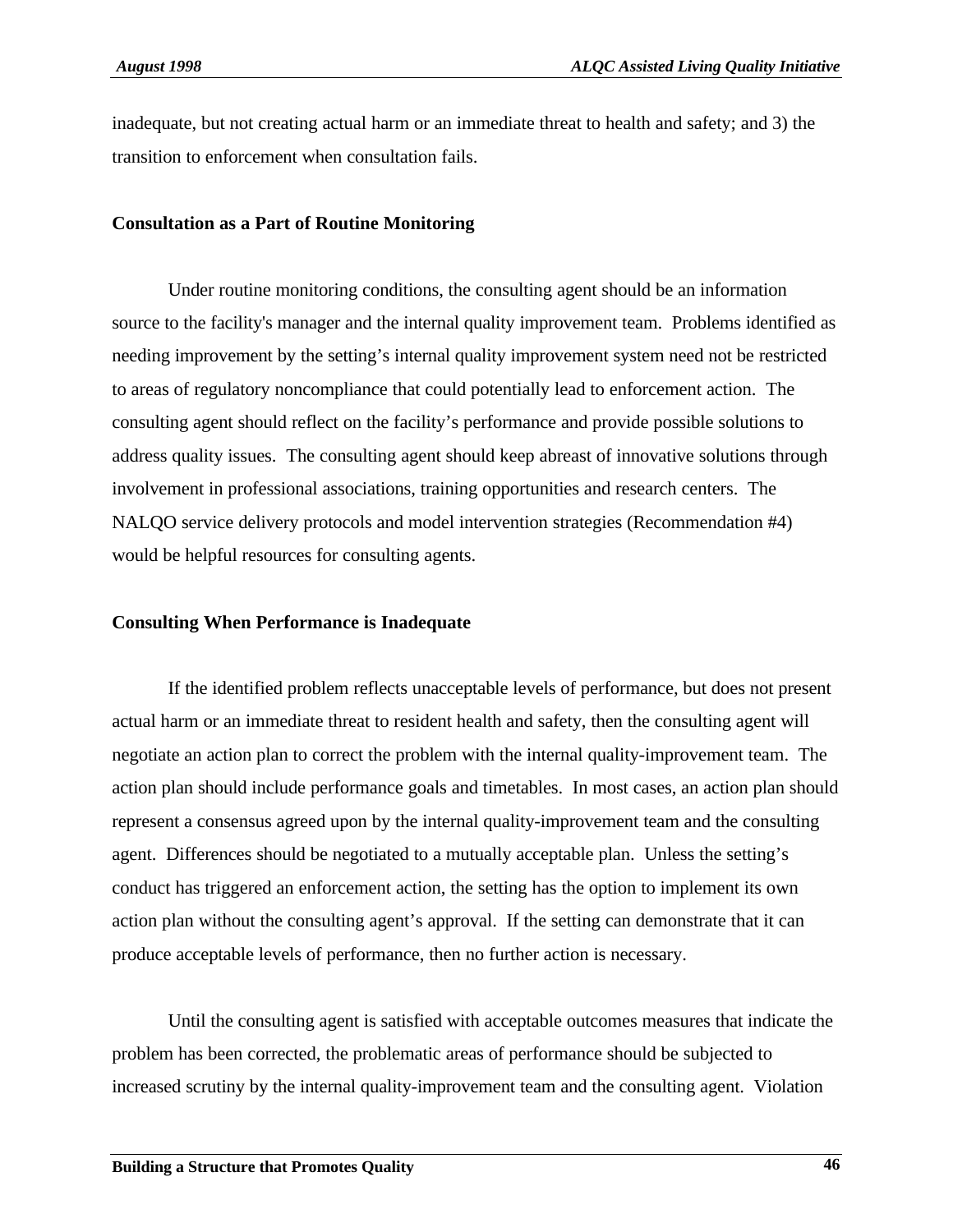of standards and unfavorable outcomes information are problematic areas that should receive increased scrutiny.

#### **When Consulting Fails**

In the most serious of cases − when actual harm has occurred or the health and safety of the residents is at stake, when persistent problems fail to improve within an acceptable time frame, or when the consulting agent has evidence that the integrity of the performance data has been jeopardized by inaccurate reporting − the consulting agent has the responsibility to cease the consulting process and notify the state enforcement agency for immediate investigation and enforcement action. The state may, of course, launch enforcement-related monitoring whenever it receives information leading it to believe that any of the circumstances specified above have occurred (see the description of enforcement actions and procedures under Recommendation #14 below).

## **Greater Reliance on Other Actors Who Can Demonstrate that They are Better Equipped to Accomplish Specific Monitoring Roles**

No private organization could completely replace the state's essential role in monitoring quality standards. For example, private organizations could not perform certain monitoring functions, such as life safety inspections by fire marshals or monitoring associated with enforcement actions. However, many functions traditionally performed by the state could be delegated to a private body that demonstrates it is better equipped to accomplish specific functions. Each state must identify the functions it wishes to retain and those it wishes to delegate to another entity that would act as its agent. The Coalition urges states to examine this option by evaluating their own capacity and the availability of other actors.

For example, many routine on-site monitoring functions might be well handled by properly-trained community councils. A research-based organization may be best suited to the task of monitoring the data collection required for quality indicators. Conceivably, the NALQO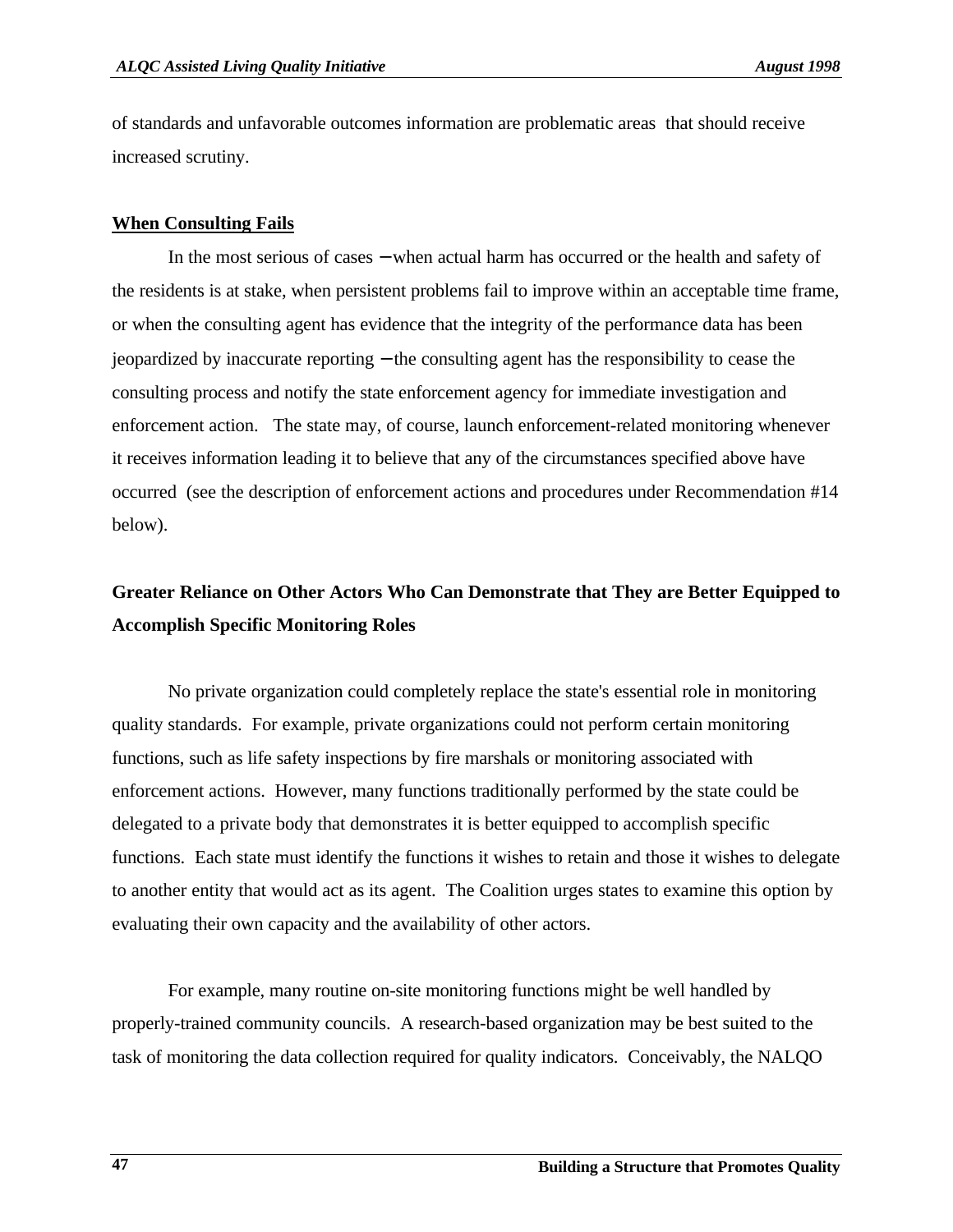could take on some of the state's monitoring functions, if it had staff capacity and funding, and if states were demanding these services.

Even if states contract with other parties to perform many of their traditional monitoring roles, they still have ultimate responsibility for protecting public health and welfare − meaning continuing responsibility for assuring the integrity of the monitoring process. State monitoring agencies would continue to collect ongoing reports on performance from whatever delegated monitoring agents it may employ. States will have to "monitor the monitors" to make certain that the reports they receive are accurate, fair and complete.

## **Greater Reliance on Ongoing Communication and Less Reliance on Annual Survey Approaches**

The consulting role discussed above should encourage more routine interaction between the state's consulting agent and assisted living setting. The Coalition hopes that facility management will seek the consulting agent's advice as issues and potential problems arise. While the traditional onsite survey would not be eliminated, its frequency and intensity would significantly diminish for most providers if the quality-improvement process works as envisioned.

#### **Greater Targeting of States' Monitoring Efforts**

States could target their monitoring efforts more effectively. For example, settings that serve very frail residents should have more frequent and more in-depth oversight than those serving residents with light service needs. Similarly, settings at higher risk of having problems - those with poor performance histories, or those owned by multi-setting owners with poor performance histories -- should receive more frequent and in-depth oversight than those with consistently outstanding performance. Settings that have experienced enforcement action would receive heightened scrutiny until the state is confident that the problem has been corrected and is unlikely to recur.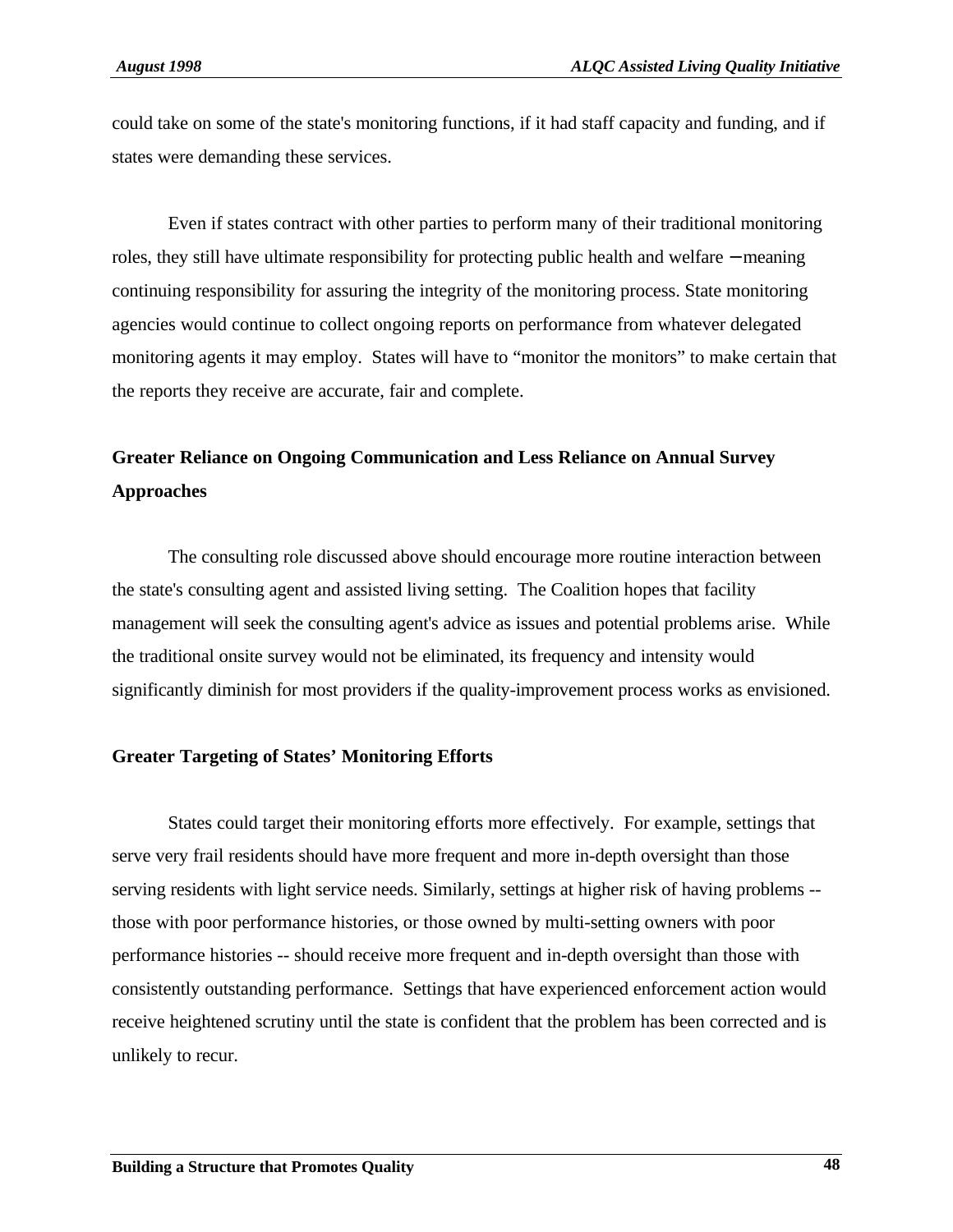## **Greater Focus on Specific Areas of Problematic Performance**

The most effective and efficient on-site inspections would focus on specific problem areas that quality indicators had identified as requiring more in-depth review. For example, a food service problem would not necessarily trigger a review of bathing or skin care services. Unless the monitoring process identified a serious problem requiring immediate enforcement action, its role would be to provide the basis for facility consultation.

## **When to Enforce Standards Vigorously**

## **Recommendation #14**

**States should employ a consultative role when possible to correct problems, but vigorously enforce standards when:**

- **a. the consultative approach has failed to achieve acceptable results within a reasonable time frame;**
- **b. the problems identified through monitoring are extensive or result in actual harm or an immediate threat to health and safety; or**
- **c. outcomes data are inaccurate due to fraudulent or negligent behavior by provider staff with respect to their data-gathering responsibilities.**

Any effective quality initiative must have the option of enforcement. The Coalition hopes that states rarely need to take enforcement actions. Under its proposal, a setting would move immediately into the enforcement stage if any of three events, identified in Recommendation 14, takes place. If any of these events occur, the state's enforcement agency would have the power to issue a directed correction plan. It also could impose penalties, ranging from fines to receivership. In extreme cases, the state could take a setting's license away. By initiating the enforcement phase, the state recognizes that:

• the consultative process has failed in an important area of quality;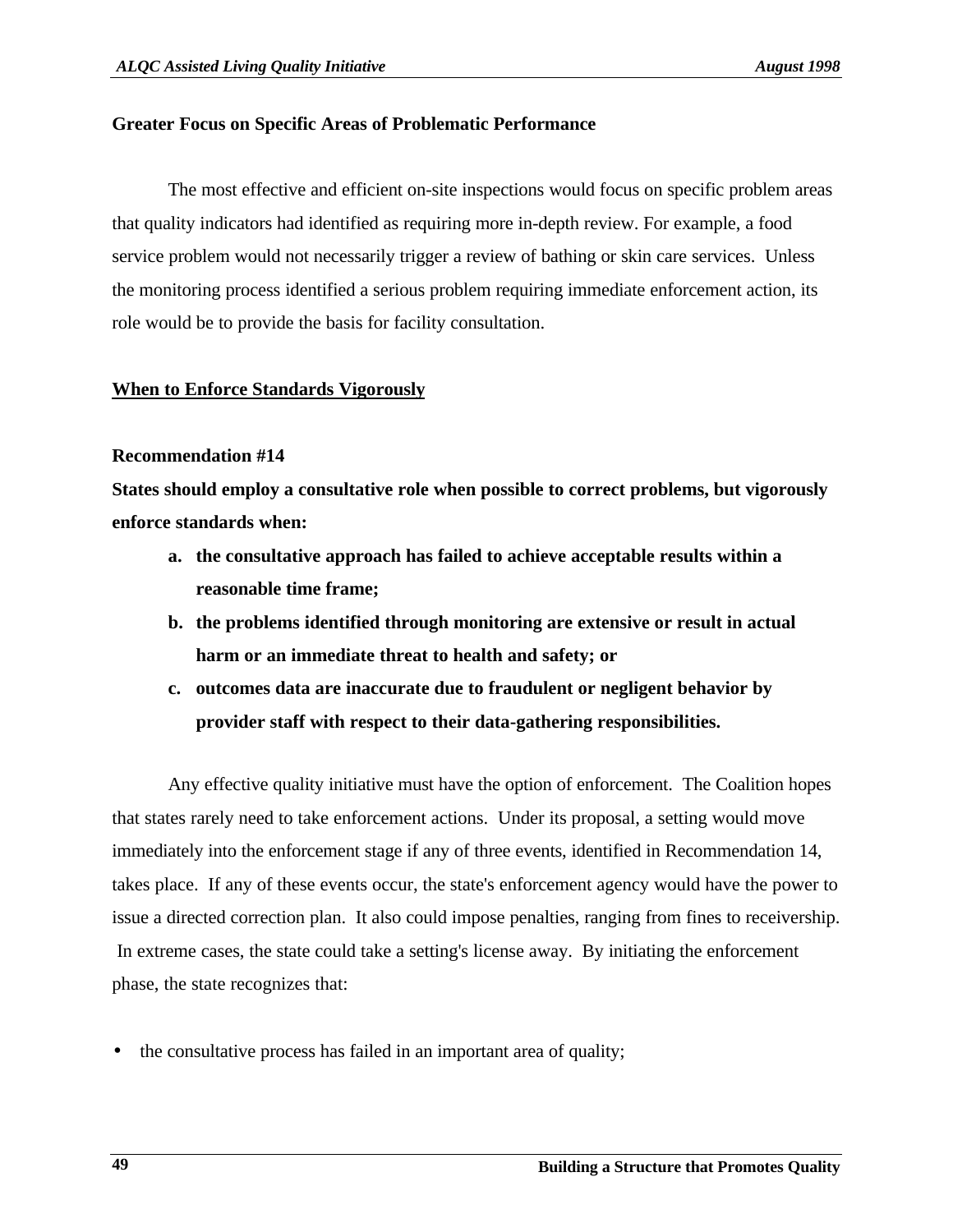- the problem is too severe to wait for a consultation process; and
- more coercive measures are necessary.

A setting that had been negligent or had deliberately falsified its quality data report would also be referred immediately to the state enforcement agency for investigation and action. Since an outcomes-oriented system depends on the integrity of the raw data, deliberate data manipulation or inaccurate reporting must be regarded as a very serious offense bearing appropriate penalties.

We presume that most problems can be corrected through the consultative process and no further action would be needed. If, however, the consultative approach fails to produce acceptable results, the state's enforcement agency would have the power to issue a directed corrective plan or impose penalties ranging from fines to receivership, or in extreme cases to revoke a setting's license.

#### **NALQO Assistance**

#### **Recommendation #15**

**The NALQO should assist states with the task of implementing new quality improvement systems.**

All parts of the Coalition's quality initiative are interdependent, so optimal success requires implementing the whole system. Comprehensive implementation would involve a substantial transformation in the ways most states monitor performance and enforce standards. Working with states to make this transformation should be an important NALQO task.

For example, the NALQO could assist states in the monitoring and enforcement processes by developing service delivery protocols and model intervention strategies for common problem areas. (See Recommendation #4.) Up-to-date, experience-tested intervention strategies would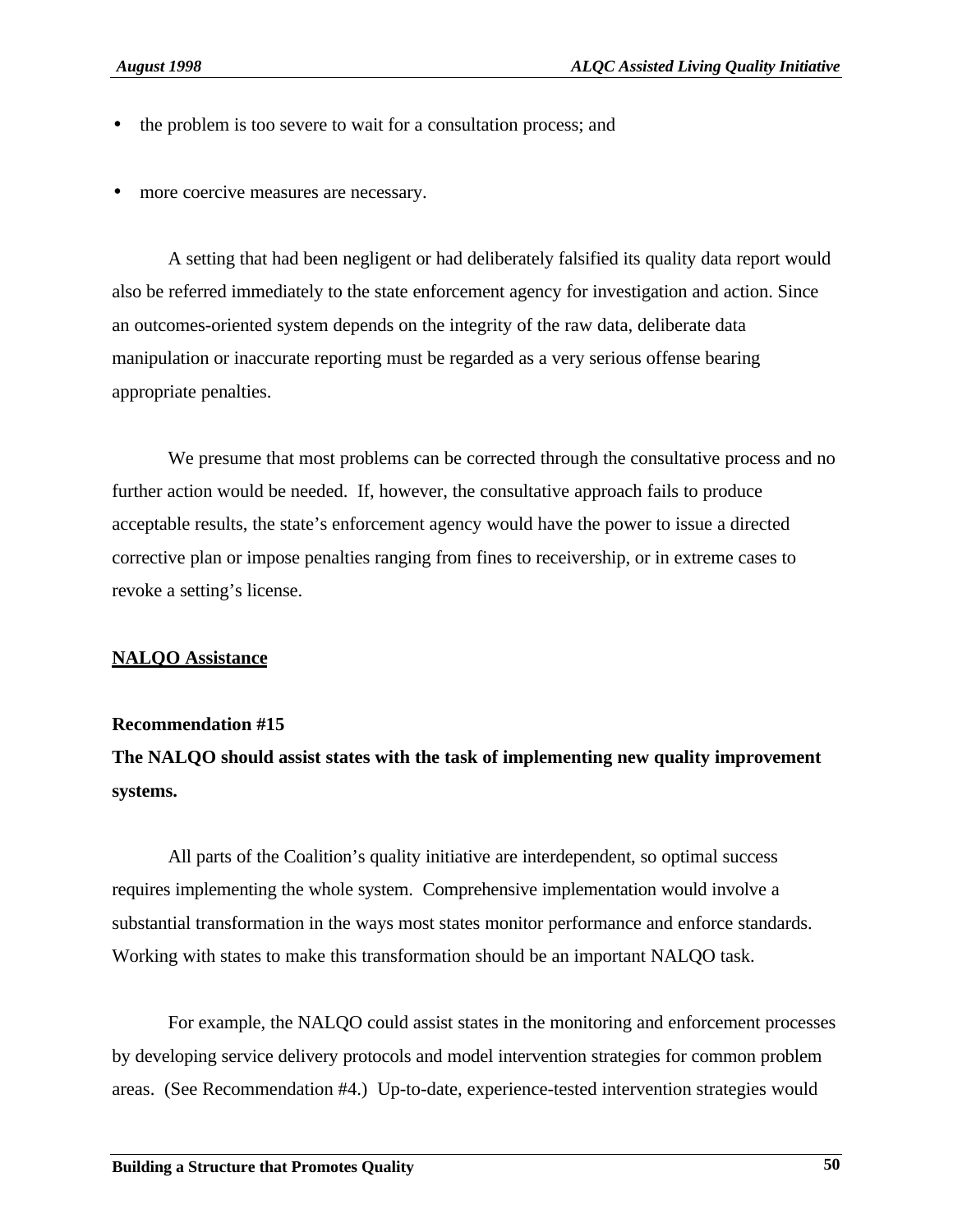provide greater assurance that positive results are likely. They also would help to mitigate some provider concerns about the arbitrariness of state monitoring and enforcement. While not all problems are likely to be covered by such protocols and strategies, they could be very helpful tools for developing quality improvement plans.

The NALQO also could focus on developing strong two-way communication between itself and states. The NALQO can educate a state's political leadership, provide technical training to professional staff, and develop the tools that states can use in an outcomes-based monitoring system. States, on the other hand, will be crucial NALQO partners, providing feedback on how the quality initiative might be improved.

## **Reinforcing the Philosophy of Assisted Living Through Third Party Payers**

## **Rewarding Settings that Subscribe to the Assisted Living Philosophy**

#### **Recommendation #16**

**In introducing assisted living coverage, third party payers, both public and private, should reward outcomes consistent with the philosophy of assisted living** − **especially those related to consumer satisfaction and quality of life. In particular, third party payers should reimburse services at a level that permits private rooms for all consumers who want them and assures adequate reimbursement for the services provided.**

Currently, assisted living services generally are paid for directly by consumers in a private fee-for-service market. While a number of states finance some services through Medicaid waivers, very few do so on a wide scale. Similarly, many private long-term care insurance policies are beginning to add assisted living services. However, market penetration has been so slow that these payments have had little impact on the market.

Many observers believe that this situation will change rapidly in coming years as assisted living becomes an attractive option for states and private insurers. Its rapid growth, popularity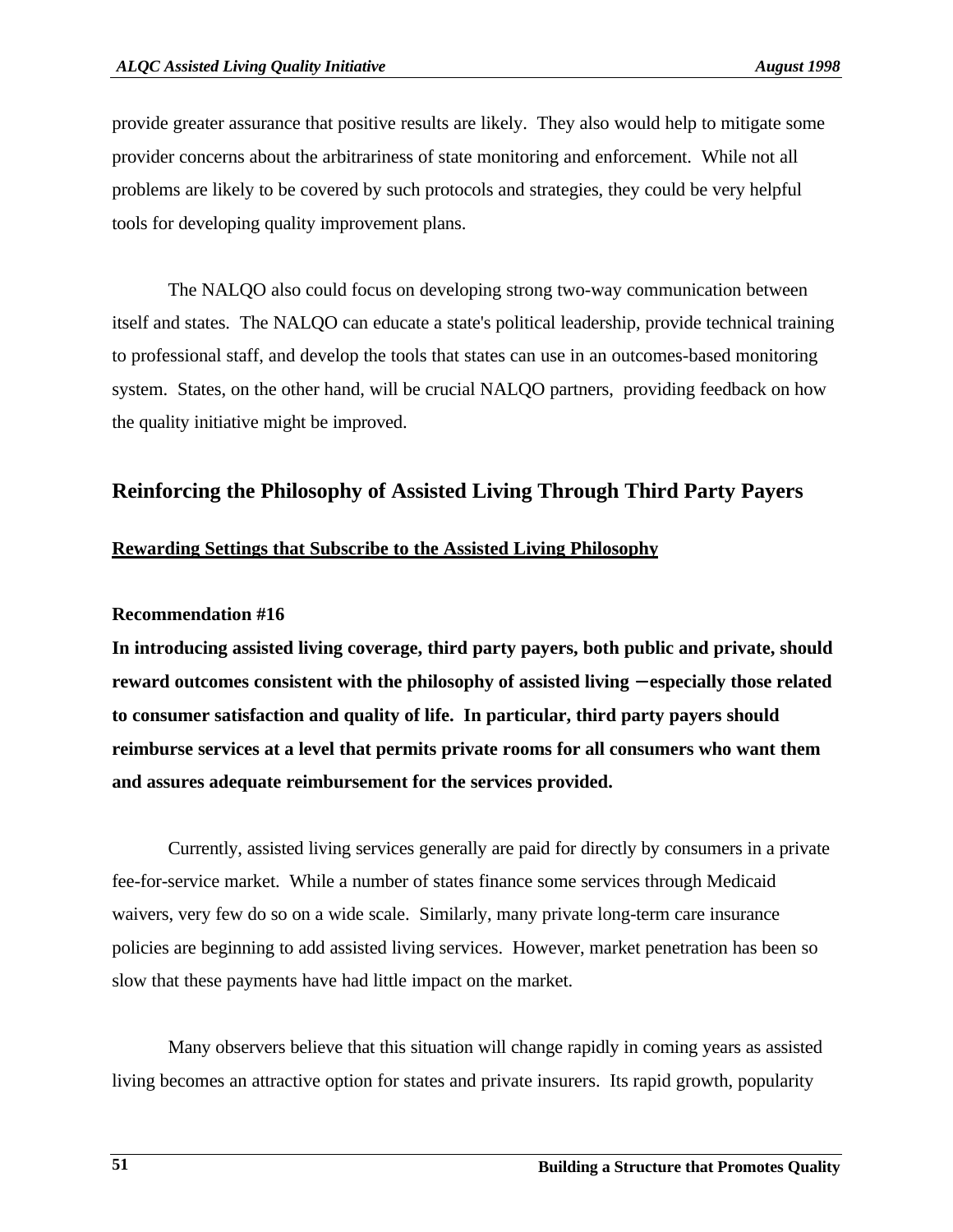and potential cost savings for those who do not require substantial skilled nursing care, should encourage more interest from third party payers.

Past experience demonstrates the huge impact that third party reimbursements can have on service delivery and quality control. In the public sphere, Medicaid entitlements have shaped the nursing home industry for good and ill. Unfortunately, the conflicting roles that states play -- as overseers of quality and payers with fiscal constraints -- often makes services inaccessible, expensive, and unresponsive to consumer preferences.

Concerns are growing about how private insurance will affect assisted living's distinctive character. Consumer advocates and providers worry that health plans will be most interested in cutting costs, a goal that could reduce quality. Some advocates also fear that the growth of integrated service models could lead to the medicalization of assisted living where clinical outcomes may be emphasized to the detriment of quality of life dimensions such as the independence, autonomy and privacy of the individual consumer.

NALQO should work with public and private third party payers to:

- foster a competitive, consumer-driven and consumer-responsive market for assisted living services. The Coalition's proposed use of quality indicators should promote competition on quality as well as price. Third party payers should be intimately involved in developing quality indicators that will suit their needs for outcomes data.
- ensure that outcomes consistent with consumer choice, autonomy, privacy and independence are given adequate weight in reimbursement formulas.
- develop the means to evaluate quality of life and to establish industry norms for evaluating the relative importance of clinical, functional, and quality of life outcomes, a complicated set of issues from a technical and legal perspective.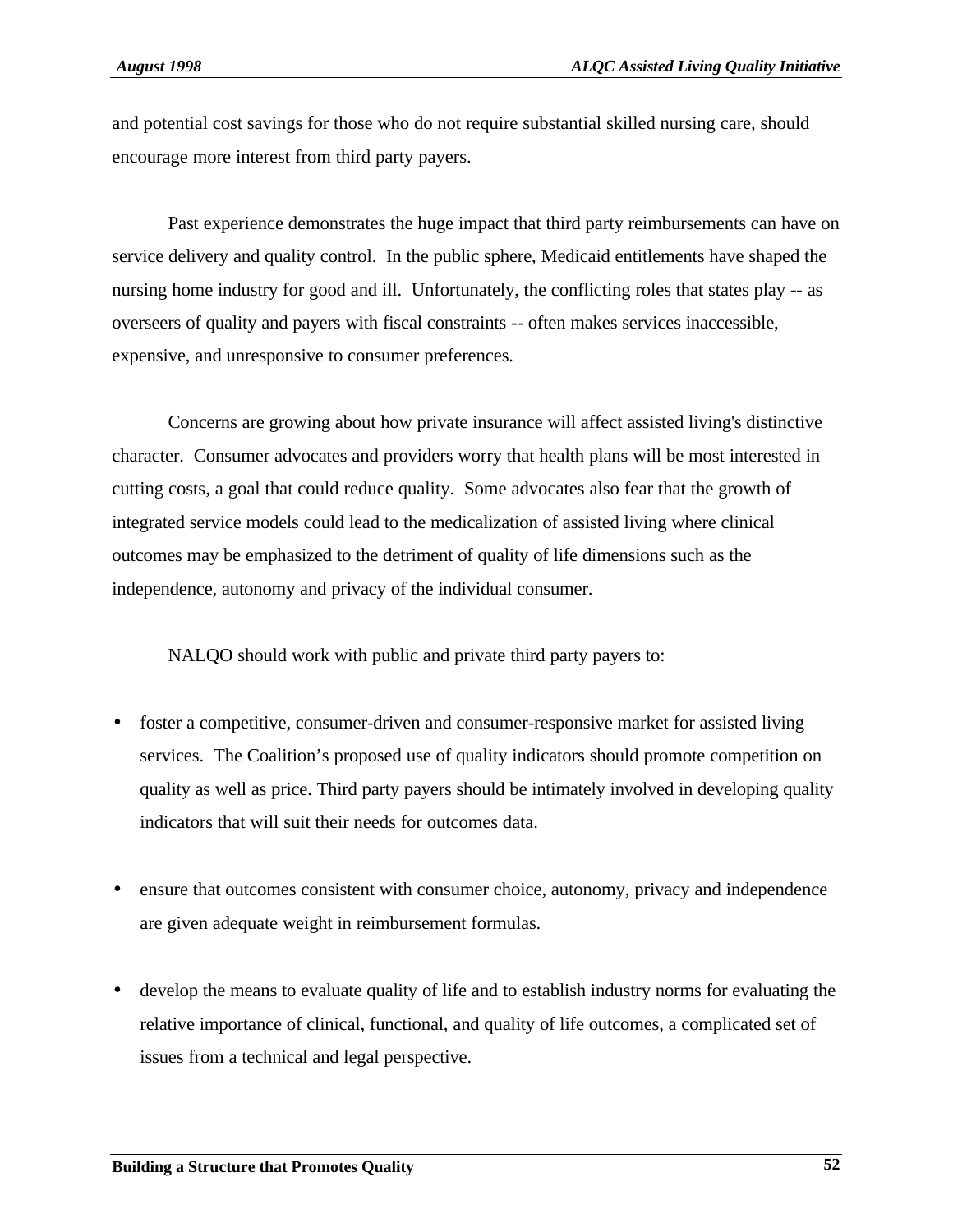• provide a forum for discussing these issues as a way of ensuring that third party payments also promote quality outcomes.

Third party payers, public and private, should provide adequate reimbursements to allow all consumers who want private rooms to have them. (See Appendix C.) Coalition members recognize that most consumers desire the greater privacy and independence that come with a private room. A principal concern about requiring private rooms is that such a requirement could price assisted living services out of reach for a segment of consumers under a system that currently relies largely on consumer out-of-pocket payments. Such policies should not, of course, preclude room sharing at the request of consumers.

## **Working With the Investment and Financial Communities**

#### **Recommendation #17**

**The NALQO should provide a forum for discussing risk factors that affect financial underwriting of projects in order to assure that the philosophy of assisted living is not jeopardized.**

Growing interest on the part of the investment and financial communities has spurred a boom in the construction of assisted living settings. Efforts by the Coalition and the NALQO to establish a clearer product definition and develop performance measurements should stimulate even more growth by helping underwriters, investors and financiers evaluate current risks and potential rewards.

The NALQO could also provide a critical forum for discussing some important investment and financing issues.

**1. Separating the financing of housing and services.** This approach has many potential advantages in promoting consumer choice and market competition. However, a potential downside would occur if the pressure to keep construction costs (and rents) low were to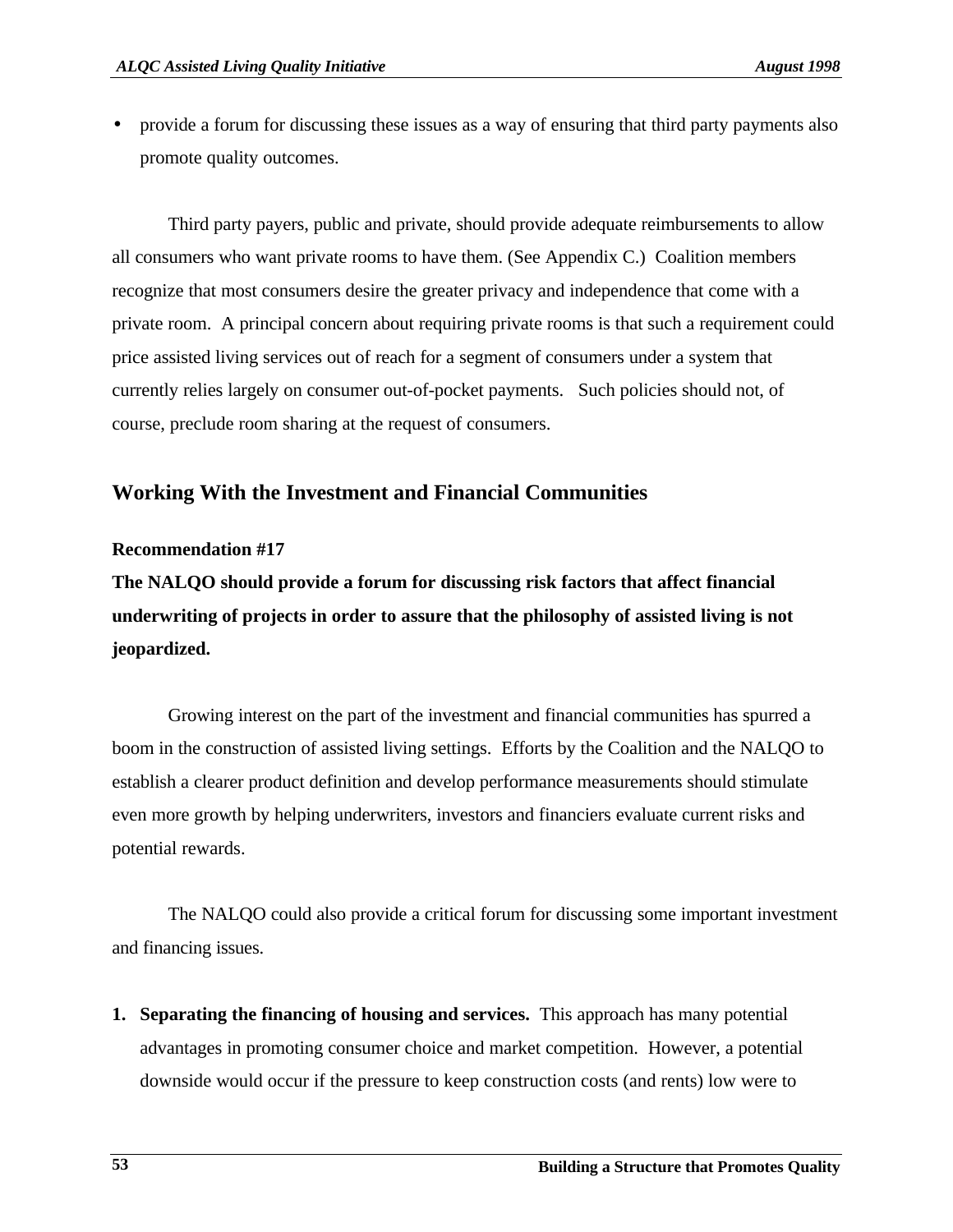shortchange the upfront investments needed to assure that a setting can fulfill the assisted living philosophy.

**2. Developing underwriting criteria.** NALQO has a valuable role to play in helping the investment and financial communities develop underwriting criteria for financing settings. These criteria should reflect the philosophy of assisted living and the economics of capital versus operating costs.

## **Additional Recommendations**

The Coalition also makes the following recommendations:

#### **#18**

Nurse practice acts should be amended to allow delegation of nursing services with appropriate professional oversight within assisted living settings.

## **#19**

Accessibility standards set under the Americans with Disabilities Act should be modified to give greater flexibility in dealing with different types of disabilities – especially those most common among the frail elderly.

## **#20**

Guardianship laws should ensure that guardianship occurs only when the individual is unable to make decisions, and then only on a limited basis in order to maximize the independence and autonomy of the individual.

## **#21**

Building codes should be reviewed to ensure that assisted living services can be provided in buildings with residential scale and characteristics while assuring life safety and encouraging affordability.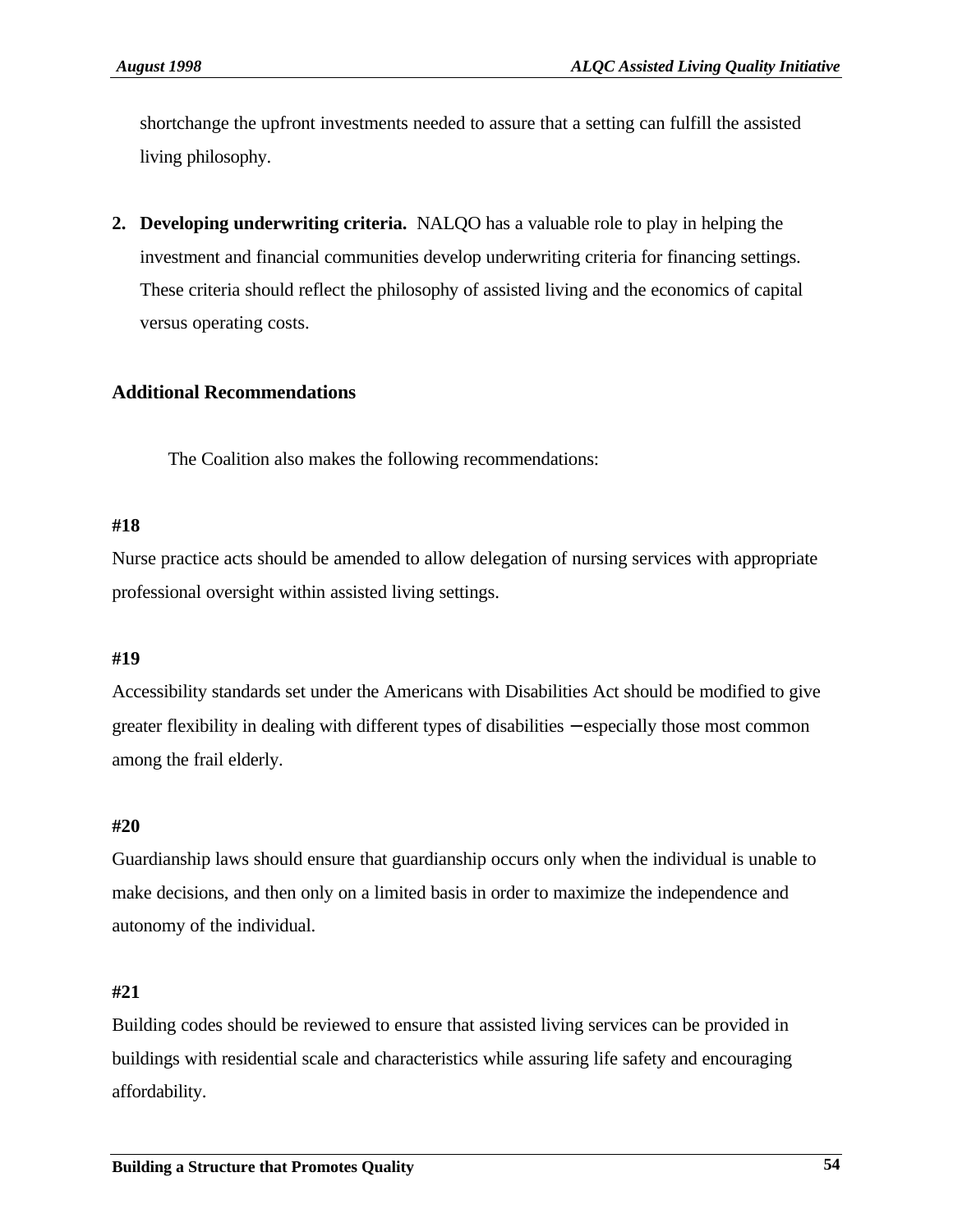## **V. Conclusion: Phasing in a System of Quality Improvement**

Fully implementing the Assisted Living Quality Coalition's recommendations will require a sustained effort by all interested parties over several years. However, the Coalition believes that these recommendations outline a comprehensive and mutually reinforcing quality initiative that can help chart a new course for the assisted living industry. The following sections outline actions that can be taken immediately and those that should be anticipated for the future as such a quality improvement system is phased in over time.

#### **The Assisted Living Quality Coalition**

The Coalition's immediate task will be to examine the feasibility of a National Assisted Living Quality Organization, its potential tasks, and its potential impact on all stakeholders. After deliberations, the Coalition may decide that some of these tasks are outside the NALQO's capacity or would be better handled by other bodies. As the Coalition examines the feasibility of the NALQO, it will be looking toward expanding the participation of other interested parties to shape and finance its operations.

Whatever its final scope of work, the NALQO will have important responsibilities that, hopefully, it can begin to carry out in the next few years. As it is established, the NALQO rather than the Assisted Living Quality Coalition will become the forum for discussions on quality improvement issues, guidelines to states for minimum standards and related issues.

#### **Providers**

Provider organizations can begin immediately to prepare themselves for a new approach to quality improvement by establishing internal quality improvement teams and processes and by establishing means to solicit input from consumers and their advocates on quality issues. Indeed, many provider organizations have already been doing exemplary work in these areas. Some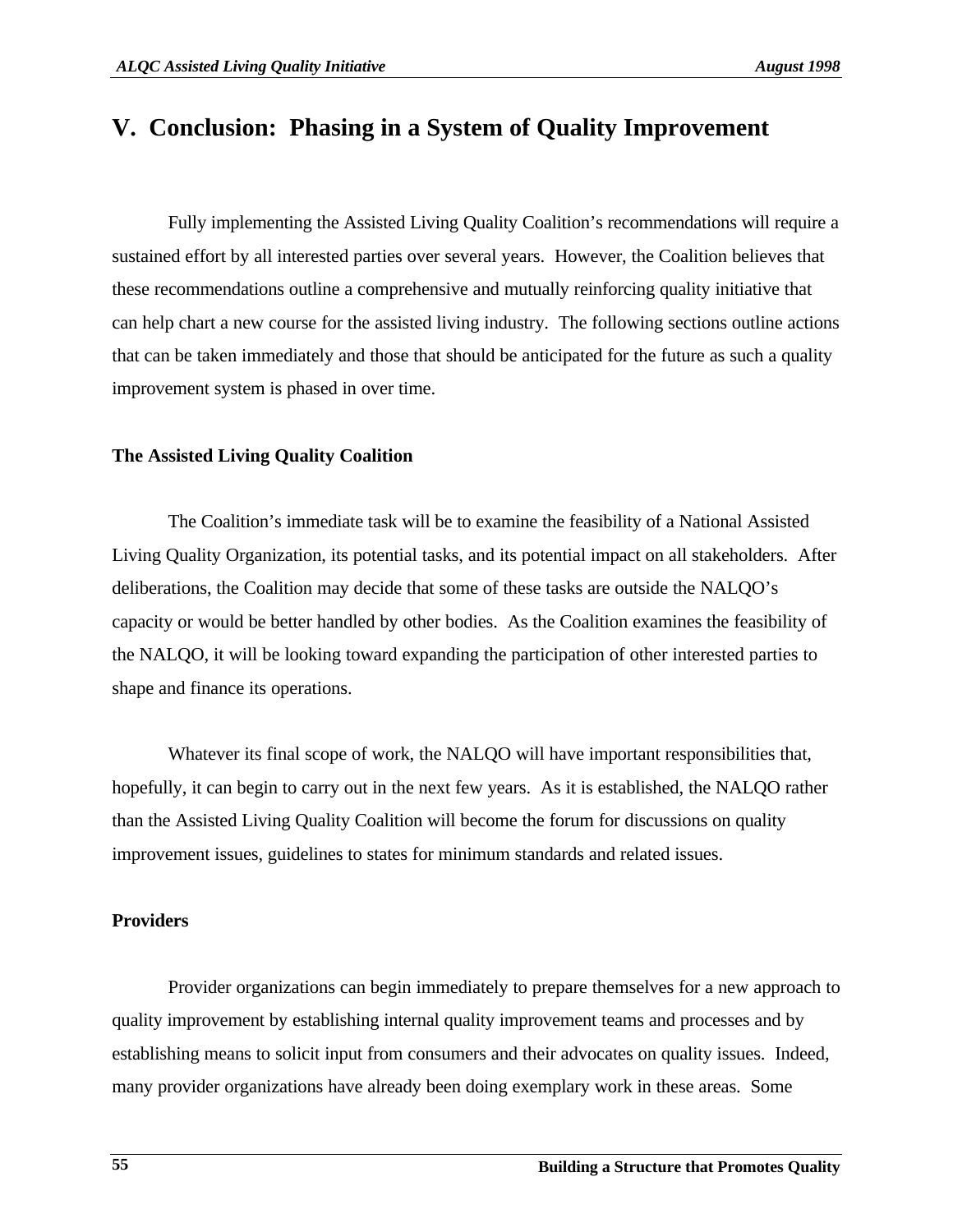provider organizations and trade associations are also moving ahead with the development and testing of instruments to measure quality outcomes and consumer satisfaction. These efforts will enormously facilitate the eventual development and validation of such instruments by the NALQO.

Eventually, providers will need to develop the capacity to gather and report outcomes information. This transition will require widely available computer technology and yet-to-bedeveloped staff training. Providers will also need to develop the management skills necessary to effectively use the valuable performance information they will be receiving in the future.

#### **Consumers**

The recommendations of the Coalition are premised on the assumption that consumers and their advocates will be active and informed participants in the decision-making that affects them. They can begin now by using the Coalition's guidelines to states on minimum standards as a guide for evaluating the services, philosophy, and consumer rights protections offered by providers. They can inquire about the availability of resident and community councils and participate as they are able. When necessary, they should use ombudsmen or state hotline numbers to deal with problems they experience.

As quality measurement tools become available, consumers and their advocates will need to become more informed on how to use these tools to help select settings as well as to promote quality improvement once the resident has relocated. Special training materials may need to be developed by the NALQO, the states, and consumer advocacy organizations to promote the fullest participation of consumers and their advocates.

#### **States**

The Coalition encourages states to use the guidelines included in this document as they review and revise their assisted living regulations. States could also begin immediately to review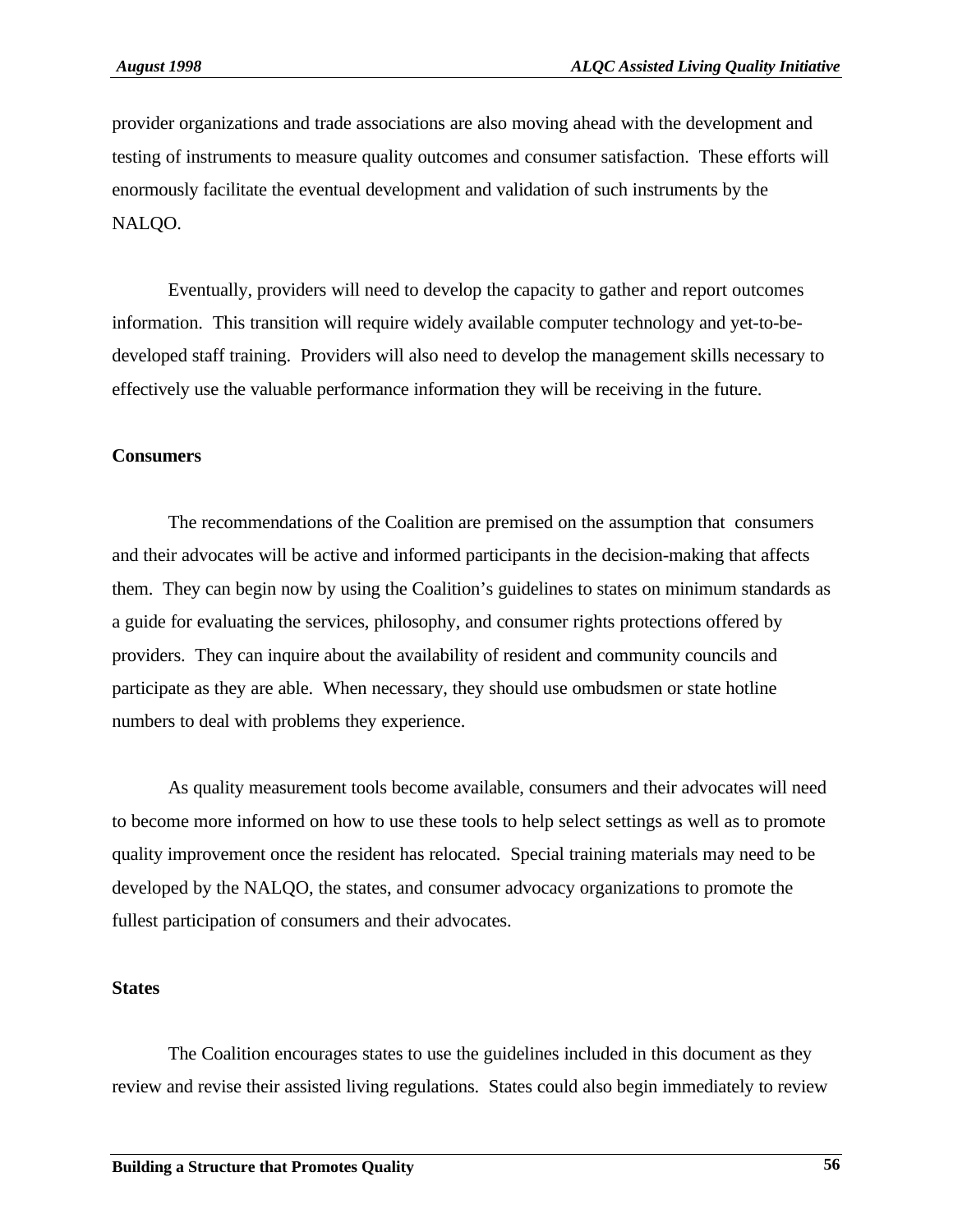their licensing, monitoring, and enforcement procedures in anticipation of implementing the quality improvement system recommended by the Coalition.

Other components of the quality improvement system will require a longer transition time for states. The quality indicators, practice protocols and intervention strategies have yet to be developed and validated. Effective consultation and intervention strategies will require some experimentation. While continuing to assure quality during the transition, states should begin to phase in these aspects of the quality improvement system as they prove effective.

## **Third Party Payers**

Third party payers, public and private, will play a critical role in fostering a competitive, consumer-driven, and consumer-responsive market for assisted living services. As the Coalition works on the feasibility study for the recommendations in this report, we especially solicit the input of third party payers on ways to develop measurement instruments that will promote competition on quality outcomes as well as on price. The Coalition especially looks for guidance on ways to establish industry norms for evaluating and reimbursing consumer quality of life outcomes.

## **Investment and Financial Communities**

The investment and financial communities should also be vital partners in the implementation of the Coalition's recommendations. The Coalition solicits input that would be helpful to the investment and financial communities as they develop standards for evaluating potential risks and rewards in this market.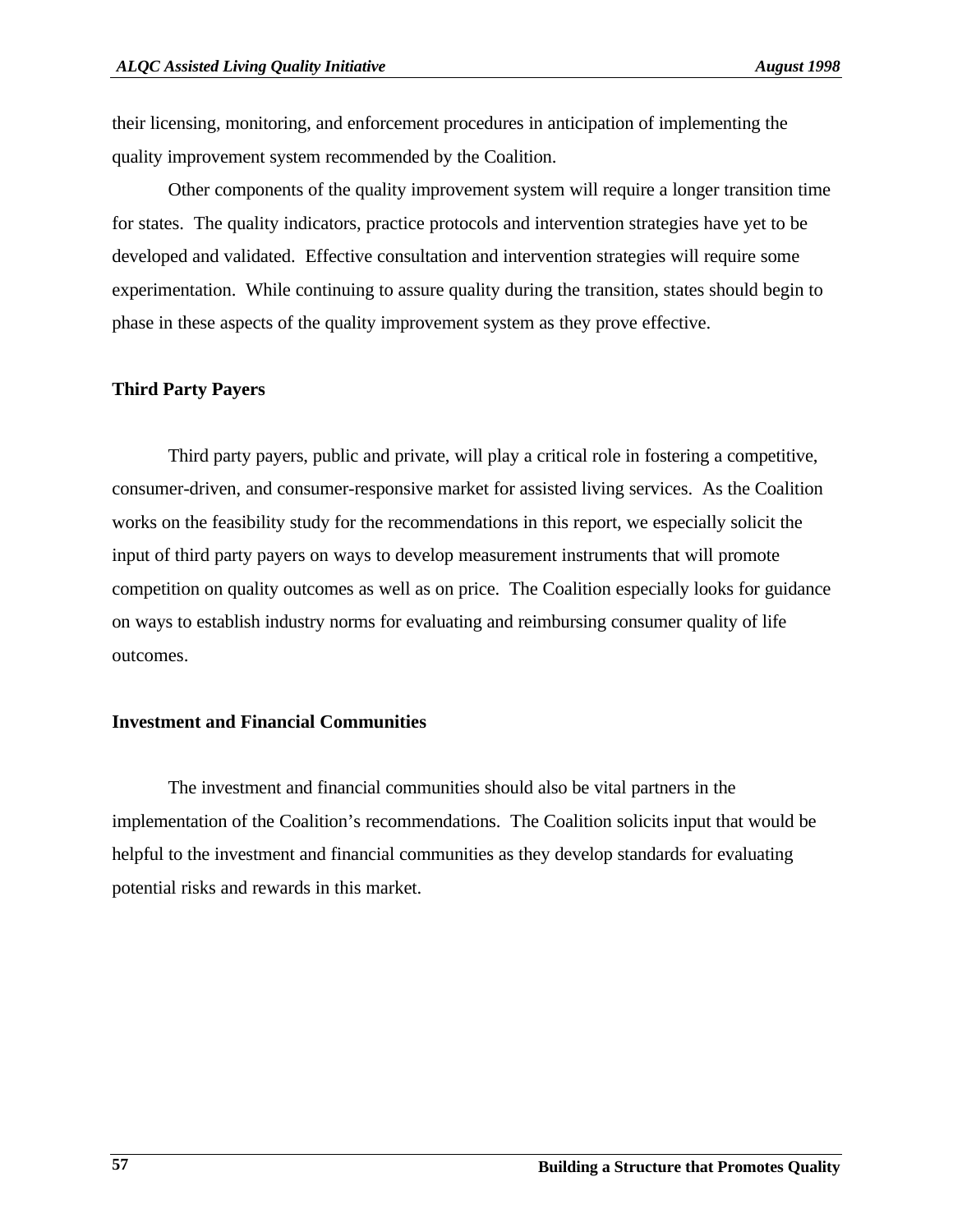## **A Final Note**

Reaching the level of consensus reflected in this document has involved two years of intense discussions. The Coalition is grateful to the many individuals and organizations who have contributed to our understanding of the many issues addressed here. We look forward to the ongoing work of implementing this innovative approach to serving our nation's older and disabled consumers.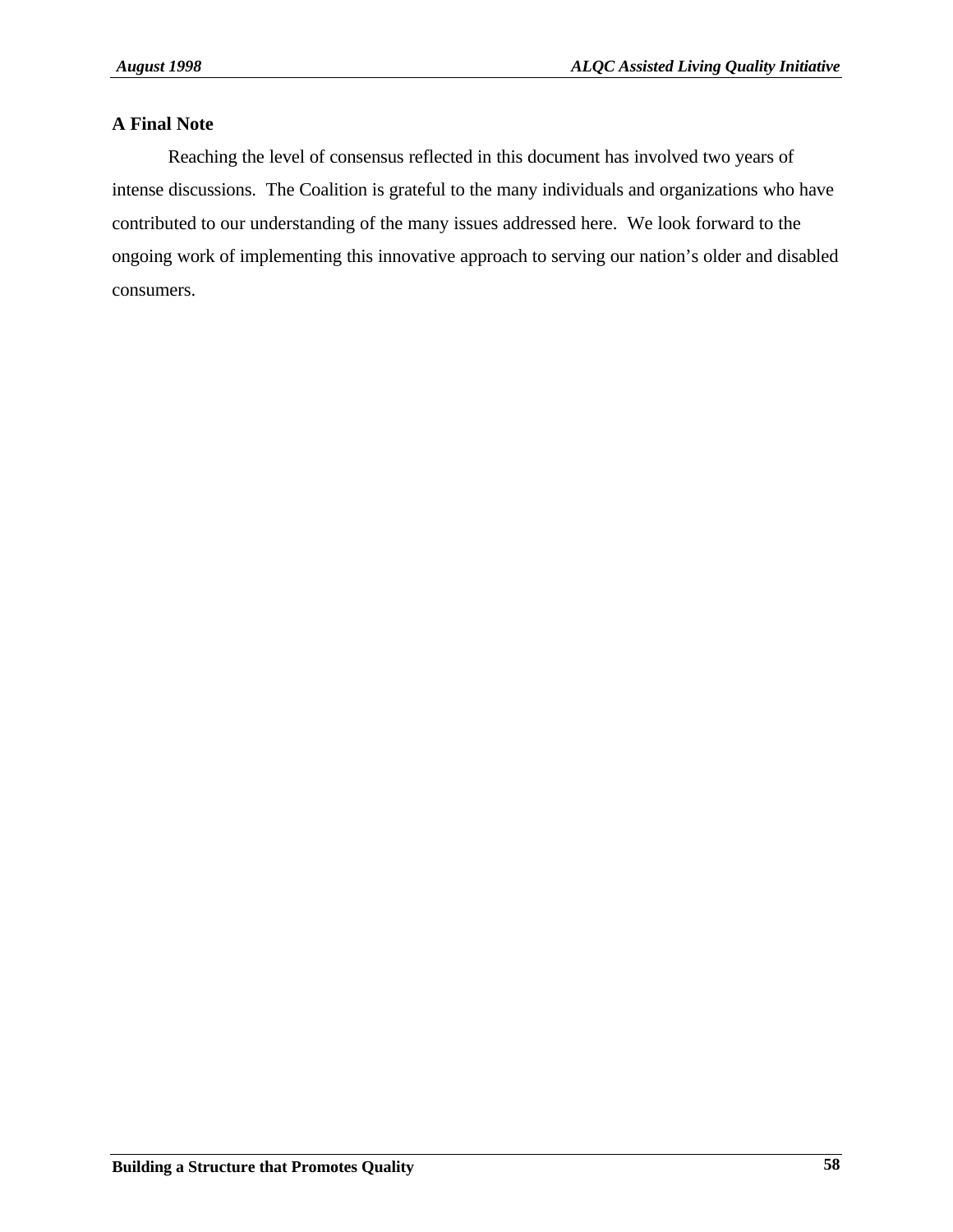## **Appendix A: Overview of Participant Roles**

## **Overview of the NALQO's Role**

- Develop, validate and regularly update or approve quality measurement instruments (such as consumer satisfaction measures and quality indicators of clinical and functional performance outcomes in assisted living settings).
- Establish, regularly review and update as needed guidelines that states can use to develop minimum standards for the assisted living industry.
- Develop model practice protocols and intervention strategies for commonly experienced problem areas.
- Identify ways to recognize excellent performance.
- Ensure that consumers and their advocates have access to appropriate setting-specific information necessary to do effective comparison shopping.
- Help states implement new quality improvement systems.
- Work with public and private third party payers to foster a competitive, consumer-driven and consumer-responsive market for assisted living services.
- Work with third party payers to assure that outcomes consistent with consumer choice, autonomy, privacy and independence are given adequate weight when choosing which service costs to reimburse.
- Provide a forum for discussing risk factors that affect financial underwriting of projects in order to assure that the philosophy of assisted living is not jeopardized.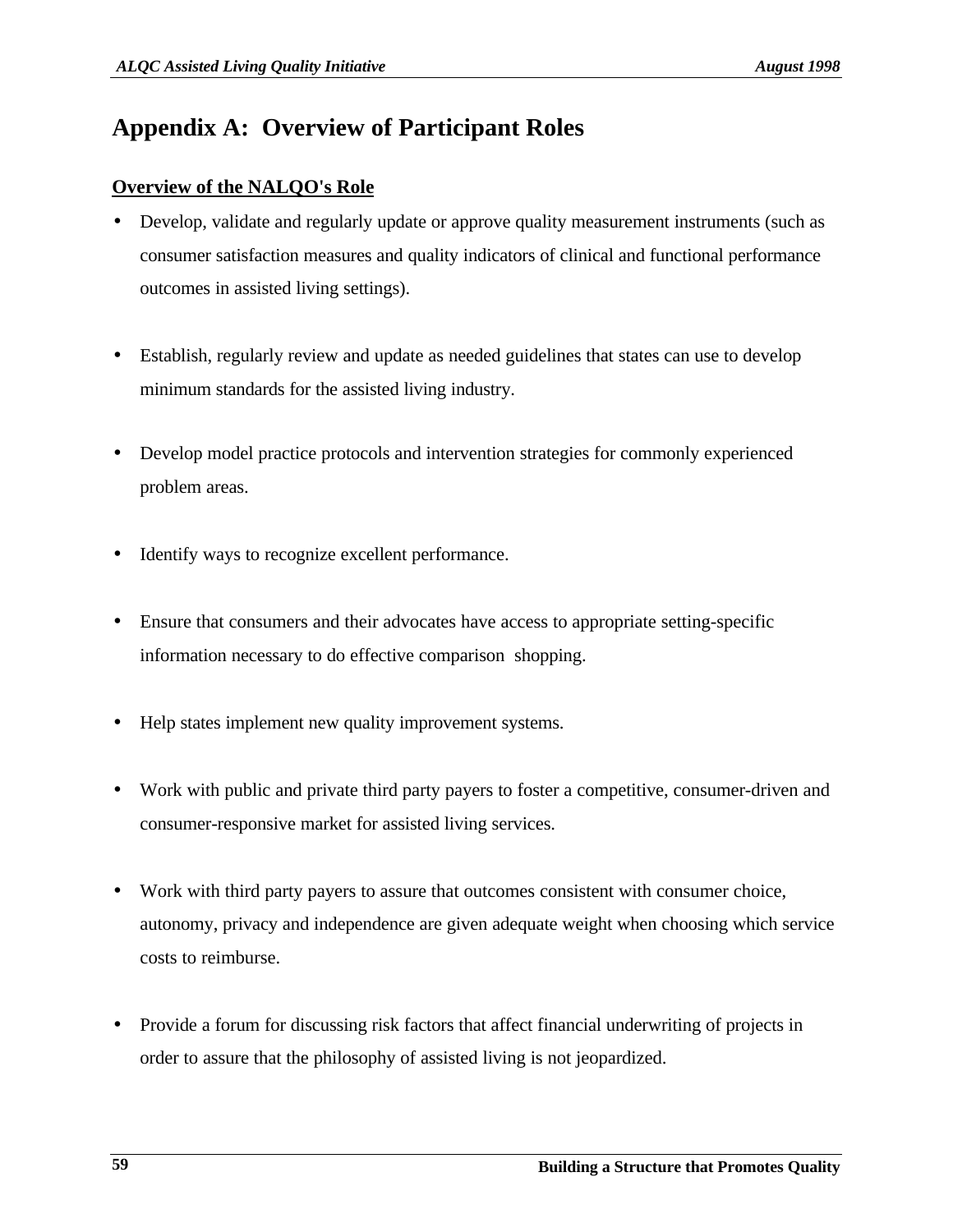• Develop appropriate training materials in consultation with various stakeholders.

## **Overview of the Provider's Role**

- Establish provider's internal quality improvement team and process.
- Tap the experiences of consumers and their advocates in efforts to improve quality.
- Use instruments approved by the NALQO to measure performance outcomes.
- Enlist the state and other appropriate parties to serve in a consultative role to correct problems and improve quality.
- Provide training to appropriate staff responsible for the collection and interpretation of data.

## **Overview of the Roles of Consumers and their Advocates**

- Serve on resident or community councils as they are able.
- Give feedback on performance to providers, either formally through participation on a quality improvement team or informally through direct communications.
- Work with family members and other incidental monitors to give feedback on performance to provider or to state regulators.
- Submit problems as necessary to the ombudsman.
- Become informed on using quality performance measures through the use of consumeroriented training materials that may be developed by advocacy organizations, states, or the NALQO.

## **Overview of the State's Role**

• Use NALQO Guidelines to develop minimum standards for regulating quality in assisted living settings.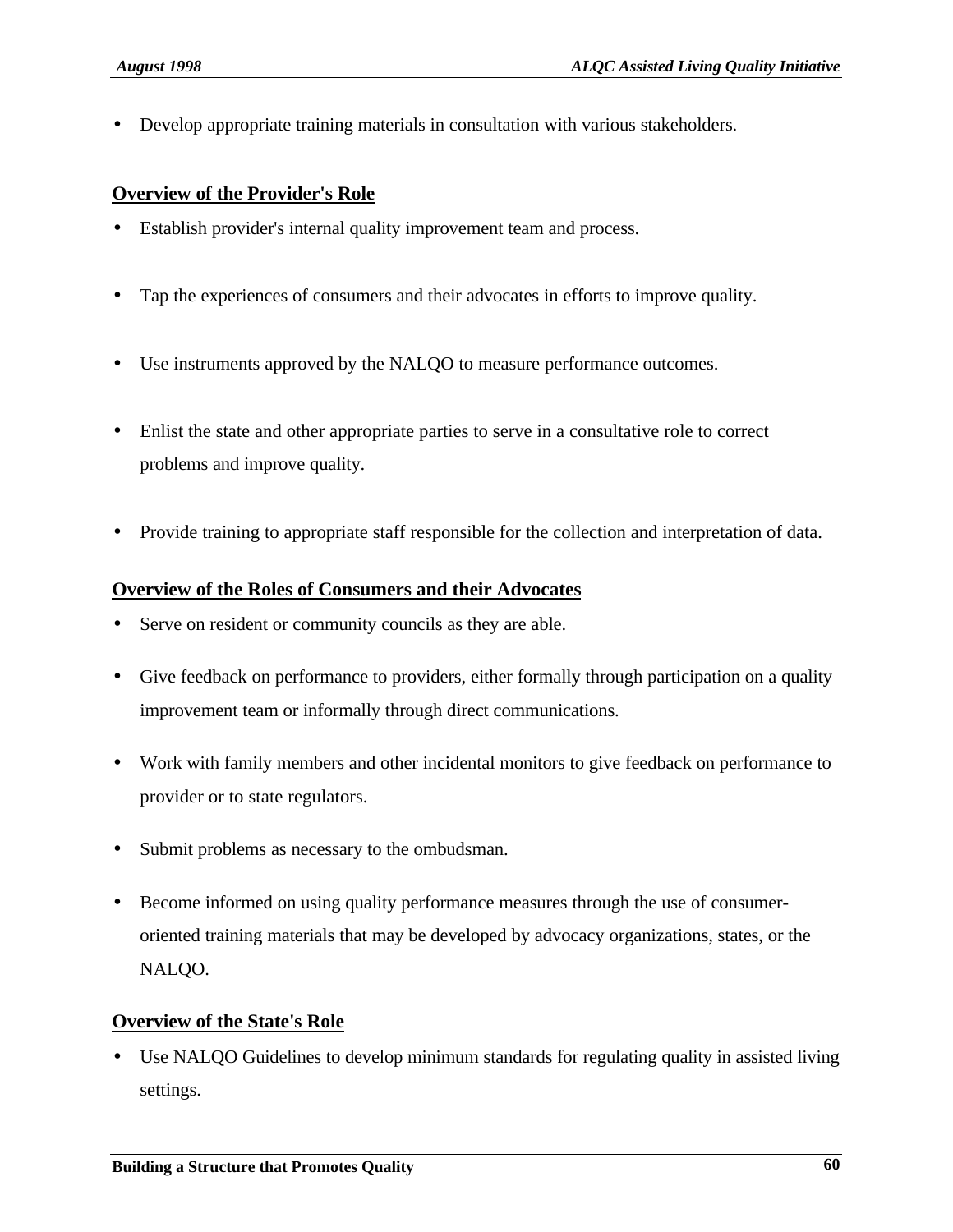- Improve licensure review so it can be used to predict good performers and weed out poor performers.
- Work closely with the NALOO to transform how the state monitors performance and enforces standards.
	- Enlist the input of consumers, their advocates and other parties who have contact with assisted living settings, as "incidental monitors" of performance.
	- Establish a monitoring process that focuses on consultation to help assisted living settings correct problems and improve quality.
	- Examine delegation of monitoring functions to appropriate bodies, such as the NALQO, research-based organizations, and community councils.
	- Measure facility performance through the use of quality indicators
- Be prepared to take enforcement action when the consultative approach fails or problems are considered too serious or extensive for consultation.
- Enlist ombudsmen to monitor quality, investigate and resolve complaints, and report unresolved problems to the appropriate authorities.
- Enlist "incidental monitors" whose professional or personal relationships bring them into regular contact with assisted living settings to report on quality in specific settings.
- Diminish and target formal on-site monitoring as quality indicators demonstrate their utility in monitoring performance.
- Assure appropriate training for those with consultative, monitoring or enforcement responsibilities.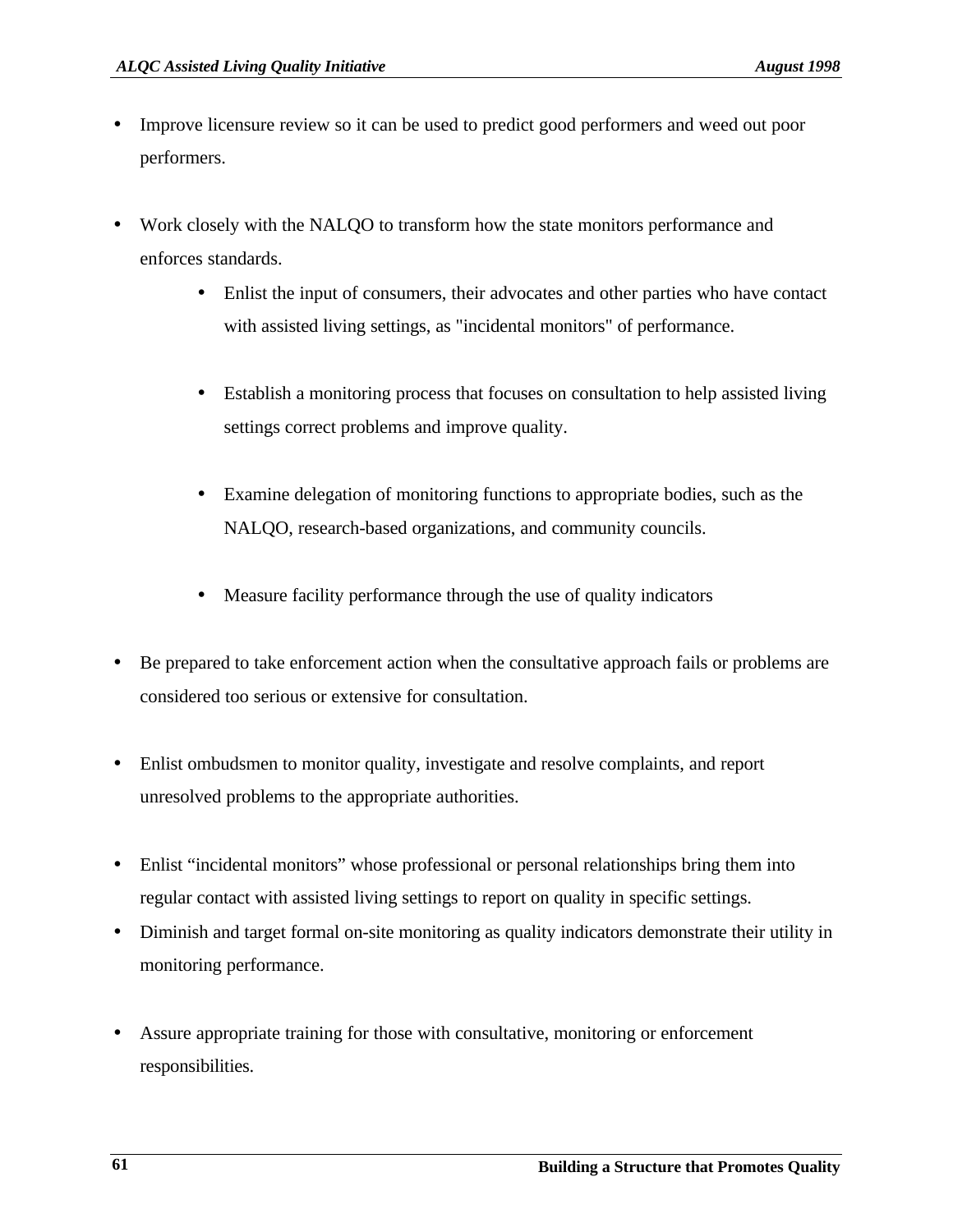## **Overview of the Role of Investors and the Financial Community**

- Develop underwriting criteria that reflect the philosophy of assisted living.
- Develop financing mechanisms that promote consumer choice by separating the choice of services from the settings in which those services are received.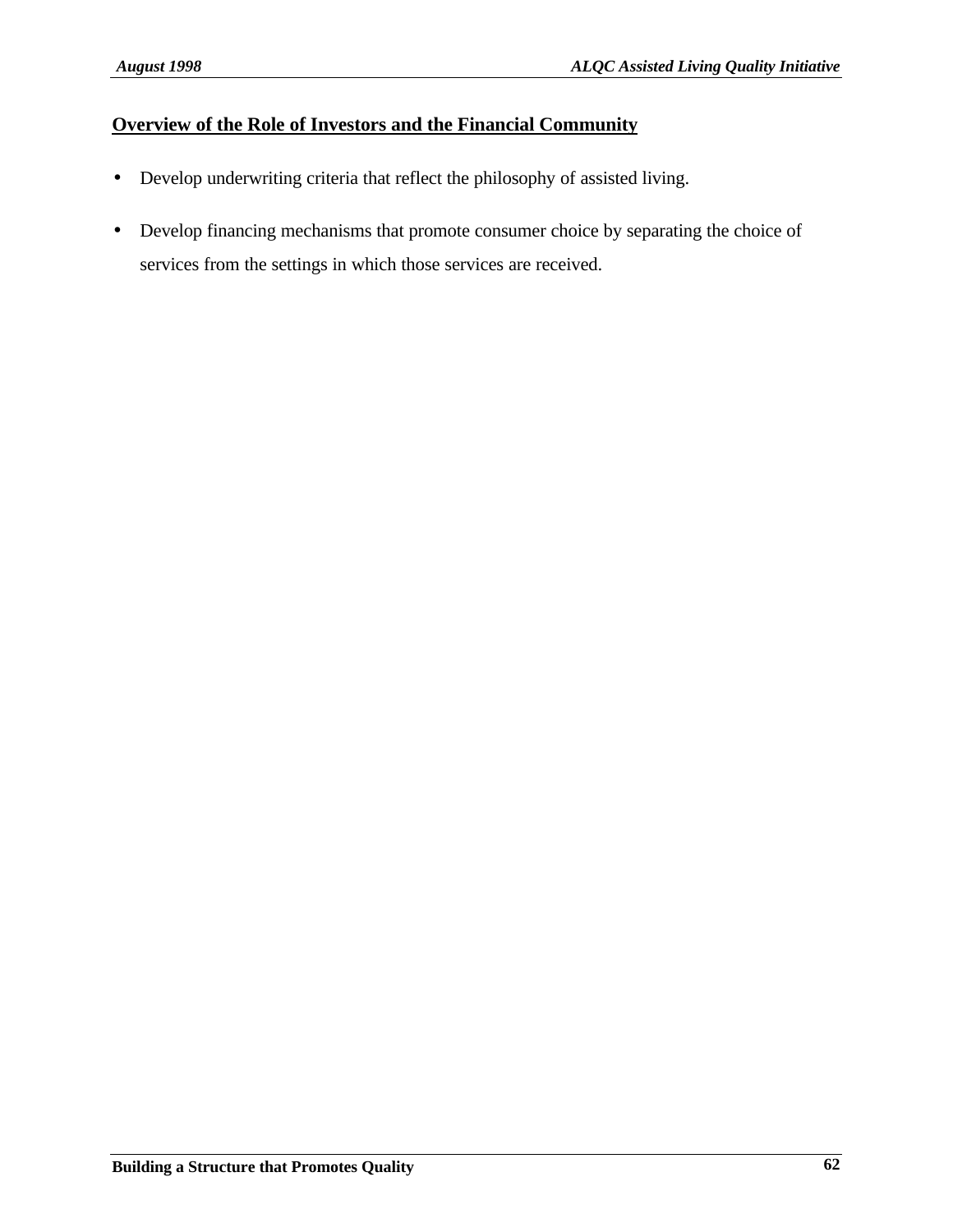## **Appendix B: Guidelines to States on Setting Minimum Standards for Providers of Assisted Living**

Guidelines to States on Setting Minimum Standards for Providers of Assisted Living

*Developed by: The Assisted Living Quality Coalition*

| <b>Contents:</b> |  |  |
|------------------|--|--|
|                  |  |  |
|                  |  |  |
|                  |  |  |
|                  |  |  |
|                  |  |  |
|                  |  |  |
|                  |  |  |
|                  |  |  |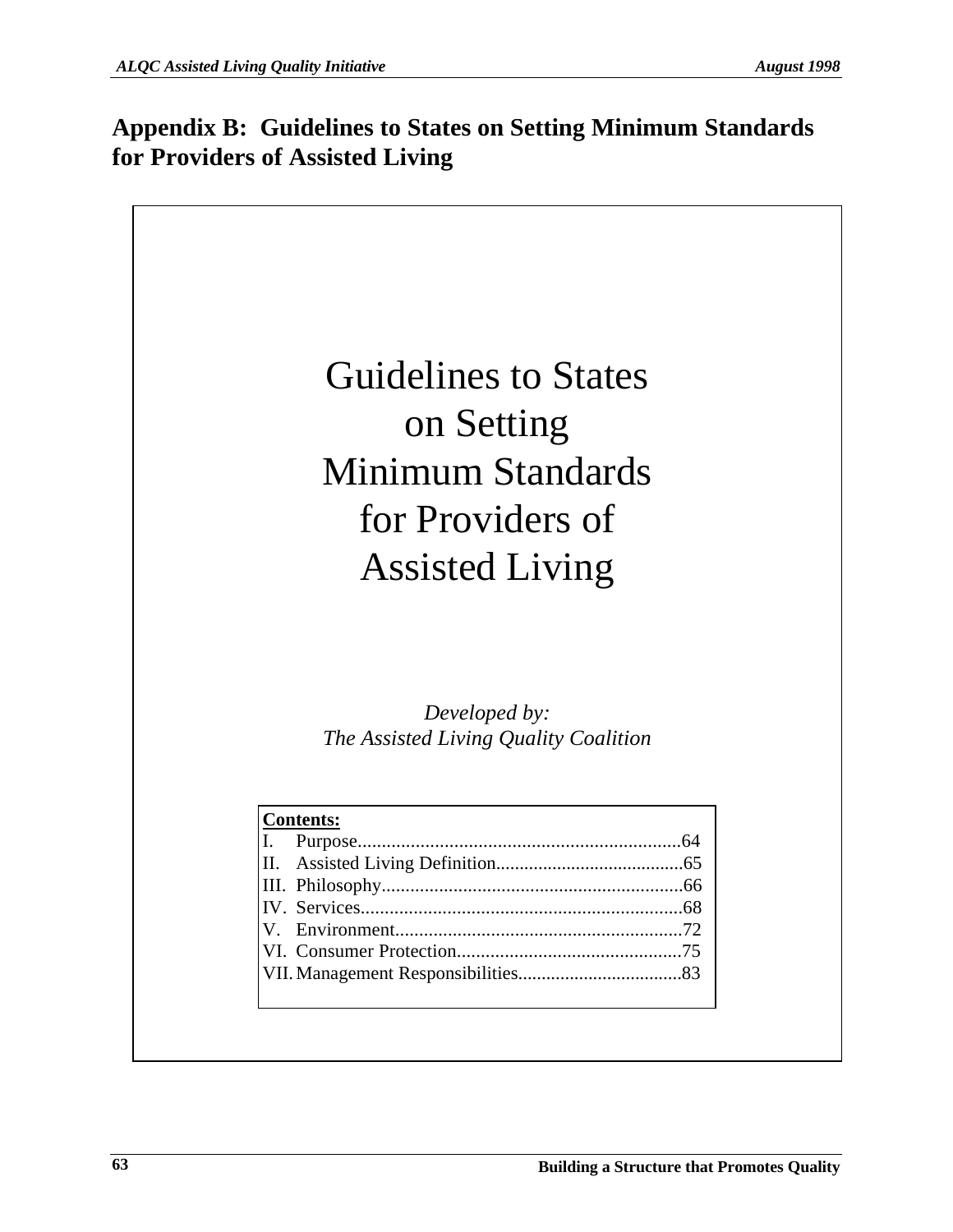$\overline{\phantom{0}}$ 

## **I. PURPOSE**

This document proposes consensus guidelines to states on setting minimum standards for assisted living providers developed by the Assisted Living Quality Coalition (the Coalition) as part of an overall quality initiative for the industry. Minimum standards serve as the foundation (i.e., minimum standards for quality-improvement and participation) of the quality-improvement system contained in the quality initiative. The quality-improvement process includes the integration of outcome-based measures centered on quality indicators and customer satisfaction.

The goal of the quality initiative is to provide an innovative and efficient monitoring and improvement system focused on achieving outcomes designed to meet individual resident's<sup>2,3</sup> needs and preferences. In keeping with the resident-centered philosophy of assisted living, this document assumes that resident preferences and needs will be paramount in decisions about services, contracts, etc. To encourage continued innovation in assisted living, these guidelines and the quality-improvement process will be designed to change as the industry and quality-improvement techniques advance.

<sup>&</sup>lt;sup>2</sup> Residents without cognitive impairments may elect to name a "legal representative." If a resident names a "legal representative", the "legal representative" only acts on the resident's behalf when authorized by the resident to do so. A competent resident always has the right not to name a "legal representative", to change the person so designated, to modify the responsibilities of the "legal representative," or to discontinue the arrangement altogether. Residents who are incompetent will have a "legal representative" named to represent them only in the areas required. "Legal representatives" for incompetent residents will be named in accordance with state law or guidelines. In the event of an emergency when a resident is incapable of authorizing a "legal representative" to act on his or her behalf, a "legal representative" is allowed, consistent with state law, to make decisions on that resident's behalf.

 $3$  It should be understood that the references to "resident" or "residents" in the text usually mean "resident, to the extent that cognitive impairment permits, and with the responsible person and family, as appropriate or when requested by the resident." To remind readers of this entire phrase, an asterisk appears at each use of the word "resident" when this meaning is intended.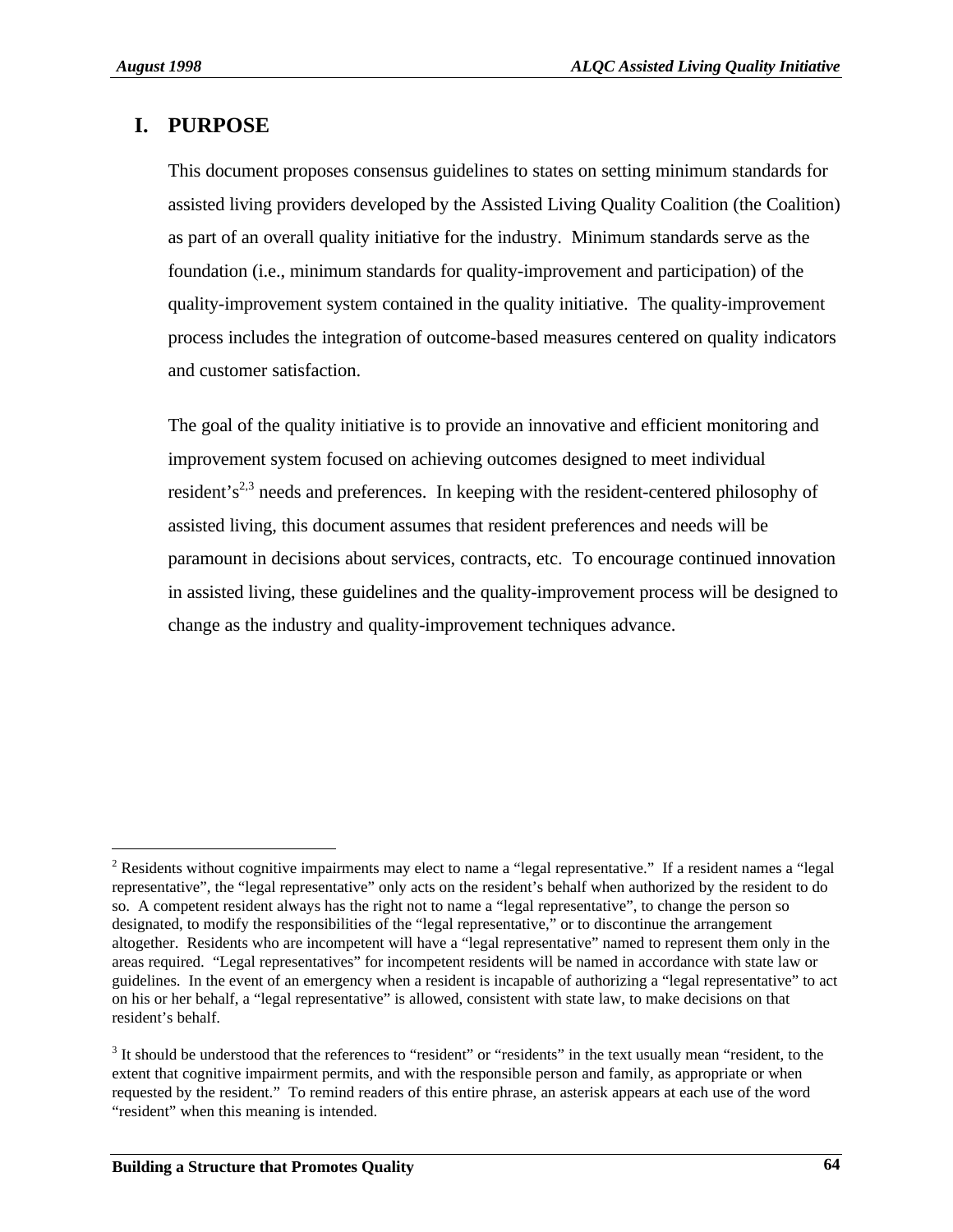## **II. ASSISTED LIVING DEFINITION**

*Coalition's Intention: The Coalition believes that, more than any other type of long-term care service, assisted living must be driven by a philosophy of service that emphasizes personal dignity, autonomy, independence and privacy in the least restrictive environment. Further, it should enhance a person's ability to "age in place " in a home like setting while services intensify or diminish according to the individual's changing needs. The next two sections of these guidelines, detailing our definition and philosophy of assisted living, form the foundation for the provisions that follow.*

An assisted living setting is:

- a congregate residential setting that provides or coordinates personal services, 24-hour supervision and assistance (scheduled and unscheduled), activities, and health-related services;
- designed to minimize the need to move;
- designed to accommodate individual residents' changing needs and preferences;
- designed to maximize residents' dignity, autonomy, privacy, independence., and safety; and
- designed to encourage family and community involvement.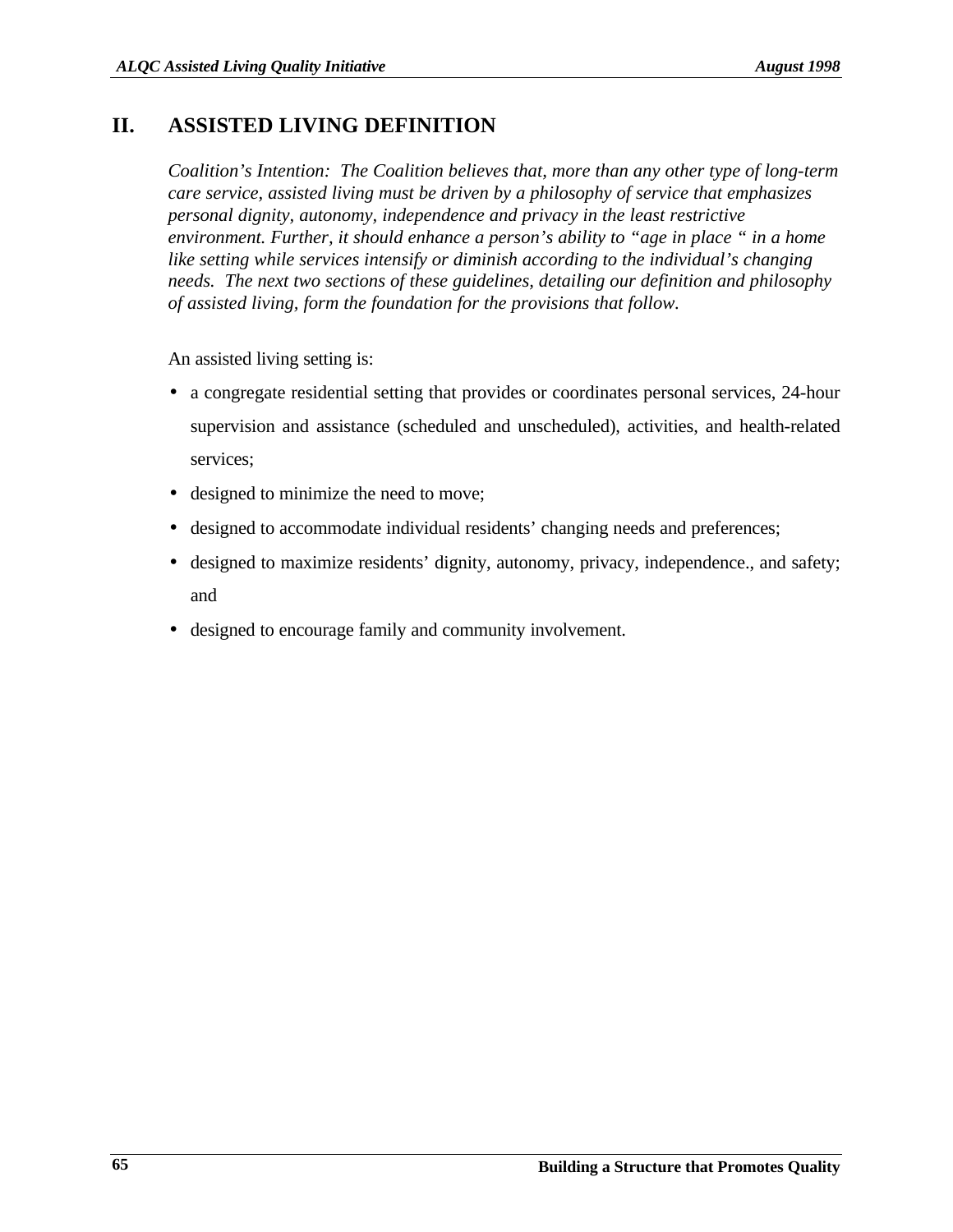## **III. PHILOSOPHY**

The philosophy of assisted living includes these principles and is reflected in the setting's mission statement, policies, and procedures:

- 1. Offer cost-effective quality supportive services that are personalized for each individual and delivered in a safe residential environment.
- 2. Maximize the independence of each resident.
- 3. Treat each resident with dignity and respect.
- 4. Promote the individuality of each resident.
- 5. Protect each resident's right to privacy.
- 6. Provide each resident\* the choice of services and lifestyles and the right to negotiate risk associated with his or her choices.
- 7. Involve residents and include family and friends in service planning and implementation when requested by a competent resident or when appropriate for incompetent residents.
- 8. Provide opportunity for the resident to develop and maintain relationships in the broader community.
- 9. Minimize the need to move.
- 10. Involve residents\* in policy decisions affecting resident life.
- 11. Make full consumer disclosure before move in.
- 12. Ensure that potential consumers are fully informed both verbally and in writing regarding the setting's approach and capacity to serve individuals with cognitive and physical impairments.
- 13. Ensure that specialized programs (e.g. for residents with dementia) have a written statement of philosophy and mission reflecting how the setting can meet the specialized needs of the consumer.
- 14. Ensure that residents can receive health-related services provided as they would be within their own home.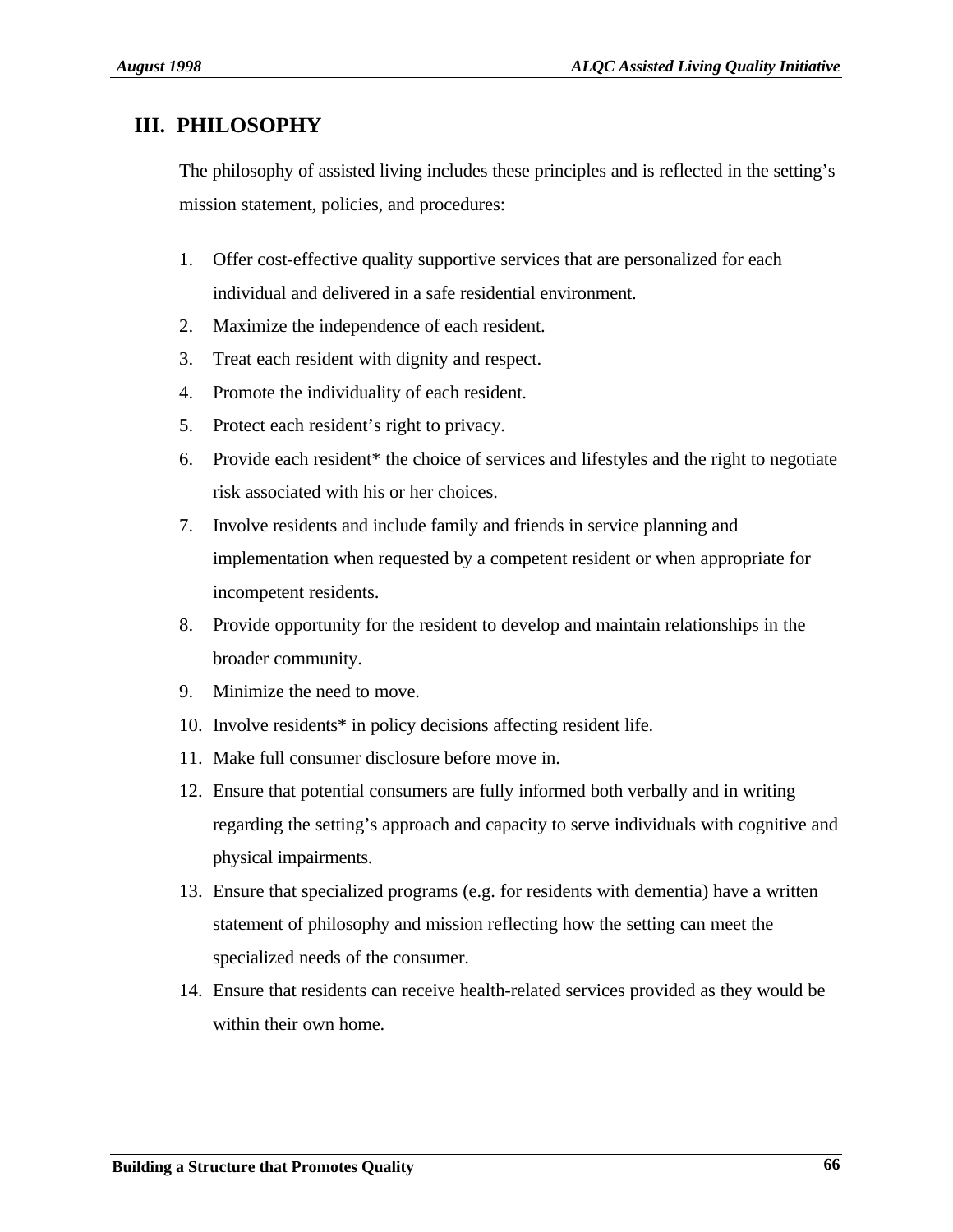- 15. Ensure that assisted living, while health-care related, focuses primarily on a supportive environment designed to maintain an individual's ability to function independently for as long as possible.
- 16. Ensure that assisted living, with its residential emphasis, avoids the visual and procedural characteristics of an "institutional" setting.
- 17. Ensure that assisted living, with its focus on the customer, lends itself to personalized services with an emphasis on the particular needs of the individual and his/her choice of lifestyle. The watchwords should be "creativity", "variety", and "innovation".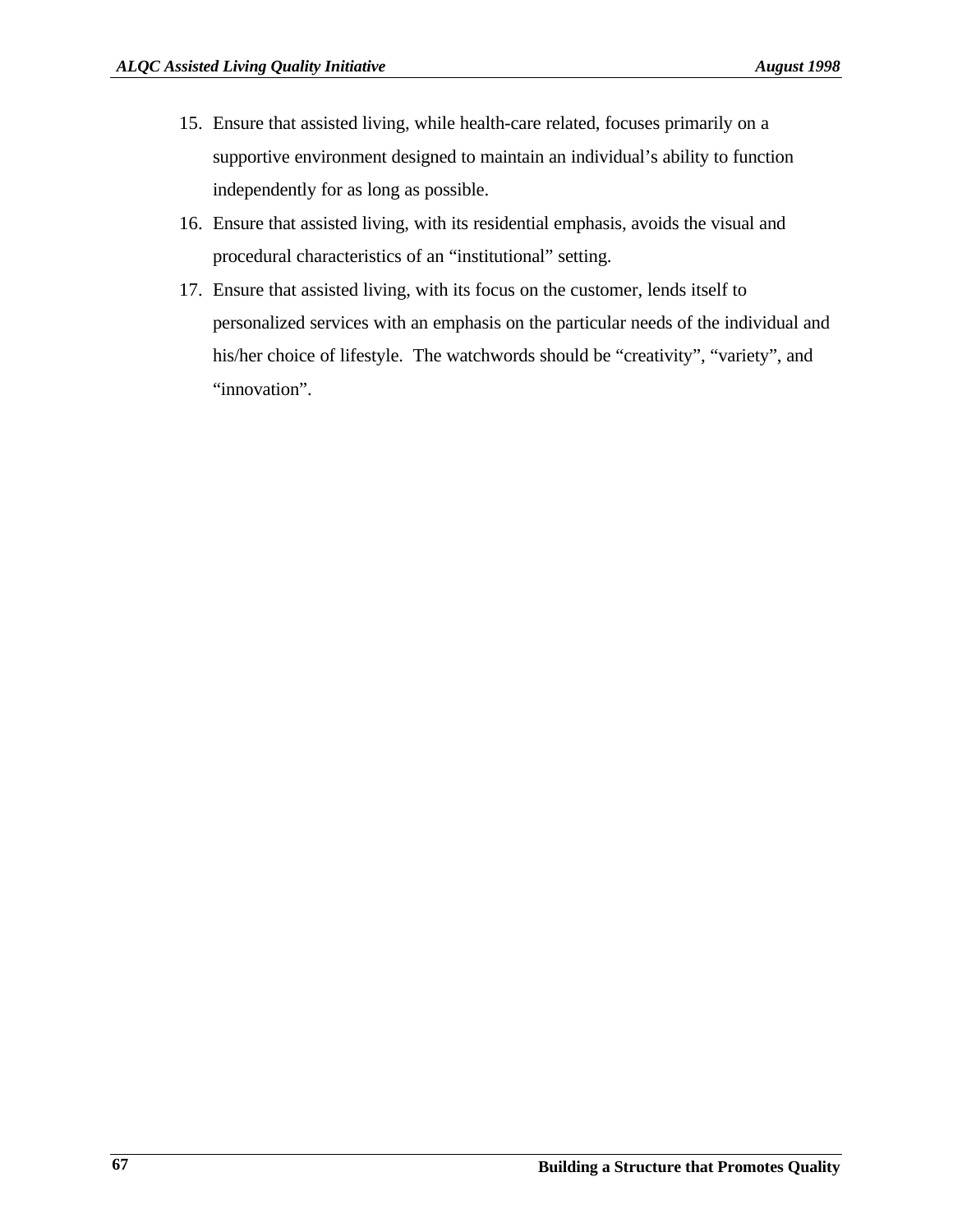## **IV. SERVICES**

*Coalition's Intention: Consistent with the Guidelines' definition and philosophy of assisted living, the Coalition's guidelines for standards governing services stress individual choice and the ability to age in place. As a consequence, much specificity that is usually included in standards for long-term care settings is left to negotiation between residents and providers in the services plan. Because of the emphasis on the services plan, this section provides some detail on how those plans should be negotiated and updated. The guidelines for services capacity seek to be flexible enough to recognize the varying levels of need in different settings while supporting the ability of residents to age in place with adequate support.*

## **A. Assessment, Monitoring, and Service Coordination**

- 1. Prior to move-in and/or the execution of a resident agreement, the setting:
	- a) provides the prospective resident\* a description of services provided by the facility;
	- b) provides the prospective resident\* a copy of all tenancy rules, including rights and obligations of the resident\*;
	- c) conducts an initial screening of the applicant to determine the setting's ability to meet the resident's\* anticipated health and service needs and preferences.
- 2. After execution of a contract and within a reasonable time after move-in, the setting conducts a more complete assessment of the resident\* by an appropriately qualified person to verify the needs and preferences of the resident determined through the initial screening and/or to update the initial screening, that at a minimum includes:
	- a) review of physical health, psychosocial status and cognitive status and determination of services necessary to meet those needs;
	- b) information from professionals with responsibility for the resident's physical or emotional health;
	- c) meeting with resident\*; and
	- d) obtaining any additional information or documents pertinent to the resident's\* service planning such as guardianship papers, power of attorney, living wills, donot-resuscitate (DNR) orders, or other relevant medical documents.
- 3. Following completion of the post-move-in assessment, the setting, using an appropriately trained person, develops a written service plan using information from the assessment, consistent with the services provided by the facility. The service plan is developed by the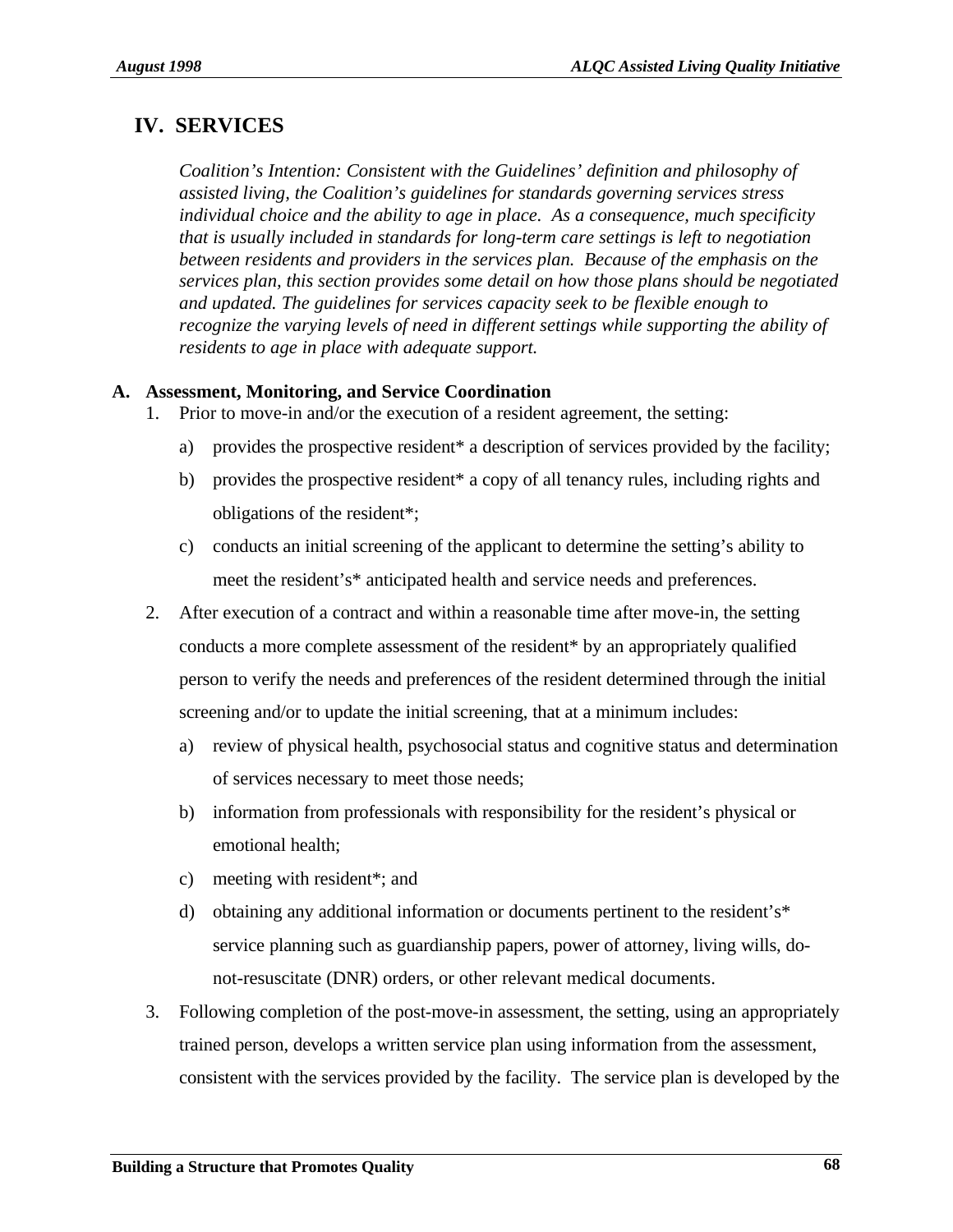setting with the resident\* as a full partner. The service plan is signed by the resident\* and the setting's representative.

- 4. The resident\* retains a copy of this service plan, and a copy is kept on file in the setting.
- 5. The service plan:
	- a) includes the scope, frequency and duration of services and monitoring;
	- b) is responsive to the resident's\* needs and preferences (including flexibility in scheduling, delivery method, activities, etc.); and
	- c) is discussed with as well as reviewed, revised and signed by the resident\* and setting's representative as needs or desires change, but no less than annually (the resident's\* and the staff's assessment of the resident's needs and/or preferences may change substantially after the resident has settled into the assisted living setting; it is recommended that the setting review the resident's service plan soon after the resident has adjusted to life in the setting, generally after the first 30 to 60 days and regularly thereafter to be sure that the plan is being carried out).
- 6. The setting establishes written policies regarding third-party providers that address applicable charges, notification procedures, provider selection, and monitoring of service provision.
- 7. The setting coordinates and monitors the quality of services provided by all third parties contracted by the setting.

## **B. Personal and Supportive Services (Activities of Daily Living [ADLs] and Instrumental Activities of Daily Living [IADLs]) and Oversight**

1. To meet the scheduled and unscheduled service needs of residents, the setting provides or coordinates some assistance with all activities of daily living (ADLs - dressing, eating, bathing, toileting, transferring) and all instrumental activities of daily living (IADLs preparing meals, taking medications, walking outside, using the telephone, managing money, shopping, housecleaning). ("Some assistance" is defined as a modest level of assistance with any ADL or IADL. This supports assisted living's philosophy of minimizing a resident's need to move by assuring that a resident who requires a minor amount of assistance with any ADL or IADL will not be forced to move out to obtain assistance.)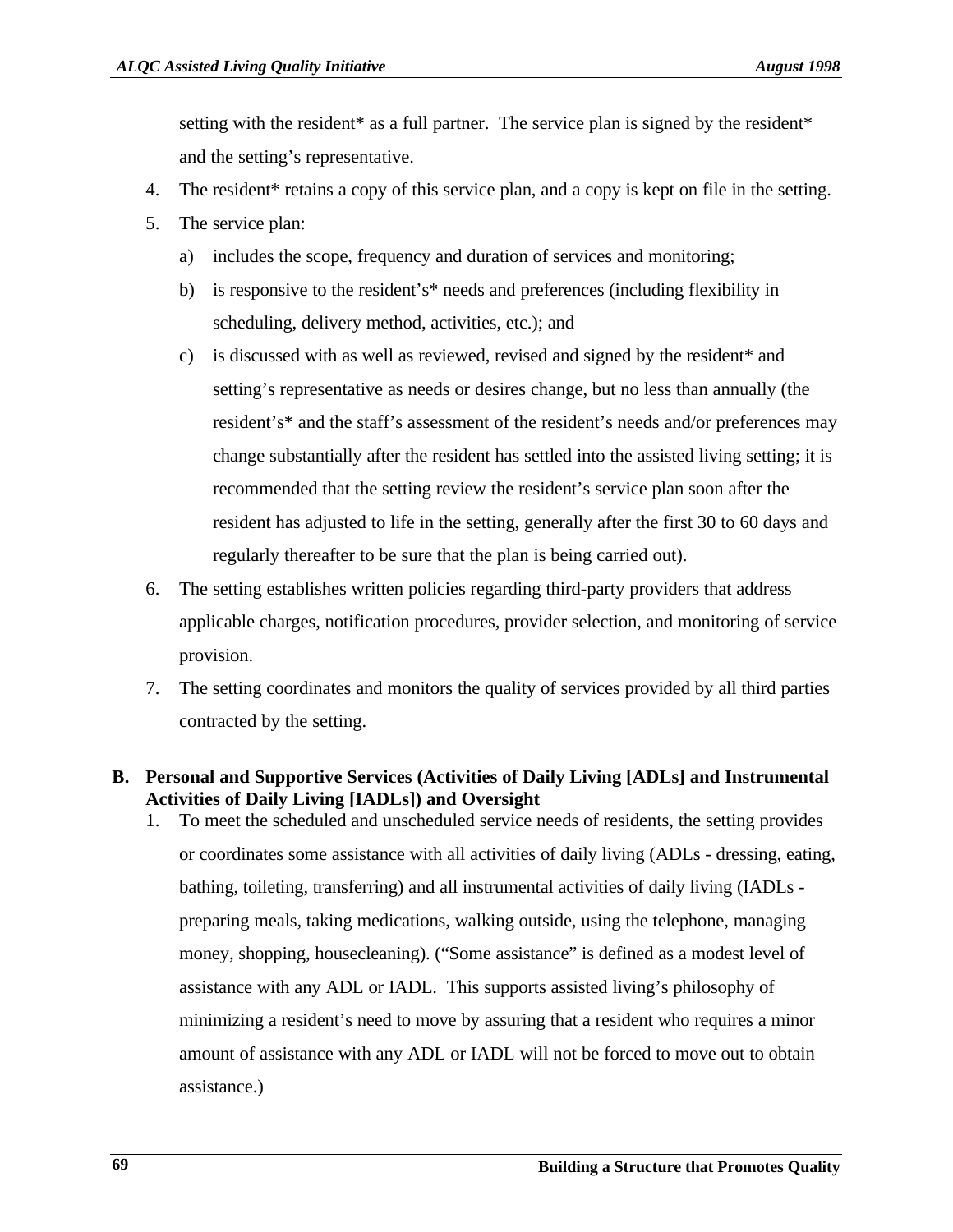2. The setting is able to provide adequate assistance and oversight/supervision around the clock as needed for any resident.

### **C. Health-Related Services**

- 1. The setting monitors and has a reporting procedure in place for notifying appropriate individuals of observed or reported changes in a resident's condition.
- 2. The setting provides or assists in arranging for healthcare services as needed, to the extent that they do not conflict with occupancy criteria established by regulation or exceed the stipulations of the service contract.
- 3. If the provider serves residents with health-related needs, the setting makes consultation with licensed healthcare professionals available (in person or by phone) to staff at all times. ("Making licensed healthcare professionals available to staff at all times" should in no way be construed as a requirement that RNs or LPNs must be on site 24 hours a day.)
- 4. Residents\* may choose or maintain their own physicians.
- 5. Medication assistance:
	- a) Residents who self-medicate may keep and use prescription and non-prescription medications in their unit as long as they keep them secured from other residents. The setting encourages residents who self-medicate (with prescription or nonprescription drugs) to have their medications regularly reviewed;
	- b) The setting assists residents in the administration of prescription and nonprescription medications as allowed by state statute/regulations and will maintain records of such assistance; and <sup>4</sup>
	- c) The setting maintains clear written policies and procedures on medication assistance. The setting provides for ongoing training to ensure competence of medications staff.

### **D. Meals**

i

- 1. The setting provides or arranges three varied, appetizing meals a day, seven days a week.
- 2. The setting makes reasonable accommodations to:
	- a) meet dietary requirements;

<sup>&</sup>lt;sup>4</sup> This recommendation is not meant to require the presence of licensed professionals if state law currently only allows licensed professionals to assist with the administration of prescription medications.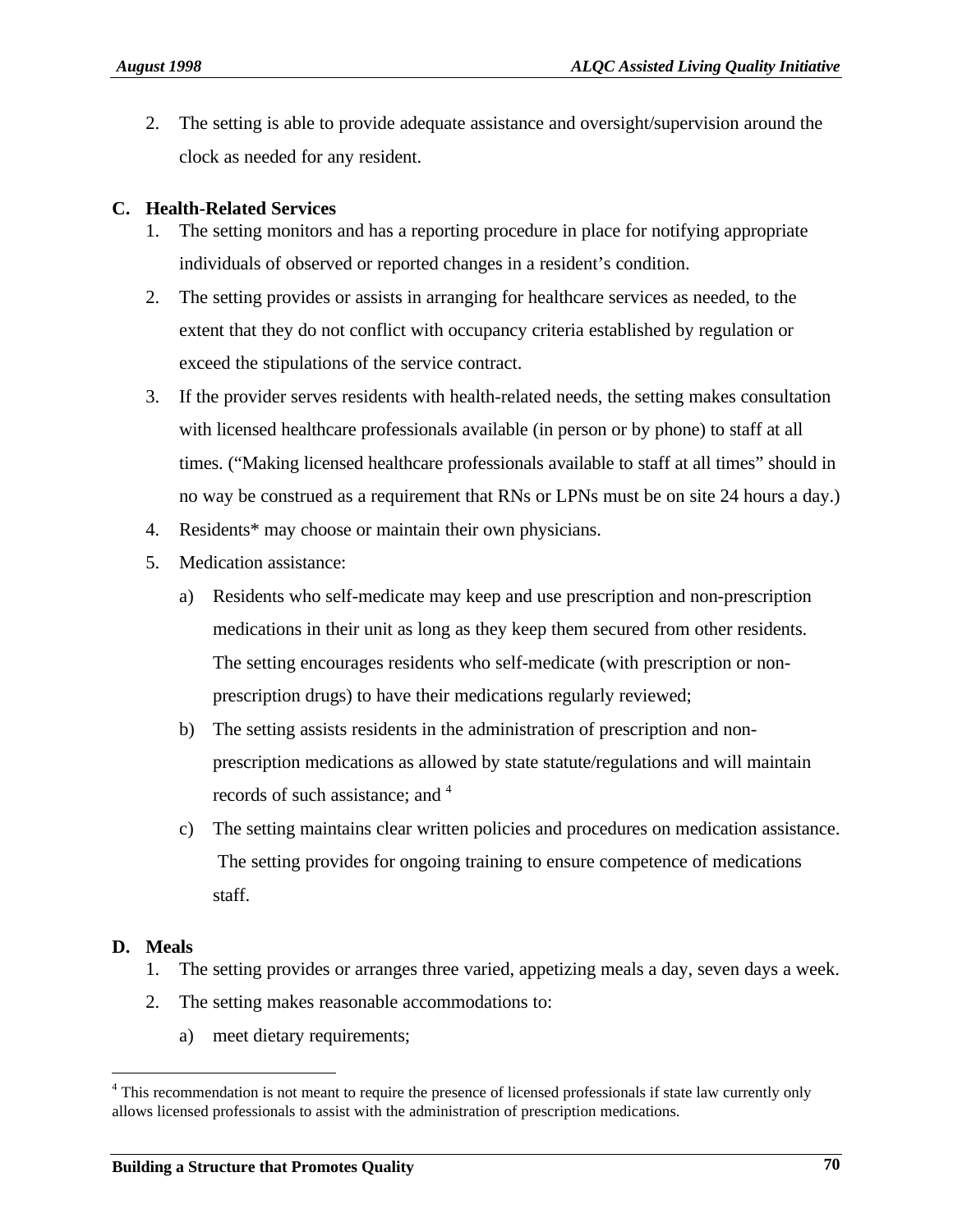- b) meet reasonable religious, ethnic, and personal preferences;
- c) meet the temporary need for meals delivered to the resident's room;
- d) meet residents' reasonable temporary schedule changes as well as residents'\* preferences (e.g., to skip a meal or prepare a simple late breakfast); and
- e) make snacks, fruits, and beverages available to residents when reasonably requested.
- 3. All food preparation areas (excluding areas in residents' units) are maintained in accordance with state and local sanitation and safe food handling standards.

### **E. Housekeeping**

Housekeeping services are provided to meet the reasonable needs of residents'\*.

### **F. Activities & Transportation**

- 1. The setting provides activities programs that are appropriate to the abilities of the residents being served.
- 2. The setting provides and/or coordinates scheduled transportation to community-based activities, and to other services to meet the reasonable needs and preferences of residents\*.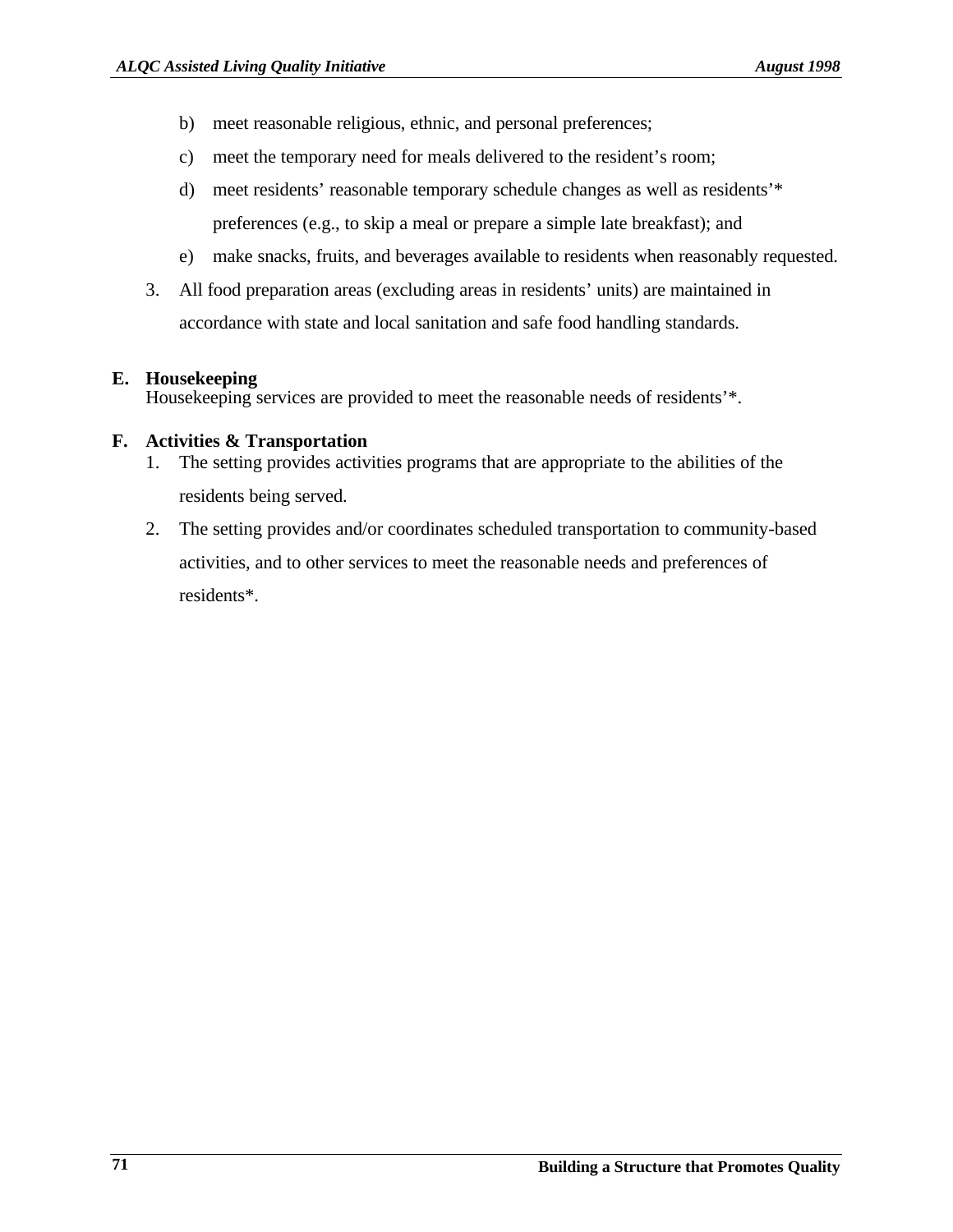## **V. ENVIRONMENT**

*Coalition's Intention: The Coalition recognizes that the physical environment in assisted living settings can be as important as the services in fostering the goals of dignity, independence, privacy, and aging in place. The Coalition is also keenly aware of the need to keep assisted living as affordable as possible. The provisions relating to residents' units adapt generally accepted standards for housing units in order to enhance independence privacy and dignity. While specifying that units should be shared only when agreed by the residents involved and that units include private bathrooms and individual cooking capacity and food storage, the provisions do not set specific space or appliances requirements so that providers can seek innovative and cost-effective ways to ensure that the philosophy of assisted living is reflected in the residents' units and common spaces. The Coalition strongly urges that Medicaid and other public reimbursement programs recognize and adequately fund the residential enhancements of assisted living. Currently operating facilities without some of the residential enhancements could be grandfather under these guidelines because of the potential costs involved in retrofitting buildings.*

### **A. General**

- 1. The physical environment should provide freedom of movement for residents to common areas and their personal space. Settings should not lock residents out of or inside their rooms. Residents should be encouraged and assisted to decorate and furnish their rooms with personal items, consistent with local fire safety regulation.
- 2. The setting is designed to provide residential atmosphere.
- 3. The setting is designed throughout to meet the accessibility needs of the residents.
- 4. If more than one story, the setting provides an elevator. At the discretion of the appropriate official and as allowed by code, a mechanical alternative may be substituted for an elevator.

### **B. Construction/Life Safety Standards**

- 1. Assisted living facilities meet any and all state or local codes specifically applicable to residential care.
- 2. A setting serving residents with dementia or other special needs has appropriately secured/designed doors and windows to ensure resident safety.
- 3. Facilities will have a disaster emergency plan, and staff must be knowledgeable about the plan.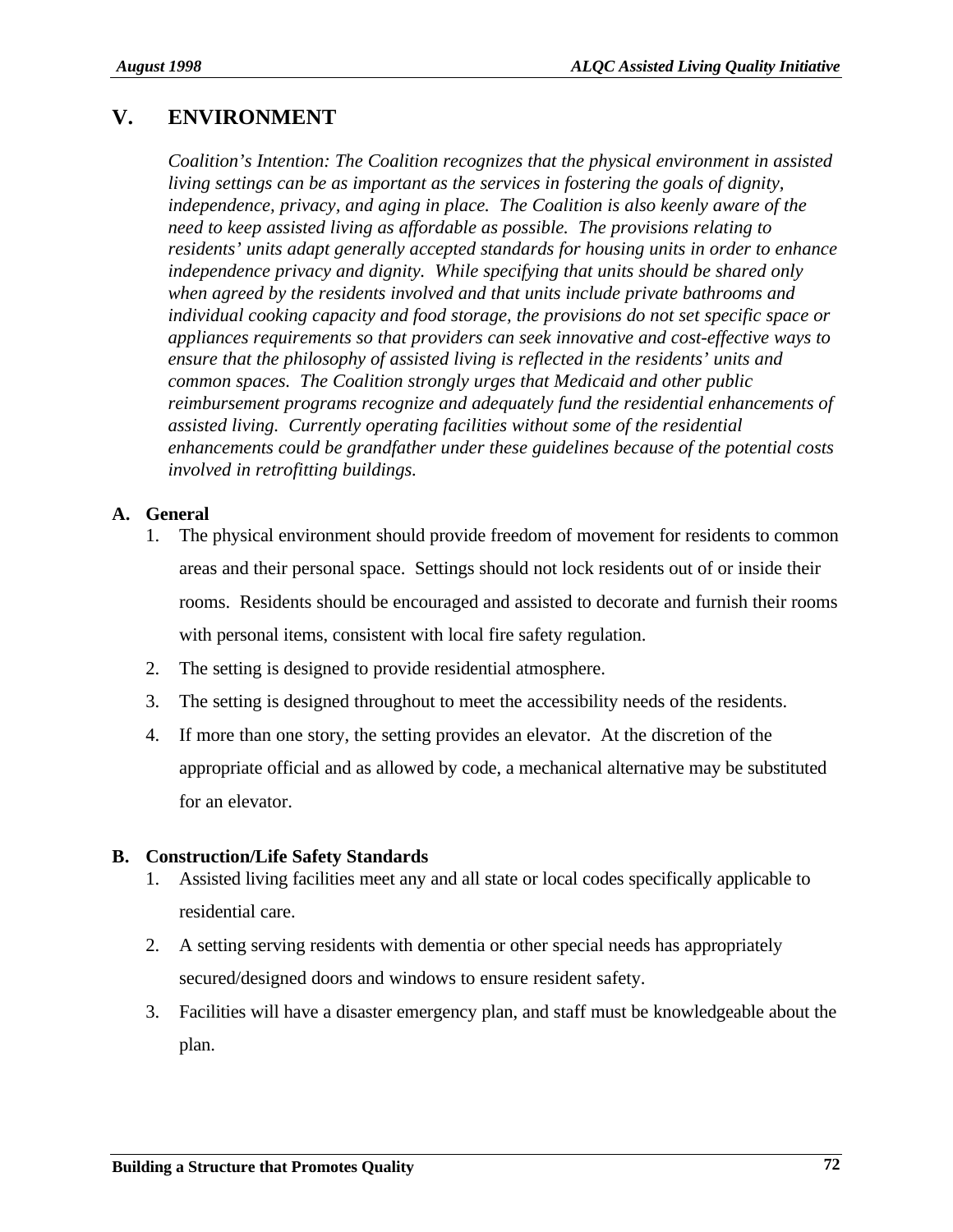4. Facilities will have a plan in place to minimize wandering by residents with dementia from the facility and will have a process in place to respond to such.

### **C. Heating, Ventilating, and Air Conditioning (HVAC)**

The setting ensures comfortable temperatures in all areas in all seasons. In newly constructed facilities, HVAC in unit shall be individually controlled by the resident\*, with a locking mechanism provided if required to prevent harm to a resident.

### **D. Illumination**

The setting provides illumination that is sufficient and appropriate to the use of the area and sufficient for residents whose vision is diminished. Among other issues, this requires that settings design illumination to reduce glare.

### **E. Residents' Units**

*Introduction: The Coalition did not reach consensus on whether all assisted living should be private or whether shared units should be permitted. Please see Appendix C on page 86 for further clarification.*

- 1. Resident units include:
	- a) a food storage area and counter space. The unit should be designed to accommodate such items as mini-refrigerators and microwaves; and
	- b) an operating emergency call system (installed or radio-controlled) that is easily accessible to the resident in the event of an emergency;
	- c) a locking front door. Residents\* may request removal or disabling of lock; and
	- d) at least one telephone jack.
- 2. A setting serving residents with dementia provides units designed to meet their special needs and challenges of caring for residents with dementia within a residential environment.

#### **F. Common Areas**

- 1. The setting provides common areas that are sufficient to allow residents the opportunity for socialization.
- 2. Common areas are accessible and designed to accommodate safe wandering and provide freedom of movement for residents.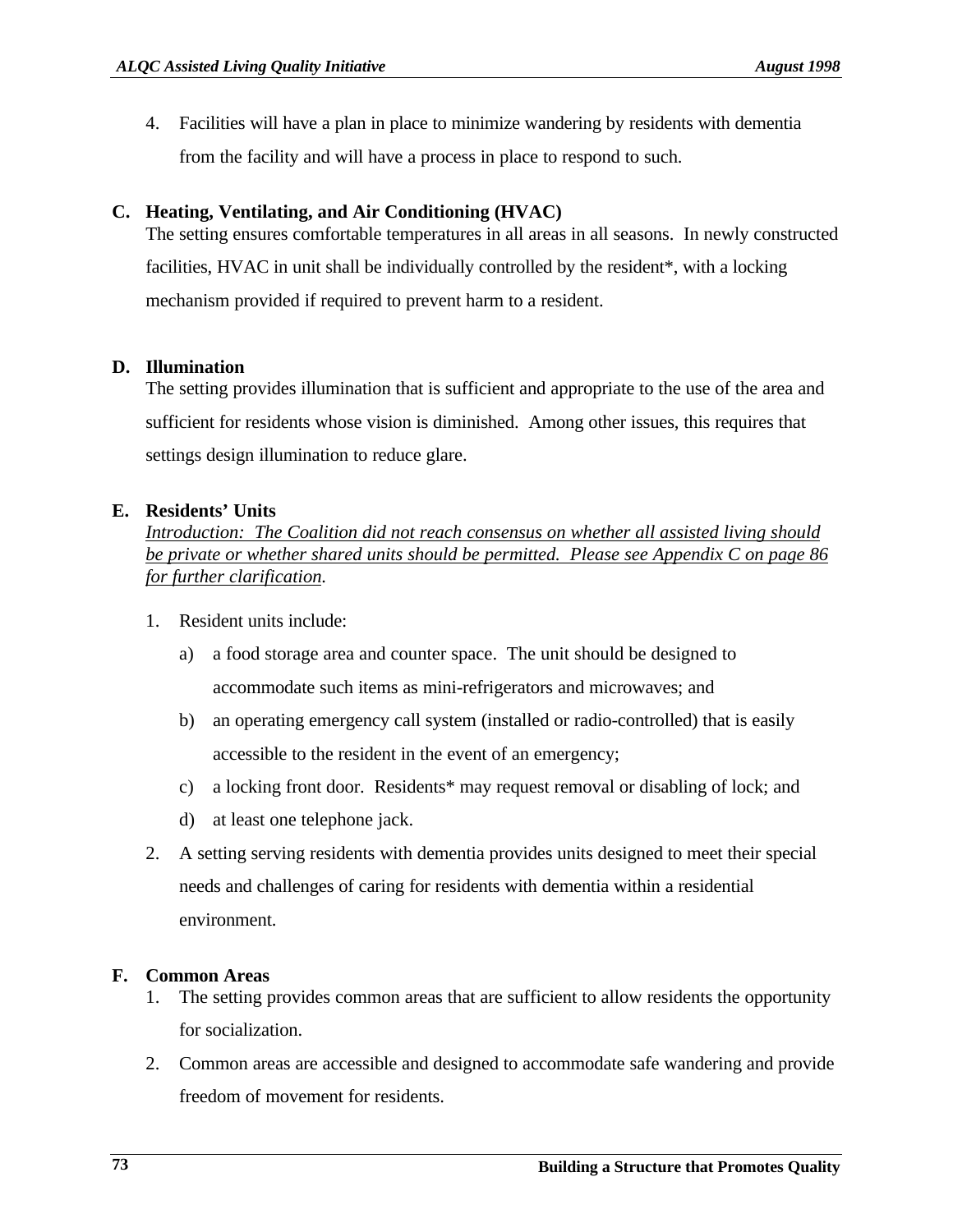3. Setting provides public restrooms of sufficient number and location to serve residents and visitors. (Public restrooms are located close enough to activity hubs to allow residents with incontinence to participate comfortably in activities and social opportunities.)

### **G. Dining Room**

The setting has a dining room(s) that can accommodate residents, including those residents who use wheelchair or other assistive devices for mobility, in an appropriate dining environment. Dining room(s) may be sized to accommodate residents in one or two seatings.

### **H. Kitchen**

- 1. The setting has a central or a warming kitchen.
- 2. The setting has sufficient capacity to prepare, deliver and/or arrange for appropriate food to residents in an appetizing, sanitary, and safe manner and at an appropriate temperature.

### **I. Laundry**

The setting has a laundry service, either on-site or off-site, that is adequate to handle the needs of residents, including those with incontinence.

## **J. Grounds**

The setting provides, or arranges for, outside activities and/or an activity space suitable for the frail elderly and those who wander.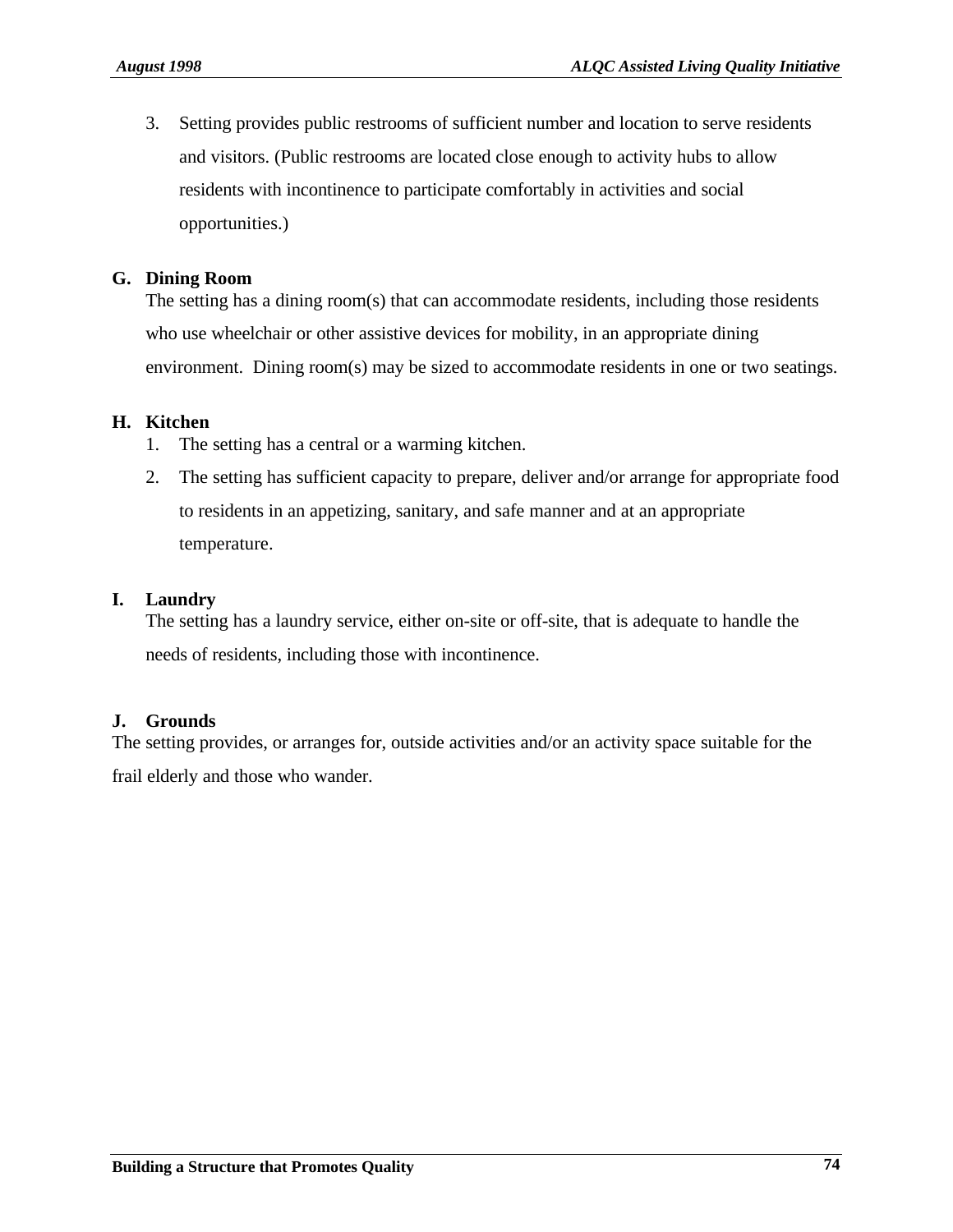## **VI. CONSUMER PROTECTION**

*Coalition's Intention: In the following section, the Coalition makes the distinction between "basic rights," which are inherent to all human beings and, therefore, not enumerated and* "*rights specific to residents of assisted living". This section is more specific than many of the others for two reasons: I) rights and consumer protections are less measurable in outcomes measures; and 2) the rights of persons with disabilities is an area where the law is rapidly developing. Since our approach relies heavily on negotiated agreements between the resident and the provider, we have provided particular detail on the issues of contracts and negotiated risk agreements. Discharge policy has also been a critical issue because of the philosophy of aging in place and the development of Fair Housing case law on requiring people to move because of their level of disability.*

*The Coalition could not reach agreement on how to address consumers pursuing judicial enforcement of the state minimum standards that they believe have been violated.*

## **A. Basic Rights**

- 1. The fundamental rights of individuals are not diminished by virtue of residence in an assisted living setting. The assisted living provider must respect all rights recognized by law with respect to discrimination, service decisions (including the right to refuse services), freedom from abuse and neglect, privacy, association, and other areas of fundamental rights.
- 2. Assisted living settings, as with all residential care setting, must accord their residents the basic rights enjoyed by all Americans. Some of the basic rights that are at issue for frail older persons are:
	- a) to be free from verbal, sexual, physical, emotional and mental abuse;
	- b) to be free from a physical or chemical restraints for the purposes of discipline or convenience, and not required to treat the resident's medical symptoms. No chemical or physical restraints will be used except on order of a physician;
	- c) to have records kept confidential and released only with a resident's\* consent consistent with state law; and
	- d) to have a service animal, consistent with the "reasonable accommodations" clause of the Fair Housing Act.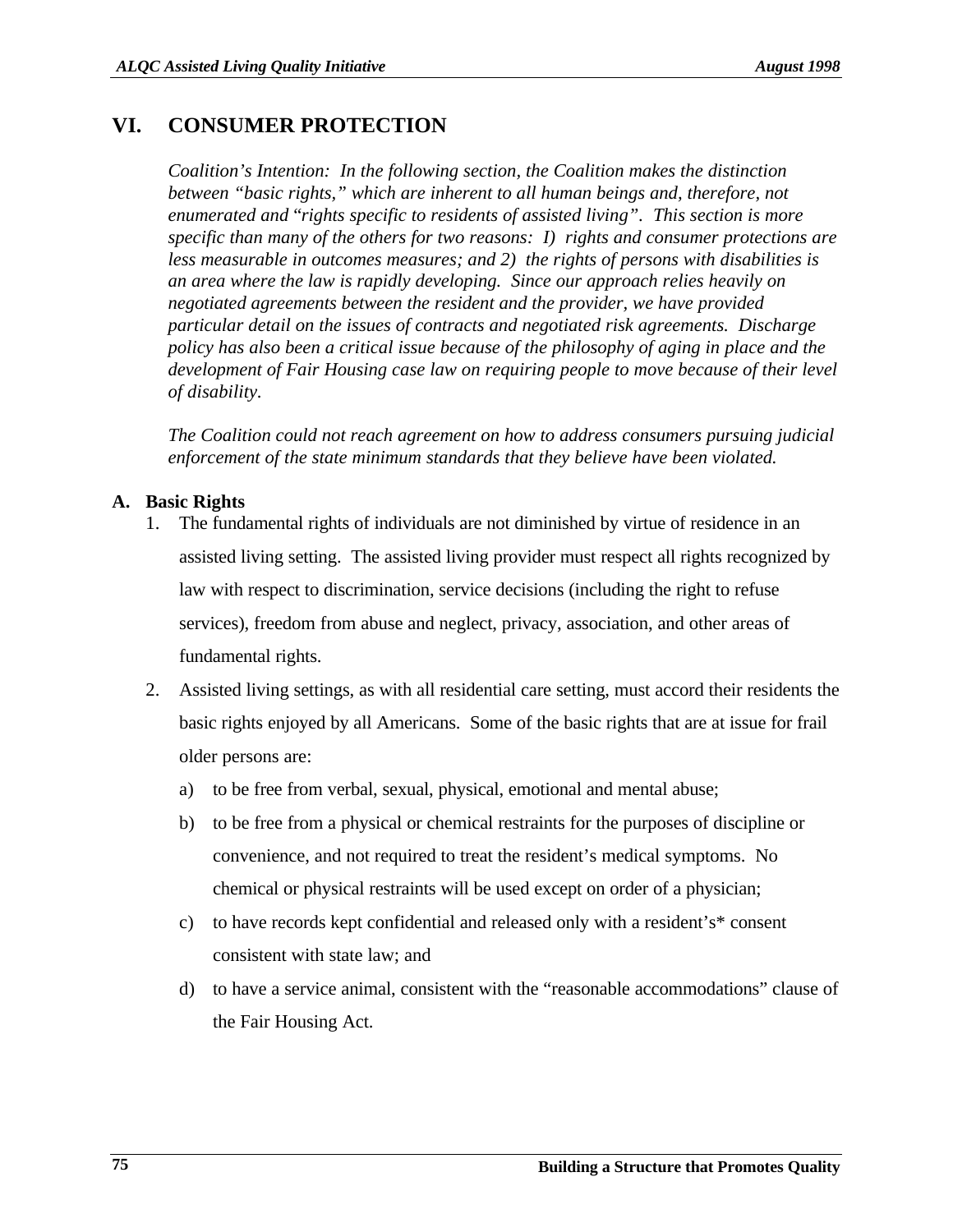### **B. Rights Specific to Residents of Assisted Living**

- 1. In addition to the basic rights enjoyed by other adults, the residents of assisted living also have the right to:
	- a) be treated as individuals and with dignity, be assured choice and privacy and the opportunity to act autonomously, take risks to enhance independence, and share responsibility for decisions;
	- b) have access to their records immediately in emergency situations and in a timely fashion, generally within the next business day;
	- c) arrange for third-party services not available through the setting at their own expense as long as the resident\* remains in compliance with the conditions of residency;
	- d) be fully informed of all resident rights and all rules governing resident conduct and responsibilities;
	- e) remain in current setting, foregoing a recommended transfer to obtain additional services as long as the resident\* contracts for or secures the needed additional services in a nature acceptable to the facility and engages in a risk agreement with the setting which is acceptable to resident\* and the setting and does not violate any applicable law;
	- f) remain in their unit unless a change in units is related to resident preference or to transfer conditions stipulated in their contract;
	- g) furnish their own rooms and maintain personal clothing and possessions as space permits, consistent with applicable life safety, fire or similar laws, regulations and ordinances;
	- h) be encouraged and assisted to exercise rights as a citizen; to voice grievances and suggest changes in policies and services to either staff or outside representatives without fear or restraint, interference, coercion, discrimination, or reprisal;
	- i) have visitors of their choice without restrictions so long as those visitors do not pose a health or safety risk to other residents, staff, or visitors, or a risk to property;" and
	- j) have private telephone and mail communication.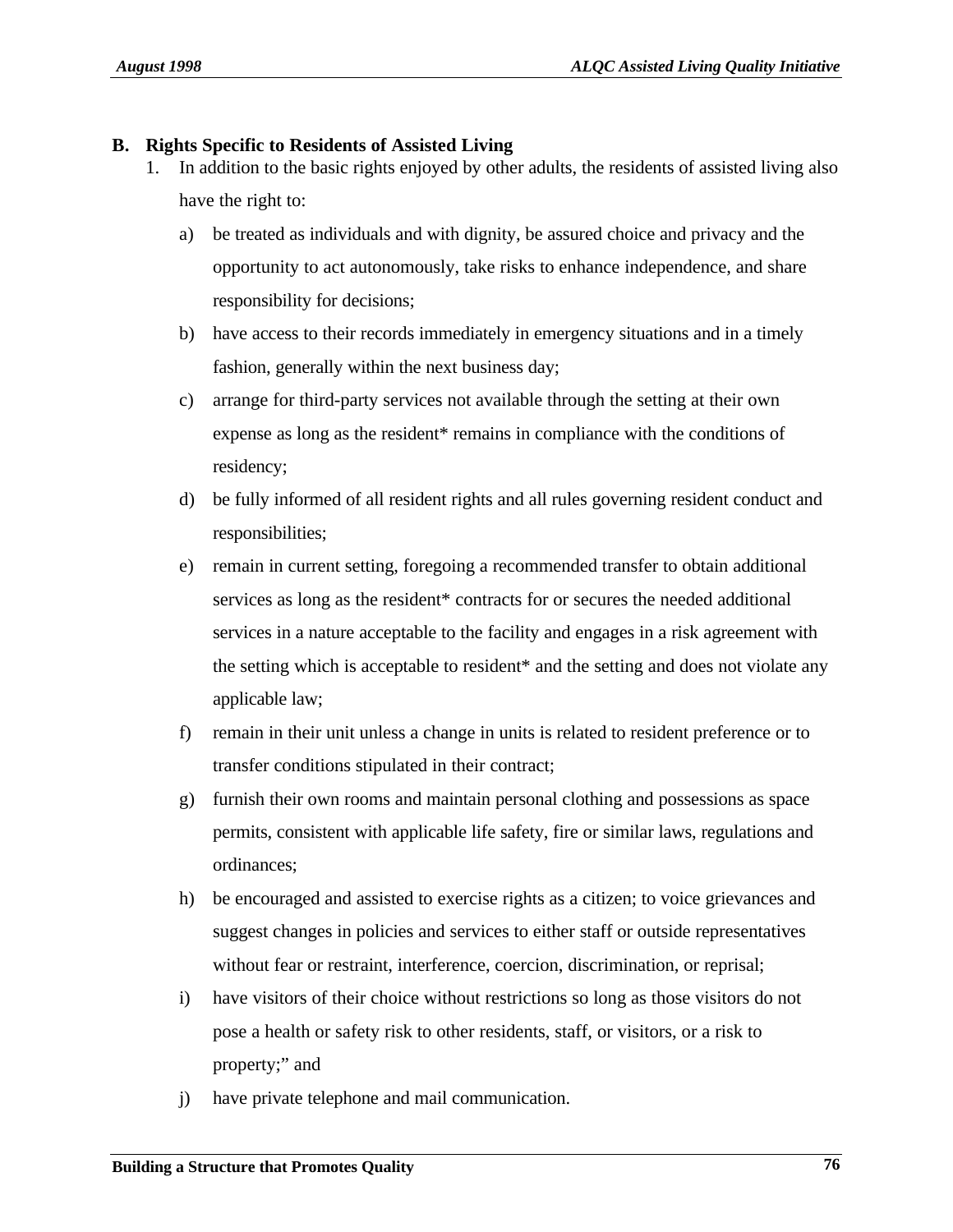- 2. Setting provides a copy of resident rights in the resident contract.
- 3. Setting advises residents\* of changes in rights in writing prior to implementing the revised changes.
- 4. Setting provides a copy of residents' rights to anyone requesting a copy.
- 5. Setting posts a copy of the address and telephone number of the local or state ombudsman program.

## **C. Resident Councils**

- 1. Setting assists in establishing and facilitating resident\* councils, which meet regularly to provide a forum for suggestions, comments and input regarding the setting's services and to provide interaction with the management and to discuss grievances.
- 2. Setting arranges for staff and allows for outside representatives to attend the council meeting upon the council's request

## **D. Grievance Procedures**

- 1. Setting has a formal and timely appeals process for grievances.
- 2. Setting responds in writing to resident council requests and written grievances in a timely manner.

## **E. Resident Application, Contracts, and Agreements**

- 1. All information provided by the setting is accurate, precise, understandable by a reasonable person, and readable by the resident and complies with all applicable laws.
- 2. The setting has a written application process and provides clear reasons if an applicant is rejected.
- 3. The setting allows and recommends review of the contract by an attorney or other representative chosen by the resident\*.
- 4. The setting's contract:
	- a) is a clear and complete reflection of all commitments and of actual practice;
	- b) is signed by a representative of setting and by the resident\*;
	- c) includes the availability of a service plan specific to each resident; and
	- d) covers the following topics: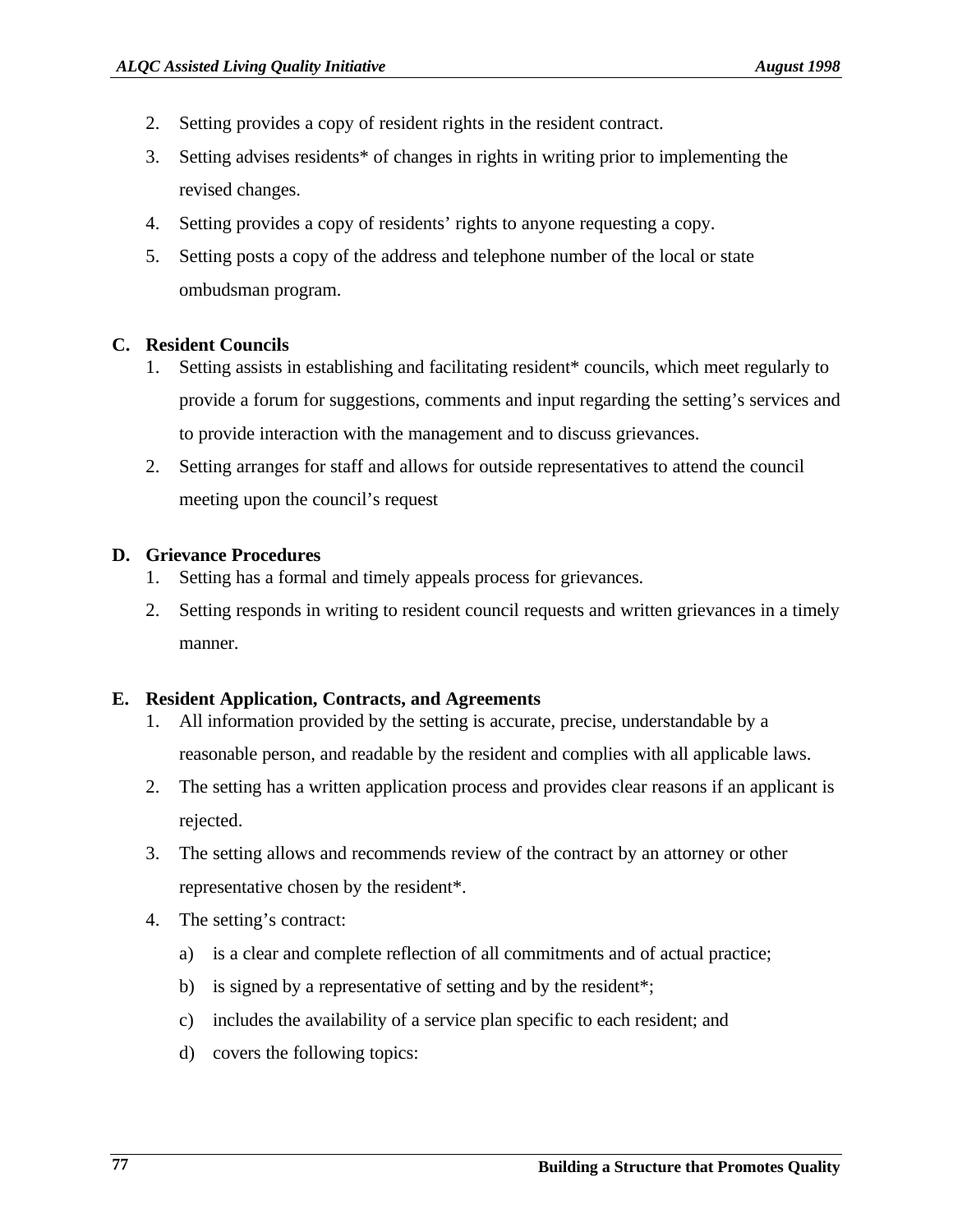- 1) clear and specific occupancy criteria and procedures (admission, intra-setting transfers, and discharge);
- 2) rate structure and payment provisions that are clear on:
- 3) covered and non-covered services;
- 4) service packages and "A la carte" services;
- 5) criteria for determining level of service and for triggering
- 6) additional charges;
- 7) fees and payment arrangements for any third-party providers;
- 8) the provision of at least 45 days' notice of any setting-wide rate increases or fee changes;
- 9) the minimum notification a resident\* must furnish when he or she plans to move out of the setting for reasons other than health emergencies (notification requirements may not exceed 45 days);
- 10) the provisions regarding payment during unavoidable or optional absences (e.g., hospitalization, recuperation in a nursing home, or a vacation);
- 11) an explanation of the setting's billing, payment, and credit policies; and
- 12) the facility's policies regarding-residents\* who can no longer pay for services.
- 13) rules regarding third-party providers arranged for by resident\* and by setting;
- 14) division of responsibility between the setting, the resident\*, family, or others (e.g., arranging for or overseeing medical care, purchases of essential or desired supplies, emergencies, monitoring of health, handling of finances); residents' rights, including an explanation of grievance procedure and appeals process, and information on outside agencies to which appeals may be made; and policy on holding resident units if resident is hospitalized or otherwise absent from the facility; and
- 15) The setting's risk negotiation policy and process.
- 5. Following a prospective resident's initial screening and execution of a contract, a resident may cancel his or her contract without complying with the notice period described above if the resident's first complete assessment following execution of the agreement indicates that the setting will not be able to meet the resident's needs, and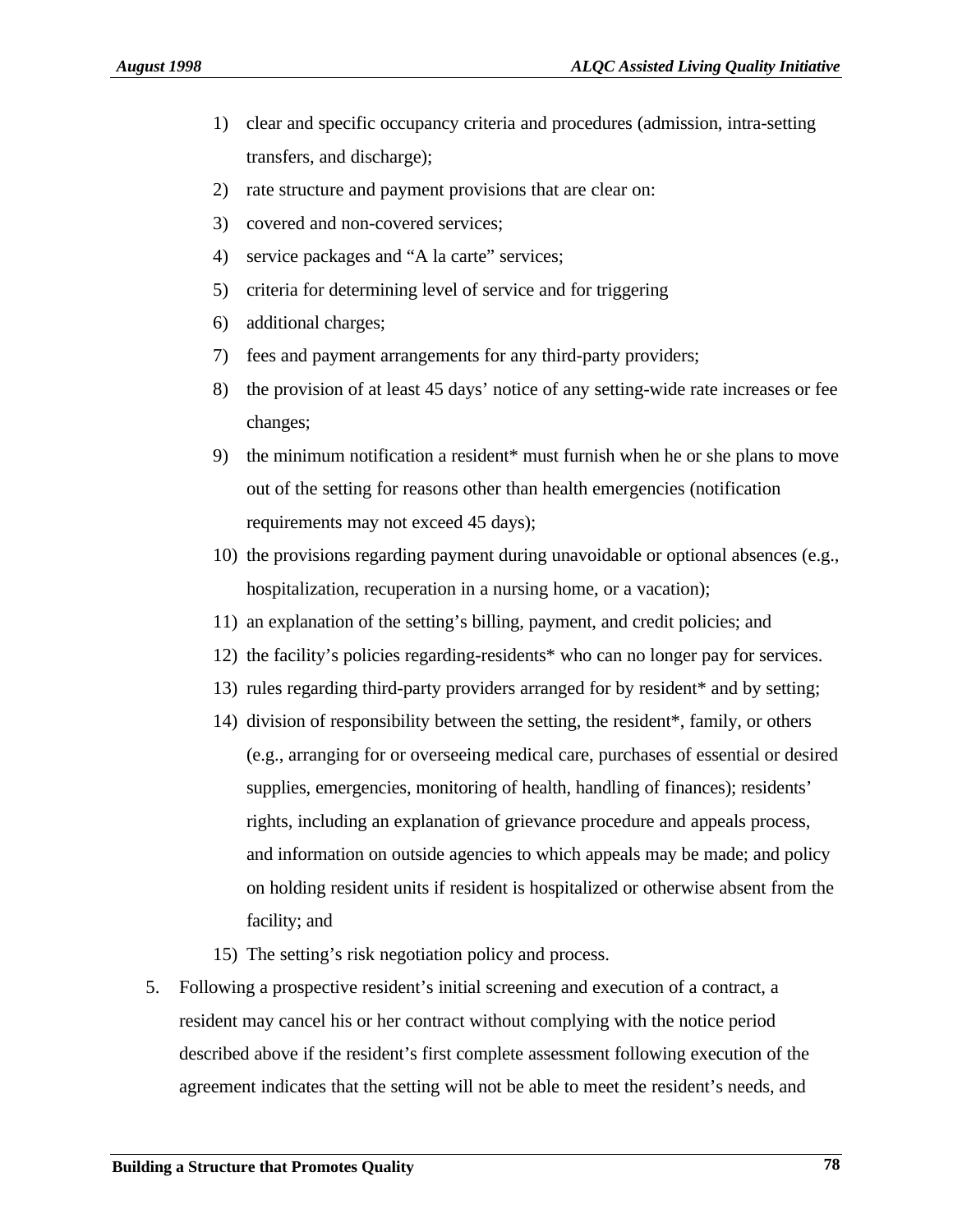either the facility or the resident determine that this is the case. In such cases, the setting and the resident will work together to establish a move-out date and facilitate an orderly move-out. A facility's statement of resident rights shall include this right and its policies must indicate how residents who take advantage of this right are to be charged for services rendered between the time of move-in and cancellation of the contract under this section.

### **F. Financial Solvency**

Settings requiring an entrance fee or a deposit in excess of three months of a resident's\* minimum fees will maintain a bond or restricted account that guarantees the return of the resident's\* entrance fees and/or the unused portion of his or her deposit if the setting ceases operation.

### **G. Admission/Retention**

- 1. The setting accepts or retains only residents for whom it can provide appropriate services, unless the setting arranges for third-party services or the resident\* does so with the agreement of the setting.
- 2. The setting encourages residents with impairments that impact their decision-making to arrange to have a guardian or other legal representative to represent their interests, in accordance with state laws or guidelines.

#### **H. Discharge Criteria and Procedures**

- 1. The setting can discharge a resident only for the following reasons and within the following guidelines:
	- a) except in life-threatening emergencies and for nonpayment of fees and costs, the setting gives 45 days' advance written notice of discharge in writing with a statement containing the reason, the effective date of termination, and the resident's\* right to an appeal under state law;
	- b) if resident does not meet the requirements for tenancy criteria stated in the residency agreement or requirements of state or local laws or regulations;
	- c) if resident is a danger to self or the welfare of others; and the setting has attempted to make a reasonable accommodation without success to address resident behavior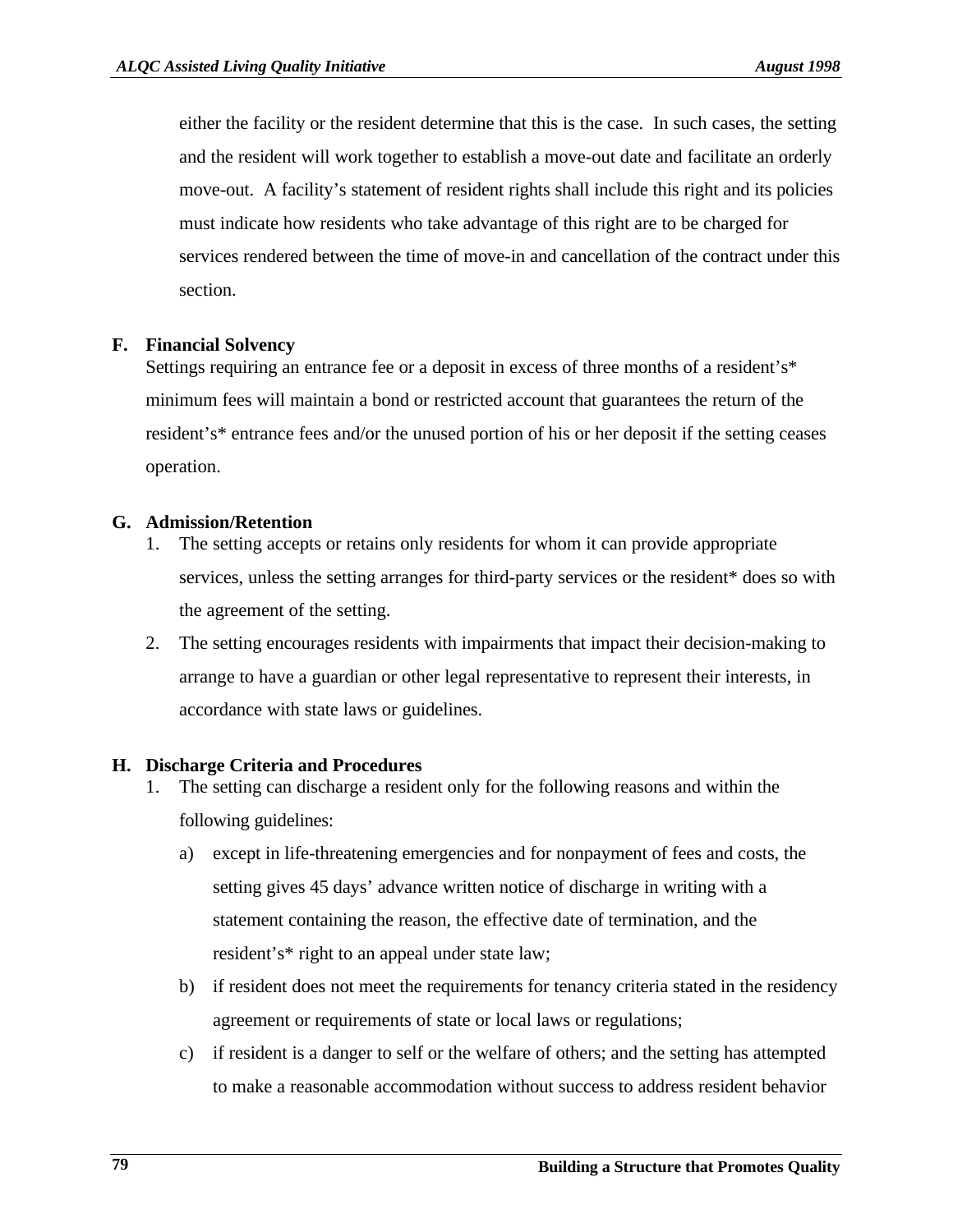in ways that would make move-out or change unnecessary, which should be documented in the resident's records;

- d) for failure to pay all fees and costs stated in the contract, resulting in bills more than 30 days outstanding. A resident\* who has been given notice to vacate for nonpayment of rent has the right to retain possession of the premises, up to any time prior to eviction from the premises, by tendering to the provider the entire amount of fees for services, rent, interest and costs then due. The provider may impose reasonable late fees for overdue payment. Chronic and repeated failure to pay rent is a violation of the lease covenant. (The setting makes reasonable efforts to accommodate temporary financial hardship and provides information on government or private subsidies available that may be available to help with costs.); and
- e) the setting makes a good faith effort to counsel the resident\* if the resident shows indications of no longer meeting residence criteria or if service with a termination notice is anticipated.
- 2. The setting provides for a safe and orderly move-out, including assistance with identifying a resource to help locate another setting, regardless of reason for move-out.
- 3. The setting returns deposits, on a pro-rated basis, for instances of emergency discharge, if the resident is current in all payments.

### **I. Implementing Resident Autonomy through Risk Agreements**

- 1. Providers recognize an individual resident's autonomy by respecting his/her right to make individual decisions regarding lifestyle, personal actions/ behaviors and service plans. In some cases a resident's\* decision(s)/action(s) may involve an increased risk of personal harm and therefore potentially increase the risk of liability by the provider absent an agreement between the provider and the resident concerning such decisions/actions. In this situation, the provider will:
	- a) explain why the decision(s)/action(s) may pose a risk(s) and suggest alternatives for the resident's\* consideration;
	- b) discuss how the provider might assist the resident\* in mitigating the potential risks; and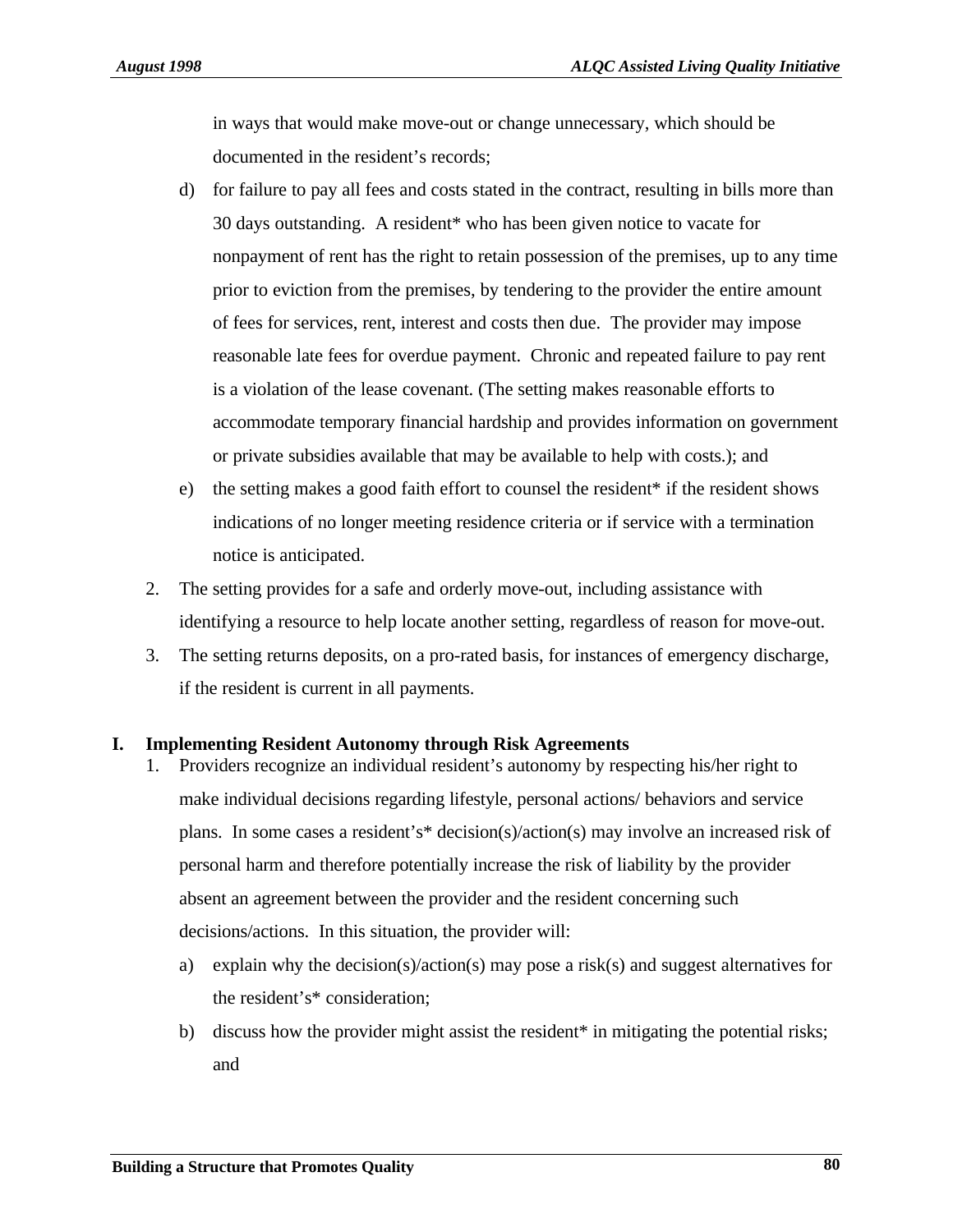- c) encourage, but not require, a competent resident to discuss his/her decision(s)/action(s) with his/her family.
- 2. If, after consultation with the provider, a resident\* decides to pursue an action(s) or refuse service(s) (including healthcare services) that may involve increased risk of personal harm and conflict with a provider's usual responsibilities, the provider will:
	- a) describe the action or range of actions subject to negotiation;
	- b) negotiate a "risk agreement" acceptable to the resident\* and the provider that meets all reasonable standards for the safety and comfort of the community as well as any statutory and regulatory requirements implicated;
	- c) follow a resident's preferences over his/her family's preferences unless the family has been granted legal powers of decision-making, consistent with applicable laws;
	- d) record the agreement, signed between the resident\* and the provider;
	- e) implement any mitigation efforts to which the provider agreed;
	- f) review the decision(s) documented in the risk agreement with the resident\* if the resident's mental or physical condition changes substantially from the time when he/she signed the agreement, renegotiating and re-signing the agreement as applicable laws permit; and
	- g) resident is required to engage in a risk agreement and to secure needed additional services in a manner acceptable to the facility that does not violate any other applicable laws to remain in the current setting when a transfer has been recommended to obtain additional services.
- 3. The setting will respond within 10 working days to the resident's\* request to engage in behavior that could involve an increased risk of personal harm. If the resident then requests a risk agreement, the process of negotiation and documentation will be completed within a reasonable time period after the resident's\* request.
- 4. The setting makes no attempt to use a risk agreement to abridge a resident's rights. Harm arising from a resident's actions after the execution of a risk agreement will not be presumed to be the fault of the provider, absent evidence of the provider's negligence.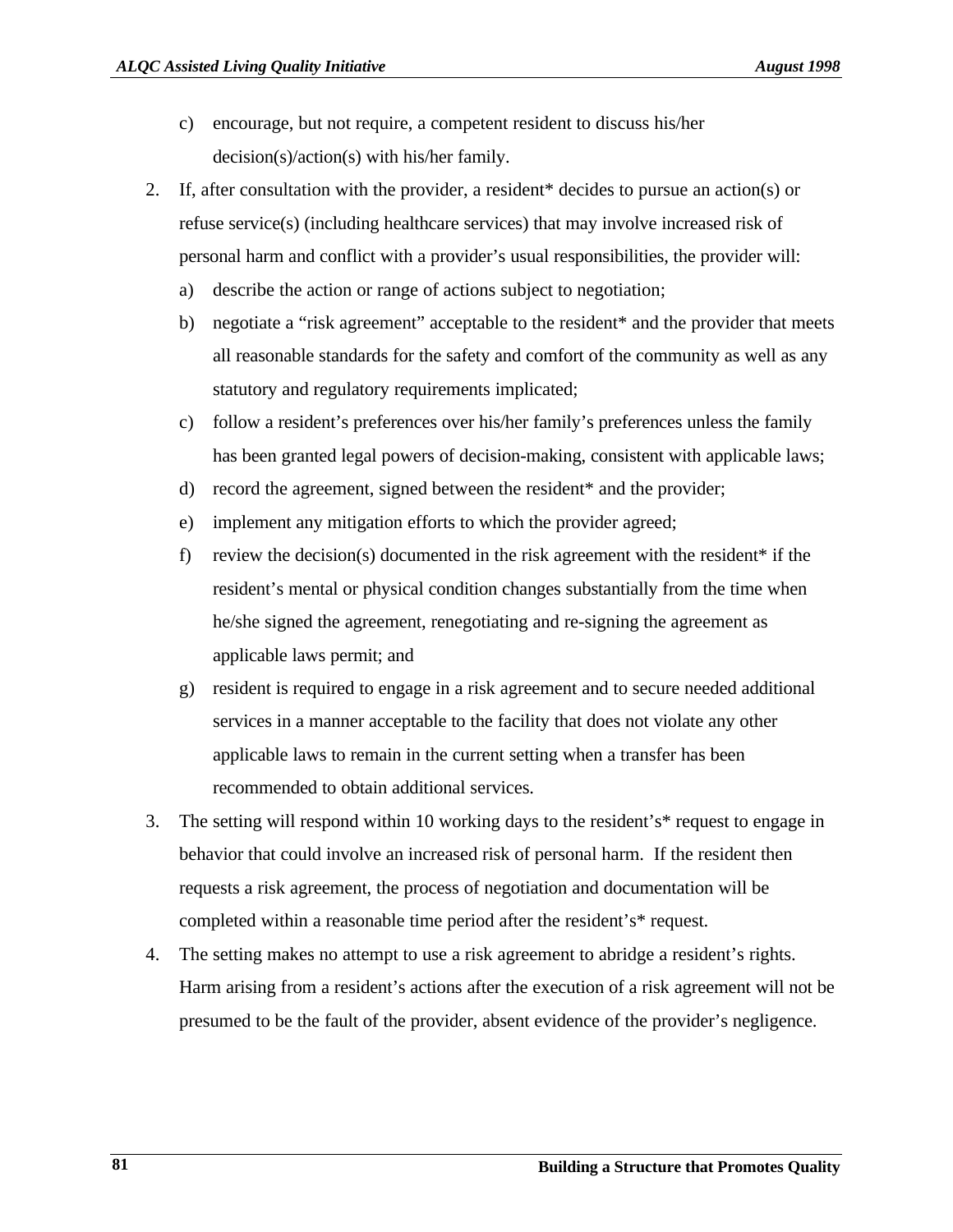## **J. Regulatory Issues**

The setting meets applicable state and local licensing requirements and complies with all

regulations.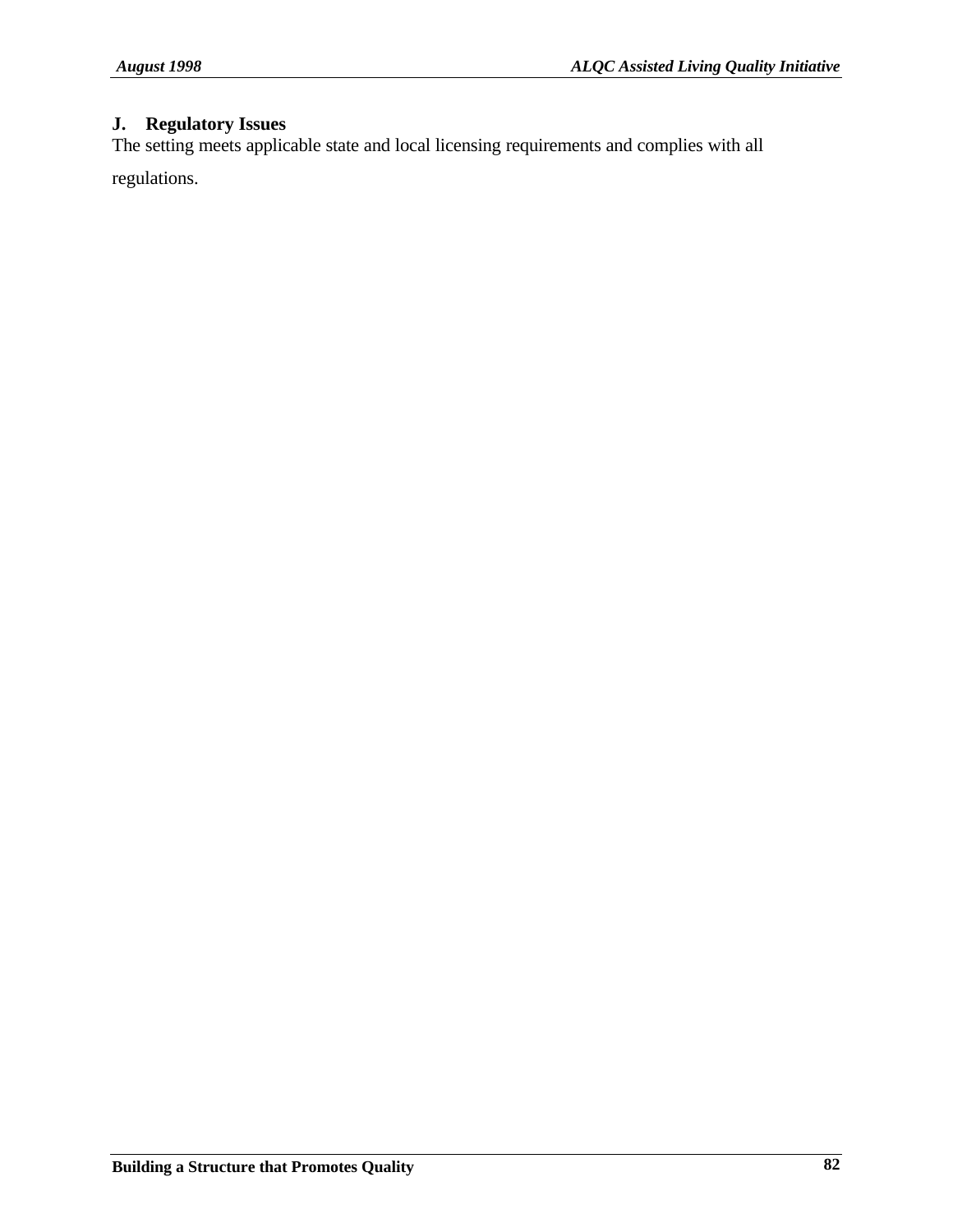## **VII. MANAGEMENT RESPONSIBILITIES**

*Coalition's Intention: Since the monitoring of quality under the system we have outlined above relies on an internal quality-improvement process, the establishing of such a process must be a core management responsibility. Rather than have specific requirements for staffing ratios and training, the following guidelines stress outcomesi.e., that staffing be adequate in numbers and training. Since the delegation of nursing tasks is used by many assisted living facilities, this section also include guidelines for such delegation.*

### **A. Quality-Improvement Program**

The setting has a documented, ongoing quality-improvement program. To the extent a setting's quality improvement program includes the use of a quality assurance committee, a state may not require disclosure of the records of such committee.

### **B. Personnel Policies**

- 1. Administration maintains written personnel policies and procedures.
- 2. The setting will request a criminal record check (and a check of any aide registry that may be available) 3 days prior to employment for all new staff, and keep the results in their confidential personnel file.
- 3. Staff are not to be retained if they have been convicted of a felony or any crime involving the abuse, neglect, or exploitation of others.

## **C. Staffing**

- 1. The setting employs an administrator who:
	- a) is a minimum of 21 years of age;
	- b) has a minimum of a high school diploma or GED;
	- c) has adequate education, demonstrated experience, and ongoing training to meet the health and psychosocial needs of the residents; and
	- d) has demonstrated management or administrative ability to maintain the overall operations of the setting.
- 2. A competent substitute is designated to act on the administrator's behalf when the administrator is not readily available.
- 3. Staff are sufficient in number and qualifications to meet the 24-hour scheduled and unscheduled needs of the residents and services provided. The number and qualifications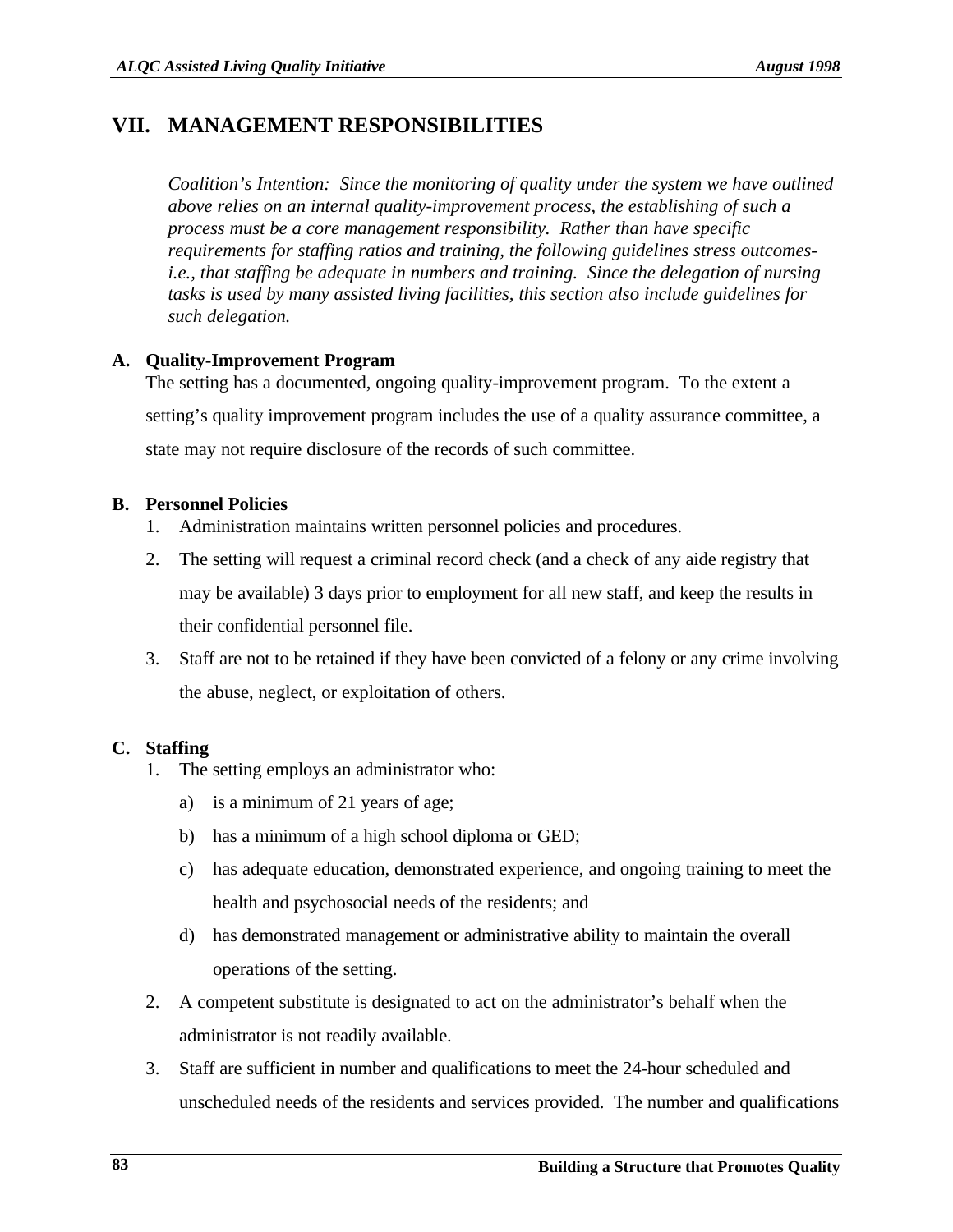of staff depend on a variety of factors, including the size of the setting and the skills required to provide for the specific needs of the residents. A minimum of one awake staff will be on-site at all times when one person, with cognitive impairments that prevent him/her from safely evacuating the facility independently, is present.

- 4. Staff have adequate skills, education, experience, and ongoing training to serve the resident population in a manner consistent with the philosophy of assisted living. "Ongoing training" means a regular program of staff training designed by a setting to assure that all staff with resident contact have the skills necessary to provide high-quality services in a manner appropriate to the philosophy of assisted living and includes staff training on how to monitor changes in resident's conditions, including physical, cognitive, and psychosocial status.
- 5. In settings serving residents with dementia, staff who have contact with such residents have a minimum of 12 hours of dementia-specific training per year, conducted by a qualified trainer (or facilitated by a trained staff member) in order to meet the needs/preferences of cognitively impaired residents effectively and to gain understanding of the current standards of care for people with dementia.

### **D. Nurse Delegation**

*(Note: Applies only if the state statutes or regulations, as well as setting policy, permit nurse delegation.)*

- 1. Staffing policies and procedures comply with any and all relevant state nurse delegation requirements.
- 2. The setting has a documented protocol for nurse delegation, including:
	- a) supervision, training and educational requirements for delegator and delegates. (Setting requirements must follow state requirements when available.); and
	- b) criteria for when and which tasks may be delegated (which follow state requirements when available and explicit).
- 3. The setting relies on the judgment of a medical professional to identify which tasks may be delegated.
- 4. The setting maintains in the files of the affected resident a record of any nursing tasks delegated.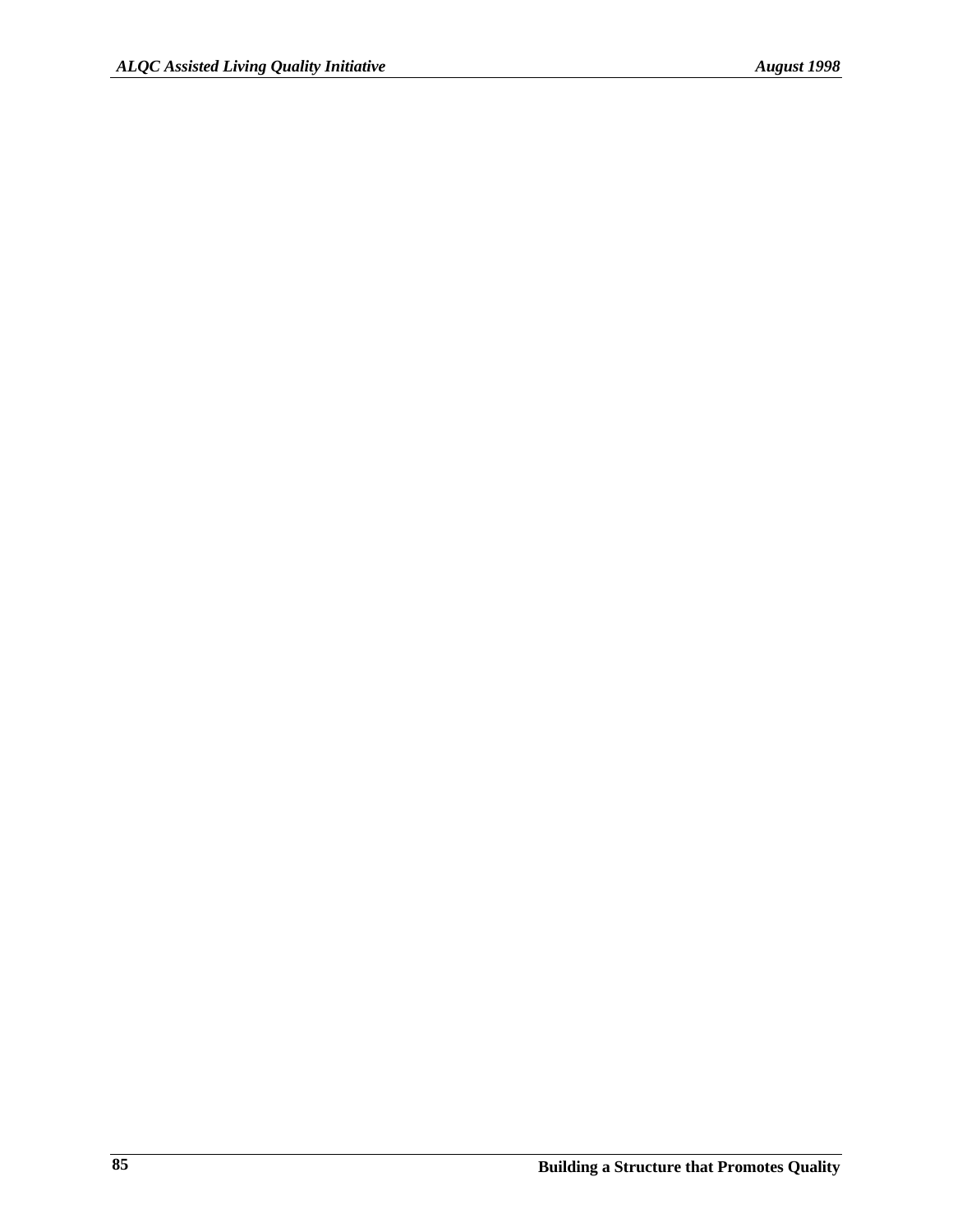# **Appendix C: Should Private Units Be Required in Assisted Living Settings?**

The Assisted Living Quality Coalition was unable to reach agreement on whether or not private units should be required in assisted living settings as part of state minimum standards. Despite this disagreement, the members of the Coalition agree that most consumers have a strong preference for private apartments; indeed, a recent survey by the Assisted Living Federation of America found that 85 percent of units in assisted living are private. To further discussion on this important issue, the Coalition agrees with the following statements related to private units:

- 1. The philosophical principles of independence, dignity, autonomy and privacy enshrined in this document should also be applied to other long-term care services such as residential care.
- 2. Public benefit programs, especially Medicaid, should provide adequate reimbursements for private units and allow consumers much greater choice in the types and settings for the services they receive.
- 3. Research on the following topics would help inform future discussions of the private room issue: a) the benefits and problems associated with sharing rooms with persons with dementia and other cognitive disabilities; b) the relative costs associated with private versus shared units, including costs associated with construction or retrofitting, staffing, management, maintenance, resident turnover, unit vacancies, and marketing; and c) ways to maximize privacy in shared rooms through innovative design features and operating policies.

The Coalition recognizes that changing benefits or doing research will not fully resolve the private unit issue. The research projects will help inform future decision-makers at the state level as well as with the envisioned National Assisted Living Quality Organization, but they will obviously not determine the outcome. The Coalition members will continue to seek innovative solutions and information to help future decision-makers. In the meantime, the differing approaches to the private unit issue are described in the sections below.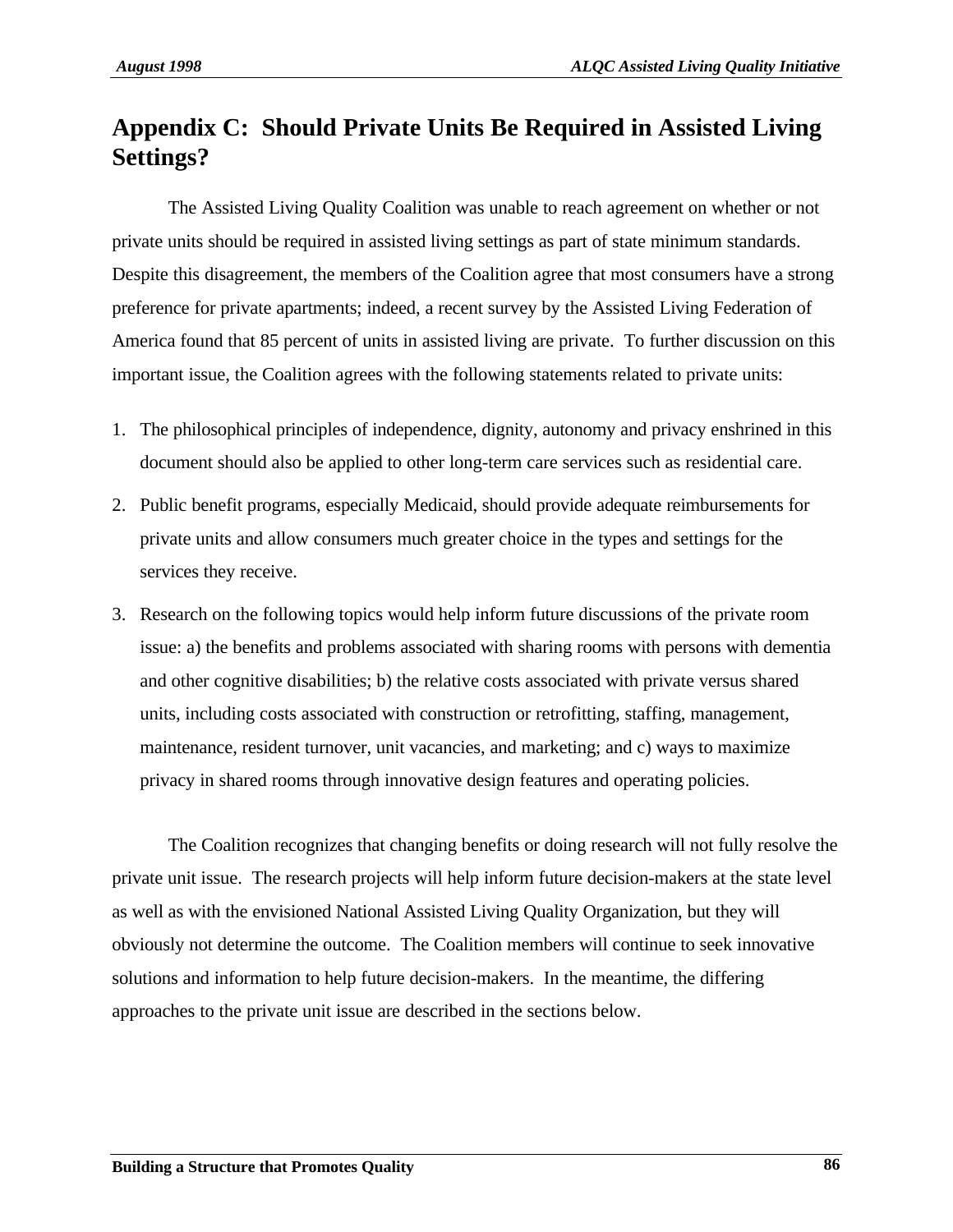## **WHY REGULATIONS SHOULD ASSURE PRIVATE UNITS FOR ASSISTED LIVING CONSUMERS WHO WANT THEM**

## **I. Consumer Issues: Having to share a unit with a stranger is incompatible with the philosophy that is the hallmark of assisted living.**

The assisted living philosophy of "privacy", "independence", "dignity" and "choice" is difficult to reconcile with housing residents in units with strangers they had no voice in choosing. Given the losses that many residents in assisted living have had to endure − loss of health, of spouse, and of home – sharing a room with a stranger is often experienced as a further loss of privacy, independence, dignity and choice.

## **Consumers overwhelmingly prefer private units.**

A 1996 AARP poll found that Americans aged 50 and over would prefer a private living unit over a shared room by a margin of 20 to 1 (82% to 4%) if they or a loved one were to move into an assisted living setting. Other research has found that residents with private rooms experience less loneliness and have more socialization than residents who must share rooms. Private bathrooms are highly desired because of the access, privacy and cleanliness issues related to sharing a bathroom with a roommate.

## **Consumer choice is too often limited by the circumstances under which the decision to relocate to assisted living are made.**

The decision to move to assisted living is often made under crisis circumstances where choices are limited by what is immediately available. Once relocated, moving the older person again is particularly difficult even if the living arrangements are less than optimal. Having a private unit minimizes one of the most problematic transition issues.

## **II. Market Issues: Private units are a defining characteristic of assisted living.**

Permitting shared rooms and bathrooms weakens the distinctive features that make assisted living attractive. Diluting the marketing advantage of the term "assisted living" will only create market confusion and undermine ALQC efforts to define a consumer-driven approach to promoting quality. According to an industry survey done in 1996 for the Assisted Living Federation of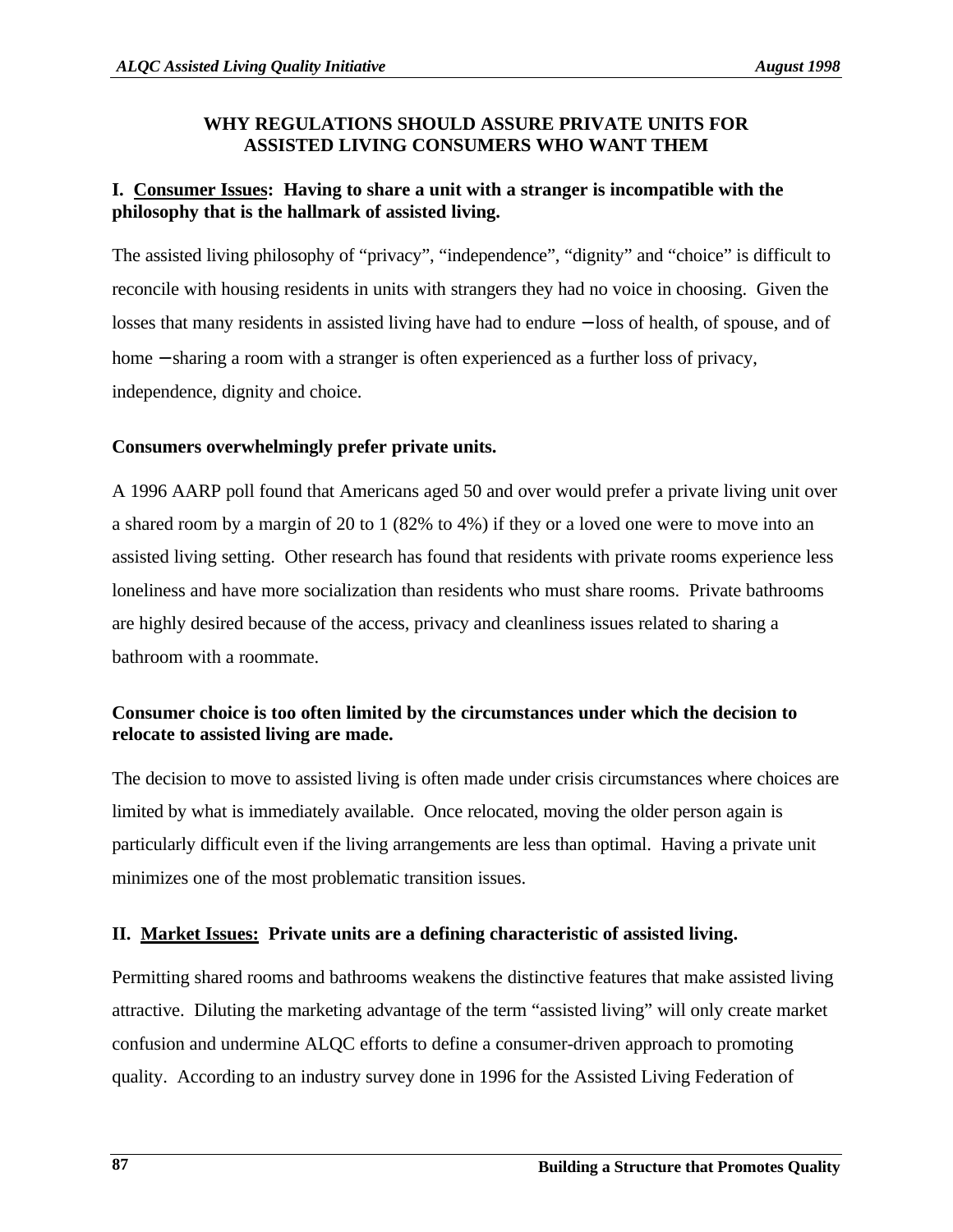America (ALFA), only 14 percent of the nearly 15,000 units in 268 assisted living settings surveyed involved shared living units. Units almost always include private toilets (95.2%), private showers (79.8%) and/or bathtubs (33.8%), and refrigerators (67.4%).

### **Letting the market decide the private unit issue will not be adequate for the future.**

In the absence of a requirement for private units, third party payers (especially public payers like the Medicaid program) will replicate the mistake made in the nursing home industry by reimbursing only shared rooms. The increasing participation of these third party payers makes the case for a strong standard for private living units more imperative.

## **"Not so hidden" costs in operating shared units offset much if not all of the increased cost of building private units.**

Many providers report significantly higher operating costs with shared units due to increased staff requirements for conflict mediation, maintenance costs, and higher turnover and vacancy rates. An ALFA survey found an occupancy rate of 86.5% in semi-private units versus 95.1% in private units even with lower daily rates in the semi-private units − a very costly difference in the bottom line.

## **III. Regulatory Issues: Occupancy standards for reimbursements for assisted living should draw from those used in housing programs not from health care facilities.**

The occupancy standards for subsidized housing programs require private units with bathrooms and kitchens that are shared only by resident preference. The fact that assisted living residents have higher levels of frailty does not mean that they are less deserving of standards of decency afforded other older people.

#### **Permitting shared rooms blurs the distinction with nursing homes.**

Occupancy standards in states permitting shared rooms often resemble those used in nursing homes, inviting regulators to view these facilities as re-creations of the intermediate care facilities eliminated by OBRA '87.

### **Requiring private units for assisted living would not preclude offering supportive services in settings with shared units that are regulated under other names.**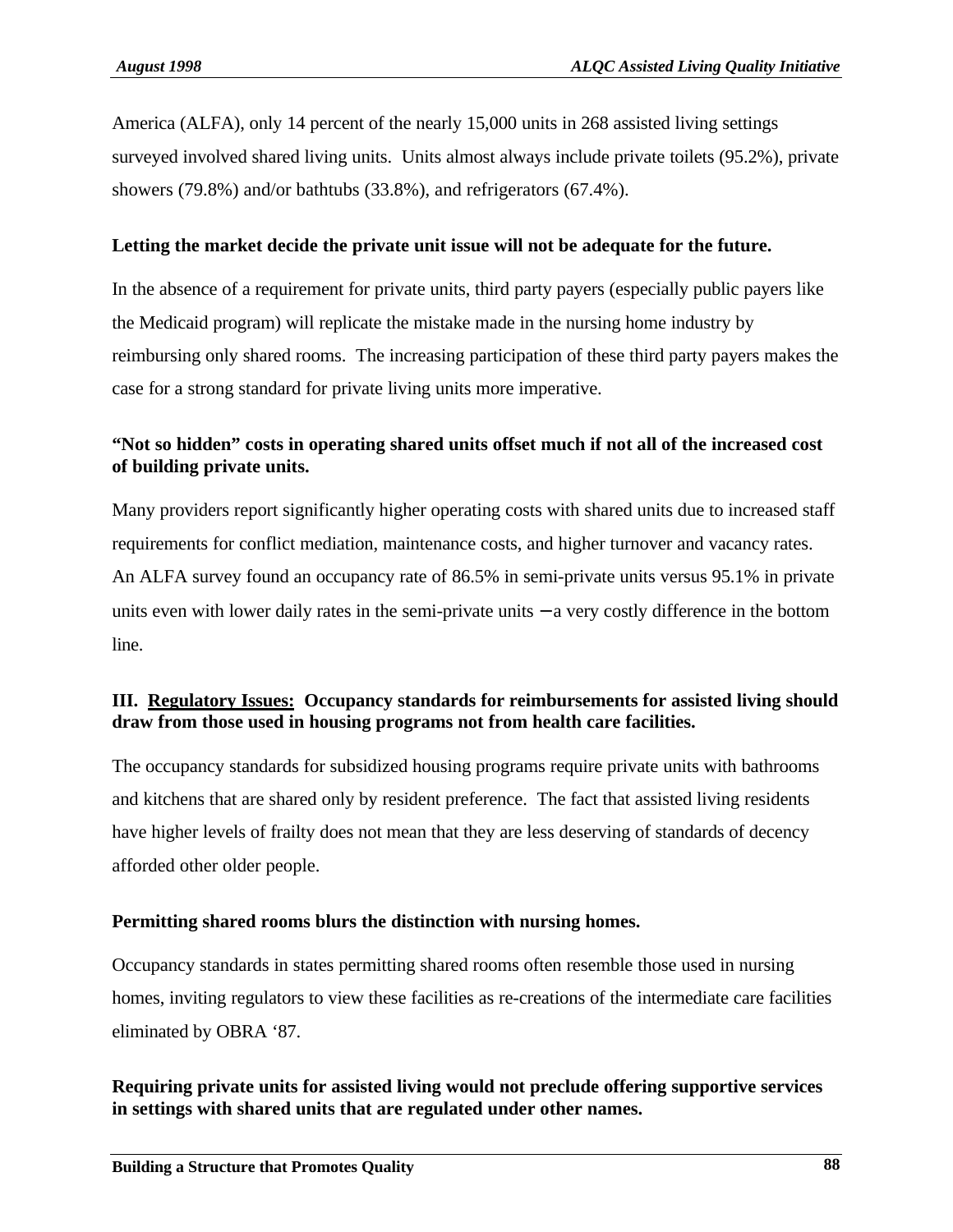Group homes, board and care facilities and nursing homes will continue to offer services with shared rooms even if assisted living regulations require private units. As long as each type of service is clearly defined and third party payers offer real choice, consumer choice should decide the market share controlled by different care settings. For example, in Oregon where private units are required in assisted living but the state also reimburses care in residential care facilities with shared rooms, the "market" for residential care has flourished − especially in dementia care. Oregon's policy has promoted market diversification and innovation without diluting the distinctive qualities of assisted living.

## **States that permit shared units in assisted living settings should develop and enforce standards that adequately safeguard privacy.**

Though we hope that states will require private units, those states that permit shared rooms should assure that acceptable levels of privacy is maintained by developing and enforcing standards in the following areas: visual barriers; auditory barriers; private possessions and furnishings; places for private conversations; access to windows and natural lighting; and procedures to deal with incompatible roommates.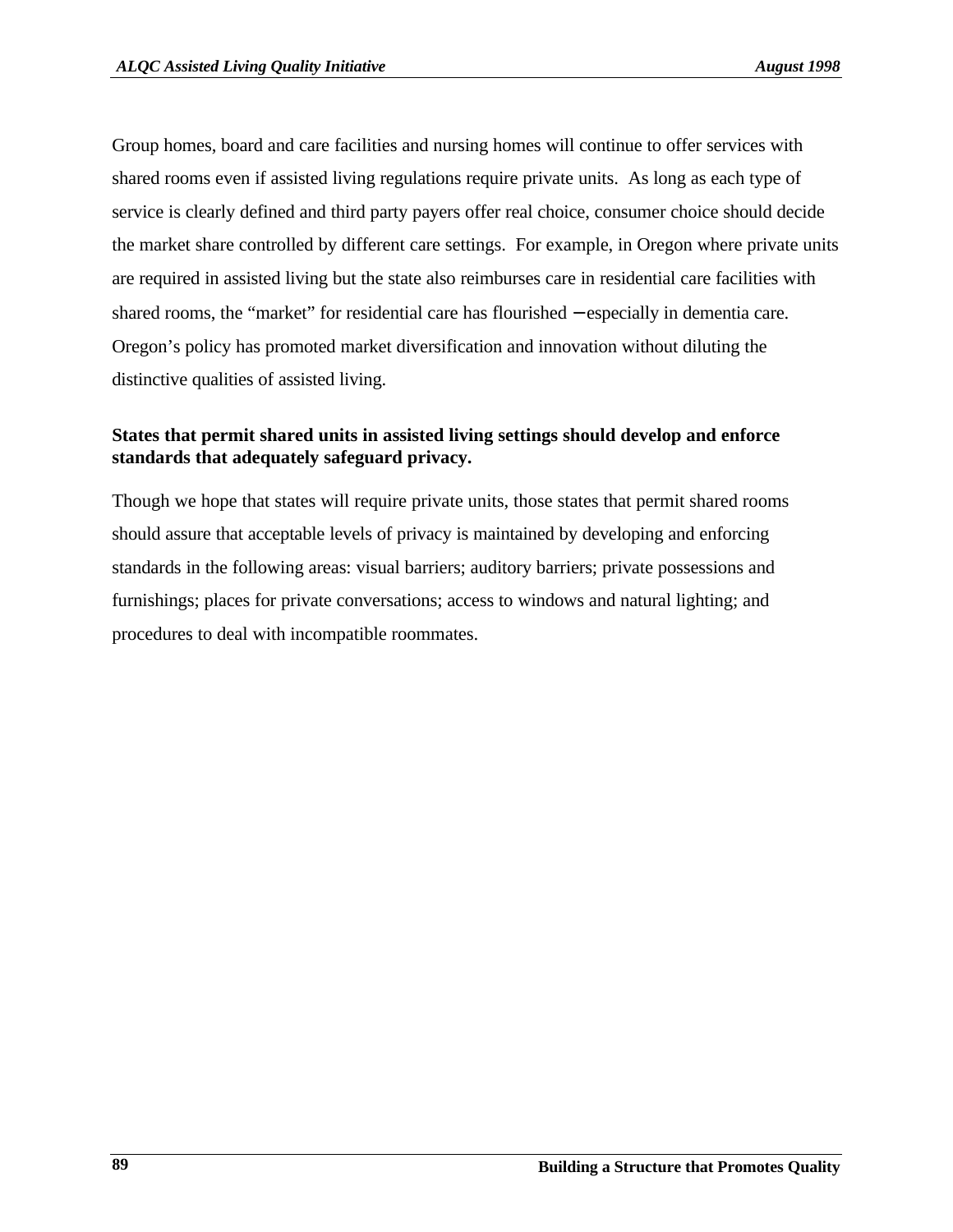## **WHY THE MARKET SHOULD DETERMINE WHETHER UNITS ARE SHARED OR PRIVATE**

## **I. Regulatory Issues: Regulatory language that requires private units unless the resident chooses otherwise does not allow providers to build rooms to be shared and, therefore, does not give residents the right to choose.**

Coalition members agreed that residents should have the right to choose whether to share a room or not. That choice is eliminated with regulatory language that requires private units. In effect, such language requires providers to build all private units in case no potential residents choose to share a room. Regulatory language needs to state that shared units are permissible in order to give providers the flexibility to build shared units. The popularity and continued growth of assisted living can be attributed to the ability of providers to create a variety of settings that addresses the varied needs and preferences of consumers.

## **II. Consumer Issues: Not being able to choose is incompatible with the philosophy of assisted living.**

Consumer choice is one of the basic tenets underlying the philosophy of assisted living. That choice should extend to the environment in which a resident resides. This choice should extend to the consumer's choice to live alone, share an unit, share a bathroom and/or other amenities. Consumers must make choices based on a variety of factors that often weigh one against another. While most consumers may prefer a single-occupancy unit, a variety of personal factors will determine this choice. While one consumer may be adamant about living alone and is willing to sacrifice certain amenities to allow for this option, another may prefer to share a room because of the therapeutic benefits such as a decreased sense of isolation. For example, families and staff involved with caring for persons with Alzheimer's disease speak of the beneficial effects that sharing a room has on some persons with Alzheimer's disease. Cultural differences also play a role in determining whether an individual chooses to live alone.

## **Consumers may want to share a room because it makes assisted living an option they may not have otherwise.**

Consumers may also choose to share a room for financial reasons. Current research shows that nearly 53 percent of assisted living residences have residents who receive financial assistance from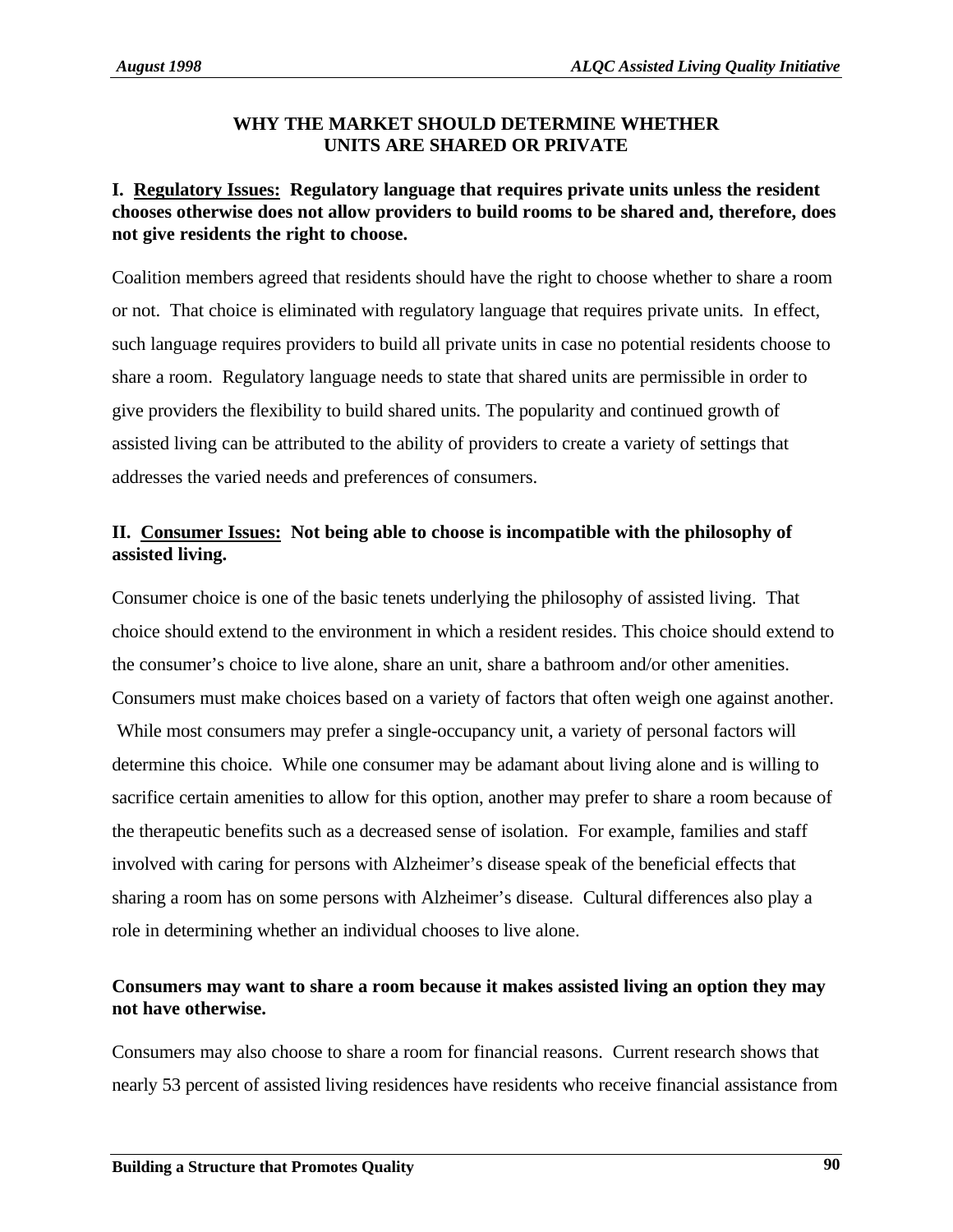family/children, friends, churches, etc. Sharing a unit may allow some consumers to use their limited financial resources on necessary items or services and possibly extend the amount of time they will be able to afford to live in an assisted living setting. In the more extreme cases, sharing a room may be the only choice in making assisted living an actual option for a consumer who simply does not have the resources to afford a private unit in addition to any needed services.

### **III. Market Issues: The market needs to be able to continue to explore the development of affordable assisted living models.**

Most providers are continually searching for ways to develop affordable models of assisted living. A current trend in assisted living development targets unique and affordable designs for the moderate to low income population. As the costs of the service component (personal care, ADL assistance, health monitoring, nursing/medical services) of assisted living continue to increase, it is imperative that providers be allowed to experiment with innovative designs that address resident preferences and decrease the overall development debt. For example, most assisted living residences allocate nearly 40 percent of a building's total square footage to common space. This allocation of space is consistent with the philosophy of many providers who promote the concept that the entire building is the "resident's home."\*

One of the more costly building features is individual bathrooms. In developing an affordable product line, providers are experimenting with design, including two private units sharing a common, full bath. Some more innovative designs in facilities specializing in care for persons with Alzheimer's disease do not include private showers, while others have a ratio of six residents to one bathing/shower room.